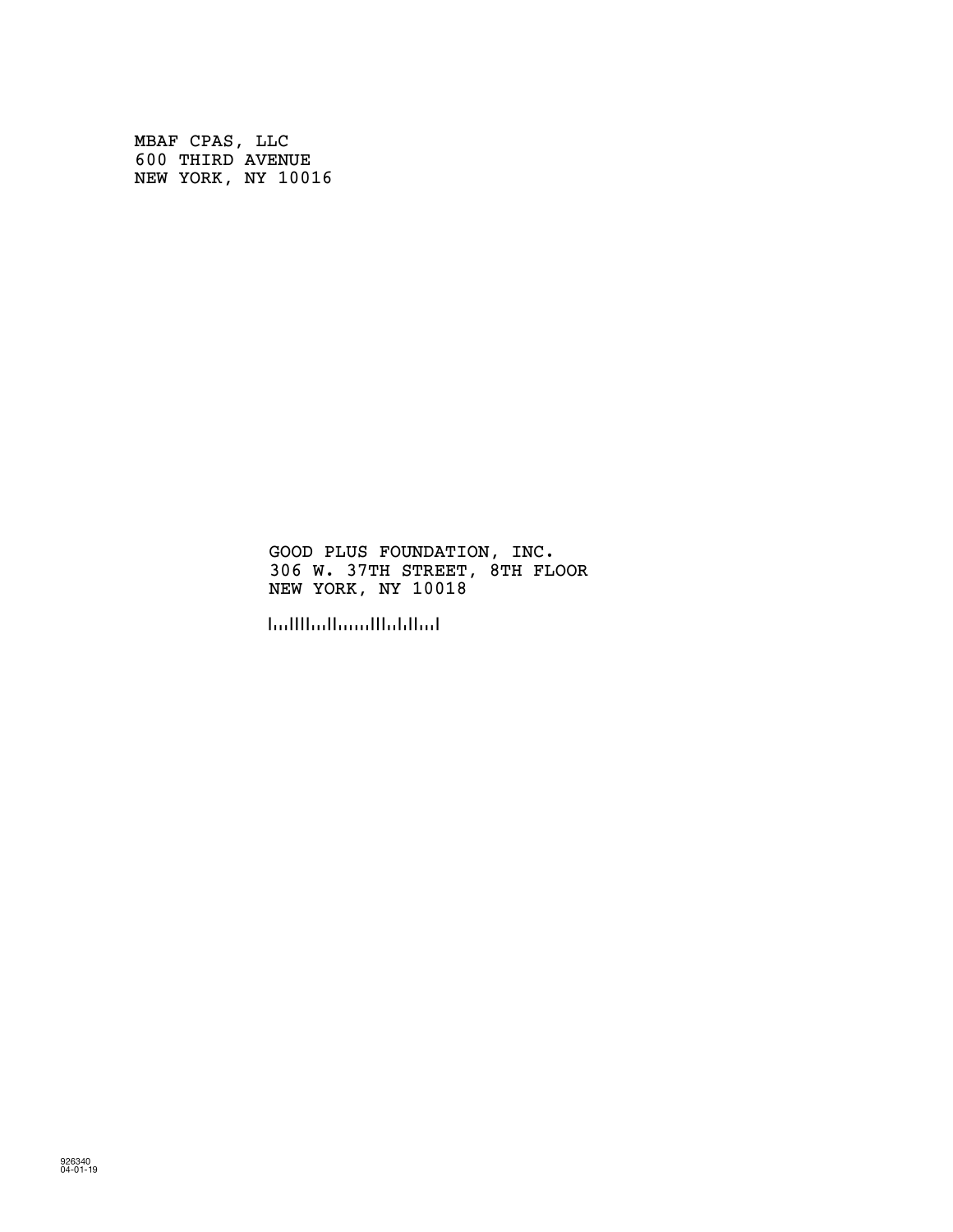|      | 8879-EO |  |  |
|------|---------|--|--|
| Form |         |  |  |

## **IRS e-file Signature Authorization for an Exempt Organization**

**| Do not send to the IRS. Keep for your records. | Go to www.irs.gov/Form8879EO for the latest information.**

For calendar year 2019, or fiscal year beginning and the state of the state of 2019, and ending calendary permu

Department of the Treasury Internal Revenue Service

Name and title of officer

Name of exempt organization

**2019**

**Employer identification number**

GOOD PLUS FOUNDATION, INC. 31-1777082

EXECUTIVE DIRECTOR KATHERINE SNIDER

**Part I Type of Return and Return Information** (Whole Dollars Only)<br>Theck the box for the return for which you are using this Form 8879-FO and enter the an

on line **1a, 2a, 3a, 4a,** or **5a,** below, and the amount on that line for the return being filed with this form was blank, then leave line **1b, 2b, 3b, 4b,** or **5b,** whichever is applicable, blank (do not enter -0-). But, if you entered -0- on the return, then enter -0- on the applicable line below. **Do not** complete more Check the box for the return for which you are using this Form 8879-EO and enter the applicable amount, if any, from the return. If you check the box than one line in Part I.

| <b>1a</b> Form 990 check here $\triangleright \boxed{X}$<br><b>b</b> Total revenue, if any (Form 990, Part VIII, column (A), line 12) <b>1b</b> |     | $10,306,240$ . |
|-------------------------------------------------------------------------------------------------------------------------------------------------|-----|----------------|
| 2a Form 990-EZ check here $\blacktriangleright$                                                                                                 | 2b  |                |
| 3a Form 1120-POL check here $\blacktriangleright$ $\parallel$                                                                                   | 3b. |                |
| 4a Form 990-PF check here $\blacktriangleright$<br><b>b</b> Tax based on investment income (Form 990-PF, Part VI, line 5) 4b                    |     |                |
| 5a Form 8868 check here $\blacktriangleright$<br><b>b</b> Balance Due (Form 8868, line 3c) <b>Constanting Balance Due</b> (Form 8868, line 3c)  | .5b |                |
|                                                                                                                                                 |     |                |

#### **Part II Declaration and Signature Authorization of Officer**

**(a)** an acknowledgement of receipt or reason for rejection of the transmission, (b) the reason for any delay in processing the return or refund, and (c) Under penalties of perjury, I declare that I am an officer of the above organization and that I have examined a copy of the organization's 2019 electronic return and accompanying schedules and statements and to the best of my knowledge and belief, they are true, correct, and complete. I further declare that the amount in Part I above is the amount shown on the copy of the organization's electronic return. I consent to allow my intermediate service provider, transmitter, or electronic return originator (ERO) to send the organization's return to the IRS and to receive from the IRS the date of any refund. If applicable, I authorize the U.S. Treasury and its designated Financial Agent to initiate an electronic funds withdrawal (direct debit) entry to the financial institution account indicated in the tax preparation software for payment of the organization's federal taxes owed on this return, and the financial institution to debit the entry to this account. To revoke a payment, I must contact the U.S. Treasury Financial Agent at 1-888-353-4537 no later than 2 business days prior to the payment (settlement) date. I also authorize the financial institutions involved in the processing of the electronic payment of taxes to receive confidential information necessary to answer inquiries and resolve issues related to the payment. I have selected a personal identification number (PIN) as my signature for the organization's electronic return and, if applicable, the organization's consent to electronic funds withdrawal.

#### **Officer's PIN: check one box only**

| $\boxed{\text{X}}$   authorize MBAF CPAS, LLC                                                                                                                                                                                                                                                                                                                                    | 10018<br>to enter my PIN                          |
|----------------------------------------------------------------------------------------------------------------------------------------------------------------------------------------------------------------------------------------------------------------------------------------------------------------------------------------------------------------------------------|---------------------------------------------------|
| ERO firm name                                                                                                                                                                                                                                                                                                                                                                    | Enter five numbers, but<br>do not enter all zeros |
| as my signature on the organization's tax year 2019 electronically filed return. If I have indicated within this return that a copy of the return<br>is being filed with a state agency(ies) regulating charities as part of the IRS Fed/State program, I also authorize the aforementioned ERO to<br>enter my PIN on the return's disclosure consent screen.                    |                                                   |
| As an officer of the organization, I will enter my PIN as my signature on the organization's tax year 2019 electronically filed return. If I have<br>indicated within this return that a copy of the return is being filed with a state agency(ies) regulating charities as part of the IRS Fed/State<br>program, I will enter my PIN on the return's disclosure consent screen. |                                                   |
| Officer's signature Ratherine Snider                                                                                                                                                                                                                                                                                                                                             | Date $\triangleright$ 8/13/2020                   |
| Part III<br><b>Certification and Authentication</b><br><b>ERO's EFIN/PIN.</b> Enter your six-digit electronic filing identification                                                                                                                                                                                                                                              |                                                   |
| number (EFIN) followed by your five-digit self-selected PIN.                                                                                                                                                                                                                                                                                                                     | 65061376664<br>Do not enter all zeros             |
| I certify that the above numeric entry is my PIN, which is my signature on the 2019 electronically filed return for the organization indicated above. I<br>confirm that I am submitting this return in accordance with the requirements of Pub. 4163, Modernized e-File (MeF) Information for Authorized IRS<br>e-file Providers for Business Returns.                           |                                                   |
| ERO's signature $\blacktriangleright$                                                                                                                                                                                                                                                                                                                                            | Date $\blacktriangleright$                        |
| <b>ERO Must Retain This Form - See Instructions</b><br>Do Not Submit This Form to the IRS Unless Requested To Do So                                                                                                                                                                                                                                                              |                                                   |

923051 10-03-19 LHA For Paperwork Reduction Act Notice, see instructions.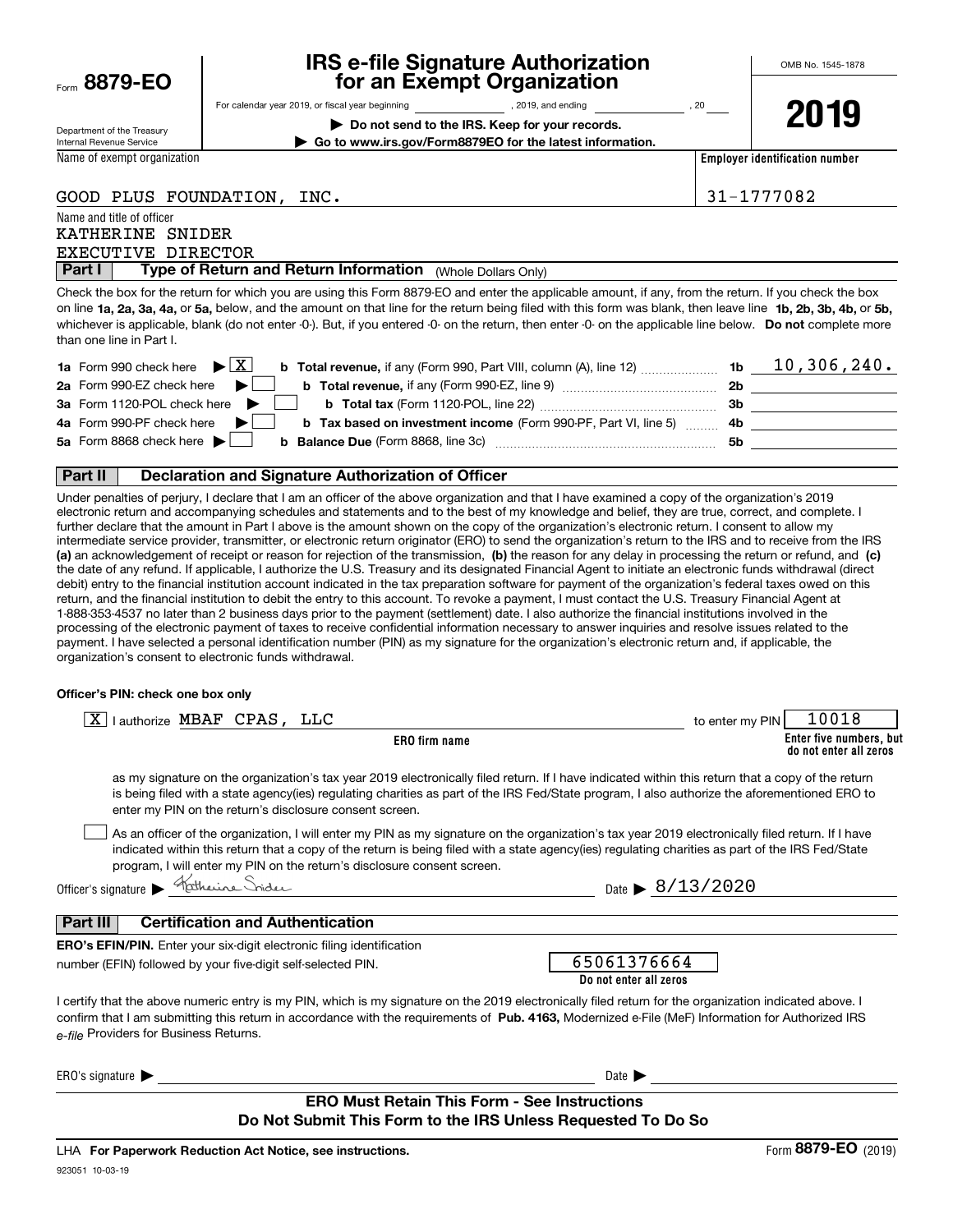| 99<br>Form                                             |
|--------------------------------------------------------|
| (Rev. January 2020)                                    |
| Department of the Treasury<br>Internal Revenue Service |

# **Return of Organization Exempt From Income Tax**

Under section 501(c), 527, or 4947(a)(1) of the Internal Revenue Code (except private foundations) **2019** 



**| Do not enter social security numbers on this form as it may be made public. | Go to www.irs.gov/Form990 for instructions and the latest information. Inspection**

|                         | Internal Revenue Service  | $\blacktriangleright$ Go to www.irs.gov/Form990 for instructions and the latest information.                                                        |            |                                                     | mspection                                                 |
|-------------------------|---------------------------|-----------------------------------------------------------------------------------------------------------------------------------------------------|------------|-----------------------------------------------------|-----------------------------------------------------------|
|                         |                           | A For the 2019 calendar year, or tax year beginning                                                                                                 | and ending |                                                     |                                                           |
| В                       | Check if<br>applicable:   | <b>C</b> Name of organization                                                                                                                       |            | D Employer identification number                    |                                                           |
|                         | Address<br>change         | GOOD PLUS FOUNDATION, INC.                                                                                                                          |            |                                                     |                                                           |
|                         | ,<br> Name<br> change     | Doing business as                                                                                                                                   |            | 31-1777082                                          |                                                           |
|                         | Initial<br> return        | Number and street (or P.O. box if mail is not delivered to street address)                                                                          | Room/suite | E Telephone number                                  |                                                           |
|                         | Final<br>return/          | 306 W. 37TH STREET, 8TH FLOOR                                                                                                                       |            | $(212)$ 736-1777                                    |                                                           |
|                         | termin-<br>ated           | City or town, state or province, country, and ZIP or foreign postal code                                                                            |            | G Gross receipts \$                                 | 10,860,617.                                               |
|                         | <b>IAmended</b><br>return | NEW YORK, NY<br>10018                                                                                                                               |            | $H(a)$ is this a group return                       |                                                           |
|                         | Applica-<br>tion          | F Name and address of principal officer: KATHERINE SNIDER                                                                                           |            | for subordinates?                                   | $ Y$ es $\boxed{X}$ No                                    |
|                         | pending                   | SAME AS C ABOVE                                                                                                                                     |            | $H(b)$ Are all subordinates included? $\Box$ Yes    | <b>No</b>                                                 |
|                         |                           | <b>I</b> Tax-exempt status: $\overline{X}$ 501(c)(3)<br>$\frac{1}{2}$ 501(c) (<br>$\sqrt{ }$ (insert no.)<br>$4947(a)(1)$ or                        | 527        |                                                     | If "No," attach a list. (see instructions)                |
|                         |                           | J Website: WWW.GOODPLUSFOUNDATION.ORG                                                                                                               |            | $H(c)$ Group exemption number $\blacktriangleright$ |                                                           |
|                         |                           | <b>K</b> Form of organization: $\boxed{\mathbf{X}}$ Corporation<br>Other $\blacktriangleright$<br>Trust<br>Association                              |            |                                                     | L Year of formation: $2001$ M State of legal domicile: DE |
|                         | Part I                    | <b>Summary</b>                                                                                                                                      |            |                                                     |                                                           |
|                         | 1.                        | Briefly describe the organization's mission or most significant activities: SEE SCHEDULE O.                                                         |            |                                                     |                                                           |
|                         |                           |                                                                                                                                                     |            |                                                     |                                                           |
|                         | 2                         | Check this box $\blacktriangleright$ $\blacksquare$ if the organization discontinued its operations or disposed of more than 25% of its net assets. |            |                                                     |                                                           |
| Governance              | 3                         | Number of voting members of the governing body (Part VI, line 1a)                                                                                   |            | 3                                                   | 19                                                        |
|                         | 4                         |                                                                                                                                                     |            | $\overline{4}$                                      | $\overline{19}$                                           |
|                         | 5                         |                                                                                                                                                     | 5          | $\overline{23}$                                     |                                                           |
|                         | 6                         |                                                                                                                                                     | 6          | 5300                                                |                                                           |
| <b>Activities &amp;</b> |                           |                                                                                                                                                     |            | 7a                                                  | О.                                                        |
|                         |                           |                                                                                                                                                     |            | 7b                                                  | 0.                                                        |
|                         |                           |                                                                                                                                                     |            | <b>Prior Year</b>                                   | <b>Current Year</b>                                       |
|                         | 8                         | Contributions and grants (Part VIII, line 1h)                                                                                                       |            | 10,137,096.                                         | 10, 138, 930.                                             |
|                         | 9                         | Program service revenue (Part VIII, line 2g)                                                                                                        |            | 0.                                                  | Ο.                                                        |
| Revenue                 | 10                        |                                                                                                                                                     |            | 91,343.                                             | 167,310.                                                  |
|                         | 11                        | Other revenue (Part VIII, column (A), lines 5, 6d, 8c, 9c, 10c, and 11e)                                                                            |            | 0.                                                  | 0.                                                        |
|                         | 12                        | Total revenue - add lines 8 through 11 (must equal Part VIII, column (A), line 12)                                                                  |            | 10,228,439.                                         | 10, 306, 240.<br>6,401,265.                               |
|                         | 13                        | Grants and similar amounts paid (Part IX, column (A), lines 1-3)                                                                                    |            | $\overline{7,232},\overline{715}$ .<br>0.           | о.                                                        |
|                         | 14                        | Benefits paid to or for members (Part IX, column (A), line 4)                                                                                       |            | 1,483,647.                                          | 1,479,186.                                                |
|                         | 15                        | Salaries, other compensation, employee benefits (Part IX, column (A), lines 5-10)                                                                   |            | О.                                                  | О.                                                        |
| Expenses                |                           | $\blacktriangleright$ 486,344.                                                                                                                      |            |                                                     |                                                           |
|                         |                           | <b>b</b> Total fundraising expenses (Part IX, column (D), line 25)                                                                                  |            | 1,063,120.                                          | 1,086,566.                                                |
|                         |                           |                                                                                                                                                     |            | 9,779,482.                                          | 8,967,017.                                                |
|                         | 18                        | Total expenses. Add lines 13-17 (must equal Part IX, column (A), line 25)                                                                           |            | 448,957.                                            | 1,339,223.                                                |
|                         | 19                        |                                                                                                                                                     |            | <b>Beginning of Current Year</b>                    |                                                           |
| ρğ                      |                           |                                                                                                                                                     |            | 4,729,711.                                          | <b>End of Year</b><br>6,401,436.                          |
| sets                    | 20                        | Total assets (Part X, line 16)                                                                                                                      |            | 49,257.                                             | 190, 339.                                                 |
|                         |                           | 21 Total liabilities (Part X, line 26)                                                                                                              |            | 4,680,454.                                          | $\overline{6,211,097}$ .                                  |
|                         | 22                        |                                                                                                                                                     |            |                                                     |                                                           |

**Part II Signature Block**

Under penalties of perjury, I declare that I have examined this return, including accompanying schedules and statements, and to the best of my knowledge and belief, it is true, correct, and complete. Declaration of preparer (other than officer) is based on all information of which preparer has any knowledge.

| Sign     | Signature of officer                                                                                                    |                      |                              | Date                                        |  |  |  |
|----------|-------------------------------------------------------------------------------------------------------------------------|----------------------|------------------------------|---------------------------------------------|--|--|--|
| Here     | KATHERINE<br>SNIDER,                                                                                                    | EXECUTIVE DIRECTOR   |                              |                                             |  |  |  |
|          | Type or print name and title                                                                                            |                      |                              |                                             |  |  |  |
|          | Print/Type preparer's name                                                                                              | Preparer's signature | Date                         | <b>PTIN</b><br>Check                        |  |  |  |
| Paid     | MARC TAUB                                                                                                               |                      |                              | P00236664<br>self-employed                  |  |  |  |
| Preparer | $\blacktriangleright$ MBAF CPAS, LLC<br>Firm's name                                                                     |                      |                              | Firm's EIN $\blacktriangleright$ 13-3842744 |  |  |  |
| Use Only | Firm's address $\blacktriangleright$ 600<br>THIRD AVENUE                                                                |                      |                              |                                             |  |  |  |
|          | YORK, NY 10016<br>NEW                                                                                                   |                      | Phone no. $212 - 576 - 1400$ |                                             |  |  |  |
|          | $\mathbf{x}$<br><b>No</b><br>∣ Yes<br>May the IRS discuss this return with the preparer shown above? (see instructions) |                      |                              |                                             |  |  |  |
|          | Form 990 (2019)<br>LHA For Paperwork Reduction Act Notice, see the separate instructions.<br>932001 01-20-20            |                      |                              |                                             |  |  |  |
|          |                                                                                                                         |                      |                              |                                             |  |  |  |

SEE SCHEDULE O FOR ORGANIZATION MISSION STATEMENT CONTINUATION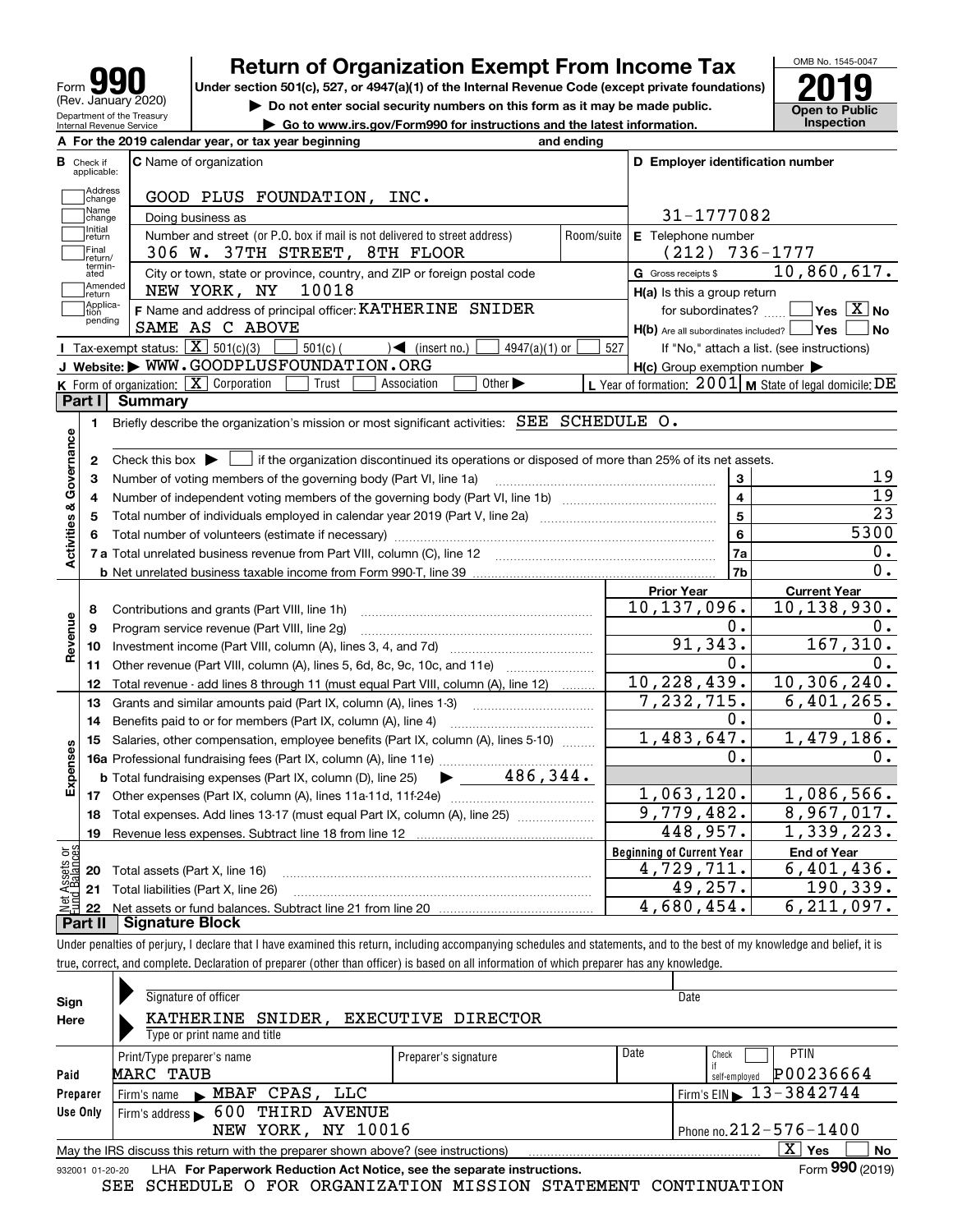|              | 31-1777082<br>GOOD PLUS FOUNDATION, INC.<br>Form 990 (2019)                                                                                                                                         | Page 2                                               |
|--------------|-----------------------------------------------------------------------------------------------------------------------------------------------------------------------------------------------------|------------------------------------------------------|
|              | <b>Statement of Program Service Accomplishments</b><br>Part III                                                                                                                                     |                                                      |
|              |                                                                                                                                                                                                     | $\overline{\mathbf{x}}$                              |
| 1            | Briefly describe the organization's mission:<br>FOUNDED IN 2001 BY JESSICA SEINFELD, THE ORGANIZATION'S MISSION IS A                                                                                |                                                      |
|              | LEADING NATIONAL NONPROFIT THAT WORKS TO DISMANTLE MULTI-GENERATIONAL                                                                                                                               |                                                      |
|              | POVERTY BY PAIRING TANGIBLE GOODS WITH INNOVATIVE SERVICES FOR                                                                                                                                      |                                                      |
|              | LOW-INCOME FATHERS, MOTHERS AND CAREGIVERS, CREATING AN UPWARD                                                                                                                                      |                                                      |
| $\mathbf{2}$ | Did the organization undertake any significant program services during the year which were not listed on the                                                                                        |                                                      |
|              | prior Form 990 or 990-EZ?                                                                                                                                                                           | $Yes \ \boxed{X}$ No                                 |
|              | If "Yes," describe these new services on Schedule O.                                                                                                                                                |                                                      |
| 3            | Did the organization cease conducting, or make significant changes in how it conducts, any program services?                                                                                        | $\overline{\mathsf{Yes}}$ $\overline{\mathsf{X}}$ No |
|              | If "Yes," describe these changes on Schedule O.                                                                                                                                                     |                                                      |
| 4            | Describe the organization's program service accomplishments for each of its three largest program services, as measured by expenses.                                                                |                                                      |
|              | Section 501(c)(3) and 501(c)(4) organizations are required to report the amount of grants and allocations to others, the total expenses, and<br>revenue, if any, for each program service reported. |                                                      |
| 4a           | 8,027,461. including grants of \$ 6,401,265. ) (Revenue \$<br>) (Expenses \$<br>(Code:                                                                                                              | 0.                                                   |
|              | 1. FATHERHOOD/DADS:                                                                                                                                                                                 |                                                      |
|              | EVOLVING OUR MISSION AND RAISING RECORD REVENUE IN 2019 AFFORDED GOOD+                                                                                                                              |                                                      |
|              | THE OPPORTUNITY TO INVEST IN FATHER ENGAGEMENT-SPECIFIC TECHNICAL                                                                                                                                   |                                                      |
|              | ASSISTANCE AND TRAINING FOR OUR GRANTEE PARTNERS. 2019 WAS OUR FIRST                                                                                                                                |                                                      |
|              | YEAR WITH A FOCUS ON TRAINING; GOOD+ PROVIDED FATHER INCLUSION TRAINING                                                                                                                             |                                                      |
|              | TO 1,235 NEW SOCIAL WORKERS THROUGH THE LOS ANGELES DEPARTMENT OF CHILD                                                                                                                             |                                                      |
|              | & FAMILY SERVICES (DCFS) ACADEMY, TOTALING 7,142 HOURS. IN BOTH NEW                                                                                                                                 |                                                      |
|              | YORK AND LOS ANGELES, GOOD+ TRAINED AN ADDITIONAL 187 PROGRAM LEADERS,                                                                                                                              |                                                      |
|              | TOTALING 545 HOURS. GOOD+ ALSO BEGAN OFFERING MENTAL                                                                                                                                                |                                                      |
|              | HEALTH/TRAUMA-INFORMED CARE TRAINING TO OUR GRANTEE PARTNERS ON BOTH                                                                                                                                |                                                      |
|              | COASTS IN 2019, FOR A TOTAL OF 120 HOURS OF TRAINING.<br>IN 2019, GOOD+ EXPANDED OUR CAPACITY TO MEASURE THE IMPACT OF ENGAGING                                                                     |                                                      |
| 4b           | ) (Revenue \$<br>(Code:                                                                                                                                                                             |                                                      |
|              |                                                                                                                                                                                                     |                                                      |
|              |                                                                                                                                                                                                     |                                                      |
|              |                                                                                                                                                                                                     |                                                      |
|              |                                                                                                                                                                                                     |                                                      |
|              |                                                                                                                                                                                                     |                                                      |
|              |                                                                                                                                                                                                     |                                                      |
|              |                                                                                                                                                                                                     |                                                      |
|              |                                                                                                                                                                                                     |                                                      |
|              |                                                                                                                                                                                                     |                                                      |
|              |                                                                                                                                                                                                     |                                                      |
|              |                                                                                                                                                                                                     |                                                      |
| 4с           | (Code: ) (Expenses \$<br>including grants of $$$<br>) (Revenue \$                                                                                                                                   |                                                      |
|              |                                                                                                                                                                                                     |                                                      |
|              |                                                                                                                                                                                                     |                                                      |
|              |                                                                                                                                                                                                     |                                                      |
|              |                                                                                                                                                                                                     |                                                      |
|              |                                                                                                                                                                                                     |                                                      |
|              |                                                                                                                                                                                                     |                                                      |
|              |                                                                                                                                                                                                     |                                                      |
|              |                                                                                                                                                                                                     |                                                      |
|              |                                                                                                                                                                                                     |                                                      |
|              |                                                                                                                                                                                                     |                                                      |
|              |                                                                                                                                                                                                     |                                                      |
|              |                                                                                                                                                                                                     |                                                      |
| 4d           | Other program services (Describe on Schedule O.)<br>(Expenses \$<br>(Revenue \$                                                                                                                     |                                                      |
| 4е           | including grants of \$<br>8,027,461.<br>Total program service expenses                                                                                                                              |                                                      |
|              |                                                                                                                                                                                                     | Form 990 (2019)                                      |
|              | SEE SCHEDIILE O FOR CONTINUIATION(S)                                                                                                                                                                |                                                      |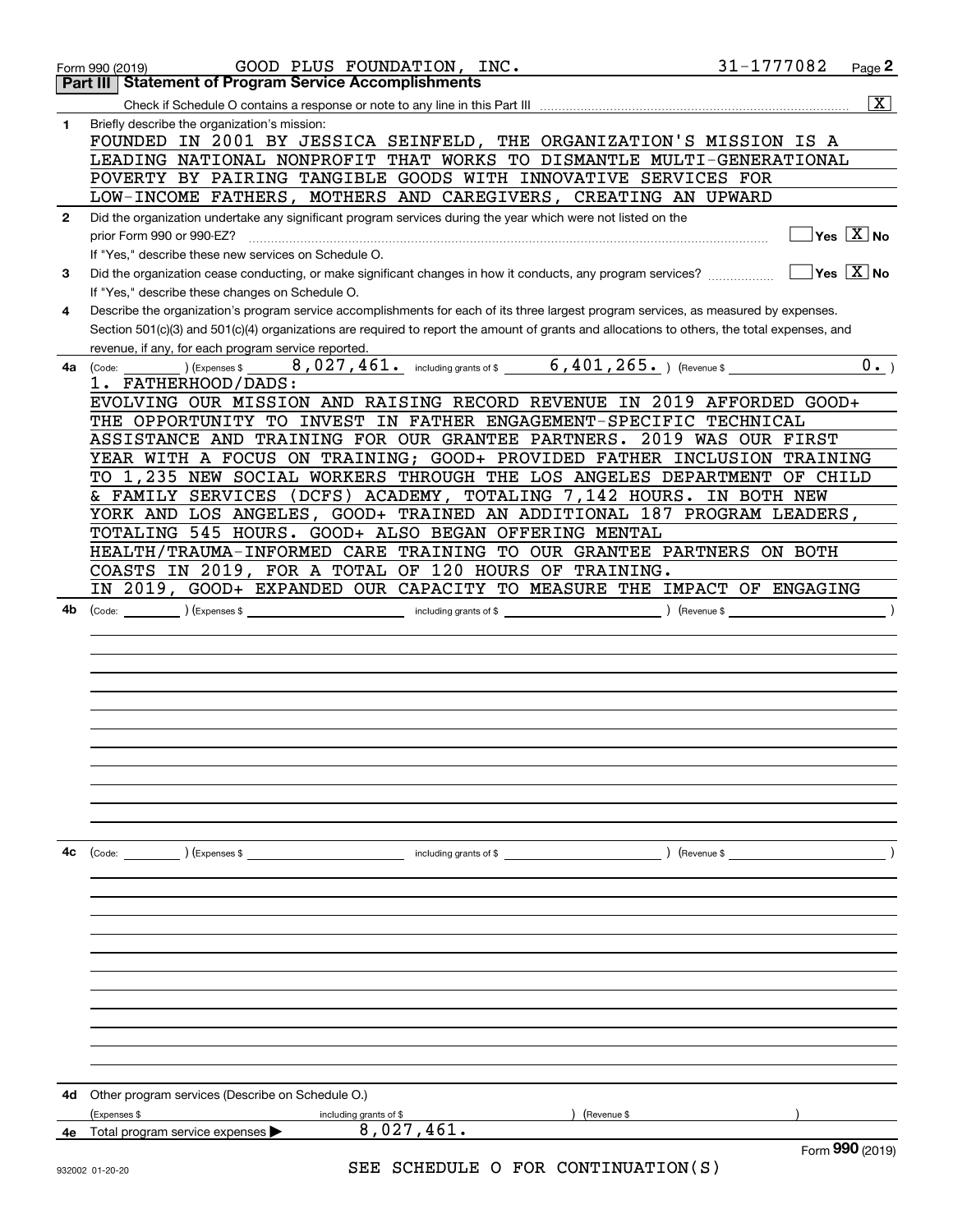| Form 990 (2019) |  |  |
|-----------------|--|--|

Form 990 (2019) GOOD PLUS FOUNDATION, INC **.** 31-1777082 <sub>Page</sub> 3<br>**Part IV | Checklist of Required Schedules** 

|     |                                                                                                                                       |                 | Yes                     | No                |
|-----|---------------------------------------------------------------------------------------------------------------------------------------|-----------------|-------------------------|-------------------|
| 1.  | Is the organization described in section $501(c)(3)$ or $4947(a)(1)$ (other than a private foundation)?                               |                 |                         |                   |
|     |                                                                                                                                       | 1               | х                       |                   |
| 2   |                                                                                                                                       | $\mathbf{2}$    | $\overline{\mathbf{x}}$ |                   |
| 3   | Did the organization engage in direct or indirect political campaign activities on behalf of or in opposition to candidates for       |                 |                         |                   |
|     |                                                                                                                                       | з               |                         | x                 |
| 4   | Section 501(c)(3) organizations. Did the organization engage in lobbying activities, or have a section 501(h) election in effect      |                 |                         |                   |
|     |                                                                                                                                       | 4               |                         | x                 |
| 5   | Is the organization a section 501(c)(4), 501(c)(5), or 501(c)(6) organization that receives membership dues, assessments, or          |                 |                         |                   |
|     |                                                                                                                                       | 5               |                         | x                 |
| 6   | Did the organization maintain any donor advised funds or any similar funds or accounts for which donors have the right to             |                 |                         |                   |
|     | provide advice on the distribution or investment of amounts in such funds or accounts? If "Yes," complete Schedule D. Part I          | 6               |                         | x                 |
| 7   | Did the organization receive or hold a conservation easement, including easements to preserve open space,                             |                 |                         |                   |
|     |                                                                                                                                       | $\overline{7}$  |                         | x                 |
| 8   | Did the organization maintain collections of works of art, historical treasures, or other similar assets? If "Yes," complete          |                 |                         |                   |
|     |                                                                                                                                       | 8               |                         | x                 |
| 9   | Did the organization report an amount in Part X, line 21, for escrow or custodial account liability, serve as a custodian for         |                 |                         |                   |
|     | amounts not listed in Part X; or provide credit counseling, debt management, credit repair, or debt negotiation services?             |                 |                         |                   |
|     |                                                                                                                                       | 9               |                         | x                 |
| 10  | Did the organization, directly or through a related organization, hold assets in donor-restricted endowments                          |                 |                         |                   |
|     |                                                                                                                                       | 10              |                         | x                 |
| 11  | If the organization's answer to any of the following questions is "Yes," then complete Schedule D, Parts VI, VII, VIII, IX, or X      |                 |                         |                   |
|     | as applicable.                                                                                                                        |                 |                         |                   |
|     | a Did the organization report an amount for land, buildings, and equipment in Part X, line 10? If "Yes," complete Schedule D,         |                 |                         |                   |
|     |                                                                                                                                       | 11a             | X                       |                   |
|     | <b>b</b> Did the organization report an amount for investments - other securities in Part X, line 12, that is 5% or more of its total |                 |                         |                   |
|     |                                                                                                                                       | 11b             |                         | х                 |
|     | c Did the organization report an amount for investments - program related in Part X, line 13, that is 5% or more of its total         |                 |                         |                   |
|     |                                                                                                                                       | 11c             |                         | x                 |
|     | d Did the organization report an amount for other assets in Part X, line 15, that is 5% or more of its total assets reported in       |                 |                         |                   |
|     |                                                                                                                                       | 11d             |                         | х<br>$\mathbf{x}$ |
|     | e Did the organization report an amount for other liabilities in Part X, line 25? If "Yes," complete Schedule D, Part X               | 11e             |                         |                   |
| f   | Did the organization's separate or consolidated financial statements for the tax year include a footnote that addresses               |                 | х                       |                   |
|     | the organization's liability for uncertain tax positions under FIN 48 (ASC 740)? If "Yes," complete Schedule D, Part X                | 11f             |                         |                   |
|     | 12a Did the organization obtain separate, independent audited financial statements for the tax year? If "Yes," complete               |                 | х                       |                   |
|     |                                                                                                                                       | 12a             |                         |                   |
|     | <b>b</b> Was the organization included in consolidated, independent audited financial statements for the tax year?                    |                 |                         |                   |
|     | If "Yes," and if the organization answered "No" to line 12a, then completing Schedule D, Parts XI and XII is optional                 | 12b<br>13       |                         | ▵<br>X            |
| 13  | Did the organization maintain an office, employees, or agents outside of the United States?                                           |                 |                         | $\mathbf X$       |
| 14a | <b>b</b> Did the organization have aggregate revenues or expenses of more than \$10,000 from grantmaking, fundraising, business,      | 14a             |                         |                   |
|     | investment, and program service activities outside the United States, or aggregate foreign investments valued at \$100,000            |                 |                         |                   |
|     |                                                                                                                                       | 14b             |                         | х                 |
| 15  | Did the organization report on Part IX, column (A), line 3, more than \$5,000 of grants or other assistance to or for any             |                 |                         |                   |
|     |                                                                                                                                       | 15              |                         | x                 |
| 16  | Did the organization report on Part IX, column (A), line 3, more than \$5,000 of aggregate grants or other assistance to              |                 |                         |                   |
|     |                                                                                                                                       | 16              |                         | x                 |
| 17  | Did the organization report a total of more than \$15,000 of expenses for professional fundraising services on Part IX,               |                 |                         |                   |
|     |                                                                                                                                       | 17              |                         | x                 |
| 18  | Did the organization report more than \$15,000 total of fundraising event gross income and contributions on Part VIII, lines          |                 |                         |                   |
|     |                                                                                                                                       | 18              | х                       |                   |
| 19  | Did the organization report more than \$15,000 of gross income from gaming activities on Part VIII, line 9a? If "Yes."                |                 |                         |                   |
|     |                                                                                                                                       | 19              |                         | х                 |
| 20a |                                                                                                                                       | 20a             |                         | $\mathbf X$       |
|     | <b>b</b> If "Yes" to line 20a, did the organization attach a copy of its audited financial statements to this return?                 | 20 <sub>b</sub> |                         |                   |
| 21  | Did the organization report more than \$5,000 of grants or other assistance to any domestic organization or                           |                 |                         |                   |
|     |                                                                                                                                       | 21              | X                       |                   |

Form (2019) **990**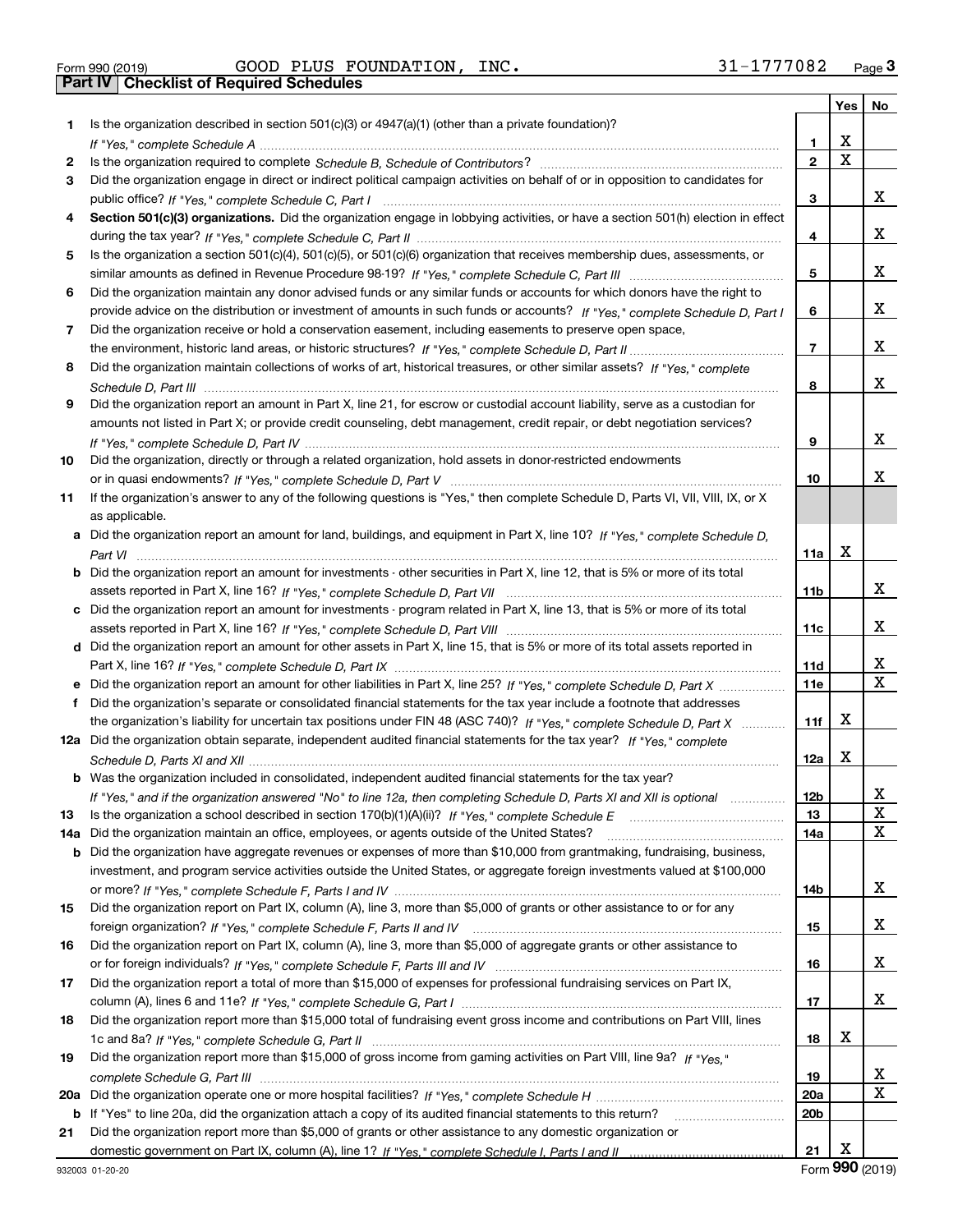Form 990 (2019) Page **4Part IV Checklist of Required Schedules** GOOD PLUS FOUNDATION, INC. 31-1777082

*(continued)*

|               |                                                                                                                              |                 | Yes         | No |
|---------------|------------------------------------------------------------------------------------------------------------------------------|-----------------|-------------|----|
| 22            | Did the organization report more than \$5,000 of grants or other assistance to or for domestic individuals on                |                 |             |    |
|               |                                                                                                                              | 22              |             | x  |
| 23            | Did the organization answer "Yes" to Part VII, Section A, line 3, 4, or 5 about compensation of the organization's current   |                 |             |    |
|               | and former officers, directors, trustees, key employees, and highest compensated employees? If "Yes," complete               |                 |             |    |
|               |                                                                                                                              | 23              | X           |    |
|               | 24a Did the organization have a tax-exempt bond issue with an outstanding principal amount of more than \$100,000 as of the  |                 |             |    |
|               | last day of the year, that was issued after December 31, 2002? If "Yes," answer lines 24b through 24d and complete           |                 |             |    |
|               |                                                                                                                              | 24a             |             | x  |
|               |                                                                                                                              | 24 <sub>b</sub> |             |    |
|               | c Did the organization maintain an escrow account other than a refunding escrow at any time during the year to defease       |                 |             |    |
|               |                                                                                                                              | 24c             |             |    |
|               |                                                                                                                              | 24d             |             |    |
|               | 25a Section 501(c)(3), 501(c)(4), and 501(c)(29) organizations. Did the organization engage in an excess benefit             |                 |             |    |
|               |                                                                                                                              | 25a             |             | x  |
|               | b Is the organization aware that it engaged in an excess benefit transaction with a disqualified person in a prior year, and |                 |             |    |
|               | that the transaction has not been reported on any of the organization's prior Forms 990 or 990-EZ? If "Yes," complete        |                 |             |    |
|               | Schedule L, Part I                                                                                                           | 25b             |             | X  |
| 26            | Did the organization report any amount on Part X, line 5 or 22, for receivables from or payables to any current              |                 |             |    |
|               | or former officer, director, trustee, key employee, creator or founder, substantial contributor, or 35%                      |                 |             |    |
|               | controlled entity or family member of any of these persons? If "Yes," complete Schedule L, Part II                           | 26              |             | X  |
| 27            | Did the organization provide a grant or other assistance to any current or former officer, director, trustee, key employee,  |                 |             |    |
|               | creator or founder, substantial contributor or employee thereof, a grant selection committee member, or to a 35% controlled  |                 |             |    |
|               | entity (including an employee thereof) or family member of any of these persons? If "Yes," complete Schedule L, Part III     | 27              |             | х  |
| 28            | Was the organization a party to a business transaction with one of the following parties (see Schedule L, Part IV            |                 |             |    |
|               | instructions, for applicable filing thresholds, conditions, and exceptions):                                                 |                 |             |    |
| а             | A current or former officer, director, trustee, key employee, creator or founder, or substantial contributor? If             |                 |             |    |
|               |                                                                                                                              | 28a             |             | х  |
|               |                                                                                                                              | 28 <sub>b</sub> |             | X  |
|               | c A 35% controlled entity of one or more individuals and/or organizations described in lines 28a or 28b? If                  |                 |             |    |
|               |                                                                                                                              | 28c             |             | x  |
| 29            |                                                                                                                              | 29              | $\mathbf X$ |    |
| 30            | Did the organization receive contributions of art, historical treasures, or other similar assets, or qualified conservation  |                 |             |    |
|               |                                                                                                                              | 30              |             | х  |
| 31            | Did the organization liquidate, terminate, or dissolve and cease operations? If "Yes," complete Schedule N, Part I           | 31              |             | X  |
| 32            | Did the organization sell, exchange, dispose of, or transfer more than 25% of its net assets? If "Yes," complete             |                 |             |    |
|               |                                                                                                                              | 32              |             | х  |
| 33            | Did the organization own 100% of an entity disregarded as separate from the organization under Regulations                   |                 |             |    |
|               |                                                                                                                              | 33              |             | x  |
| 34            | Was the organization related to any tax-exempt or taxable entity? If "Yes," complete Schedule R, Part II, III, or IV, and    |                 |             | х  |
|               | 35a Did the organization have a controlled entity within the meaning of section 512(b)(13)?                                  | 34              |             | x  |
|               | b If "Yes" to line 35a, did the organization receive any payment from or engage in any transaction with a controlled entity  | 35a             |             |    |
|               |                                                                                                                              | 35 <sub>b</sub> |             |    |
| 36            | Section 501(c)(3) organizations. Did the organization make any transfers to an exempt non-charitable related organization?   |                 |             |    |
|               |                                                                                                                              | 36              |             | x  |
| 37            | Did the organization conduct more than 5% of its activities through an entity that is not a related organization             |                 |             |    |
|               |                                                                                                                              | 37              |             | x  |
| 38            | Did the organization complete Schedule O and provide explanations in Schedule O for Part VI, lines 11b and 19?               |                 |             |    |
|               | Note: All Form 990 filers are required to complete Schedule O                                                                | 38              | х           |    |
| <b>Part V</b> | <b>Statements Regarding Other IRS Filings and Tax Compliance</b>                                                             |                 |             |    |
|               | Check if Schedule O contains a response or note to any line in this Part V                                                   |                 |             |    |
|               |                                                                                                                              |                 | Yes         | No |
|               | 14<br>1a Enter the number reported in Box 3 of Form 1096. Enter -0- if not applicable<br>1a                                  |                 |             |    |
| b             | 0<br>Enter the number of Forms W-2G included in line 1a. Enter -0- if not applicable<br>1b                                   |                 |             |    |
| c             | Did the organization comply with backup withholding rules for reportable payments to vendors and reportable gaming           |                 |             |    |
|               |                                                                                                                              | 1c              | X           |    |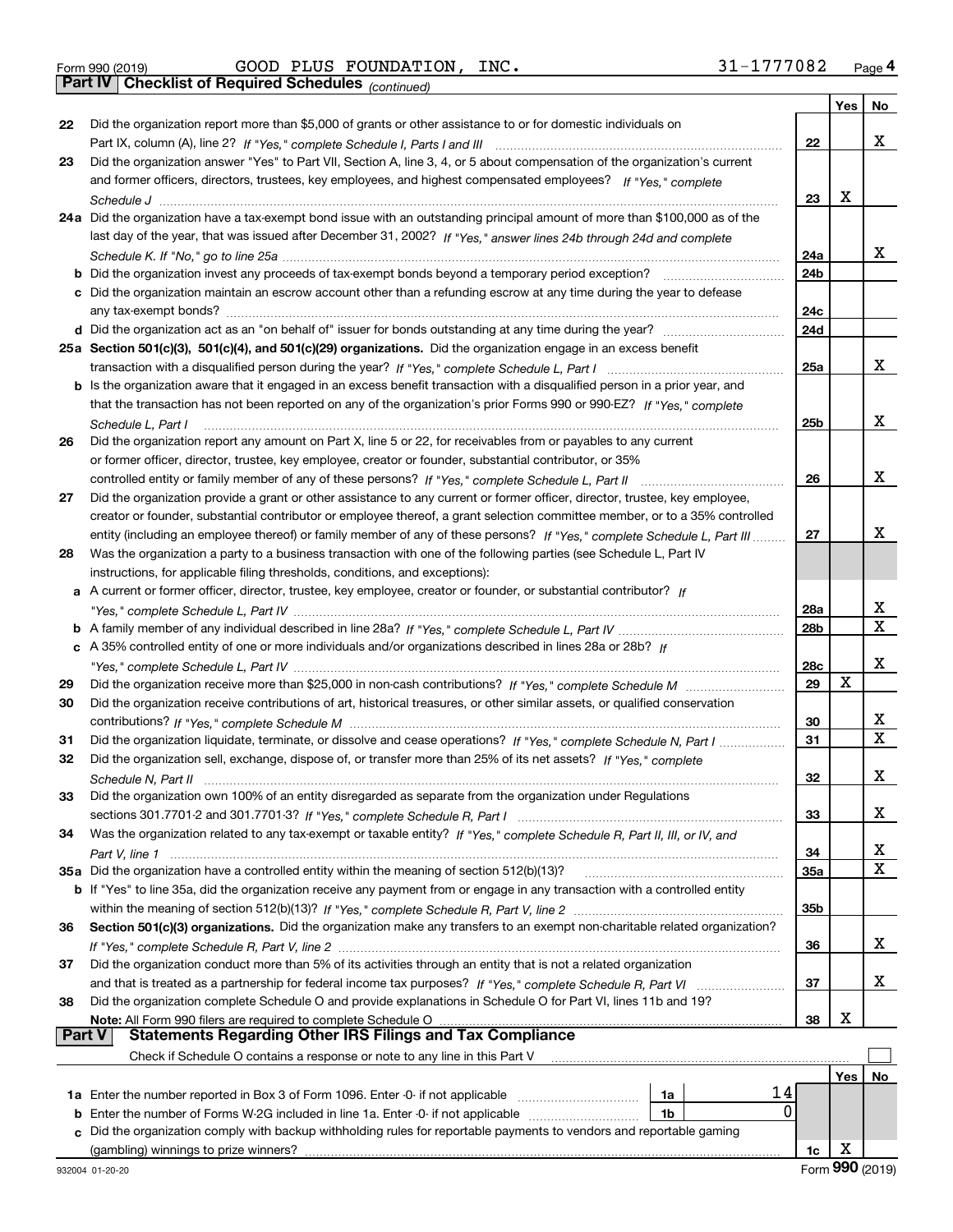|         | Form 990 (2019)                                                                               | GOOD PLUS FOUNDATION, INC.                                                                                                                                                                                                                       |  |                 | 31-1777082 |                |     | $_{\text{Page}}$ 5 |
|---------|-----------------------------------------------------------------------------------------------|--------------------------------------------------------------------------------------------------------------------------------------------------------------------------------------------------------------------------------------------------|--|-----------------|------------|----------------|-----|--------------------|
|         | <b>Part V</b>                                                                                 | Statements Regarding Other IRS Filings and Tax Compliance (continued)                                                                                                                                                                            |  |                 |            |                |     |                    |
|         |                                                                                               |                                                                                                                                                                                                                                                  |  |                 |            |                | Yes | No                 |
|         |                                                                                               | 2a Enter the number of employees reported on Form W-3, Transmittal of Wage and Tax Statements,                                                                                                                                                   |  |                 |            |                |     |                    |
|         |                                                                                               | filed for the calendar year ending with or within the year covered by this return <i>manumumumum</i>                                                                                                                                             |  | 2a              | 23         |                |     |                    |
|         |                                                                                               |                                                                                                                                                                                                                                                  |  |                 |            | 2 <sub>b</sub> | х   |                    |
|         |                                                                                               |                                                                                                                                                                                                                                                  |  |                 |            |                |     |                    |
| За      | Did the organization have unrelated business gross income of \$1,000 or more during the year? |                                                                                                                                                                                                                                                  |  |                 |            |                |     | х                  |
|         |                                                                                               |                                                                                                                                                                                                                                                  |  |                 |            | 3b             |     |                    |
|         |                                                                                               | 4a At any time during the calendar year, did the organization have an interest in, or a signature or other authority over, a                                                                                                                     |  |                 |            |                |     |                    |
|         |                                                                                               |                                                                                                                                                                                                                                                  |  |                 |            | 4a             |     | x                  |
|         | <b>b</b> If "Yes," enter the name of the foreign country $\blacktriangleright$                |                                                                                                                                                                                                                                                  |  |                 |            |                |     |                    |
|         |                                                                                               | See instructions for filing requirements for FinCEN Form 114, Report of Foreign Bank and Financial Accounts (FBAR).                                                                                                                              |  |                 |            |                |     |                    |
| 5a      |                                                                                               | Was the organization a party to a prohibited tax shelter transaction at any time during the tax year?                                                                                                                                            |  |                 |            | 5a             |     | х                  |
| b       |                                                                                               |                                                                                                                                                                                                                                                  |  |                 |            | 5 <sub>b</sub> |     | X                  |
| c       |                                                                                               |                                                                                                                                                                                                                                                  |  |                 |            | 5c             |     |                    |
|         |                                                                                               | 6a Does the organization have annual gross receipts that are normally greater than \$100,000, and did the organization solicit                                                                                                                   |  |                 |            |                |     |                    |
|         |                                                                                               | any contributions that were not tax deductible as charitable contributions?                                                                                                                                                                      |  |                 |            | 6a             |     | x                  |
|         |                                                                                               | <b>b</b> If "Yes," did the organization include with every solicitation an express statement that such contributions or gifts                                                                                                                    |  |                 |            |                |     |                    |
|         | were not tax deductible?                                                                      |                                                                                                                                                                                                                                                  |  |                 |            | 6b             |     |                    |
| 7       |                                                                                               | Organizations that may receive deductible contributions under section 170(c).                                                                                                                                                                    |  |                 |            |                |     |                    |
| a       |                                                                                               | Did the organization receive a payment in excess of \$75 made partly as a contribution and partly for goods and services provided to the payor?                                                                                                  |  |                 |            | 7a             |     | x                  |
| b       |                                                                                               | If "Yes," did the organization notify the donor of the value of the goods or services provided?                                                                                                                                                  |  |                 |            | 7b             |     |                    |
|         |                                                                                               | Did the organization sell, exchange, or otherwise dispose of tangible personal property for which it was required                                                                                                                                |  |                 |            |                |     | x                  |
|         |                                                                                               |                                                                                                                                                                                                                                                  |  |                 |            | 7c             |     |                    |
| d       |                                                                                               |                                                                                                                                                                                                                                                  |  | 7d              |            |                |     | х                  |
| е       |                                                                                               | Did the organization receive any funds, directly or indirectly, to pay premiums on a personal benefit contract?                                                                                                                                  |  |                 |            | 7e<br>7f       |     | X                  |
| f       |                                                                                               | Did the organization, during the year, pay premiums, directly or indirectly, on a personal benefit contract?<br>If the organization received a contribution of qualified intellectual property, did the organization file Form 8899 as required? |  |                 |            |                |     |                    |
| g<br>h. |                                                                                               | If the organization received a contribution of cars, boats, airplanes, or other vehicles, did the organization file a Form 1098-C?                                                                                                               |  |                 |            | 7g<br>7h       |     |                    |
| 8       |                                                                                               | Sponsoring organizations maintaining donor advised funds. Did a donor advised fund maintained by the                                                                                                                                             |  |                 |            |                |     |                    |
|         |                                                                                               | sponsoring organization have excess business holdings at any time during the year?                                                                                                                                                               |  |                 |            | 8              |     |                    |
| 9       |                                                                                               | Sponsoring organizations maintaining donor advised funds.                                                                                                                                                                                        |  |                 |            |                |     |                    |
| a       |                                                                                               | Did the sponsoring organization make any taxable distributions under section 4966?                                                                                                                                                               |  |                 |            | 9а             |     |                    |
| b       |                                                                                               | Did the sponsoring organization make a distribution to a donor, donor advisor, or related person?                                                                                                                                                |  |                 |            | 9b             |     |                    |
| 10      | Section 501(c)(7) organizations. Enter:                                                       |                                                                                                                                                                                                                                                  |  |                 |            |                |     |                    |
|         |                                                                                               | a Initiation fees and capital contributions included on Part VIII, line 12 [11] [12] [11] [12] [11] [12] [11] [12] [11] [12] [11] [12] [11] [12] [11] [12] [11] [12] [11] [12] [11] [12] [11] [12] [11] [12] [11] [12] [11] [1                   |  | 10a             |            |                |     |                    |
|         |                                                                                               | Gross receipts, included on Form 990, Part VIII, line 12, for public use of club facilities                                                                                                                                                      |  | 10b             |            |                |     |                    |
| 11      | Section 501(c)(12) organizations. Enter:                                                      |                                                                                                                                                                                                                                                  |  |                 |            |                |     |                    |
| a       | Gross income from members or shareholders                                                     |                                                                                                                                                                                                                                                  |  | 11a             |            |                |     |                    |
|         |                                                                                               | b Gross income from other sources (Do not net amounts due or paid to other sources against                                                                                                                                                       |  |                 |            |                |     |                    |
|         |                                                                                               |                                                                                                                                                                                                                                                  |  | 11 <sub>b</sub> |            |                |     |                    |
|         |                                                                                               | 12a Section 4947(a)(1) non-exempt charitable trusts. Is the organization filing Form 990 in lieu of Form 1041?                                                                                                                                   |  |                 |            | <b>12a</b>     |     |                    |
|         |                                                                                               | <b>b</b> If "Yes," enter the amount of tax-exempt interest received or accrued during the year <b>contained</b>                                                                                                                                  |  | 12b             |            |                |     |                    |
| 13      |                                                                                               | Section 501(c)(29) qualified nonprofit health insurance issuers.                                                                                                                                                                                 |  |                 |            |                |     |                    |
|         |                                                                                               | <b>a</b> Is the organization licensed to issue qualified health plans in more than one state?                                                                                                                                                    |  |                 |            | <b>13a</b>     |     |                    |
|         |                                                                                               | Note: See the instructions for additional information the organization must report on Schedule O.                                                                                                                                                |  |                 |            |                |     |                    |
|         |                                                                                               | <b>b</b> Enter the amount of reserves the organization is required to maintain by the states in which the                                                                                                                                        |  |                 |            |                |     |                    |
|         |                                                                                               |                                                                                                                                                                                                                                                  |  | 13 <sub>b</sub> |            |                |     |                    |
|         |                                                                                               |                                                                                                                                                                                                                                                  |  | 13 <sub>c</sub> |            |                |     |                    |
| 14a     |                                                                                               | Did the organization receive any payments for indoor tanning services during the tax year?                                                                                                                                                       |  |                 |            | 14a            |     | x                  |
|         |                                                                                               |                                                                                                                                                                                                                                                  |  |                 |            | 14b            |     |                    |
| 15      |                                                                                               | Is the organization subject to the section 4960 tax on payment(s) of more than \$1,000,000 in remuneration or                                                                                                                                    |  |                 |            |                |     |                    |
|         |                                                                                               |                                                                                                                                                                                                                                                  |  |                 |            | 15             |     | х                  |
|         | If "Yes," see instructions and file Form 4720, Schedule N.                                    |                                                                                                                                                                                                                                                  |  |                 |            |                |     |                    |
| 16      |                                                                                               | Is the organization an educational institution subject to the section 4968 excise tax on net investment income?                                                                                                                                  |  |                 |            | 16             |     | х                  |
|         | If "Yes," complete Form 4720, Schedule O.                                                     |                                                                                                                                                                                                                                                  |  |                 |            |                |     |                    |

Form (2019) **990**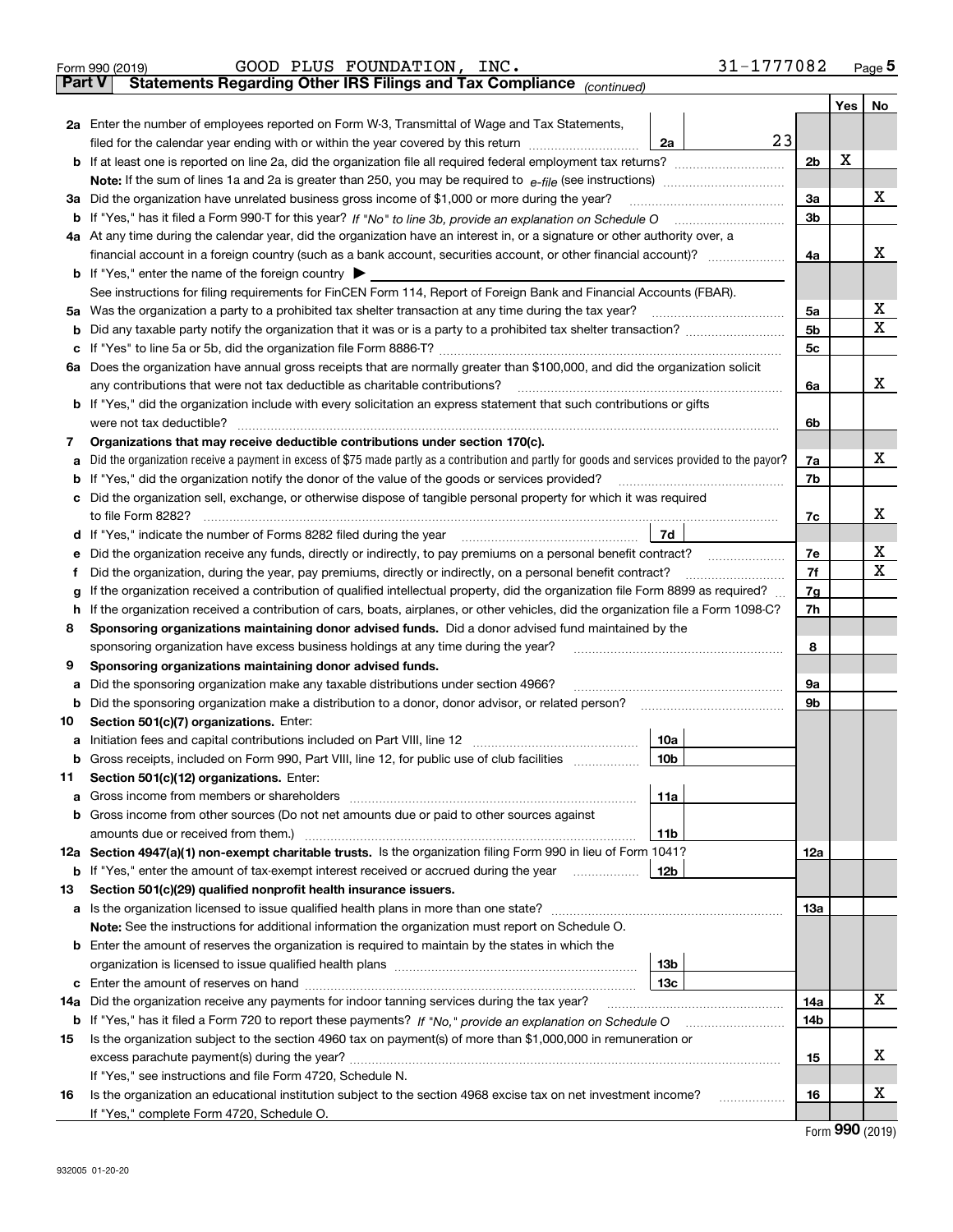| Form 990 (2019) |  |  |
|-----------------|--|--|
|                 |  |  |

GOOD PLUS FOUNDATION, INC. 31-1777082

*For each "Yes" response to lines 2 through 7b below, and for a "No" response to line 8a, 8b, or 10b below, describe the circumstances, processes, or changes on Schedule O. See instructions.* Form 990 (2019) **COOD PLUS FOUNDATION, INC.**<br>**Part VI Governance, Management, and Disclosure** For each "Yes" response to lines 2 through 7b below, and for a "No" response

|          | Check if Schedule O contains a response or note to any line in this Part VI                                                                                                                                                    |    |    |                 |     | x               |
|----------|--------------------------------------------------------------------------------------------------------------------------------------------------------------------------------------------------------------------------------|----|----|-----------------|-----|-----------------|
|          | <b>Section A. Governing Body and Management</b>                                                                                                                                                                                |    |    |                 |     |                 |
|          |                                                                                                                                                                                                                                |    |    |                 | Yes | No              |
|          | 1a Enter the number of voting members of the governing body at the end of the tax year                                                                                                                                         | 1a | 19 |                 |     |                 |
|          | If there are material differences in voting rights among members of the governing body, or if the governing                                                                                                                    |    |    |                 |     |                 |
|          | body delegated broad authority to an executive committee or similar committee, explain on Schedule O.                                                                                                                          |    |    |                 |     |                 |
| b        | Enter the number of voting members included on line 1a, above, who are independent                                                                                                                                             | 1b | 19 |                 |     |                 |
| 2        | Did any officer, director, trustee, or key employee have a family relationship or a business relationship with any other                                                                                                       |    |    |                 |     |                 |
|          | officer, director, trustee, or key employee?                                                                                                                                                                                   |    |    | $\mathbf{2}$    | х   |                 |
| 3        | Did the organization delegate control over management duties customarily performed by or under the direct supervision                                                                                                          |    |    |                 |     |                 |
|          | of officers, directors, trustees, or key employees to a management company or other person?                                                                                                                                    |    |    | 3               |     | х               |
| 4        | Did the organization make any significant changes to its governing documents since the prior Form 990 was filed?                                                                                                               |    |    | $\overline{4}$  |     | $\mathbf X$     |
| 5        |                                                                                                                                                                                                                                |    |    | 5               |     | $\mathbf X$     |
| 6        | Did the organization have members or stockholders?                                                                                                                                                                             |    |    | 6               | X   |                 |
| 7a       | Did the organization have members, stockholders, or other persons who had the power to elect or appoint one or                                                                                                                 |    |    |                 |     |                 |
|          | more members of the governing body?                                                                                                                                                                                            |    |    | 7a              | х   |                 |
|          | <b>b</b> Are any governance decisions of the organization reserved to (or subject to approval by) members, stockholders, or                                                                                                    |    |    |                 |     |                 |
|          | persons other than the governing body?                                                                                                                                                                                         |    |    | 7b              |     | x               |
| 8        | Did the organization contemporaneously document the meetings held or written actions undertaken during the year by the following:                                                                                              |    |    |                 |     |                 |
| a        | The governing body?                                                                                                                                                                                                            |    |    | 8a              | х   |                 |
| b        |                                                                                                                                                                                                                                |    |    | 8b              | X   |                 |
| 9        | Is there any officer, director, trustee, or key employee listed in Part VII, Section A, who cannot be reached at the                                                                                                           |    |    |                 |     |                 |
|          |                                                                                                                                                                                                                                |    |    | 9               |     | x               |
|          | <b>Section B. Policies</b> (This Section B requests information about policies not required by the Internal Revenue Code.)                                                                                                     |    |    |                 |     |                 |
|          |                                                                                                                                                                                                                                |    |    |                 | Yes | No              |
|          |                                                                                                                                                                                                                                |    |    | 10a             |     | х               |
|          | <b>b</b> If "Yes," did the organization have written policies and procedures governing the activities of such chapters, affiliates,                                                                                            |    |    |                 |     |                 |
|          | and branches to ensure their operations are consistent with the organization's exempt purposes?                                                                                                                                |    |    | 10 <sub>b</sub> | X   |                 |
|          | 11a Has the organization provided a complete copy of this Form 990 to all members of its governing body before filing the form?                                                                                                |    |    | 11a             |     |                 |
| b        | Describe in Schedule O the process, if any, used by the organization to review this Form 990.                                                                                                                                  |    |    |                 | X   |                 |
| 12a      |                                                                                                                                                                                                                                |    |    | 12a             | X   |                 |
| b        |                                                                                                                                                                                                                                |    |    | 12 <sub>b</sub> |     |                 |
| с        | Did the organization regularly and consistently monitor and enforce compliance with the policy? If "Yes." describe                                                                                                             |    |    |                 | х   |                 |
|          | in Schedule O how this was done measured and the control of the control of the state of the control of the control of the control of the control of the control of the control of the control of the control of the control of |    |    | 12c<br>13       | X   |                 |
| 13<br>14 | Did the organization have a written whistleblower policy?<br>Did the organization have a written document retention and destruction policy?                                                                                    |    |    | 14              | X   |                 |
| 15       | Did the process for determining compensation of the following persons include a review and approval by independent                                                                                                             |    |    |                 |     |                 |
|          | persons, comparability data, and contemporaneous substantiation of the deliberation and decision?                                                                                                                              |    |    |                 |     |                 |
| a        | The organization's CEO, Executive Director, or top management official manufactured content of the organization's CEO, Executive Director, or top management official                                                          |    |    | 15a             | X   |                 |
|          | b Other officers or key employees of the organization manufactured content to the organization manufactured by Other officers or key employees of the organization manufactured by the state of the organization manufactured  |    |    | 15b             |     | х               |
|          | If "Yes" to line 15a or 15b, describe the process in Schedule O (see instructions).                                                                                                                                            |    |    |                 |     |                 |
|          | 16a Did the organization invest in, contribute assets to, or participate in a joint venture or similar arrangement with a                                                                                                      |    |    |                 |     |                 |
|          | taxable entity during the year?                                                                                                                                                                                                |    |    | 16a             |     | х               |
|          | b If "Yes," did the organization follow a written policy or procedure requiring the organization to evaluate its participation                                                                                                 |    |    |                 |     |                 |
|          | in joint venture arrangements under applicable federal tax law, and take steps to safequard the organization's                                                                                                                 |    |    |                 |     |                 |
|          | exempt status with respect to such arrangements?                                                                                                                                                                               |    |    | 16b             |     |                 |
|          | <b>Section C. Disclosure</b>                                                                                                                                                                                                   |    |    |                 |     |                 |
| 17       | List the states with which a copy of this Form 990 is required to be filed $\blacktriangleright$ AL, AR, CA, CT, FL, GA, IL, KS, KY, MA, MD, MI                                                                                |    |    |                 |     |                 |
| 18       | Section 6104 requires an organization to make its Forms 1023 (1024 or 1024-A, if applicable), 990, and 990-T (Section 501(c)(3)s only) available                                                                               |    |    |                 |     |                 |
|          | for public inspection. Indicate how you made these available. Check all that apply.                                                                                                                                            |    |    |                 |     |                 |
|          | $X$ Own website<br>$X$ Upon request<br>Another's website<br>Other (explain on Schedule O)                                                                                                                                      |    |    |                 |     |                 |
| 19       | Describe on Schedule O whether (and if so, how) the organization made its governing documents, conflict of interest policy, and financial                                                                                      |    |    |                 |     |                 |
|          | statements available to the public during the tax year.                                                                                                                                                                        |    |    |                 |     |                 |
| 20       | State the name, address, and telephone number of the person who possesses the organization's books and records                                                                                                                 |    |    |                 |     |                 |
|          | KATHERINE SNIDER - 212-736-1777                                                                                                                                                                                                |    |    |                 |     |                 |
|          | 10018<br>306 W. 37TH STREET, 8TH FLOOR, NEW YORK,<br>ΝY                                                                                                                                                                        |    |    |                 |     |                 |
|          | SEE SCHEDULE O FOR FULL LIST OF STATES<br>932006 01-20-20                                                                                                                                                                      |    |    |                 |     | Form 990 (2019) |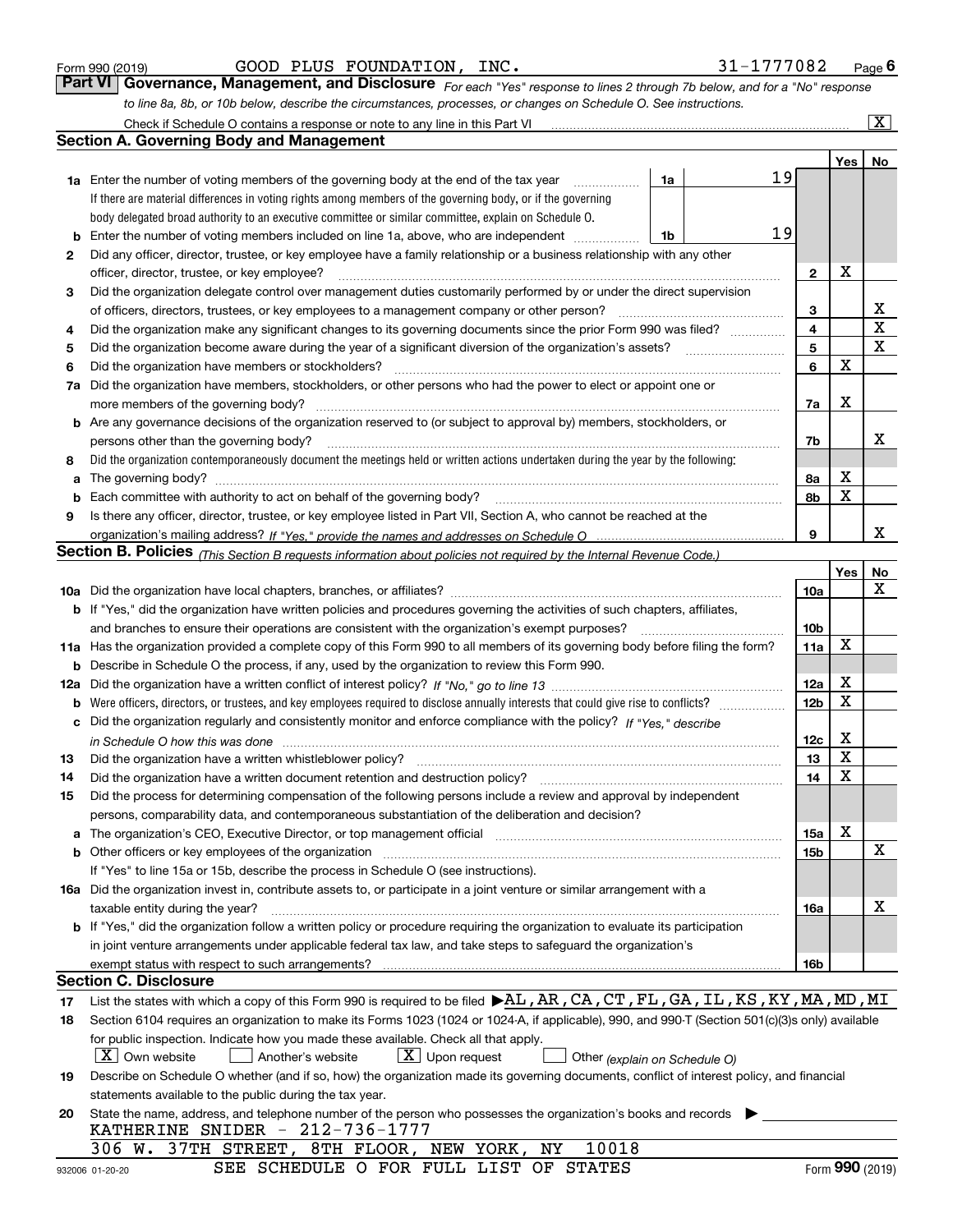$\mathcal{L}^{\text{max}}$ 

# **7Part VII Compensation of Officers, Directors, Trustees, Key Employees, Highest Compensated Employees, and Independent Contractors**

Check if Schedule O contains a response or note to any line in this Part VII

**Section A. Officers, Directors, Trustees, Key Employees, and Highest Compensated Employees**

**1a**  Complete this table for all persons required to be listed. Report compensation for the calendar year ending with or within the organization's tax year. **•** List all of the organization's current officers, directors, trustees (whether individuals or organizations), regardless of amount of compensation.

Enter -0- in columns (D), (E), and (F) if no compensation was paid.

 $\bullet$  List all of the organization's  $\,$ current key employees, if any. See instructions for definition of "key employee."

**•** List the organization's five current highest compensated employees (other than an officer, director, trustee, or key employee) who received reportable compensation (Box 5 of Form W-2 and/or Box 7 of Form 1099-MISC) of more than \$100,000 from the organization and any related organizations.

**•** List all of the organization's former officers, key employees, and highest compensated employees who received more than \$100,000 of reportable compensation from the organization and any related organizations.

**former directors or trustees**  ¥ List all of the organization's that received, in the capacity as a former director or trustee of the organization, more than \$10,000 of reportable compensation from the organization and any related organizations.

See instructions for the order in which to list the persons above.

Check this box if neither the organization nor any related organization compensated any current officer, director, or trustee.  $\mathcal{L}^{\text{max}}$ 

| (A)                            | (B)                  |                                |                                                                  |                       | (C)          |                                   |        | (D)                             | (E)             | (F)                      |
|--------------------------------|----------------------|--------------------------------|------------------------------------------------------------------|-----------------------|--------------|-----------------------------------|--------|---------------------------------|-----------------|--------------------------|
| Name and title                 | Average              |                                | (do not check more than one                                      | Position              |              |                                   |        | Reportable                      | Reportable      | Estimated                |
|                                | hours per            |                                | box, unless person is both an<br>officer and a director/trustee) |                       |              |                                   |        | compensation                    | compensation    | amount of                |
|                                | week                 |                                |                                                                  |                       |              |                                   |        | from                            | from related    | other                    |
|                                | (list any            |                                |                                                                  |                       |              |                                   |        | the                             | organizations   | compensation             |
|                                | hours for<br>related |                                |                                                                  |                       |              |                                   |        | organization<br>(W-2/1099-MISC) | (W-2/1099-MISC) | from the<br>organization |
|                                | organizations        |                                |                                                                  |                       |              |                                   |        |                                 |                 | and related              |
|                                | below                |                                | nstitutional trustee                                             |                       |              |                                   |        |                                 |                 | organizations            |
|                                | line)                | Individual trustee or director |                                                                  | Officer               | Key employee | Highest compensated<br>  employee | Former |                                 |                 |                          |
| JENNIFER CARLSTON<br>(1)       | 1.00                 |                                |                                                                  |                       |              |                                   |        |                                 |                 |                          |
| <b>DIRECTOR</b>                |                      | $\mathbf X$                    |                                                                  |                       |              |                                   |        | $\mathbf 0$ .                   | $\mathbf 0$ .   | 0.                       |
| DANIELLE DEVINE<br>(2)         | 1.00                 |                                |                                                                  |                       |              |                                   |        |                                 |                 |                          |
| <b>DIRECTOR</b>                |                      | $\overline{\mathbf{X}}$        |                                                                  |                       |              |                                   |        | $\mathbf 0$ .                   | $\mathbf 0$ .   | $0$ .                    |
| (3)<br>STACEY BENDET EISNER    | 1.00                 |                                |                                                                  |                       |              |                                   |        |                                 |                 |                          |
| <b>DIRECTOR</b>                |                      | $\mathbf X$                    |                                                                  |                       |              |                                   |        | $\mathbf 0$ .                   | $\mathbf 0$ .   | $0$ .                    |
| JENNIFER FRANKLIN<br>(4)       | 3.00                 |                                |                                                                  |                       |              |                                   |        |                                 |                 |                          |
| DIRECTOR AND SECRETARY         |                      | $\mathbf X$                    |                                                                  | X                     |              |                                   |        | $0$ .                           | 0.              | $\mathbf 0$ .            |
| STEFANI GREENFIELD<br>(5)      | 1.00                 |                                |                                                                  |                       |              |                                   |        |                                 |                 |                          |
| <b>DIRECTOR</b>                |                      | $\mathbf X$                    |                                                                  |                       |              |                                   |        | $\mathbf 0$ .                   | $\mathbf 0$ .   | $\mathbf 0$ .            |
| (6)<br><b>JENNIFER KOEN</b>    | 1.00                 |                                |                                                                  |                       |              |                                   |        |                                 |                 |                          |
| <b>DIRECTOR</b>                |                      | $\mathbf X$                    |                                                                  |                       |              |                                   |        | 0.                              | $\mathbf 0$ .   | $\mathbf 0$ .            |
| MICHAEL NISSAN<br>(7)          | 3.00                 |                                |                                                                  |                       |              |                                   |        |                                 |                 |                          |
| <b>DIRECTOR</b>                |                      | $\mathbf X$                    |                                                                  |                       |              |                                   |        | $\mathbf 0$ .                   | $\mathbf 0$ .   | $\mathbf 0$ .            |
| <b>JESSICA SEINFELD</b><br>(8) | 25.00                |                                |                                                                  |                       |              |                                   |        |                                 |                 |                          |
| DIRECTOR FOUNDER AND PRESIDENT |                      | $\mathbf X$                    |                                                                  | X                     |              |                                   |        | $\mathbf 0$ .                   | $\mathbf 0$ .   | $\mathbf 0$ .            |
| (9) ARI SHALAM                 | 1.00                 |                                |                                                                  |                       |              |                                   |        |                                 |                 |                          |
| <b>DIRECTOR</b>                |                      | $\mathbf x$                    |                                                                  |                       |              |                                   |        | $\mathbf 0$ .                   | $\mathbf 0$ .   | $\mathbf 0$ .            |
| (10) MICHAEL TIEDEMANN         | 3.00                 |                                |                                                                  |                       |              |                                   |        |                                 |                 |                          |
| DIRECTOR, VP AND TREASURER     |                      | $\mathbf X$                    |                                                                  | $\overline{\text{X}}$ |              |                                   |        | $\mathbf 0$ .                   | $\mathbf 0$ .   | $\mathbf 0$ .            |
| (11) ALI WENTWORTH             | 1.00                 |                                |                                                                  |                       |              |                                   |        |                                 |                 |                          |
| <b>DIRECTOR</b>                |                      | $\mathbf X$                    |                                                                  |                       |              |                                   |        | 0.                              | $\mathbf 0$ .   | $\mathbf 0$ .            |
| (12) CONNIE VERDUCCI           | 1.00                 |                                |                                                                  |                       |              |                                   |        |                                 |                 |                          |
| <b>DIRECTOR</b>                |                      | $\mathbf X$                    |                                                                  |                       |              |                                   |        | $\mathbf 0$ .                   | $\mathbf 0$ .   | $\mathbf 0$ .            |
| (13) VERONICA SWANSON BEARD    | 1.00                 |                                |                                                                  |                       |              |                                   |        |                                 |                 |                          |
| <b>DIRECTOR</b>                |                      | $\mathbf X$                    |                                                                  |                       |              |                                   |        | $\mathbf 0$ .                   | $\mathbf 0$ .   | $\mathbf 0$ .            |
| (14) LESLIE SIMMONS BRILLE     | 1.00                 |                                |                                                                  |                       |              |                                   |        |                                 |                 |                          |
| <b>DIRECTOR</b>                |                      | $\mathbf X$                    |                                                                  |                       |              |                                   |        | 0.                              | $\mathbf 0$ .   | $\mathbf 0$ .            |
| (15) MARY KITCHEN              | 1.00                 |                                |                                                                  |                       |              |                                   |        |                                 |                 |                          |
| <b>DIRECTOR</b>                |                      | $\mathbf x$                    |                                                                  |                       |              |                                   |        | $\mathbf 0$ .                   | $\mathbf 0$ .   | $0_{.}$                  |
| (16) JENNIFER GARCIA ALLEN     | 1.00                 |                                |                                                                  |                       |              |                                   |        |                                 |                 |                          |
| <b>DIRECTOR</b>                |                      | $\overline{\textbf{X}}$        |                                                                  |                       |              |                                   |        | $0$ .                           | $\mathbf 0$ .   | $\mathbf 0$ .            |
| (17) KARA MOORE                | 2.00                 |                                |                                                                  |                       |              |                                   |        |                                 |                 |                          |
| <b>DIRECTOR</b>                |                      | $\mathbf X$                    |                                                                  |                       |              |                                   |        | $\mathbf 0$ .                   | 0.              | $\mathbf 0$ .            |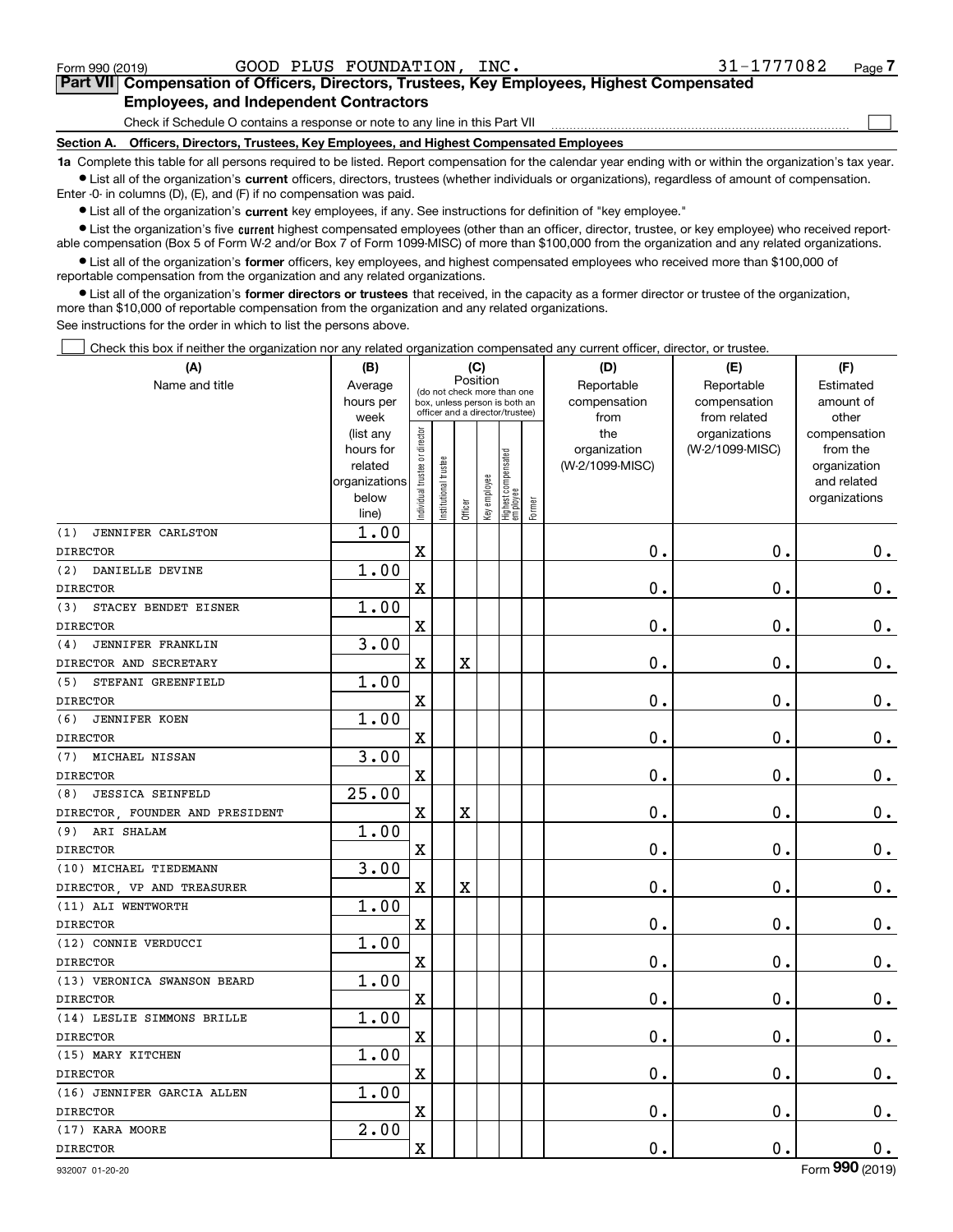| (A)                                                                                                                                             | (B)               | (C)<br>(D)<br>(E)                       |                       |         |              |                                                                  | (F)    |                          |                                  |                  |                |                |     |
|-------------------------------------------------------------------------------------------------------------------------------------------------|-------------------|-----------------------------------------|-----------------------|---------|--------------|------------------------------------------------------------------|--------|--------------------------|----------------------------------|------------------|----------------|----------------|-----|
| Name and title                                                                                                                                  | Average           | Position<br>(do not check more than one |                       |         |              |                                                                  |        | Reportable<br>Reportable |                                  |                  |                | Estimated      |     |
|                                                                                                                                                 | hours per         |                                         |                       |         |              | box, unless person is both an<br>officer and a director/trustee) |        | compensation             | compensation                     |                  |                | amount of      |     |
|                                                                                                                                                 | week<br>(list any |                                         |                       |         |              |                                                                  |        | from                     | from related                     |                  |                | other          |     |
|                                                                                                                                                 | hours for         |                                         |                       |         |              |                                                                  |        | the<br>organization      | organizations<br>(W-2/1099-MISC) |                  | compensation   | from the       |     |
|                                                                                                                                                 | related           |                                         |                       |         |              |                                                                  |        | (W-2/1099-MISC)          |                                  |                  |                | organization   |     |
|                                                                                                                                                 | organizations     |                                         |                       |         |              |                                                                  |        |                          |                                  |                  |                | and related    |     |
|                                                                                                                                                 | below             | Individual trustee or director          | Institutional trustee |         | key employee |                                                                  |        |                          |                                  |                  | organizations  |                |     |
|                                                                                                                                                 | line)             |                                         |                       | Officer |              | <br>  Highest compensated<br>  employee                          | Former |                          |                                  |                  |                |                |     |
| (18) SARAH MICHELLE GELLAR                                                                                                                      | 1.00              |                                         |                       |         |              |                                                                  |        |                          |                                  |                  |                |                |     |
| <b>DIRECTOR</b>                                                                                                                                 |                   | $\mathbf X$                             |                       |         |              |                                                                  |        | 0.                       |                                  | 0.               |                |                | 0.  |
| (19) BARA TISCH                                                                                                                                 | 1.00              |                                         |                       |         |              |                                                                  |        |                          |                                  |                  |                |                |     |
| <b>DIRECTOR</b>                                                                                                                                 |                   | $\mathbf X$                             |                       |         |              |                                                                  |        | 0.                       |                                  | 0.               |                |                | 0.  |
| (20) KATHERINE E. SNIDER                                                                                                                        | 45.00             |                                         |                       |         |              |                                                                  |        |                          |                                  |                  |                |                |     |
| EXECUTIVE DIRECTOR                                                                                                                              |                   |                                         |                       | Χ       |              |                                                                  |        | 202,381.                 |                                  | $\mathbf 0$ .    |                | <u>17,587.</u> |     |
| (21) ABDULAI AIDOO                                                                                                                              | 45.00             |                                         |                       |         |              |                                                                  |        |                          |                                  |                  |                |                |     |
| DIRECTOR FINANCE & ADMINIS                                                                                                                      |                   |                                         |                       | X       |              |                                                                  |        | 74,432.                  |                                  | 0.               |                | 5,801.         |     |
| (22) MARY ELLEN MILLER                                                                                                                          | 45.00             |                                         |                       |         |              |                                                                  |        |                          |                                  |                  |                |                |     |
| DEVELOPMENT & MARKETING<br>VP                                                                                                                   |                   |                                         |                       |         |              | X                                                                |        | 110,744.                 |                                  | 0.               |                |                | 10. |
| (23) LAUREL P. WEST                                                                                                                             | 45.00             |                                         |                       |         |              |                                                                  |        |                          |                                  |                  |                |                |     |
| VP OF NATIONAL PROGRAMS & OPERATIONS                                                                                                            |                   |                                         |                       |         |              | X                                                                |        | 128,307.                 |                                  | 0.               |                | 17,587.        |     |
|                                                                                                                                                 |                   |                                         |                       |         |              |                                                                  |        |                          |                                  |                  |                |                |     |
|                                                                                                                                                 |                   |                                         |                       |         |              |                                                                  |        |                          |                                  |                  |                |                |     |
|                                                                                                                                                 |                   |                                         |                       |         |              |                                                                  |        |                          |                                  |                  |                |                |     |
|                                                                                                                                                 |                   |                                         |                       |         |              |                                                                  |        |                          |                                  |                  |                |                |     |
|                                                                                                                                                 |                   |                                         |                       |         |              |                                                                  |        |                          |                                  |                  |                |                |     |
|                                                                                                                                                 |                   |                                         |                       |         |              |                                                                  |        |                          |                                  |                  |                |                |     |
|                                                                                                                                                 |                   |                                         |                       |         |              |                                                                  |        | 515,864.                 |                                  | 0.               |                | 40,985.        |     |
|                                                                                                                                                 |                   |                                         |                       |         |              |                                                                  |        | 0.                       |                                  | $0$ .            |                |                | 0.  |
|                                                                                                                                                 |                   |                                         |                       |         |              |                                                                  |        | 515,864.                 |                                  | $\overline{0}$ . |                | 40,985.        |     |
| Total number of individuals (including but not limited to those listed above) who received more than \$100,000 of reportable<br>$\mathbf{2}$    |                   |                                         |                       |         |              |                                                                  |        |                          |                                  |                  |                |                |     |
| compensation from the organization $\blacktriangleright$                                                                                        |                   |                                         |                       |         |              |                                                                  |        |                          |                                  |                  |                |                | 3   |
|                                                                                                                                                 |                   |                                         |                       |         |              |                                                                  |        |                          |                                  |                  |                | Yes            | No  |
| 3<br>Did the organization list any former officer, director, trustee, key employee, or highest compensated employee on                          |                   |                                         |                       |         |              |                                                                  |        |                          |                                  |                  |                |                |     |
| line 1a? If "Yes," complete Schedule J for such individual manufactured contained and the 1a? If "Yes," complete Schedule J for such individual |                   |                                         |                       |         |              |                                                                  |        |                          |                                  |                  | 3              |                | х   |
| For any individual listed on line 1a, is the sum of reportable compensation and other compensation from the organization<br>4                   |                   |                                         |                       |         |              |                                                                  |        |                          |                                  |                  |                |                |     |
|                                                                                                                                                 |                   |                                         |                       |         |              |                                                                  |        |                          |                                  |                  | $\overline{4}$ | X              |     |
| Did any person listed on line 1a receive or accrue compensation from any unrelated organization or individual for services<br>5                 |                   |                                         |                       |         |              |                                                                  |        |                          |                                  |                  |                |                |     |
|                                                                                                                                                 |                   |                                         |                       |         |              |                                                                  |        |                          |                                  |                  | 5              |                | x   |
| <b>Section B. Independent Contractors</b>                                                                                                       |                   |                                         |                       |         |              |                                                                  |        |                          |                                  |                  |                |                |     |
| Complete this table for your five highest compensated independent contractors that received more than \$100,000 of compensation from<br>1       |                   |                                         |                       |         |              |                                                                  |        |                          |                                  |                  |                |                |     |
| the organization. Report compensation for the calendar year ending with or within the organization's tax year.                                  |                   |                                         |                       |         |              |                                                                  |        |                          |                                  |                  |                |                |     |
| (A)                                                                                                                                             |                   |                                         |                       |         |              |                                                                  |        | (B)                      |                                  |                  | (C)            |                |     |
| Name and business address                                                                                                                       |                   |                                         | <b>NONE</b>           |         |              |                                                                  |        | Description of services  |                                  |                  | Compensation   |                |     |
|                                                                                                                                                 |                   |                                         |                       |         |              |                                                                  |        |                          |                                  |                  |                |                |     |
|                                                                                                                                                 |                   |                                         |                       |         |              |                                                                  |        |                          |                                  |                  |                |                |     |
|                                                                                                                                                 |                   |                                         |                       |         |              |                                                                  |        |                          |                                  |                  |                |                |     |
|                                                                                                                                                 |                   |                                         |                       |         |              |                                                                  |        |                          |                                  |                  |                |                |     |
|                                                                                                                                                 |                   |                                         |                       |         |              |                                                                  |        |                          |                                  |                  |                |                |     |
|                                                                                                                                                 |                   |                                         |                       |         |              |                                                                  |        |                          |                                  |                  |                |                |     |
|                                                                                                                                                 |                   |                                         |                       |         |              |                                                                  |        |                          |                                  |                  |                |                |     |
|                                                                                                                                                 |                   |                                         |                       |         |              |                                                                  |        |                          |                                  |                  |                |                |     |
|                                                                                                                                                 |                   |                                         |                       |         |              |                                                                  |        |                          |                                  |                  |                |                |     |

**Section A. Officers, Directors, Trustees, Key Employees, and Highest Compensated Employees** 

Part VII Section A. Officers, Directors, Trustees, Key Employees, and Highest Compensated Employees *(continued)* 

Form 990 (2019) GOOD PLUS FOUNDATION, INC. 3 $1\hbox{--}1777082 Page$ 

**2**Total number of independent contractors (including but not limited to those listed above) who received more than \$100,000 of compensation from the organization  $\blacktriangleright$ 0

**8**

31-1777082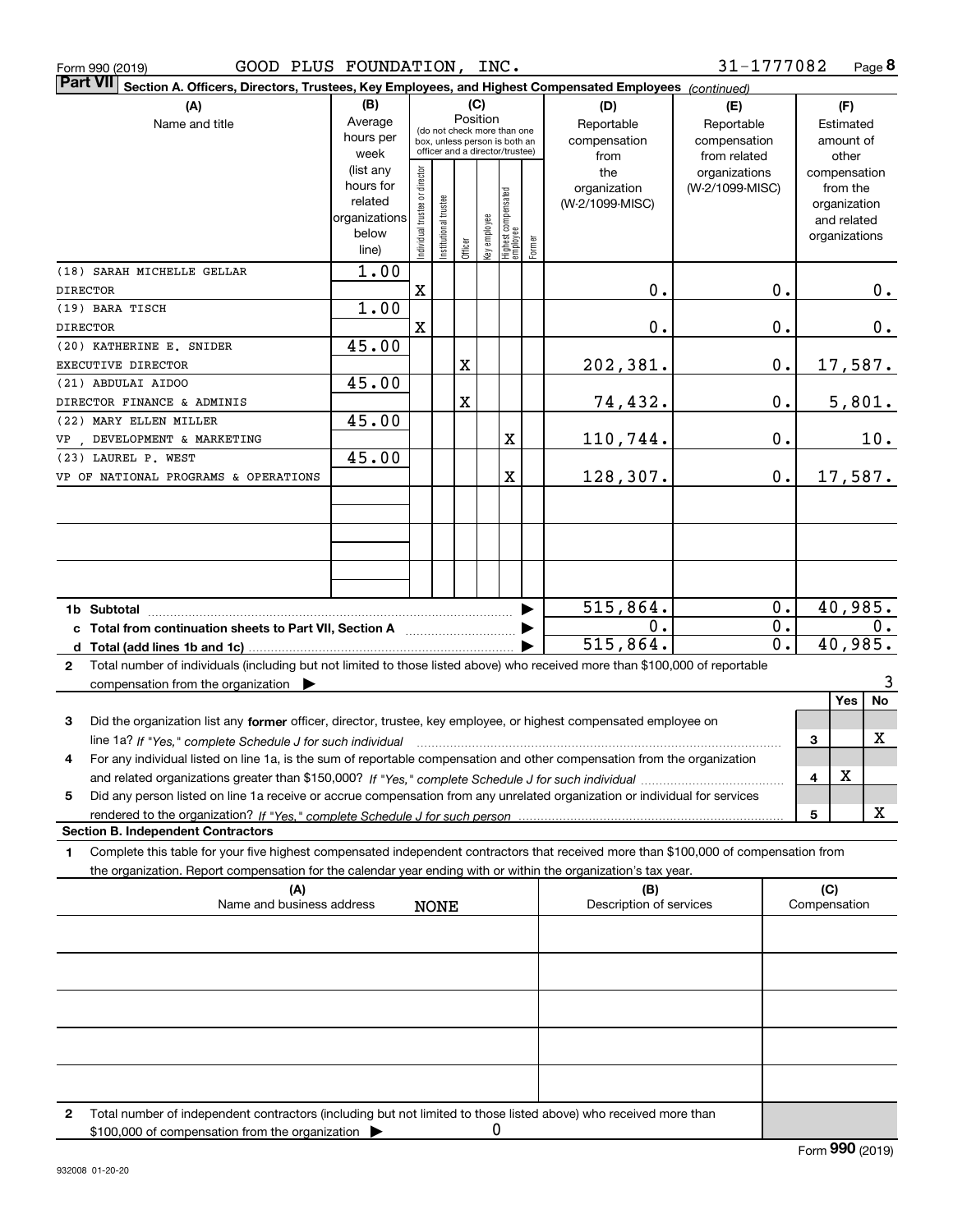|                                                           |                  |   | Form 990 (2019)                                                                                  |                |                |                 | GOOD PLUS FOUNDATION, | INC.                 |                                                                                              | 31-1777082                    | Page 9                                                          |
|-----------------------------------------------------------|------------------|---|--------------------------------------------------------------------------------------------------|----------------|----------------|-----------------|-----------------------|----------------------|----------------------------------------------------------------------------------------------|-------------------------------|-----------------------------------------------------------------|
|                                                           | <b>Part VIII</b> |   | <b>Statement of Revenue</b>                                                                      |                |                |                 |                       |                      |                                                                                              |                               |                                                                 |
|                                                           |                  |   | Check if Schedule O contains a response or note to any line in this Part VIII                    |                |                |                 |                       |                      |                                                                                              |                               |                                                                 |
|                                                           |                  |   |                                                                                                  |                |                |                 |                       | (A)<br>Total revenue | $\overline{(\mathsf{B})}$ $\overline{(\mathsf{C})}$<br>Related or exempt<br>function revenue | Unrelated<br>business revenue | (D)<br>Revenue excluded<br>from tax under<br>sections 512 - 514 |
|                                                           |                  |   | 1 a Federated campaigns                                                                          |                | 1a             |                 |                       |                      |                                                                                              |                               |                                                                 |
| Contributions, Gifts, Grants<br>and Other Similar Amounts |                  | b | Membership dues<br>$\overline{\phantom{a}}$                                                      |                | 1 <sub>b</sub> |                 |                       |                      |                                                                                              |                               |                                                                 |
|                                                           |                  | c | Fundraising events                                                                               |                | 1 <sub>c</sub> |                 | 484,108.              |                      |                                                                                              |                               |                                                                 |
|                                                           |                  |   | d Related organizations                                                                          |                | 1 <sub>d</sub> |                 |                       |                      |                                                                                              |                               |                                                                 |
|                                                           |                  |   | e Government grants (contributions)                                                              |                | 1e             |                 |                       |                      |                                                                                              |                               |                                                                 |
|                                                           |                  |   | All other contributions, gifts, grants, and                                                      |                |                |                 |                       |                      |                                                                                              |                               |                                                                 |
|                                                           |                  |   | similar amounts not included above                                                               |                | 1f             |                 | 9,654,822.            |                      |                                                                                              |                               |                                                                 |
|                                                           |                  |   | Noncash contributions included in lines 1a-1f                                                    |                | $1g$  \$       |                 | 7,742,563.            |                      |                                                                                              |                               |                                                                 |
|                                                           |                  | a |                                                                                                  |                |                |                 |                       | 10,138,930.          |                                                                                              |                               |                                                                 |
|                                                           |                  |   |                                                                                                  |                |                |                 | <b>Business Code</b>  |                      |                                                                                              |                               |                                                                 |
|                                                           |                  |   |                                                                                                  |                |                |                 |                       |                      |                                                                                              |                               |                                                                 |
| Program Service<br>Revenue                                | 2 a              |   | <u>experience</u> and the control of the control of the control of the control of the control of |                |                |                 |                       |                      |                                                                                              |                               |                                                                 |
|                                                           |                  | b | <u> 1989 - Johann John Stein, fransk politik (f. 1989)</u>                                       |                |                |                 |                       |                      |                                                                                              |                               |                                                                 |
|                                                           |                  | с | <u> 1980 - John Stein, Amerikaansk politiker (</u>                                               |                |                |                 |                       |                      |                                                                                              |                               |                                                                 |
|                                                           |                  | d | the contract of the contract of the contract of the contract of the contract of                  |                |                |                 |                       |                      |                                                                                              |                               |                                                                 |
|                                                           |                  | е |                                                                                                  |                |                |                 |                       |                      |                                                                                              |                               |                                                                 |
|                                                           |                  |   | f All other program service revenue                                                              |                |                |                 |                       |                      |                                                                                              |                               |                                                                 |
|                                                           |                  | a |                                                                                                  |                |                |                 |                       |                      |                                                                                              |                               |                                                                 |
|                                                           | 3                |   | Investment income (including dividends, interest, and                                            |                |                |                 |                       |                      |                                                                                              |                               |                                                                 |
|                                                           |                  |   |                                                                                                  |                |                |                 |                       | 124,818.             |                                                                                              |                               | 124,818.                                                        |
|                                                           | 4                |   | Income from investment of tax-exempt bond proceeds                                               |                |                |                 |                       |                      |                                                                                              |                               |                                                                 |
|                                                           | 5                |   |                                                                                                  |                |                |                 |                       |                      |                                                                                              |                               |                                                                 |
|                                                           |                  |   |                                                                                                  |                | (i) Real       |                 | (ii) Personal         |                      |                                                                                              |                               |                                                                 |
|                                                           | 6а               |   | Gross rents                                                                                      | 6a             |                |                 |                       |                      |                                                                                              |                               |                                                                 |
|                                                           |                  | b | Less: rental expenses                                                                            | 6b             |                |                 |                       |                      |                                                                                              |                               |                                                                 |
|                                                           |                  | c | Rental income or (loss)                                                                          | 6c             |                |                 |                       |                      |                                                                                              |                               |                                                                 |
|                                                           |                  |   | d Net rental income or (loss)                                                                    |                |                |                 |                       |                      |                                                                                              |                               |                                                                 |
|                                                           |                  |   | 7 a Gross amount from sales of                                                                   |                | (i) Securities |                 | (ii) Other            |                      |                                                                                              |                               |                                                                 |
|                                                           |                  |   | assets other than inventory                                                                      | 7a             | 453, 453.      |                 |                       |                      |                                                                                              |                               |                                                                 |
|                                                           |                  |   | <b>b</b> Less: cost or other basis                                                               |                |                |                 |                       |                      |                                                                                              |                               |                                                                 |
|                                                           |                  |   |                                                                                                  | 7 <sub>b</sub> | 410,961.       |                 |                       |                      |                                                                                              |                               |                                                                 |
| evenue                                                    |                  |   | and sales expenses                                                                               | 7c             | 42,492.        |                 |                       |                      |                                                                                              |                               |                                                                 |
|                                                           |                  |   | c Gain or (loss)                                                                                 |                |                |                 |                       | 42,492.              |                                                                                              |                               | 42,492.                                                         |
| œ                                                         |                  |   |                                                                                                  |                |                |                 |                       |                      |                                                                                              |                               |                                                                 |
| Other                                                     |                  |   | 8 a Gross income from fundraising events (not                                                    |                |                |                 |                       |                      |                                                                                              |                               |                                                                 |
|                                                           |                  |   | including \$ 484, 108. of                                                                        |                |                |                 |                       |                      |                                                                                              |                               |                                                                 |
|                                                           |                  |   | contributions reported on line 1c). See                                                          |                |                |                 |                       |                      |                                                                                              |                               |                                                                 |
|                                                           |                  |   |                                                                                                  |                |                | 8а              | 143,416.              |                      |                                                                                              |                               |                                                                 |
|                                                           |                  |   |                                                                                                  |                |                | 8b              | 143,416.              |                      |                                                                                              |                               |                                                                 |
|                                                           |                  |   |                                                                                                  |                |                |                 |                       | $\mathbf{0}$ .       |                                                                                              |                               |                                                                 |
|                                                           |                  |   | 9 a Gross income from gaming activities. See                                                     |                |                |                 |                       |                      |                                                                                              |                               |                                                                 |
|                                                           |                  |   |                                                                                                  |                |                | 9a              |                       |                      |                                                                                              |                               |                                                                 |
|                                                           |                  |   | <b>b</b> Less: direct expenses <b>manually</b>                                                   |                |                | 9 <sub>b</sub>  |                       |                      |                                                                                              |                               |                                                                 |
|                                                           |                  |   | c Net income or (loss) from gaming activities                                                    |                |                |                 |                       |                      |                                                                                              |                               |                                                                 |
|                                                           |                  |   | 10 a Gross sales of inventory, less returns                                                      |                |                |                 |                       |                      |                                                                                              |                               |                                                                 |
|                                                           |                  |   |                                                                                                  |                |                | 10a             |                       |                      |                                                                                              |                               |                                                                 |
|                                                           |                  |   | <b>b</b> Less: cost of goods sold                                                                |                |                | 10 <sub>b</sub> |                       |                      |                                                                                              |                               |                                                                 |
|                                                           |                  |   | c Net income or (loss) from sales of inventory                                                   |                |                |                 |                       |                      |                                                                                              |                               |                                                                 |
|                                                           |                  |   |                                                                                                  |                |                |                 | <b>Business Code</b>  |                      |                                                                                              |                               |                                                                 |
|                                                           | 11 a             |   | the contract of the contract of the contract of the contract of the contract of                  |                |                |                 |                       |                      |                                                                                              |                               |                                                                 |
| Revenue                                                   |                  | b |                                                                                                  |                |                |                 |                       |                      |                                                                                              |                               |                                                                 |
|                                                           |                  | c | the control of the control of the control of the control of the control of the control of        |                |                |                 |                       |                      |                                                                                              |                               |                                                                 |
| Miscellaneous                                             |                  |   | the contract of the contract of the contract of the contract of the contract of                  |                |                |                 |                       |                      |                                                                                              |                               |                                                                 |
|                                                           |                  |   |                                                                                                  |                |                |                 | $\blacktriangleright$ |                      |                                                                                              |                               |                                                                 |
|                                                           | 12               |   |                                                                                                  |                |                |                 | ▶                     | 10,306,240.          | 0.                                                                                           | 0.                            | 167,310.                                                        |
|                                                           |                  |   |                                                                                                  |                |                |                 |                       |                      |                                                                                              |                               |                                                                 |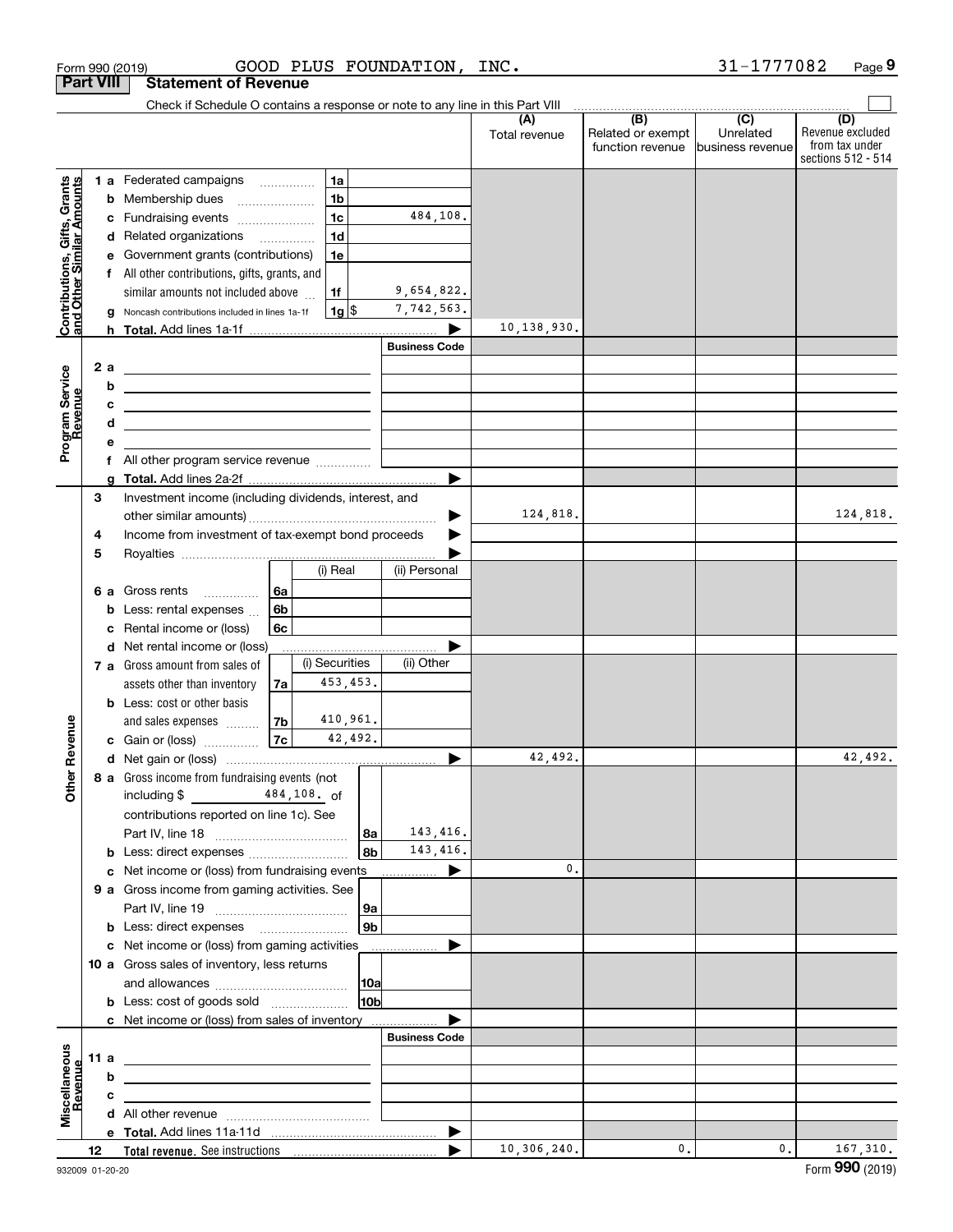Form 990 (2019) Page **Part IX Statement of Functional Expenses** GOOD PLUS FOUNDATION, INC. 31-1777082

*Section 501(c)(3) and 501(c)(4) organizations must complete all columns. All other organizations must complete column (A).*

|              | Do not include amounts reported on lines 6b,<br>7b, 8b, 9b, and 10b of Part VIII.                                                                                                                          | (A)<br>Total expenses | (B)<br>Program service<br>expenses | (C)<br>Management and<br>general expenses | (D)<br>Fundraising<br>expenses |
|--------------|------------------------------------------------------------------------------------------------------------------------------------------------------------------------------------------------------------|-----------------------|------------------------------------|-------------------------------------------|--------------------------------|
| 1.           | Grants and other assistance to domestic organizations                                                                                                                                                      |                       |                                    |                                           |                                |
|              | and domestic governments. See Part IV, line 21                                                                                                                                                             | 6,401,265.            | 6,401,265.                         |                                           |                                |
| $\mathbf{2}$ | Grants and other assistance to domestic                                                                                                                                                                    |                       |                                    |                                           |                                |
|              | individuals. See Part IV, line 22                                                                                                                                                                          |                       |                                    |                                           |                                |
| 3            | Grants and other assistance to foreign                                                                                                                                                                     |                       |                                    |                                           |                                |
|              | organizations, foreign governments, and foreign                                                                                                                                                            |                       |                                    |                                           |                                |
|              | individuals. See Part IV, lines 15 and 16                                                                                                                                                                  |                       |                                    |                                           |                                |
| 4            | Benefits paid to or for members                                                                                                                                                                            |                       |                                    |                                           |                                |
| 5            | Compensation of current officers, directors,                                                                                                                                                               |                       |                                    |                                           |                                |
|              | trustees, and key employees                                                                                                                                                                                | 303,012.              | 64,151.                            | 164, 318.                                 | 74,543.                        |
| 6            | Compensation not included above to disqualified                                                                                                                                                            |                       |                                    |                                           |                                |
|              | persons (as defined under section 4958(f)(1)) and                                                                                                                                                          |                       |                                    |                                           |                                |
|              | persons described in section 4958(c)(3)(B)                                                                                                                                                                 |                       |                                    |                                           |                                |
| 7            | Other salaries and wages                                                                                                                                                                                   | 986, 551.             | 597,754.                           | 90, 310.                                  | 298,487.                       |
| 8            | Pension plan accruals and contributions (include                                                                                                                                                           |                       |                                    |                                           |                                |
|              | section 401(k) and 403(b) employer contributions)                                                                                                                                                          |                       |                                    |                                           |                                |
| 9            |                                                                                                                                                                                                            | 88,630.               | 54, 503.                           | 8,626.                                    | 25,501.                        |
| 10           |                                                                                                                                                                                                            | 100,993.              | 52,669.                            | 19, 176.                                  | 29,148.                        |
| 11           | Fees for services (nonemployees):                                                                                                                                                                          |                       |                                    |                                           |                                |
| a            |                                                                                                                                                                                                            |                       |                                    |                                           |                                |
| b            |                                                                                                                                                                                                            | 6,840.<br>46, 487.    |                                    | 6,840.<br>46,330.                         | 157.                           |
| c            |                                                                                                                                                                                                            |                       |                                    |                                           |                                |
| d            |                                                                                                                                                                                                            |                       |                                    |                                           |                                |
| e            | Professional fundraising services. See Part IV, line 17                                                                                                                                                    |                       |                                    |                                           |                                |
| f            | Investment management fees                                                                                                                                                                                 |                       |                                    |                                           |                                |
| $\mathbf{q}$ | Other. (If line 11g amount exceeds 10% of line 25,                                                                                                                                                         | 96, 159.              | 22,642.                            | 60,671.                                   | 12,846.                        |
|              | column (A) amount, list line 11g expenses on Sch O.)                                                                                                                                                       | 6,604.                | 75.                                |                                           | 6,529.                         |
| 12<br>13     |                                                                                                                                                                                                            | 134,896.              | 80,401.                            | 29,842.                                   | 24,653.                        |
| 14           |                                                                                                                                                                                                            | 2,357.                | $\overline{1}$ , 817.              | 339.                                      | 201.                           |
| 15           |                                                                                                                                                                                                            |                       |                                    |                                           |                                |
| 16           |                                                                                                                                                                                                            | 326,258.              | 316,473.                           | 4,485.                                    | 5,300.                         |
| 17           | Travel                                                                                                                                                                                                     |                       |                                    |                                           |                                |
| 18           | Payments of travel or entertainment expenses                                                                                                                                                               |                       |                                    |                                           |                                |
|              | for any federal, state, or local public officials                                                                                                                                                          |                       |                                    |                                           |                                |
| 19           | Conferences, conventions, and meetings                                                                                                                                                                     |                       |                                    |                                           |                                |
| 20           | Interest                                                                                                                                                                                                   |                       |                                    |                                           |                                |
| 21           |                                                                                                                                                                                                            |                       |                                    |                                           |                                |
| 22           | Depreciation, depletion, and amortization                                                                                                                                                                  | $\overline{27,181}$ . | 7,179.                             | 16,695.                                   | 3,307.                         |
| 23           | Insurance                                                                                                                                                                                                  | 23, 261.              | $\overline{22}$ , 424.             | $\overline{372}$ .                        | 465.                           |
| 24           | Other expenses. Itemize expenses not covered<br>above (List miscellaneous expenses on line 24e. If<br>line 24e amount exceeds 10% of line 25, column (A)<br>amount, list line 24e expenses on Schedule 0.) |                       |                                    |                                           |                                |
| a            | PROGRAM SUPPLIES                                                                                                                                                                                           | 340, 493.             | 340,493.                           |                                           |                                |
| b            | DELIVERY                                                                                                                                                                                                   | 39,206.               | 37,548.                            |                                           | 1,658.                         |
| c.           | REPAIRS AND MAINTENANCE                                                                                                                                                                                    | 23,438.               | 22,467.                            | $\overline{536}$ .                        | 435.                           |
| d            | UNRELATED BUSINESS INCO                                                                                                                                                                                    | 6,557.                | $\overline{2,167}$ .               | 3,190.                                    | 1,200.                         |
|              | e All other expenses                                                                                                                                                                                       | 6,829.                | 3,433.                             | 1,482.                                    | 1,914.                         |
| 25           | Total functional expenses. Add lines 1 through 24e                                                                                                                                                         | 8,967,017.            | 8,027,461.                         | 453,212.                                  | 486,344.                       |
| 26           | Joint costs. Complete this line only if the organization                                                                                                                                                   |                       |                                    |                                           |                                |
|              | reported in column (B) joint costs from a combined                                                                                                                                                         |                       |                                    |                                           |                                |
|              | educational campaign and fundraising solicitation.                                                                                                                                                         |                       |                                    |                                           |                                |
|              | Check here $\blacktriangleright$<br>if following SOP 98-2 (ASC 958-720)                                                                                                                                    |                       |                                    |                                           |                                |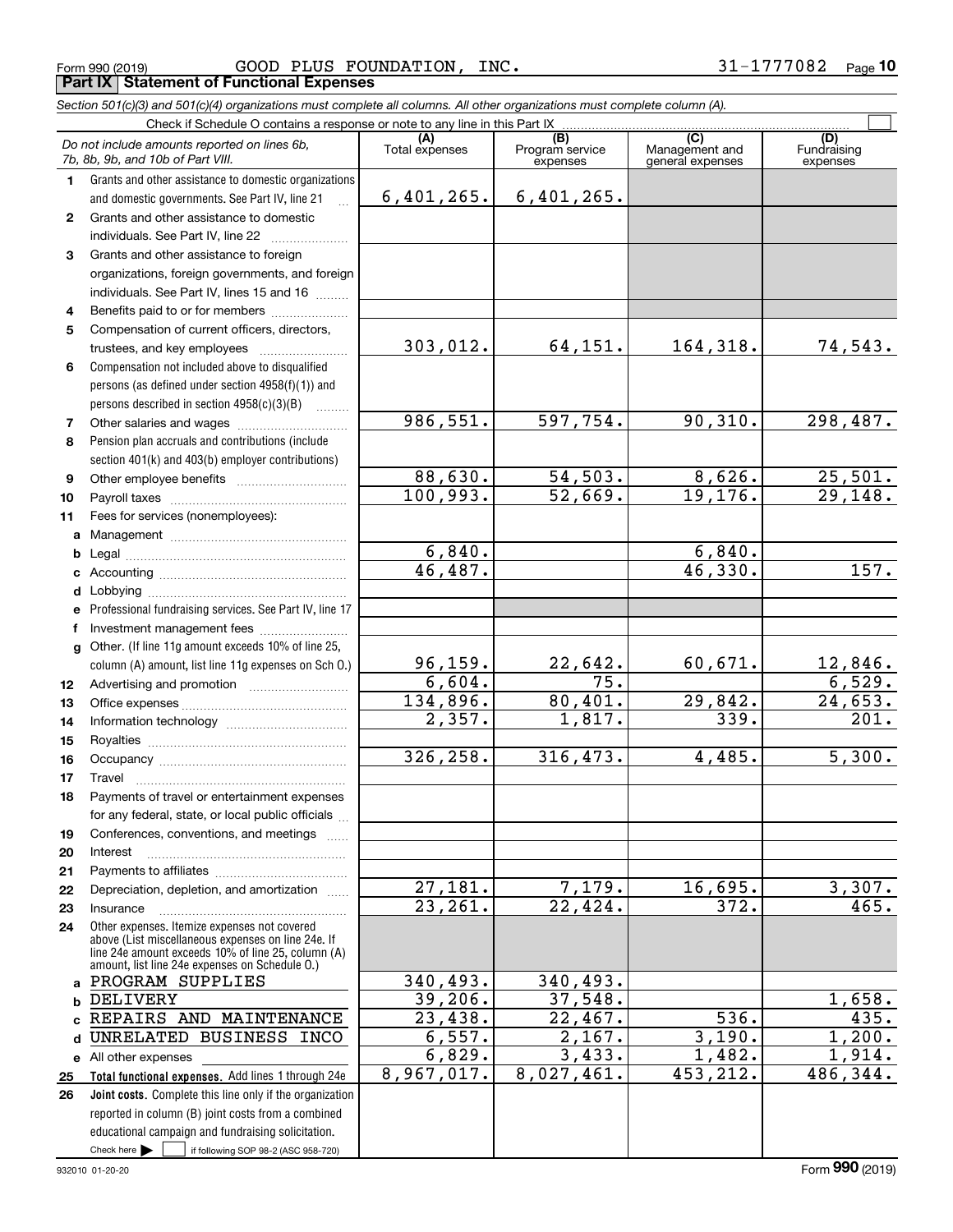| Form 990 (2019) | <b>GOOD</b> | PLUS<br><b>FOUNDATION,</b> | INC. | 777082 | Page |
|-----------------|-------------|----------------------------|------|--------|------|
|                 |             |                            |      |        |      |

|                             |          |                                                                                                                                                    |          |                          | (A)<br>Beginning of year |                  | (B)<br>End of year         |
|-----------------------------|----------|----------------------------------------------------------------------------------------------------------------------------------------------------|----------|--------------------------|--------------------------|------------------|----------------------------|
|                             | 1        |                                                                                                                                                    |          |                          | 1,002,233.               | $\mathbf{1}$     | 855, 151.                  |
|                             | 2        |                                                                                                                                                    | 602,512. | $\mathbf{2}$             | 43,413.                  |                  |                            |
|                             | 3        |                                                                                                                                                    | 11,550.  | $\mathbf{3}$             | 135,000.                 |                  |                            |
|                             | 4        |                                                                                                                                                    |          | 4                        |                          |                  |                            |
|                             | 5        | Loans and other receivables from any current or former officer, director,                                                                          |          |                          |                          |                  |                            |
|                             |          | trustee, key employee, creator or founder, substantial contributor, or 35%                                                                         |          |                          |                          |                  |                            |
|                             |          |                                                                                                                                                    |          | 5                        |                          |                  |                            |
|                             | 6        | Loans and other receivables from other disqualified persons (as defined                                                                            |          |                          |                          |                  |                            |
|                             |          | under section 4958(f)(1)), and persons described in section 4958(c)(3)(B)                                                                          |          | 6                        |                          |                  |                            |
|                             | 7        |                                                                                                                                                    |          |                          |                          | $\overline{7}$   |                            |
| Assets                      | 8        |                                                                                                                                                    |          |                          | 1,021,935.               | 8                | 2,363,233.                 |
|                             | 9        |                                                                                                                                                    |          |                          | 24,302.                  | $\boldsymbol{9}$ | 22,218.                    |
|                             |          | 10a Land, buildings, and equipment: cost or other                                                                                                  |          |                          |                          |                  |                            |
|                             |          | basis. Complete Part VI of Schedule D  10a                                                                                                         |          | 77,698.                  |                          |                  |                            |
|                             |          |                                                                                                                                                    |          | 58,672.                  | 23,023.                  | 10 <sub>c</sub>  | 19,026.                    |
|                             | 11       |                                                                                                                                                    |          | $\overline{2,010,956}$ . | 11                       | 2,909,606.       |                            |
|                             | 12       |                                                                                                                                                    |          | 12                       |                          |                  |                            |
|                             | 13       |                                                                                                                                                    |          |                          | 13                       |                  |                            |
|                             | 14       |                                                                                                                                                    | 20,000.  | 14                       | 30,000.                  |                  |                            |
|                             | 15       |                                                                                                                                                    | 13,200.  | 15                       | 23,789.                  |                  |                            |
|                             | 16       |                                                                                                                                                    |          |                          | 4,729,711.               | 16               | $\overline{6, 401, 436}$ . |
|                             | 17       |                                                                                                                                                    | 49,257.  | 17                       | 190, 339.                |                  |                            |
|                             | 18       |                                                                                                                                                    |          | 18                       |                          |                  |                            |
|                             | 19       |                                                                                                                                                    |          |                          |                          | 19               |                            |
|                             | 20       |                                                                                                                                                    |          |                          |                          | 20               |                            |
|                             | 21<br>22 | Escrow or custodial account liability. Complete Part IV of Schedule D                                                                              |          |                          |                          | 21               |                            |
| Liabilities                 |          | Loans and other payables to any current or former officer, director,<br>trustee, key employee, creator or founder, substantial contributor, or 35% |          |                          |                          |                  |                            |
|                             |          | controlled entity or family member of any of these persons                                                                                         |          |                          |                          | 22               |                            |
|                             | 23       | Secured mortgages and notes payable to unrelated third parties                                                                                     |          |                          |                          | 23               |                            |
|                             | 24       |                                                                                                                                                    |          |                          |                          | 24               |                            |
|                             | 25       | Other liabilities (including federal income tax, payables to related third                                                                         |          |                          |                          |                  |                            |
|                             |          | parties, and other liabilities not included on lines 17-24). Complete Part X                                                                       |          |                          |                          |                  |                            |
|                             |          |                                                                                                                                                    |          |                          |                          | 25               |                            |
|                             | 26       | Total liabilities. Add lines 17 through 25                                                                                                         |          |                          | 49,257.                  | 26               | 190,339.                   |
|                             |          | Organizations that follow FASB ASC 958, check here $\triangleright \lfloor X \rfloor$                                                              |          |                          |                          |                  |                            |
|                             |          | and complete lines 27, 28, 32, and 33.                                                                                                             |          |                          |                          |                  |                            |
|                             | 27       |                                                                                                                                                    |          |                          | 4,657,877.               | 27               | 6,085,556.                 |
|                             | 28       |                                                                                                                                                    |          |                          | 22,577.                  | 28               | 125,541.                   |
|                             |          | Organizations that do not follow FASB ASC 958, check here $\blacktriangleright$                                                                    |          |                          |                          |                  |                            |
| Net Assets or Fund Balances |          | and complete lines 29 through 33.                                                                                                                  |          |                          |                          |                  |                            |
|                             | 29       |                                                                                                                                                    |          |                          |                          | 29               |                            |
|                             | 30       | Paid-in or capital surplus, or land, building, or equipment fund                                                                                   |          |                          |                          | 30               |                            |
|                             | 31       | Retained earnings, endowment, accumulated income, or other funds                                                                                   |          |                          |                          | 31               |                            |
|                             | 32       |                                                                                                                                                    |          |                          | 4,680,454.               | 32               | 6, 211, 097.               |
|                             | 33       |                                                                                                                                                    |          |                          | 4,729,711.               | 33               | 6,401,436.                 |

Form (2019) **990**

## **Part X Balance Sheet**

| Form 990 (2019) |  |  |
|-----------------|--|--|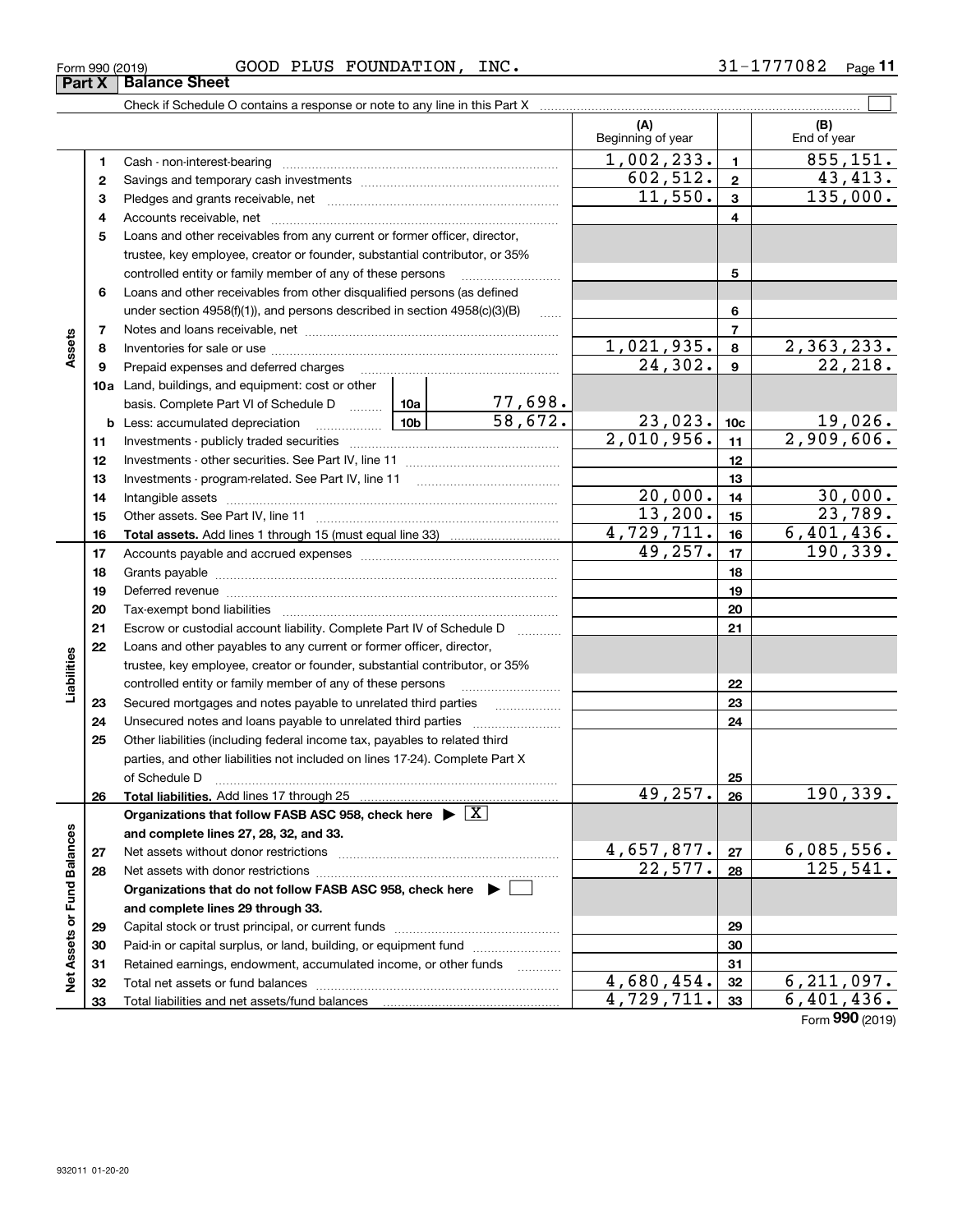|    | GOOD PLUS FOUNDATION, INC.<br>Form 990 (2019)                                                                                                                                                                                  |                         | 31-1777082     |         | $Page$ 12               |
|----|--------------------------------------------------------------------------------------------------------------------------------------------------------------------------------------------------------------------------------|-------------------------|----------------|---------|-------------------------|
|    | <b>Reconciliation of Net Assets</b><br>Part XI                                                                                                                                                                                 |                         |                |         |                         |
|    |                                                                                                                                                                                                                                |                         |                |         |                         |
|    |                                                                                                                                                                                                                                |                         |                |         |                         |
| 1  | Total revenue (must equal Part VIII, column (A), line 12)                                                                                                                                                                      | $\mathbf{1}$            | 10, 306, 240.  |         |                         |
| 2  | Total expenses (must equal Part IX, column (A), line 25)                                                                                                                                                                       | $\overline{2}$          | 8,967,017.     |         |                         |
| 3  | Revenue less expenses. Subtract line 2 from line 1                                                                                                                                                                             | $\mathbf{3}$            | 1,339,223.     |         |                         |
| 4  |                                                                                                                                                                                                                                | $\overline{\mathbf{4}}$ | 4,680,454.     |         |                         |
| 5  | Net unrealized gains (losses) on investments with an annumerous contract and a set of the set of the set of the                                                                                                                | 5                       | 191,420.       |         |                         |
| 6  | Donated services and use of facilities [111] Donated and the service of facilities [11] Donated services and use of facilities [11] Donated and the service of the service of the service of the service of the service of the | 6                       |                |         |                         |
| 7  | Investment expenses www.communication.com/www.communication.com/www.communication.com/www.com                                                                                                                                  | $\overline{7}$          |                |         |                         |
| 8  | Prior period adjustments                                                                                                                                                                                                       | 8                       |                |         |                         |
| 9  | Other changes in net assets or fund balances (explain on Schedule O)                                                                                                                                                           | 9                       |                |         | $\overline{0}$ .        |
| 10 | Net assets or fund balances at end of year. Combine lines 3 through 9 (must equal Part X, line 32,                                                                                                                             |                         |                |         |                         |
|    |                                                                                                                                                                                                                                | 10                      | 6, 211, 097.   |         |                         |
|    | <b>Part XII Financial Statements and Reporting</b>                                                                                                                                                                             |                         |                |         |                         |
|    |                                                                                                                                                                                                                                |                         |                |         | $\overline{\mathbf{x}}$ |
|    |                                                                                                                                                                                                                                |                         |                | Yes     | No                      |
| 1  | $ X $ Accrual<br>Accounting method used to prepare the Form 990: <u>June</u> Cash<br>Other                                                                                                                                     |                         |                |         |                         |
|    | If the organization changed its method of accounting from a prior year or checked "Other," explain in Schedule O.                                                                                                              |                         |                |         |                         |
|    | 2a Were the organization's financial statements compiled or reviewed by an independent accountant?                                                                                                                             |                         | 2a             |         | х                       |
|    | If "Yes," check a box below to indicate whether the financial statements for the year were compiled or reviewed on a                                                                                                           |                         |                |         |                         |
|    | separate basis, consolidated basis, or both:                                                                                                                                                                                   |                         |                |         |                         |
|    | Separate basis<br><b>Consolidated basis</b><br>Both consolidated and separate basis                                                                                                                                            |                         |                |         |                         |
| b  | Were the organization's financial statements audited by an independent accountant?                                                                                                                                             |                         | 2 <sub>b</sub> | X       |                         |
|    | If "Yes," check a box below to indicate whether the financial statements for the year were audited on a separate basis,                                                                                                        |                         |                |         |                         |
|    | consolidated basis, or both:                                                                                                                                                                                                   |                         |                |         |                         |
|    | $ \mathbf{X} $ Separate basis<br><b>Consolidated basis</b><br>Both consolidated and separate basis                                                                                                                             |                         |                |         |                         |
|    | c If "Yes" to line 2a or 2b, does the organization have a committee that assumes responsibility for oversight of the audit,                                                                                                    |                         |                |         |                         |
|    |                                                                                                                                                                                                                                |                         | 2c             | х       |                         |
|    | If the organization changed either its oversight process or selection process during the tax year, explain on Schedule O.                                                                                                      |                         |                |         |                         |
|    | 3a As a result of a federal award, was the organization required to undergo an audit or audits as set forth in the Single Audit                                                                                                |                         |                |         |                         |
|    |                                                                                                                                                                                                                                |                         | 3a             |         | x                       |
|    | b If "Yes," did the organization undergo the required audit or audits? If the organization did not undergo the required audit                                                                                                  |                         |                |         |                         |
|    |                                                                                                                                                                                                                                |                         | 3b             | <b></b> |                         |

Form (2019) **990**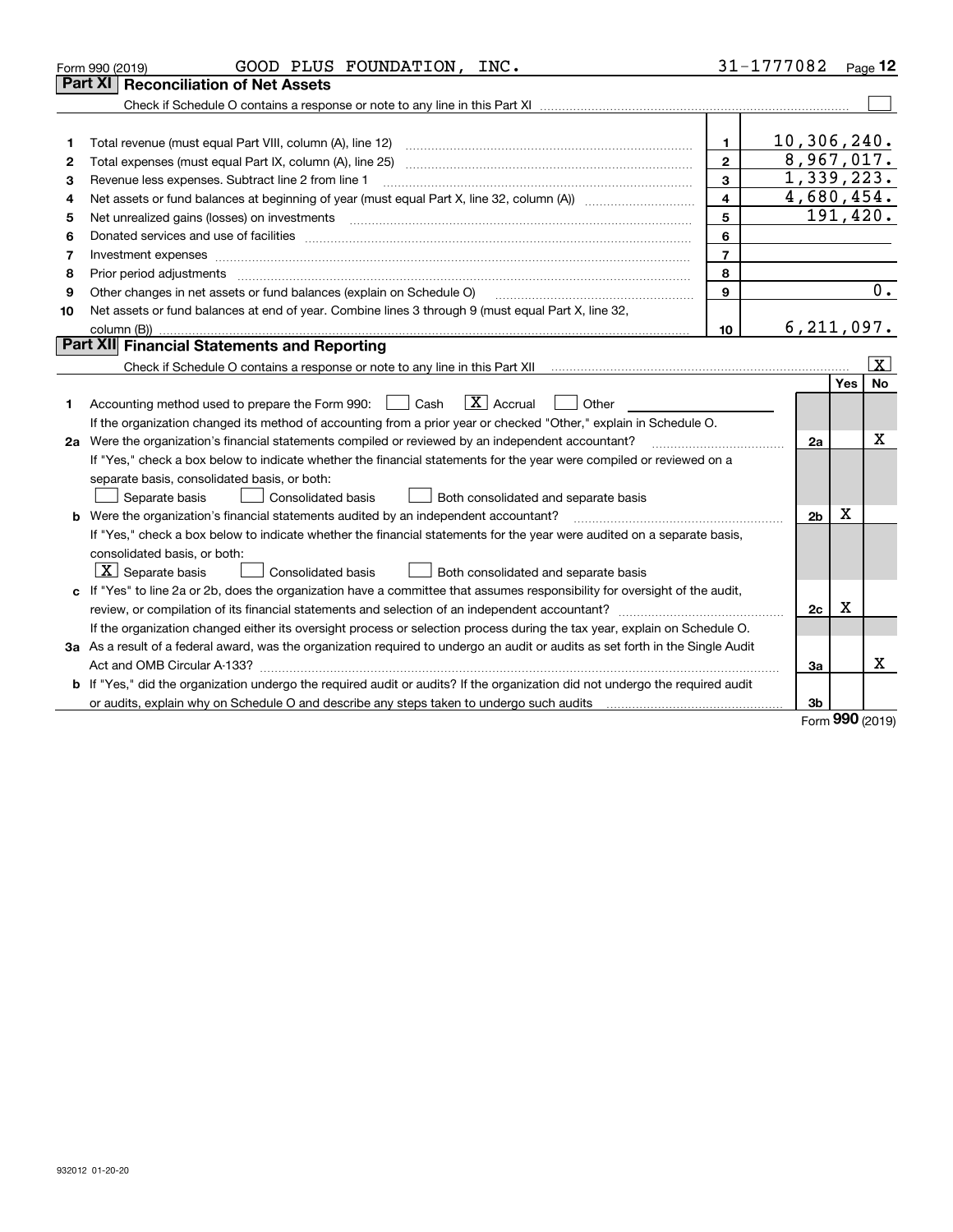Department of the Treasury Internal Revenue Service

| (Form 990 or 990-EZ) |  |  |  |  |
|----------------------|--|--|--|--|
|----------------------|--|--|--|--|

## **Public Charity Status and Public Support**

**Complete if the organization is a section 501(c)(3) organization or a section 4947(a)(1) nonexempt charitable trust.**

**| Attach to Form 990 or Form 990-EZ.** 

**| Go to www.irs.gov/Form990 for instructions and the latest information.**

| OMB No 1545-0047                    |
|-------------------------------------|
| 2019                                |
| <b>Open to Public</b><br>Inspection |

|        | Name of the organization<br><b>Employer identification number</b> |                                                                                                                                                                                      |                            |                            |     |                                                                      |                            |                            |  |  |
|--------|-------------------------------------------------------------------|--------------------------------------------------------------------------------------------------------------------------------------------------------------------------------------|----------------------------|----------------------------|-----|----------------------------------------------------------------------|----------------------------|----------------------------|--|--|
|        |                                                                   |                                                                                                                                                                                      | GOOD PLUS FOUNDATION, INC. |                            |     |                                                                      |                            | 31-1777082                 |  |  |
| Part I |                                                                   | Reason for Public Charity Status (All organizations must complete this part.) See instructions.                                                                                      |                            |                            |     |                                                                      |                            |                            |  |  |
|        |                                                                   | The organization is not a private foundation because it is: (For lines 1 through 12, check only one box.)                                                                            |                            |                            |     |                                                                      |                            |                            |  |  |
| 1      |                                                                   | A church, convention of churches, or association of churches described in section 170(b)(1)(A)(i).                                                                                   |                            |                            |     |                                                                      |                            |                            |  |  |
| 2      |                                                                   | A school described in section 170(b)(1)(A)(ii). (Attach Schedule E (Form 990 or 990-EZ).)                                                                                            |                            |                            |     |                                                                      |                            |                            |  |  |
| з      |                                                                   | A hospital or a cooperative hospital service organization described in section 170(b)(1)(A)(iii).                                                                                    |                            |                            |     |                                                                      |                            |                            |  |  |
| 4      |                                                                   | A medical research organization operated in conjunction with a hospital described in section 170(b)(1)(A)(iii). Enter the hospital's name,                                           |                            |                            |     |                                                                      |                            |                            |  |  |
|        |                                                                   | city, and state:                                                                                                                                                                     |                            |                            |     |                                                                      |                            |                            |  |  |
| 5      |                                                                   | An organization operated for the benefit of a college or university owned or operated by a governmental unit described in                                                            |                            |                            |     |                                                                      |                            |                            |  |  |
|        |                                                                   | section 170(b)(1)(A)(iv). (Complete Part II.)                                                                                                                                        |                            |                            |     |                                                                      |                            |                            |  |  |
| 6      |                                                                   | A federal, state, or local government or governmental unit described in section 170(b)(1)(A)(v).                                                                                     |                            |                            |     |                                                                      |                            |                            |  |  |
| 7      | $\boxed{\text{X}}$                                                | An organization that normally receives a substantial part of its support from a governmental unit or from the general public described in                                            |                            |                            |     |                                                                      |                            |                            |  |  |
|        |                                                                   | section 170(b)(1)(A)(vi). (Complete Part II.)                                                                                                                                        |                            |                            |     |                                                                      |                            |                            |  |  |
| 8      |                                                                   | A community trust described in section 170(b)(1)(A)(vi). (Complete Part II.)                                                                                                         |                            |                            |     |                                                                      |                            |                            |  |  |
| 9      |                                                                   | An agricultural research organization described in section 170(b)(1)(A)(ix) operated in conjunction with a land-grant college                                                        |                            |                            |     |                                                                      |                            |                            |  |  |
|        |                                                                   | or university or a non-land-grant college of agriculture (see instructions). Enter the name, city, and state of the college or                                                       |                            |                            |     |                                                                      |                            |                            |  |  |
|        |                                                                   | university:                                                                                                                                                                          |                            |                            |     |                                                                      |                            |                            |  |  |
| 10     |                                                                   | An organization that normally receives: (1) more than 33 1/3% of its support from contributions, membership fees, and gross receipts from                                            |                            |                            |     |                                                                      |                            |                            |  |  |
|        |                                                                   | activities related to its exempt functions - subject to certain exceptions, and (2) no more than 33 1/3% of its support from gross investment                                        |                            |                            |     |                                                                      |                            |                            |  |  |
|        |                                                                   | income and unrelated business taxable income (less section 511 tax) from businesses acquired by the organization after June 30, 1975.<br>See section 509(a)(2). (Complete Part III.) |                            |                            |     |                                                                      |                            |                            |  |  |
| 11     |                                                                   | An organization organized and operated exclusively to test for public safety. See section 509(a)(4).                                                                                 |                            |                            |     |                                                                      |                            |                            |  |  |
| 12     |                                                                   | An organization organized and operated exclusively for the benefit of, to perform the functions of, or to carry out the purposes of one or                                           |                            |                            |     |                                                                      |                            |                            |  |  |
|        |                                                                   | more publicly supported organizations described in section 509(a)(1) or section 509(a)(2). See section 509(a)(3). Check the box in                                                   |                            |                            |     |                                                                      |                            |                            |  |  |
|        |                                                                   | lines 12a through 12d that describes the type of supporting organization and complete lines 12e, 12f, and 12g.                                                                       |                            |                            |     |                                                                      |                            |                            |  |  |
| а      |                                                                   | Type I. A supporting organization operated, supervised, or controlled by its supported organization(s), typically by giving                                                          |                            |                            |     |                                                                      |                            |                            |  |  |
|        |                                                                   | the supported organization(s) the power to regularly appoint or elect a majority of the directors or trustees of the supporting                                                      |                            |                            |     |                                                                      |                            |                            |  |  |
|        |                                                                   | organization. You must complete Part IV, Sections A and B.                                                                                                                           |                            |                            |     |                                                                      |                            |                            |  |  |
| b      |                                                                   | Type II. A supporting organization supervised or controlled in connection with its supported organization(s), by having                                                              |                            |                            |     |                                                                      |                            |                            |  |  |
|        |                                                                   | control or management of the supporting organization vested in the same persons that control or manage the supported                                                                 |                            |                            |     |                                                                      |                            |                            |  |  |
|        |                                                                   | organization(s). You must complete Part IV, Sections A and C.                                                                                                                        |                            |                            |     |                                                                      |                            |                            |  |  |
|        |                                                                   | Type III functionally integrated. A supporting organization operated in connection with, and functionally integrated with,                                                           |                            |                            |     |                                                                      |                            |                            |  |  |
|        |                                                                   | its supported organization(s) (see instructions). You must complete Part IV, Sections A, D, and E.                                                                                   |                            |                            |     |                                                                      |                            |                            |  |  |
| d      |                                                                   | Type III non-functionally integrated. A supporting organization operated in connection with its supported organization(s)                                                            |                            |                            |     |                                                                      |                            |                            |  |  |
|        |                                                                   | that is not functionally integrated. The organization generally must satisfy a distribution requirement and an attentiveness                                                         |                            |                            |     |                                                                      |                            |                            |  |  |
|        |                                                                   | requirement (see instructions). You must complete Part IV, Sections A and D, and Part V.                                                                                             |                            |                            |     |                                                                      |                            |                            |  |  |
| е      |                                                                   | Check this box if the organization received a written determination from the IRS that it is a Type I, Type II, Type III                                                              |                            |                            |     |                                                                      |                            |                            |  |  |
|        |                                                                   | functionally integrated, or Type III non-functionally integrated supporting organization.                                                                                            |                            |                            |     |                                                                      |                            |                            |  |  |
| f      |                                                                   | Enter the number of supported organizations                                                                                                                                          |                            |                            |     |                                                                      |                            |                            |  |  |
|        |                                                                   | Provide the following information about the supported organization(s).<br>(i) Name of supported                                                                                      | (ii) EIN                   | (iii) Type of organization |     |                                                                      | (v) Amount of monetary     | (vi) Amount of other       |  |  |
|        |                                                                   | organization                                                                                                                                                                         |                            | (described on lines 1-10   | Yes | (iv) Is the organization listed<br>in your governing document?<br>No | support (see instructions) | support (see instructions) |  |  |
|        |                                                                   |                                                                                                                                                                                      |                            | above (see instructions))  |     |                                                                      |                            |                            |  |  |
|        |                                                                   |                                                                                                                                                                                      |                            |                            |     |                                                                      |                            |                            |  |  |
|        |                                                                   |                                                                                                                                                                                      |                            |                            |     |                                                                      |                            |                            |  |  |
|        |                                                                   |                                                                                                                                                                                      |                            |                            |     |                                                                      |                            |                            |  |  |
|        |                                                                   |                                                                                                                                                                                      |                            |                            |     |                                                                      |                            |                            |  |  |
|        |                                                                   |                                                                                                                                                                                      |                            |                            |     |                                                                      |                            |                            |  |  |
|        |                                                                   |                                                                                                                                                                                      |                            |                            |     |                                                                      |                            |                            |  |  |
|        |                                                                   |                                                                                                                                                                                      |                            |                            |     |                                                                      |                            |                            |  |  |
|        |                                                                   |                                                                                                                                                                                      |                            |                            |     |                                                                      |                            |                            |  |  |
|        |                                                                   |                                                                                                                                                                                      |                            |                            |     |                                                                      |                            |                            |  |  |
| Total  |                                                                   |                                                                                                                                                                                      |                            |                            |     |                                                                      |                            |                            |  |  |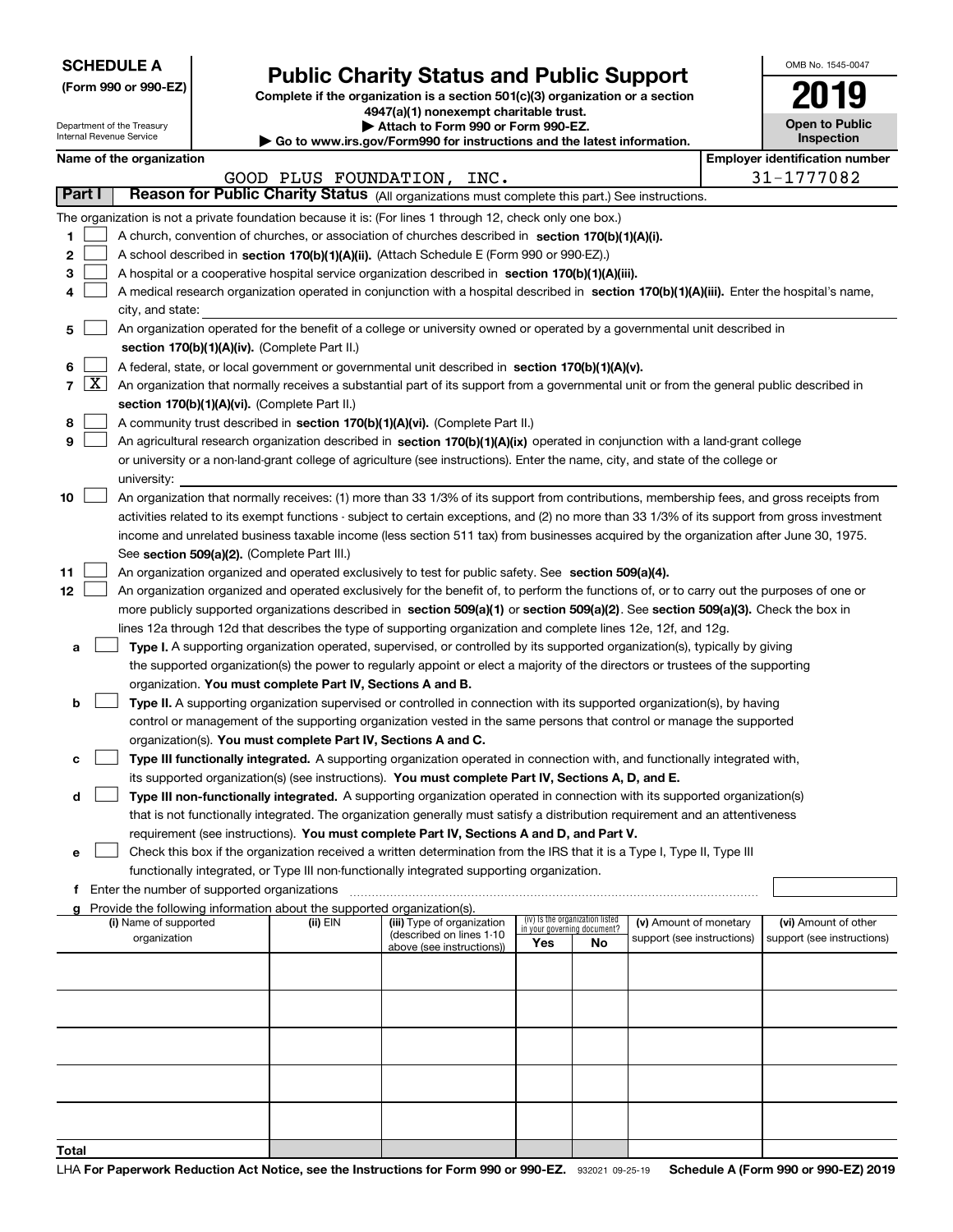#### Schedule A (Form 990 or 990-EZ) 2019 Page GOOD PLUS FOUNDATION, INC. 31-1777082

**2**

(Complete only if you checked the box on line 5, 7, or 8 of Part I or if the organization failed to qualify under Part III. If the organization fails to qualify under the tests listed below, please complete Part III.) **Part II Support Schedule for Organizations Described in Sections 170(b)(1)(A)(iv) and 170(b)(1)(A)(vi)** 

| <b>Section A. Public Support</b>                                                                                                               |          |            |            |            |           |                                         |  |  |
|------------------------------------------------------------------------------------------------------------------------------------------------|----------|------------|------------|------------|-----------|-----------------------------------------|--|--|
| Calendar year (or fiscal year beginning in)                                                                                                    | (a) 2015 | $(b)$ 2016 | $(c)$ 2017 | $(d)$ 2018 | (e) 2019  | (f) Total                               |  |  |
| 1 Gifts, grants, contributions, and                                                                                                            |          |            |            |            |           |                                         |  |  |
| membership fees received. (Do not                                                                                                              |          |            |            |            |           |                                         |  |  |
| include any "unusual grants.")                                                                                                                 | 8229200. | 7740235.   | 9955516.   |            |           | 1013796.10138930.37077677.              |  |  |
| 2 Tax revenues levied for the organ-                                                                                                           |          |            |            |            |           |                                         |  |  |
| ization's benefit and either paid to                                                                                                           |          |            |            |            |           |                                         |  |  |
| or expended on its behalf                                                                                                                      |          |            |            |            |           |                                         |  |  |
| 3 The value of services or facilities                                                                                                          |          |            |            |            |           |                                         |  |  |
| furnished by a governmental unit to                                                                                                            |          |            |            |            |           |                                         |  |  |
| the organization without charge                                                                                                                |          |            |            |            |           |                                         |  |  |
| 4 Total. Add lines 1 through 3                                                                                                                 | 8229200. | 7740235.   | 9955516.   |            |           | 1013796.10138930.37077677.              |  |  |
| 5 The portion of total contributions                                                                                                           |          |            |            |            |           |                                         |  |  |
| by each person (other than a                                                                                                                   |          |            |            |            |           |                                         |  |  |
| governmental unit or publicly                                                                                                                  |          |            |            |            |           |                                         |  |  |
| supported organization) included                                                                                                               |          |            |            |            |           |                                         |  |  |
| on line 1 that exceeds 2% of the                                                                                                               |          |            |            |            |           |                                         |  |  |
| amount shown on line 11,                                                                                                                       |          |            |            |            |           |                                         |  |  |
| column (f)                                                                                                                                     |          |            |            |            |           | 3133604.                                |  |  |
| 6 Public support. Subtract line 5 from line 4.                                                                                                 |          |            |            |            |           | 33944073.                               |  |  |
| <b>Section B. Total Support</b>                                                                                                                |          |            |            |            |           |                                         |  |  |
| Calendar year (or fiscal year beginning in)                                                                                                    | (a) 2015 | (b) 2016   | $(c)$ 2017 | $(d)$ 2018 | (e) 2019  | (f) Total                               |  |  |
| <b>7</b> Amounts from line 4                                                                                                                   | 8229200. | 7740235.   | 9955516.   |            |           | 1013796.10138930.37077677.              |  |  |
| 8 Gross income from interest,                                                                                                                  |          |            |            |            |           |                                         |  |  |
| dividends, payments received on                                                                                                                |          |            |            |            |           |                                         |  |  |
|                                                                                                                                                |          |            |            |            |           |                                         |  |  |
| securities loans, rents, royalties,<br>and income from similar sources                                                                         | 42, 355. | 104, 447.  | 115,981.   | 91,343.    | 167, 310. | 521,436.                                |  |  |
|                                                                                                                                                |          |            |            |            |           |                                         |  |  |
| <b>9</b> Net income from unrelated business                                                                                                    |          |            |            |            |           |                                         |  |  |
| activities, whether or not the                                                                                                                 |          |            |            |            |           |                                         |  |  |
| business is regularly carried on                                                                                                               |          |            |            |            |           |                                         |  |  |
| <b>10</b> Other income. Do not include gain                                                                                                    |          |            |            |            |           |                                         |  |  |
| or loss from the sale of capital                                                                                                               |          |            |            |            |           |                                         |  |  |
| assets (Explain in Part VI.) <b>Constant</b>                                                                                                   | 3,308.   |            |            |            |           | 3,308.<br>37602421.                     |  |  |
| 11 Total support. Add lines 7 through 10                                                                                                       |          |            |            |            |           |                                         |  |  |
| 12 Gross receipts from related activities, etc. (see instructions)                                                                             |          |            |            |            | 12        |                                         |  |  |
| 13 First five years. If the Form 990 is for the organization's first, second, third, fourth, or fifth tax year as a section 501(c)(3)          |          |            |            |            |           |                                         |  |  |
| organization, check this box and stop here<br><b>Section C. Computation of Public Support Percentage</b>                                       |          |            |            |            |           |                                         |  |  |
|                                                                                                                                                |          |            |            |            |           | 90.27                                   |  |  |
| 14 Public support percentage for 2019 (line 6, column (f) divided by line 11, column (f) <i>manumeronominimi</i> ng.                           |          |            |            |            | 14        | $\frac{9}{6}$                           |  |  |
|                                                                                                                                                |          |            |            |            | 15        | 86.92<br>%                              |  |  |
| 16a 33 1/3% support test - 2019. If the organization did not check the box on line 13, and line 14 is 33 1/3% or more, check this box and      |          |            |            |            |           |                                         |  |  |
| stop here. The organization qualifies as a publicly supported organization                                                                     |          |            |            |            |           | $\blacktriangleright$ $\vert$ X $\vert$ |  |  |
| b 33 1/3% support test - 2018. If the organization did not check a box on line 13 or 16a, and line 15 is 33 1/3% or more, check this box       |          |            |            |            |           |                                         |  |  |
| and stop here. The organization qualifies as a publicly supported organization                                                                 |          |            |            |            |           |                                         |  |  |
| 17a 10% -facts-and-circumstances test - 2019. If the organization did not check a box on line 13, 16a, or 16b, and line 14 is 10% or more,     |          |            |            |            |           |                                         |  |  |
| and if the organization meets the "facts-and-circumstances" test, check this box and stop here. Explain in Part VI how the organization        |          |            |            |            |           |                                         |  |  |
| meets the "facts-and-circumstances" test. The organization qualifies as a publicly supported organization <i>marroummumumum</i>                |          |            |            |            |           |                                         |  |  |
| <b>b 10% -facts-and-circumstances test - 2018.</b> If the organization did not check a box on line 13, 16a, 16b, or 17a, and line 15 is 10% or |          |            |            |            |           |                                         |  |  |
| more, and if the organization meets the "facts-and-circumstances" test, check this box and stop here. Explain in Part VI how the               |          |            |            |            |           |                                         |  |  |
| organization meets the "facts-and-circumstances" test. The organization qualifies as a publicly supported organization                         |          |            |            |            |           |                                         |  |  |
| 18 Private foundation. If the organization did not check a box on line 13, 16a, 16b, 17a, or 17b, check this box and see instructions          |          |            |            |            |           |                                         |  |  |

**Schedule A (Form 990 or 990-EZ) 2019**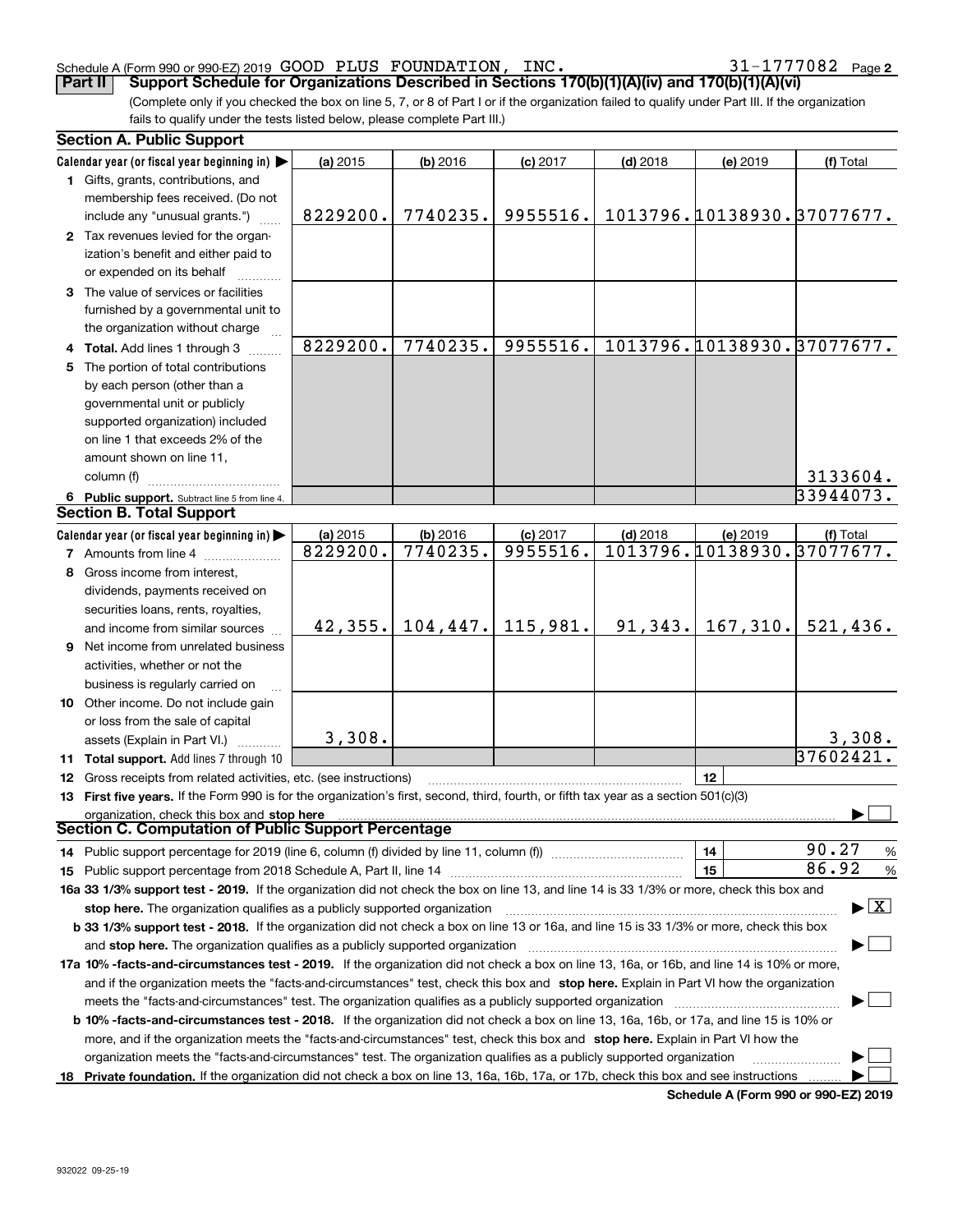#### Schedule A (Form 990 or 990-EZ) 2019 Page GOOD PLUS FOUNDATION, INC. 31-1777082**Part III Support Schedule for Organizations Described in Section 509(a)(2)**

(Complete only if you checked the box on line 10 of Part I or if the organization failed to qualify under Part II. If the organization fails to qualify under the tests listed below, please complete Part II.)

|    | <b>Section A. Public Support</b>                                                                                                                    |            |          |            |            |          |             |
|----|-----------------------------------------------------------------------------------------------------------------------------------------------------|------------|----------|------------|------------|----------|-------------|
|    | Calendar year (or fiscal year beginning in) $\blacktriangleright$                                                                                   | (a) 2015   | (b) 2016 | $(c)$ 2017 | $(d)$ 2018 | (e) 2019 | (f) Total   |
|    | 1 Gifts, grants, contributions, and                                                                                                                 |            |          |            |            |          |             |
|    | membership fees received. (Do not                                                                                                                   |            |          |            |            |          |             |
|    | include any "unusual grants.")                                                                                                                      |            |          |            |            |          |             |
|    | <b>2</b> Gross receipts from admissions,                                                                                                            |            |          |            |            |          |             |
|    | merchandise sold or services per-                                                                                                                   |            |          |            |            |          |             |
|    | formed, or facilities furnished in                                                                                                                  |            |          |            |            |          |             |
|    | any activity that is related to the<br>organization's tax-exempt purpose                                                                            |            |          |            |            |          |             |
|    | 3 Gross receipts from activities that                                                                                                               |            |          |            |            |          |             |
|    | are not an unrelated trade or bus-                                                                                                                  |            |          |            |            |          |             |
|    | iness under section 513                                                                                                                             |            |          |            |            |          |             |
|    |                                                                                                                                                     |            |          |            |            |          |             |
|    | 4 Tax revenues levied for the organ-                                                                                                                |            |          |            |            |          |             |
|    | ization's benefit and either paid to                                                                                                                |            |          |            |            |          |             |
|    | or expended on its behalf<br>.                                                                                                                      |            |          |            |            |          |             |
|    | 5 The value of services or facilities                                                                                                               |            |          |            |            |          |             |
|    | furnished by a governmental unit to                                                                                                                 |            |          |            |            |          |             |
|    | the organization without charge                                                                                                                     |            |          |            |            |          |             |
|    | <b>6 Total.</b> Add lines 1 through 5                                                                                                               |            |          |            |            |          |             |
|    | 7a Amounts included on lines 1, 2, and                                                                                                              |            |          |            |            |          |             |
|    | 3 received from disqualified persons                                                                                                                |            |          |            |            |          |             |
|    | <b>b</b> Amounts included on lines 2 and 3 received                                                                                                 |            |          |            |            |          |             |
|    | from other than disqualified persons that<br>exceed the greater of \$5,000 or 1% of the                                                             |            |          |            |            |          |             |
|    | amount on line 13 for the year                                                                                                                      |            |          |            |            |          |             |
|    | c Add lines 7a and 7b                                                                                                                               |            |          |            |            |          |             |
|    | 8 Public support. (Subtract line 7c from line 6.)                                                                                                   |            |          |            |            |          |             |
|    | <b>Section B. Total Support</b>                                                                                                                     |            |          |            |            |          |             |
|    | Calendar year (or fiscal year beginning in) $\blacktriangleright$                                                                                   | (a) $2015$ | (b) 2016 | $(c)$ 2017 | $(d)$ 2018 | (e) 2019 | (f) Total   |
|    | 9 Amounts from line 6                                                                                                                               |            |          |            |            |          |             |
|    | <b>10a</b> Gross income from interest,                                                                                                              |            |          |            |            |          |             |
|    | dividends, payments received on                                                                                                                     |            |          |            |            |          |             |
|    | securities loans, rents, royalties,<br>and income from similar sources                                                                              |            |          |            |            |          |             |
|    | <b>b</b> Unrelated business taxable income                                                                                                          |            |          |            |            |          |             |
|    | (less section 511 taxes) from businesses                                                                                                            |            |          |            |            |          |             |
|    | acquired after June 30, 1975                                                                                                                        |            |          |            |            |          |             |
|    |                                                                                                                                                     |            |          |            |            |          |             |
|    | c Add lines 10a and 10b                                                                                                                             |            |          |            |            |          |             |
|    | 11 Net income from unrelated business<br>activities not included in line 10b,                                                                       |            |          |            |            |          |             |
|    | whether or not the business is                                                                                                                      |            |          |            |            |          |             |
|    | regularly carried on                                                                                                                                |            |          |            |            |          |             |
|    | <b>12</b> Other income. Do not include gain<br>or loss from the sale of capital                                                                     |            |          |            |            |          |             |
|    | assets (Explain in Part VI.)                                                                                                                        |            |          |            |            |          |             |
|    | 13 Total support. (Add lines 9, 10c, 11, and 12.)                                                                                                   |            |          |            |            |          |             |
|    | 14 First five years. If the Form 990 is for the organization's first, second, third, fourth, or fifth tax year as a section 501(c)(3) organization, |            |          |            |            |          |             |
|    | check this box and stop here <i>macuum macuum macuum macuum macuum macuum macuum macuum macuum</i>                                                  |            |          |            |            |          |             |
|    | <b>Section C. Computation of Public Support Percentage</b>                                                                                          |            |          |            |            |          |             |
|    | 15 Public support percentage for 2019 (line 8, column (f), divided by line 13, column (f))                                                          |            |          |            |            | 15       | %           |
| 16 | Public support percentage from 2018 Schedule A, Part III, line 15                                                                                   |            |          |            |            | 16       | %           |
|    | Section D. Computation of Investment Income Percentage                                                                                              |            |          |            |            |          |             |
|    | 17 Investment income percentage for 2019 (line 10c, column (f), divided by line 13, column (f))                                                     |            |          |            |            | 17       | %           |
|    | 18 Investment income percentage from 2018 Schedule A, Part III, line 17                                                                             |            |          |            |            | 18       | %           |
|    | 19a 33 1/3% support tests - 2019. If the organization did not check the box on line 14, and line 15 is more than 33 1/3%, and line 17 is not        |            |          |            |            |          |             |
|    | more than 33 1/3%, check this box and stop here. The organization qualifies as a publicly supported organization                                    |            |          |            |            |          | $\sim$<br>▶ |
|    | b 33 1/3% support tests - 2018. If the organization did not check a box on line 14 or line 19a, and line 16 is more than 33 1/3%, and               |            |          |            |            |          |             |
|    | line 18 is not more than 33 1/3%, check this box and stop here. The organization qualifies as a publicly supported organization                     |            |          |            |            |          |             |
|    |                                                                                                                                                     |            |          |            |            |          |             |
|    |                                                                                                                                                     |            |          |            |            |          |             |

**Schedule A (Form 990 or 990-EZ) 2019**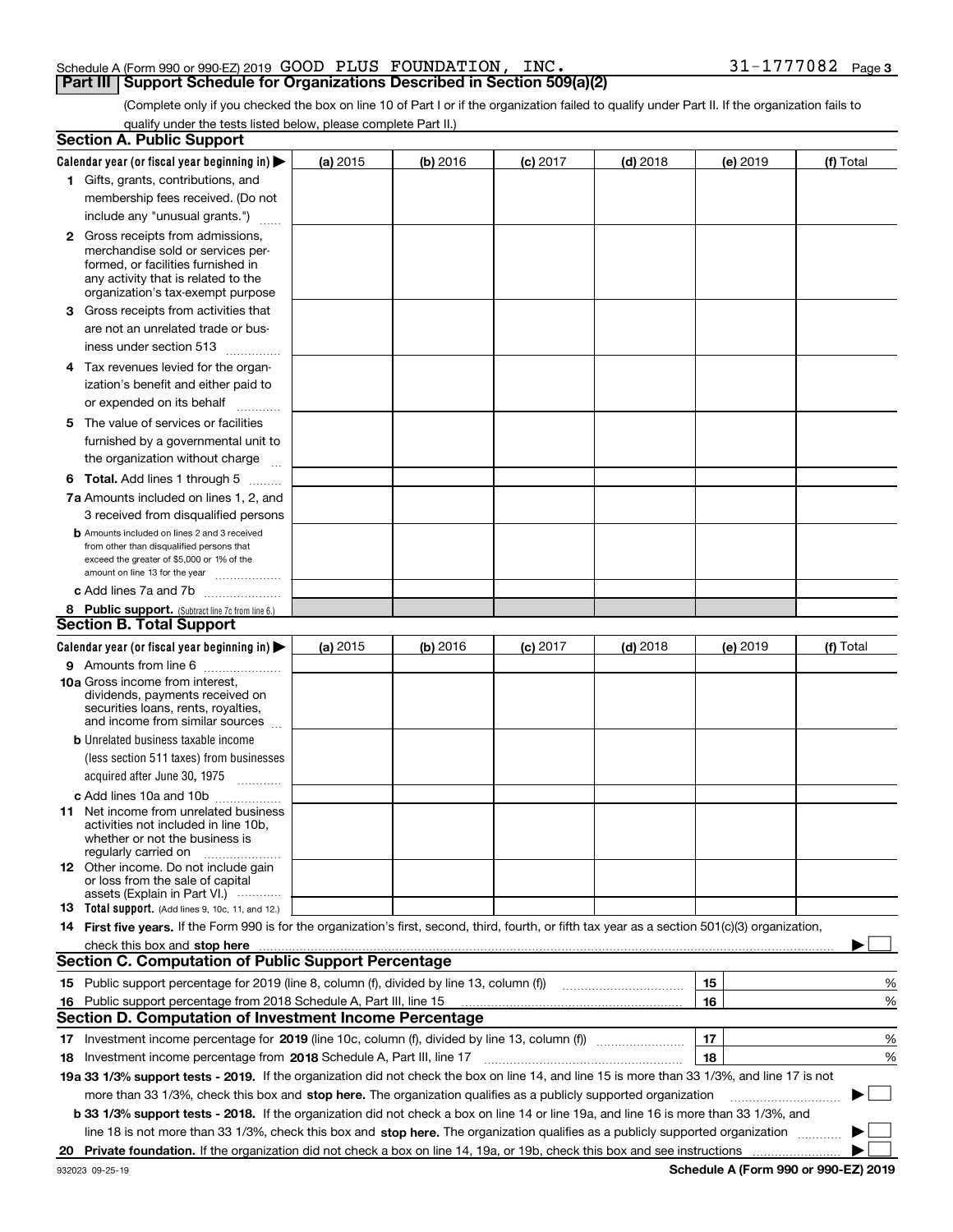**1**

**2**

**3a**

**3b**

**YesNo**

### **Part IV Supporting Organizations**

(Complete only if you checked a box in line 12 on Part I. If you checked 12a of Part I, complete Sections A and B. If you checked 12b of Part I, complete Sections A and C. If you checked 12c of Part I, complete Sections A, D, and E. If you checked 12d of Part I, complete Sections A and D, and complete Part V.)

#### **Section A. All Supporting Organizations**

- **1** Are all of the organization's supported organizations listed by name in the organization's governing documents? If "No," describe in **Part VI** how the supported organizations are designated. If designated by *class or purpose, describe the designation. If historic and continuing relationship, explain.*
- **2** Did the organization have any supported organization that does not have an IRS determination of status under section 509(a)(1) or (2)? If "Yes," explain in Part VI how the organization determined that the supported *organization was described in section 509(a)(1) or (2).*
- **3a** Did the organization have a supported organization described in section 501(c)(4), (5), or (6)? If "Yes," answer *(b) and (c) below.*
- **b** Did the organization confirm that each supported organization qualified under section 501(c)(4), (5), or (6) and satisfied the public support tests under section 509(a)(2)? If "Yes," describe in **Part VI** when and how the *organization made the determination.*
- **c**Did the organization ensure that all support to such organizations was used exclusively for section 170(c)(2)(B) purposes? If "Yes," explain in **Part VI** what controls the organization put in place to ensure such use.
- **4a***If* Was any supported organization not organized in the United States ("foreign supported organization")? *"Yes," and if you checked 12a or 12b in Part I, answer (b) and (c) below.*
- **b** Did the organization have ultimate control and discretion in deciding whether to make grants to the foreign supported organization? If "Yes," describe in **Part VI** how the organization had such control and discretion *despite being controlled or supervised by or in connection with its supported organizations.*
- **c** Did the organization support any foreign supported organization that does not have an IRS determination under sections 501(c)(3) and 509(a)(1) or (2)? If "Yes," explain in **Part VI** what controls the organization used *to ensure that all support to the foreign supported organization was used exclusively for section 170(c)(2)(B) purposes.*
- **5a***If "Yes,"* Did the organization add, substitute, or remove any supported organizations during the tax year? answer (b) and (c) below (if applicable). Also, provide detail in **Part VI,** including (i) the names and EIN *numbers of the supported organizations added, substituted, or removed; (ii) the reasons for each such action; (iii) the authority under the organization's organizing document authorizing such action; and (iv) how the action was accomplished (such as by amendment to the organizing document).*
- **b** Type I or Type II only. Was any added or substituted supported organization part of a class already designated in the organization's organizing document?
- **cSubstitutions only.**  Was the substitution the result of an event beyond the organization's control?
- **6** Did the organization provide support (whether in the form of grants or the provision of services or facilities) to **Part VI.** *If "Yes," provide detail in* support or benefit one or more of the filing organization's supported organizations? anyone other than (i) its supported organizations, (ii) individuals that are part of the charitable class benefited by one or more of its supported organizations, or (iii) other supporting organizations that also
- **7**Did the organization provide a grant, loan, compensation, or other similar payment to a substantial contributor *If "Yes," complete Part I of Schedule L (Form 990 or 990-EZ).* regard to a substantial contributor? (as defined in section 4958(c)(3)(C)), a family member of a substantial contributor, or a 35% controlled entity with
- **8** Did the organization make a loan to a disqualified person (as defined in section 4958) not described in line 7? *If "Yes," complete Part I of Schedule L (Form 990 or 990-EZ).*
- **9a** Was the organization controlled directly or indirectly at any time during the tax year by one or more in section 509(a)(1) or (2))? If "Yes," *provide detail in* <code>Part VI.</code> disqualified persons as defined in section 4946 (other than foundation managers and organizations described
- **b** Did one or more disqualified persons (as defined in line 9a) hold a controlling interest in any entity in which the supporting organization had an interest? If "Yes," provide detail in P**art VI**.
- **c**Did a disqualified person (as defined in line 9a) have an ownership interest in, or derive any personal benefit from, assets in which the supporting organization also had an interest? If "Yes," provide detail in P**art VI.**
- **10a** Was the organization subject to the excess business holdings rules of section 4943 because of section supporting organizations)? If "Yes," answer 10b below. 4943(f) (regarding certain Type II supporting organizations, and all Type III non-functionally integrated
- **b** Did the organization have any excess business holdings in the tax year? (Use Schedule C, Form 4720, to *determine whether the organization had excess business holdings.)*

**10b**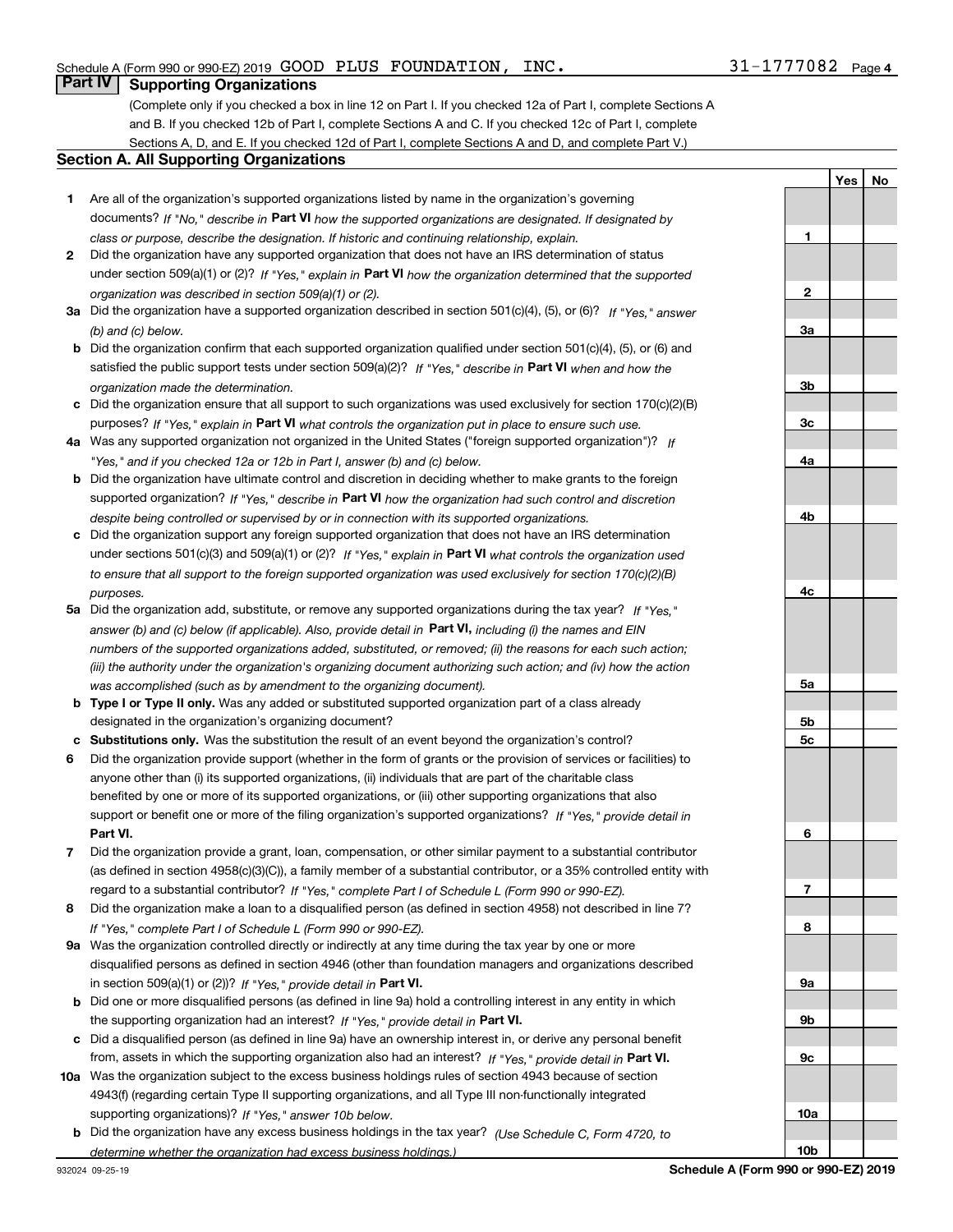|    |                                                                                                                                                                                                               |                 | Yes | No |
|----|---------------------------------------------------------------------------------------------------------------------------------------------------------------------------------------------------------------|-----------------|-----|----|
| 11 | Has the organization accepted a gift or contribution from any of the following persons?                                                                                                                       |                 |     |    |
|    | a A person who directly or indirectly controls, either alone or together with persons described in (b) and (c)                                                                                                |                 |     |    |
|    | below, the governing body of a supported organization?                                                                                                                                                        | 11a             |     |    |
|    | <b>b</b> A family member of a person described in (a) above?                                                                                                                                                  | 11 <sub>b</sub> |     |    |
|    | c A 35% controlled entity of a person described in (a) or (b) above? If "Yes" to a, b, or c, provide detail in Part VI.                                                                                       | 11c             |     |    |
|    | <b>Section B. Type I Supporting Organizations</b>                                                                                                                                                             |                 |     |    |
|    |                                                                                                                                                                                                               |                 | Yes | No |
| 1  | Did the directors, trustees, or membership of one or more supported organizations have the power to                                                                                                           |                 |     |    |
|    | regularly appoint or elect at least a majority of the organization's directors or trustees at all times during the                                                                                            |                 |     |    |
|    | tax year? If "No," describe in Part VI how the supported organization(s) effectively operated, supervised, or                                                                                                 |                 |     |    |
|    | controlled the organization's activities. If the organization had more than one supported organization,                                                                                                       |                 |     |    |
|    |                                                                                                                                                                                                               |                 |     |    |
|    | describe how the powers to appoint and/or remove directors or trustees were allocated among the supported                                                                                                     | 1               |     |    |
| 2  | organizations and what conditions or restrictions, if any, applied to such powers during the tax year.<br>Did the organization operate for the benefit of any supported organization other than the supported |                 |     |    |
|    |                                                                                                                                                                                                               |                 |     |    |
|    | organization(s) that operated, supervised, or controlled the supporting organization? If "Yes," explain in                                                                                                    |                 |     |    |
|    | Part VI how providing such benefit carried out the purposes of the supported organization(s) that operated,                                                                                                   |                 |     |    |
|    | supervised, or controlled the supporting organization.                                                                                                                                                        | $\mathbf{2}$    |     |    |
|    | <b>Section C. Type II Supporting Organizations</b>                                                                                                                                                            |                 |     |    |
|    |                                                                                                                                                                                                               |                 | Yes | No |
| 1  | Were a majority of the organization's directors or trustees during the tax year also a majority of the directors                                                                                              |                 |     |    |
|    | or trustees of each of the organization's supported organization(s)? If "No." describe in Part VI how control                                                                                                 |                 |     |    |
|    | or management of the supporting organization was vested in the same persons that controlled or managed                                                                                                        |                 |     |    |
|    | the supported organization(s).                                                                                                                                                                                | 1               |     |    |
|    | <b>Section D. All Type III Supporting Organizations</b>                                                                                                                                                       |                 |     |    |
|    |                                                                                                                                                                                                               |                 | Yes | No |
| 1  | Did the organization provide to each of its supported organizations, by the last day of the fifth month of the                                                                                                |                 |     |    |
|    | organization's tax year, (i) a written notice describing the type and amount of support provided during the prior tax                                                                                         |                 |     |    |
|    | year, (ii) a copy of the Form 990 that was most recently filed as of the date of notification, and (iii) copies of the                                                                                        |                 |     |    |
|    | organization's governing documents in effect on the date of notification, to the extent not previously provided?                                                                                              | 1               |     |    |
| 2  | Were any of the organization's officers, directors, or trustees either (i) appointed or elected by the supported                                                                                              |                 |     |    |
|    | organization(s) or (ii) serving on the governing body of a supported organization? If "No," explain in Part VI how                                                                                            |                 |     |    |
|    | the organization maintained a close and continuous working relationship with the supported organization(s).                                                                                                   | 2               |     |    |
| 3  | By reason of the relationship described in (2), did the organization's supported organizations have a                                                                                                         |                 |     |    |
|    | significant voice in the organization's investment policies and in directing the use of the organization's                                                                                                    |                 |     |    |
|    | income or assets at all times during the tax year? If "Yes," describe in Part VI the role the organization's                                                                                                  |                 |     |    |
|    | supported organizations played in this regard.                                                                                                                                                                | 3               |     |    |
|    | Section E. Type III Functionally Integrated Supporting Organizations                                                                                                                                          |                 |     |    |
| 1  | Check the box next to the method that the organization used to satisfy the Integral Part Test during the year (see instructions).                                                                             |                 |     |    |
| a  | The organization satisfied the Activities Test. Complete line 2 below.                                                                                                                                        |                 |     |    |
| b  | The organization is the parent of each of its supported organizations. Complete line 3 below.                                                                                                                 |                 |     |    |
| c  | The organization supported a governmental entity. Describe in Part VI how you supported a government entity (see instructions),                                                                               |                 |     |    |
| 2  | Activities Test. Answer (a) and (b) below.                                                                                                                                                                    |                 | Yes | No |
| а  | Did substantially all of the organization's activities during the tax year directly further the exempt purposes of                                                                                            |                 |     |    |
|    | the supported organization(s) to which the organization was responsive? If "Yes," then in Part VI identify                                                                                                    |                 |     |    |
|    | those supported organizations and explain how these activities directly furthered their exempt purposes,                                                                                                      |                 |     |    |
|    | how the organization was responsive to those supported organizations, and how the organization determined                                                                                                     |                 |     |    |
|    |                                                                                                                                                                                                               | 2a              |     |    |
|    | that these activities constituted substantially all of its activities.<br><b>b</b> Did the activities described in (a) constitute activities that, but for the organization's involvement, one or more        |                 |     |    |
|    | of the organization's supported organization(s) would have been engaged in? If "Yes," explain in Part VI the                                                                                                  |                 |     |    |
|    |                                                                                                                                                                                                               |                 |     |    |
|    | reasons for the organization's position that its supported organization(s) would have engaged in these                                                                                                        |                 |     |    |
|    | activities but for the organization's involvement.                                                                                                                                                            | 2 <sub>b</sub>  |     |    |
| з  | Parent of Supported Organizations. Answer (a) and (b) below.                                                                                                                                                  |                 |     |    |
|    | a Did the organization have the power to regularly appoint or elect a majority of the officers, directors, or                                                                                                 |                 |     |    |
|    | trustees of each of the supported organizations? Provide details in Part VI.                                                                                                                                  | За              |     |    |
|    | <b>b</b> Did the organization exercise a substantial degree of direction over the policies, programs, and activities of each                                                                                  |                 |     |    |
|    | of its supported organizations? If "Yes," describe in Part VI the role played by the organization in this regard.                                                                                             | 3b              |     |    |

**Schedule A (Form 990 or 990-EZ) 2019**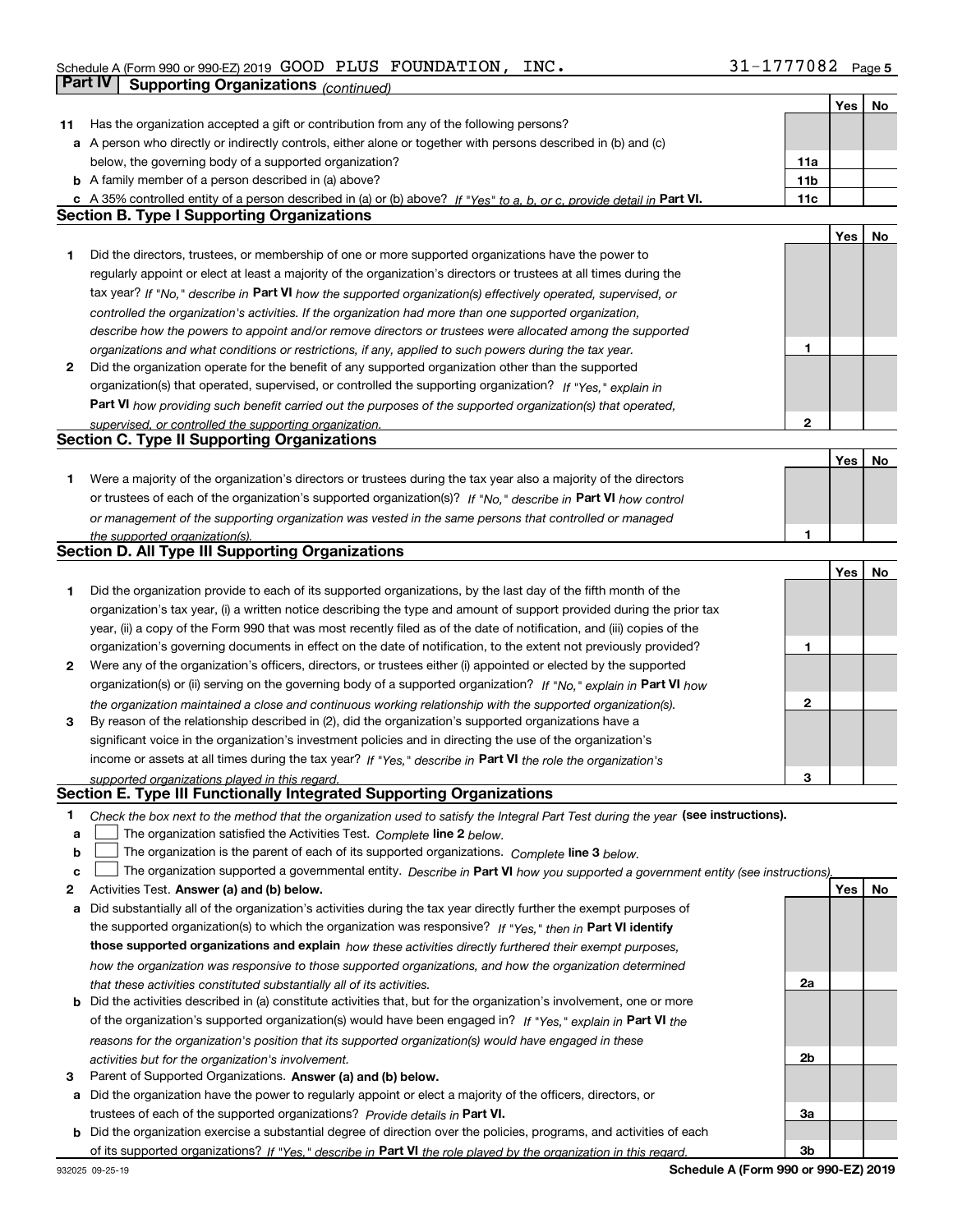### Schedule A (Form 990 or 990-EZ) 2019 Page GOOD PLUS FOUNDATION, INC. 31-1777082**Part V Type III Non-Functionally Integrated 509(a)(3) Supporting Organizations**

1 Check here if the organization satisfied the Integral Part Test as a qualifying trust on Nov. 20, 1970 (explain in Part VI). See instructions. All other Type III non-functionally integrated supporting organizations must complete Sections A through E.

|              | Section A - Adjusted Net Income                                              | (A) Prior Year | (B) Current Year<br>(optional) |                                |
|--------------|------------------------------------------------------------------------------|----------------|--------------------------------|--------------------------------|
| 1            | Net short-term capital gain                                                  | 1              |                                |                                |
| $\mathbf{2}$ | Recoveries of prior-year distributions                                       | $\overline{2}$ |                                |                                |
| 3            | Other gross income (see instructions)                                        | 3              |                                |                                |
| 4            | Add lines 1 through 3.                                                       | 4              |                                |                                |
| 5            | Depreciation and depletion                                                   | 5              |                                |                                |
| 6            | Portion of operating expenses paid or incurred for production or             |                |                                |                                |
|              | collection of gross income or for management, conservation, or               |                |                                |                                |
|              | maintenance of property held for production of income (see instructions)     | 6              |                                |                                |
| 7            | Other expenses (see instructions)                                            | $\overline{7}$ |                                |                                |
| 8            | Adjusted Net Income (subtract lines 5, 6, and 7 from line 4)                 | 8              |                                |                                |
|              | Section B - Minimum Asset Amount                                             |                | (A) Prior Year                 | (B) Current Year<br>(optional) |
| 1            | Aggregate fair market value of all non-exempt-use assets (see                |                |                                |                                |
|              | instructions for short tax year or assets held for part of year):            |                |                                |                                |
|              | a Average monthly value of securities                                        | 1a             |                                |                                |
|              | <b>b</b> Average monthly cash balances                                       | 1b             |                                |                                |
|              | c Fair market value of other non-exempt-use assets                           | 1c             |                                |                                |
|              | <b>d</b> Total (add lines 1a, 1b, and 1c)                                    | 1d             |                                |                                |
|              | e Discount claimed for blockage or other                                     |                |                                |                                |
|              | factors (explain in detail in Part VI):                                      |                |                                |                                |
| $\mathbf{2}$ | Acquisition indebtedness applicable to non-exempt-use assets                 | $\mathbf{2}$   |                                |                                |
| 3            | Subtract line 2 from line 1d.                                                | 3              |                                |                                |
| 4            | Cash deemed held for exempt use. Enter 1-1/2% of line 3 (for greater amount, |                |                                |                                |
|              | see instructions)                                                            | 4              |                                |                                |
| 5            | Net value of non-exempt-use assets (subtract line 4 from line 3)             | 5              |                                |                                |
| 6            | Multiply line 5 by .035.                                                     | 6              |                                |                                |
| 7            | Recoveries of prior-year distributions                                       | $\overline{7}$ |                                |                                |
| 8            | Minimum Asset Amount (add line 7 to line 6)                                  | 8              |                                |                                |
|              | Section C - Distributable Amount                                             |                |                                | <b>Current Year</b>            |
| 1            | Adjusted net income for prior year (from Section A, line 8, Column A)        | 1              |                                |                                |
| $\mathbf{2}$ | Enter 85% of line 1.                                                         | $\mathbf{2}$   |                                |                                |
| 3            | Minimum asset amount for prior year (from Section B, line 8, Column A)       | 3              |                                |                                |
| 4            | Enter greater of line 2 or line 3.                                           | 4              |                                |                                |
| 5            | Income tax imposed in prior year                                             | 5              |                                |                                |
| 6            | <b>Distributable Amount.</b> Subtract line 5 from line 4, unless subject to  |                |                                |                                |
|              | emergency temporary reduction (see instructions).                            | 6              |                                |                                |

**7**Check here if the current year is the organization's first as a non-functionally integrated Type III supporting organization (see instructions).

**Schedule A (Form 990 or 990-EZ) 2019**

**1**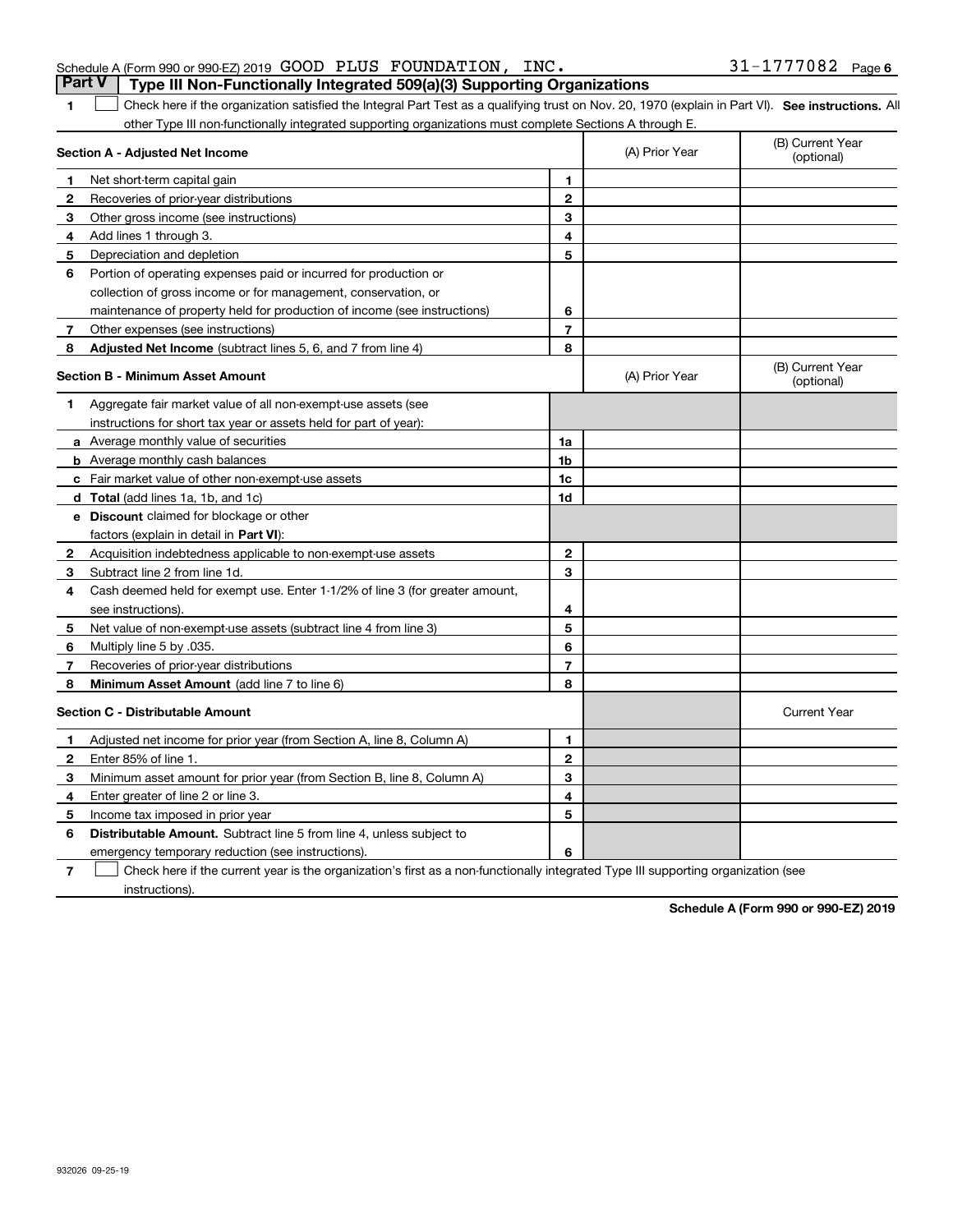#### Schedule A (Form 990 or 990-EZ) 2019 Page GOOD PLUS FOUNDATION, INC. 31-1777082

| <b>Part V</b> | Type III Non-Functionally Integrated 509(a)(3) Supporting Organizations                    |                             | (continued)                           |                                         |  |  |  |  |  |
|---------------|--------------------------------------------------------------------------------------------|-----------------------------|---------------------------------------|-----------------------------------------|--|--|--|--|--|
|               | <b>Section D - Distributions</b>                                                           |                             |                                       | <b>Current Year</b>                     |  |  |  |  |  |
| 1             | Amounts paid to supported organizations to accomplish exempt purposes                      |                             |                                       |                                         |  |  |  |  |  |
| 2             | Amounts paid to perform activity that directly furthers exempt purposes of supported       |                             |                                       |                                         |  |  |  |  |  |
|               | organizations, in excess of income from activity                                           |                             |                                       |                                         |  |  |  |  |  |
| 3             | Administrative expenses paid to accomplish exempt purposes of supported organizations      |                             |                                       |                                         |  |  |  |  |  |
| 4             | Amounts paid to acquire exempt-use assets                                                  |                             |                                       |                                         |  |  |  |  |  |
| 5             | Qualified set-aside amounts (prior IRS approval required)                                  |                             |                                       |                                         |  |  |  |  |  |
| 6             | Other distributions (describe in Part VI). See instructions.                               |                             |                                       |                                         |  |  |  |  |  |
| 7             | <b>Total annual distributions.</b> Add lines 1 through 6.                                  |                             |                                       |                                         |  |  |  |  |  |
| 8             | Distributions to attentive supported organizations to which the organization is responsive |                             |                                       |                                         |  |  |  |  |  |
|               | (provide details in Part VI). See instructions.                                            |                             |                                       |                                         |  |  |  |  |  |
| 9             | Distributable amount for 2019 from Section C, line 6                                       |                             |                                       |                                         |  |  |  |  |  |
| 10            | Line 8 amount divided by line 9 amount                                                     |                             |                                       |                                         |  |  |  |  |  |
|               |                                                                                            | (i)                         | (iii)                                 | (iii)                                   |  |  |  |  |  |
|               | <b>Section E - Distribution Allocations</b> (see instructions)                             | <b>Excess Distributions</b> | <b>Underdistributions</b><br>Pre-2019 | <b>Distributable</b><br>Amount for 2019 |  |  |  |  |  |
| 1             | Distributable amount for 2019 from Section C, line 6                                       |                             |                                       |                                         |  |  |  |  |  |
| 2             | Underdistributions, if any, for years prior to 2019 (reason-                               |                             |                                       |                                         |  |  |  |  |  |
|               | able cause required- explain in Part VI). See instructions.                                |                             |                                       |                                         |  |  |  |  |  |
| З             | Excess distributions carryover, if any, to 2019                                            |                             |                                       |                                         |  |  |  |  |  |
|               | <b>a</b> From 2014                                                                         |                             |                                       |                                         |  |  |  |  |  |
|               | <b>b</b> From 2015                                                                         |                             |                                       |                                         |  |  |  |  |  |
|               | $c$ From 2016                                                                              |                             |                                       |                                         |  |  |  |  |  |
|               | d From 2017                                                                                |                             |                                       |                                         |  |  |  |  |  |
|               | e From 2018                                                                                |                             |                                       |                                         |  |  |  |  |  |
|               | Total of lines 3a through e                                                                |                             |                                       |                                         |  |  |  |  |  |
| g             | Applied to underdistributions of prior years                                               |                             |                                       |                                         |  |  |  |  |  |
|               | <b>h</b> Applied to 2019 distributable amount                                              |                             |                                       |                                         |  |  |  |  |  |
|               | Carryover from 2014 not applied (see instructions)                                         |                             |                                       |                                         |  |  |  |  |  |
|               | Remainder. Subtract lines 3g, 3h, and 3i from 3f.                                          |                             |                                       |                                         |  |  |  |  |  |
| 4             | Distributions for 2019 from Section D,                                                     |                             |                                       |                                         |  |  |  |  |  |
|               | line $7:$                                                                                  |                             |                                       |                                         |  |  |  |  |  |
|               | <b>a</b> Applied to underdistributions of prior years                                      |                             |                                       |                                         |  |  |  |  |  |
|               | <b>b</b> Applied to 2019 distributable amount                                              |                             |                                       |                                         |  |  |  |  |  |
|               | c Remainder. Subtract lines 4a and 4b from 4.                                              |                             |                                       |                                         |  |  |  |  |  |
| 5             | Remaining underdistributions for years prior to 2019, if                                   |                             |                                       |                                         |  |  |  |  |  |
|               | any. Subtract lines 3g and 4a from line 2. For result greater                              |                             |                                       |                                         |  |  |  |  |  |
|               | than zero, explain in Part VI. See instructions.                                           |                             |                                       |                                         |  |  |  |  |  |
| 6             | Remaining underdistributions for 2019. Subtract lines 3h                                   |                             |                                       |                                         |  |  |  |  |  |
|               | and 4b from line 1. For result greater than zero, explain in                               |                             |                                       |                                         |  |  |  |  |  |
|               | Part VI. See instructions.                                                                 |                             |                                       |                                         |  |  |  |  |  |
| 7             | Excess distributions carryover to 2020. Add lines 3j                                       |                             |                                       |                                         |  |  |  |  |  |
|               | and 4c.                                                                                    |                             |                                       |                                         |  |  |  |  |  |
| 8             | Breakdown of line 7:                                                                       |                             |                                       |                                         |  |  |  |  |  |
|               | a Excess from 2015                                                                         |                             |                                       |                                         |  |  |  |  |  |
|               | <b>b</b> Excess from 2016                                                                  |                             |                                       |                                         |  |  |  |  |  |
|               | c Excess from 2017                                                                         |                             |                                       |                                         |  |  |  |  |  |
|               | d Excess from 2018                                                                         |                             |                                       |                                         |  |  |  |  |  |
|               | e Excess from 2019                                                                         |                             |                                       |                                         |  |  |  |  |  |
|               |                                                                                            |                             |                                       |                                         |  |  |  |  |  |

**Schedule A (Form 990 or 990-EZ) 2019**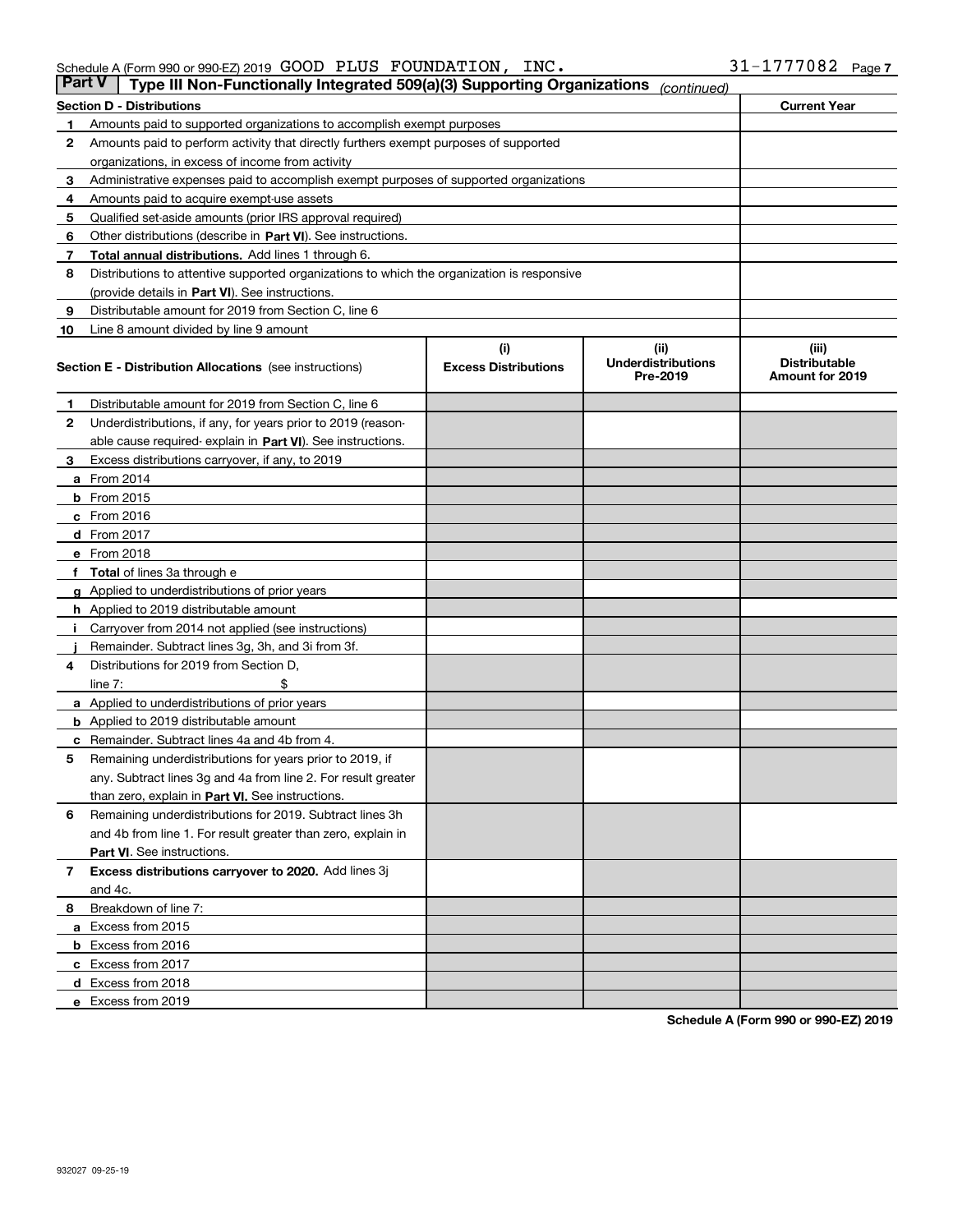|                | Schedule A (Form 990 or 990-EZ) 2019 GOOD PLUS FOUNDATION, INC.                                                                                                                                                                                                                         |  | $31 - 1777082$ Page 8                                                                                                                                                                                                                                                                            |
|----------------|-----------------------------------------------------------------------------------------------------------------------------------------------------------------------------------------------------------------------------------------------------------------------------------------|--|--------------------------------------------------------------------------------------------------------------------------------------------------------------------------------------------------------------------------------------------------------------------------------------------------|
| <b>Part VI</b> | Supplemental Information. Provide the explanations required by Part II, line 10; Part II, line 17a or 17b; Part III, line 12;<br>Section D, lines 5, 6, and 8; and Part V, Section E, lines 2, 5, and 6. Also complete this part for any additional information.<br>(See instructions.) |  | Part IV, Section A, lines 1, 2, 3b, 3c, 4b, 4c, 5a, 6, 9a, 9b, 9c, 11a, 11b, and 11c; Part IV, Section B, lines 1 and 2; Part IV, Section C,<br>line 1; Part IV, Section D, lines 2 and 3; Part IV, Section E, lines 1c, 2a, 2b, 3a, and 3b; Part V, line 1; Part V, Section B, line 1e; Part V, |
|                |                                                                                                                                                                                                                                                                                         |  |                                                                                                                                                                                                                                                                                                  |
|                |                                                                                                                                                                                                                                                                                         |  |                                                                                                                                                                                                                                                                                                  |
|                |                                                                                                                                                                                                                                                                                         |  |                                                                                                                                                                                                                                                                                                  |
|                |                                                                                                                                                                                                                                                                                         |  |                                                                                                                                                                                                                                                                                                  |
|                |                                                                                                                                                                                                                                                                                         |  |                                                                                                                                                                                                                                                                                                  |
|                |                                                                                                                                                                                                                                                                                         |  |                                                                                                                                                                                                                                                                                                  |
|                |                                                                                                                                                                                                                                                                                         |  |                                                                                                                                                                                                                                                                                                  |
|                |                                                                                                                                                                                                                                                                                         |  |                                                                                                                                                                                                                                                                                                  |
|                |                                                                                                                                                                                                                                                                                         |  |                                                                                                                                                                                                                                                                                                  |
|                |                                                                                                                                                                                                                                                                                         |  |                                                                                                                                                                                                                                                                                                  |
|                |                                                                                                                                                                                                                                                                                         |  |                                                                                                                                                                                                                                                                                                  |
|                |                                                                                                                                                                                                                                                                                         |  |                                                                                                                                                                                                                                                                                                  |
|                |                                                                                                                                                                                                                                                                                         |  |                                                                                                                                                                                                                                                                                                  |
|                |                                                                                                                                                                                                                                                                                         |  |                                                                                                                                                                                                                                                                                                  |
|                |                                                                                                                                                                                                                                                                                         |  |                                                                                                                                                                                                                                                                                                  |
|                |                                                                                                                                                                                                                                                                                         |  |                                                                                                                                                                                                                                                                                                  |
|                |                                                                                                                                                                                                                                                                                         |  |                                                                                                                                                                                                                                                                                                  |
|                |                                                                                                                                                                                                                                                                                         |  |                                                                                                                                                                                                                                                                                                  |
|                |                                                                                                                                                                                                                                                                                         |  |                                                                                                                                                                                                                                                                                                  |
|                |                                                                                                                                                                                                                                                                                         |  |                                                                                                                                                                                                                                                                                                  |
|                |                                                                                                                                                                                                                                                                                         |  |                                                                                                                                                                                                                                                                                                  |
|                |                                                                                                                                                                                                                                                                                         |  |                                                                                                                                                                                                                                                                                                  |
|                |                                                                                                                                                                                                                                                                                         |  |                                                                                                                                                                                                                                                                                                  |
|                |                                                                                                                                                                                                                                                                                         |  |                                                                                                                                                                                                                                                                                                  |
|                |                                                                                                                                                                                                                                                                                         |  |                                                                                                                                                                                                                                                                                                  |
|                |                                                                                                                                                                                                                                                                                         |  |                                                                                                                                                                                                                                                                                                  |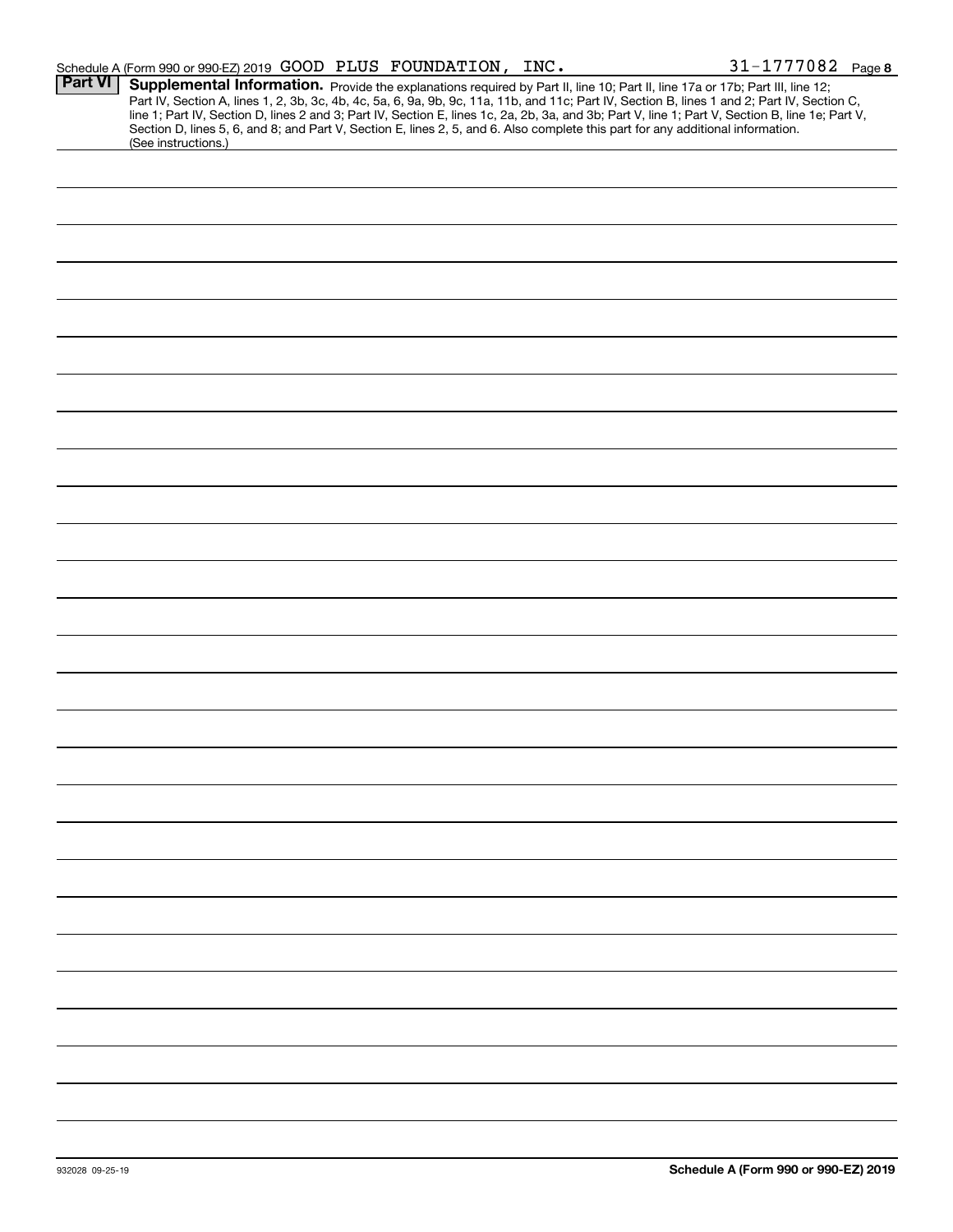|            | <b>SCHEDULE D</b>                                      |                                                                                                                                                                               | <b>Supplemental Financial Statements</b>                                                                                             |                                                    |                          | OMB No. 1545-0047                     |                |
|------------|--------------------------------------------------------|-------------------------------------------------------------------------------------------------------------------------------------------------------------------------------|--------------------------------------------------------------------------------------------------------------------------------------|----------------------------------------------------|--------------------------|---------------------------------------|----------------|
| (Form 990) |                                                        |                                                                                                                                                                               |                                                                                                                                      |                                                    |                          |                                       |                |
|            |                                                        |                                                                                                                                                                               | Complete if the organization answered "Yes" on Form 990,<br>Part IV, line 6, 7, 8, 9, 10, 11a, 11b, 11c, 11d, 11e, 11f, 12a, or 12b. |                                                    |                          |                                       | Open to Public |
|            | Department of the Treasury<br>Internal Revenue Service | Go to www.irs.gov/Form990 for instructions and the latest information.                                                                                                        | Attach to Form 990.                                                                                                                  |                                                    |                          | <b>Inspection</b>                     |                |
|            | Name of the organization                               |                                                                                                                                                                               |                                                                                                                                      |                                                    |                          | <b>Employer identification number</b> |                |
|            |                                                        | GOOD PLUS FOUNDATION, INC.                                                                                                                                                    |                                                                                                                                      |                                                    |                          | 31-1777082                            |                |
|            | Part I                                                 | Organizations Maintaining Donor Advised Funds or Other Similar Funds or Accounts. Complete if the                                                                             |                                                                                                                                      |                                                    |                          |                                       |                |
|            |                                                        | organization answered "Yes" on Form 990, Part IV, line 6.                                                                                                                     | (a) Donor advised funds                                                                                                              |                                                    |                          | (b) Funds and other accounts          |                |
|            |                                                        |                                                                                                                                                                               |                                                                                                                                      |                                                    |                          |                                       |                |
| 1.         |                                                        |                                                                                                                                                                               |                                                                                                                                      |                                                    |                          |                                       |                |
| 2          |                                                        | Aggregate value of contributions to (during year)                                                                                                                             |                                                                                                                                      |                                                    |                          |                                       |                |
| 3<br>4     |                                                        |                                                                                                                                                                               |                                                                                                                                      |                                                    |                          |                                       |                |
| 5          |                                                        | Did the organization inform all donors and donor advisors in writing that the assets held in donor advised funds                                                              |                                                                                                                                      |                                                    |                          |                                       |                |
|            |                                                        |                                                                                                                                                                               |                                                                                                                                      |                                                    |                          | Yes                                   | No             |
| 6          |                                                        | Did the organization inform all grantees, donors, and donor advisors in writing that grant funds can be used only                                                             |                                                                                                                                      |                                                    |                          |                                       |                |
|            |                                                        | for charitable purposes and not for the benefit of the donor or donor advisor, or for any other purpose conferring                                                            |                                                                                                                                      |                                                    |                          |                                       |                |
|            | impermissible private benefit?                         |                                                                                                                                                                               |                                                                                                                                      |                                                    |                          | Yes                                   | No             |
|            | Part II                                                | Conservation Easements. Complete if the organization answered "Yes" on Form 990, Part IV, line 7.                                                                             |                                                                                                                                      |                                                    |                          |                                       |                |
| 1.         |                                                        | Purpose(s) of conservation easements held by the organization (check all that apply).                                                                                         |                                                                                                                                      |                                                    |                          |                                       |                |
|            |                                                        | Preservation of land for public use (for example, recreation or education)                                                                                                    |                                                                                                                                      | Preservation of a historically important land area |                          |                                       |                |
|            |                                                        | Protection of natural habitat                                                                                                                                                 |                                                                                                                                      | Preservation of a certified historic structure     |                          |                                       |                |
|            |                                                        | Preservation of open space                                                                                                                                                    |                                                                                                                                      |                                                    |                          |                                       |                |
| 2          |                                                        | Complete lines 2a through 2d if the organization held a qualified conservation contribution in the form of a conservation easement on the last                                |                                                                                                                                      |                                                    |                          |                                       |                |
|            | day of the tax year.                                   |                                                                                                                                                                               |                                                                                                                                      |                                                    |                          | Held at the End of the Tax Year       |                |
| a          |                                                        |                                                                                                                                                                               | 2a                                                                                                                                   |                                                    |                          |                                       |                |
| b          |                                                        | Total acreage restricted by conservation easements                                                                                                                            |                                                                                                                                      |                                                    | 2b                       |                                       |                |
| c          |                                                        |                                                                                                                                                                               |                                                                                                                                      |                                                    | 2c                       |                                       |                |
| d          |                                                        | Number of conservation easements included in (c) acquired after 7/25/06, and not on a historic structure                                                                      |                                                                                                                                      |                                                    |                          |                                       |                |
|            |                                                        |                                                                                                                                                                               |                                                                                                                                      |                                                    | 2d                       |                                       |                |
| з          |                                                        | Number of conservation easements modified, transferred, released, extinguished, or terminated by the organization during the tax                                              |                                                                                                                                      |                                                    |                          |                                       |                |
|            | $\vee$ ear $\blacktriangleright$                       |                                                                                                                                                                               |                                                                                                                                      |                                                    |                          |                                       |                |
| 4          |                                                        | Number of states where property subject to conservation easement is located >                                                                                                 |                                                                                                                                      |                                                    |                          |                                       |                |
| 5          |                                                        | Does the organization have a written policy regarding the periodic monitoring, inspection, handling of<br>violations, and enforcement of the conservation easements it holds? |                                                                                                                                      |                                                    |                          | Yes                                   | No             |
| 6          |                                                        | Staff and volunteer hours devoted to monitoring, inspecting, handling of violations, and enforcing conservation easements during the year                                     |                                                                                                                                      |                                                    |                          |                                       |                |
|            |                                                        |                                                                                                                                                                               |                                                                                                                                      |                                                    |                          |                                       |                |
| 7          |                                                        | Amount of expenses incurred in monitoring, inspecting, handling of violations, and enforcing conservation easements during the year                                           |                                                                                                                                      |                                                    |                          |                                       |                |
|            | $\blacktriangleright$ \$                               |                                                                                                                                                                               |                                                                                                                                      |                                                    |                          |                                       |                |
| 8          |                                                        | Does each conservation easement reported on line 2(d) above satisfy the requirements of section 170(h)(4)(B)(i)                                                               |                                                                                                                                      |                                                    |                          |                                       |                |
|            | and section $170(h)(4)(B)(ii)?$                        |                                                                                                                                                                               |                                                                                                                                      |                                                    |                          | Yes                                   | No             |
| 9          |                                                        | In Part XIII, describe how the organization reports conservation easements in its revenue and expense statement and                                                           |                                                                                                                                      |                                                    |                          |                                       |                |
|            |                                                        | balance sheet, and include, if applicable, the text of the footnote to the organization's financial statements that describes the                                             |                                                                                                                                      |                                                    |                          |                                       |                |
|            |                                                        | organization's accounting for conservation easements.                                                                                                                         |                                                                                                                                      |                                                    |                          |                                       |                |
|            | Part III                                               | Organizations Maintaining Collections of Art, Historical Treasures, or Other Similar Assets.                                                                                  |                                                                                                                                      |                                                    |                          |                                       |                |
|            |                                                        | Complete if the organization answered "Yes" on Form 990, Part IV, line 8.                                                                                                     |                                                                                                                                      |                                                    |                          |                                       |                |
|            |                                                        | 1a If the organization elected, as permitted under FASB ASC 958, not to report in its revenue statement and balance sheet works                                               |                                                                                                                                      |                                                    |                          |                                       |                |
|            |                                                        | of art, historical treasures, or other similar assets held for public exhibition, education, or research in furtherance of public                                             |                                                                                                                                      |                                                    |                          |                                       |                |
|            |                                                        | service, provide in Part XIII the text of the footnote to its financial statements that describes these items.                                                                |                                                                                                                                      |                                                    |                          |                                       |                |
| b          |                                                        | If the organization elected, as permitted under FASB ASC 958, to report in its revenue statement and balance sheet works of                                                   |                                                                                                                                      |                                                    |                          |                                       |                |
|            |                                                        | art, historical treasures, or other similar assets held for public exhibition, education, or research in furtherance of public service,                                       |                                                                                                                                      |                                                    |                          |                                       |                |
|            |                                                        | provide the following amounts relating to these items:                                                                                                                        |                                                                                                                                      |                                                    |                          |                                       |                |
|            | \$                                                     |                                                                                                                                                                               |                                                                                                                                      |                                                    |                          |                                       |                |
|            |                                                        | (ii) Assets included in Form 990, Part X<br>If the organization received or held works of art, historical treasures, or other similar assets for financial gain, provide      |                                                                                                                                      |                                                    | $\blacktriangleright$ \$ |                                       |                |
| 2          |                                                        | the following amounts required to be reported under FASB ASC 958 relating to these items:                                                                                     |                                                                                                                                      |                                                    |                          |                                       |                |
|            |                                                        |                                                                                                                                                                               |                                                                                                                                      |                                                    |                          |                                       |                |

**For Paperwork Reduction Act Notice, see the Instructions for Form 990. Schedule D (Form 990) 2019** LHA

**a**Revenue included on Form 990, Part VIII, line 1 ~~~~~~~~~~~~~~~~~~~~~~~~~~~~~~**b**Assets included in Form 990, Part X

 $\blacktriangleright$  \$  $\blacktriangleright$  \$

932051 10-02-19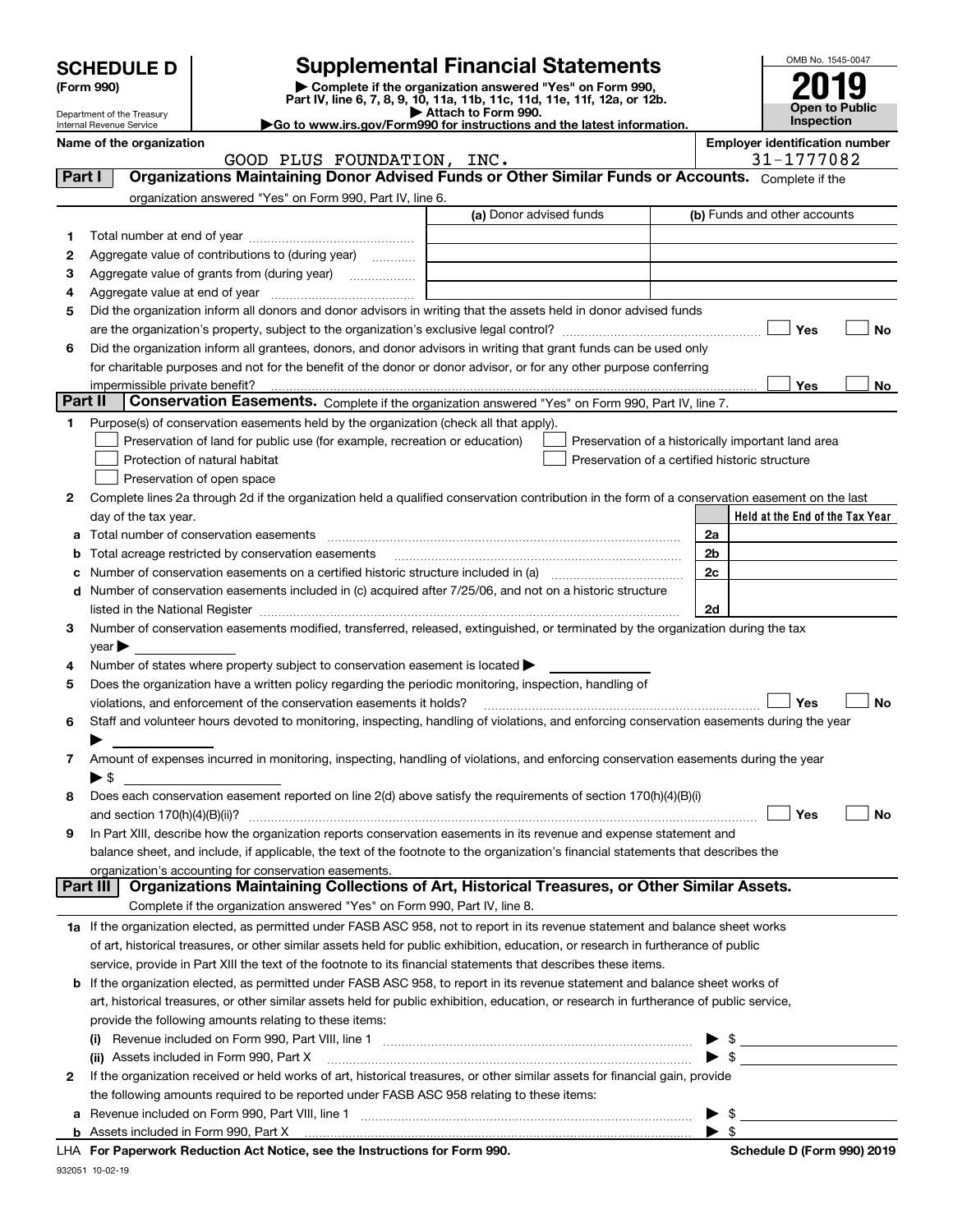|                 | Schedule D (Form 990) 2019                                                                                                                                                                                                     | GOOD PLUS FOUNDATION, INC.              |   |                |                                                                                                                                                                                                                                |  |                                 | 31-1777082 $_{Page}$ 2                     |                |         |    |
|-----------------|--------------------------------------------------------------------------------------------------------------------------------------------------------------------------------------------------------------------------------|-----------------------------------------|---|----------------|--------------------------------------------------------------------------------------------------------------------------------------------------------------------------------------------------------------------------------|--|---------------------------------|--------------------------------------------|----------------|---------|----|
| <b>Part III</b> | Organizations Maintaining Collections of Art, Historical Treasures, or Other Similar Assets (continued)                                                                                                                        |                                         |   |                |                                                                                                                                                                                                                                |  |                                 |                                            |                |         |    |
| З               | Using the organization's acquisition, accession, and other records, check any of the following that make significant use of its                                                                                                |                                         |   |                |                                                                                                                                                                                                                                |  |                                 |                                            |                |         |    |
|                 | collection items (check all that apply):                                                                                                                                                                                       |                                         |   |                |                                                                                                                                                                                                                                |  |                                 |                                            |                |         |    |
| a               | Public exhibition                                                                                                                                                                                                              |                                         |   |                | Loan or exchange program                                                                                                                                                                                                       |  |                                 |                                            |                |         |    |
| b               | Scholarly research                                                                                                                                                                                                             | е                                       |   |                | Other the contract of the contract of the contract of the contract of the contract of the contract of the contract of the contract of the contract of the contract of the contract of the contract of the contract of the cont |  |                                 |                                            |                |         |    |
| c               | Preservation for future generations                                                                                                                                                                                            |                                         |   |                |                                                                                                                                                                                                                                |  |                                 |                                            |                |         |    |
|                 | Provide a description of the organization's collections and explain how they further the organization's exempt purpose in Part XIII.                                                                                           |                                         |   |                |                                                                                                                                                                                                                                |  |                                 |                                            |                |         |    |
| 5               | During the year, did the organization solicit or receive donations of art, historical treasures, or other similar assets                                                                                                       |                                         |   |                |                                                                                                                                                                                                                                |  |                                 |                                            |                |         |    |
|                 | to be sold to raise funds rather than to be maintained as part of the organization's collection?                                                                                                                               |                                         |   |                |                                                                                                                                                                                                                                |  |                                 |                                            | Yes            |         | No |
|                 | Part IV<br>Escrow and Custodial Arrangements. Complete if the organization answered "Yes" on Form 990, Part IV, line 9, or                                                                                                     |                                         |   |                |                                                                                                                                                                                                                                |  |                                 |                                            |                |         |    |
|                 | reported an amount on Form 990, Part X, line 21.                                                                                                                                                                               |                                         |   |                |                                                                                                                                                                                                                                |  |                                 |                                            |                |         |    |
|                 | 1a Is the organization an agent, trustee, custodian or other intermediary for contributions or other assets not included                                                                                                       |                                         |   |                |                                                                                                                                                                                                                                |  |                                 |                                            |                |         |    |
|                 | on Form 990, Part X? [11] matter and the contract of the contract of the contract of the contract of the contract of the contract of the contract of the contract of the contract of the contract of the contract of the contr |                                         |   |                |                                                                                                                                                                                                                                |  |                                 |                                            | Yes            |         | No |
|                 | b If "Yes," explain the arrangement in Part XIII and complete the following table:                                                                                                                                             |                                         |   |                |                                                                                                                                                                                                                                |  |                                 |                                            |                |         |    |
|                 |                                                                                                                                                                                                                                |                                         |   |                |                                                                                                                                                                                                                                |  |                                 |                                            | Amount         |         |    |
| c               |                                                                                                                                                                                                                                |                                         |   |                |                                                                                                                                                                                                                                |  | 1c                              |                                            |                |         |    |
|                 | Additions during the year manufactured and an account of the year manufactured and account of the year manufactured and account of the year manufactured and account of the year manufactured and account of the year manufact |                                         |   |                |                                                                                                                                                                                                                                |  | 1d                              |                                            |                |         |    |
|                 | Distributions during the year manufactured and continuum and contained and the year manufactured and contained                                                                                                                 |                                         |   |                |                                                                                                                                                                                                                                |  | 1e                              |                                            |                |         |    |
|                 |                                                                                                                                                                                                                                |                                         |   |                |                                                                                                                                                                                                                                |  | 1f                              |                                            |                |         |    |
|                 | 2a Did the organization include an amount on Form 990, Part X, line 21, for escrow or custodial account liability?                                                                                                             |                                         |   |                |                                                                                                                                                                                                                                |  |                                 |                                            | Yes            |         | No |
| <b>Part V</b>   | b If "Yes," explain the arrangement in Part XIII. Check here if the explanation has been provided on Part XIII<br>Endowment Funds. Complete if the organization answered "Yes" on Form 990, Part IV, line 10.                  |                                         |   |                |                                                                                                                                                                                                                                |  |                                 |                                            |                |         |    |
|                 |                                                                                                                                                                                                                                |                                         |   |                |                                                                                                                                                                                                                                |  |                                 |                                            |                |         |    |
|                 |                                                                                                                                                                                                                                | (a) Current year                        |   | (b) Prior year | (c) Two years back                                                                                                                                                                                                             |  |                                 | (d) Three years back   (e) Four years back |                |         |    |
| 1a              | Beginning of year balance                                                                                                                                                                                                      |                                         |   |                |                                                                                                                                                                                                                                |  |                                 |                                            |                |         |    |
|                 |                                                                                                                                                                                                                                |                                         |   |                |                                                                                                                                                                                                                                |  |                                 |                                            |                |         |    |
|                 | Net investment earnings, gains, and losses                                                                                                                                                                                     |                                         |   |                |                                                                                                                                                                                                                                |  |                                 |                                            |                |         |    |
|                 |                                                                                                                                                                                                                                |                                         |   |                |                                                                                                                                                                                                                                |  |                                 |                                            |                |         |    |
|                 | e Other expenditures for facilities                                                                                                                                                                                            |                                         |   |                |                                                                                                                                                                                                                                |  |                                 |                                            |                |         |    |
|                 | and programs                                                                                                                                                                                                                   |                                         |   |                |                                                                                                                                                                                                                                |  |                                 |                                            |                |         |    |
|                 | End of year balance                                                                                                                                                                                                            |                                         |   |                |                                                                                                                                                                                                                                |  |                                 |                                            |                |         |    |
| 2               | Provide the estimated percentage of the current year end balance (line 1g, column (a)) held as:                                                                                                                                |                                         |   |                |                                                                                                                                                                                                                                |  |                                 |                                            |                |         |    |
|                 | Board designated or quasi-endowment                                                                                                                                                                                            |                                         | % |                |                                                                                                                                                                                                                                |  |                                 |                                            |                |         |    |
|                 | Permanent endowment                                                                                                                                                                                                            | %                                       |   |                |                                                                                                                                                                                                                                |  |                                 |                                            |                |         |    |
|                 | Term endowment $\blacktriangleright$                                                                                                                                                                                           | %                                       |   |                |                                                                                                                                                                                                                                |  |                                 |                                            |                |         |    |
|                 | The percentages on lines 2a, 2b, and 2c should equal 100%.                                                                                                                                                                     |                                         |   |                |                                                                                                                                                                                                                                |  |                                 |                                            |                |         |    |
|                 | 3a Are there endowment funds not in the possession of the organization that are held and administered for the organization                                                                                                     |                                         |   |                |                                                                                                                                                                                                                                |  |                                 |                                            |                |         |    |
|                 | by:                                                                                                                                                                                                                            |                                         |   |                |                                                                                                                                                                                                                                |  |                                 |                                            |                | Yes     | No |
|                 | (i)                                                                                                                                                                                                                            |                                         |   |                |                                                                                                                                                                                                                                |  |                                 |                                            | 3a(i)          |         |    |
|                 |                                                                                                                                                                                                                                |                                         |   |                |                                                                                                                                                                                                                                |  |                                 |                                            | 3a(ii)         |         |    |
|                 |                                                                                                                                                                                                                                |                                         |   |                |                                                                                                                                                                                                                                |  |                                 |                                            | 3b             |         |    |
|                 | Describe in Part XIII the intended uses of the organization's endowment funds.                                                                                                                                                 |                                         |   |                |                                                                                                                                                                                                                                |  |                                 |                                            |                |         |    |
|                 | Land, Buildings, and Equipment.<br><b>Part VI</b>                                                                                                                                                                              |                                         |   |                |                                                                                                                                                                                                                                |  |                                 |                                            |                |         |    |
|                 | Complete if the organization answered "Yes" on Form 990, Part IV, line 11a. See Form 990, Part X, line 10.                                                                                                                     |                                         |   |                |                                                                                                                                                                                                                                |  |                                 |                                            |                |         |    |
|                 | Description of property                                                                                                                                                                                                        | (a) Cost or other<br>basis (investment) |   |                | (b) Cost or other<br>basis (other)                                                                                                                                                                                             |  | (c) Accumulated<br>depreciation |                                            | (d) Book value |         |    |
|                 |                                                                                                                                                                                                                                |                                         |   |                |                                                                                                                                                                                                                                |  |                                 |                                            |                |         |    |
| b               |                                                                                                                                                                                                                                |                                         |   |                |                                                                                                                                                                                                                                |  |                                 |                                            |                |         |    |
|                 |                                                                                                                                                                                                                                |                                         |   |                |                                                                                                                                                                                                                                |  |                                 |                                            |                |         |    |
|                 |                                                                                                                                                                                                                                |                                         |   |                | 77,698.                                                                                                                                                                                                                        |  | 58,672.                         |                                            |                | 19,026. |    |
|                 |                                                                                                                                                                                                                                |                                         |   |                |                                                                                                                                                                                                                                |  |                                 |                                            |                |         |    |
|                 |                                                                                                                                                                                                                                |                                         |   |                |                                                                                                                                                                                                                                |  |                                 |                                            |                | 19,026. |    |
|                 |                                                                                                                                                                                                                                |                                         |   |                |                                                                                                                                                                                                                                |  |                                 |                                            |                |         |    |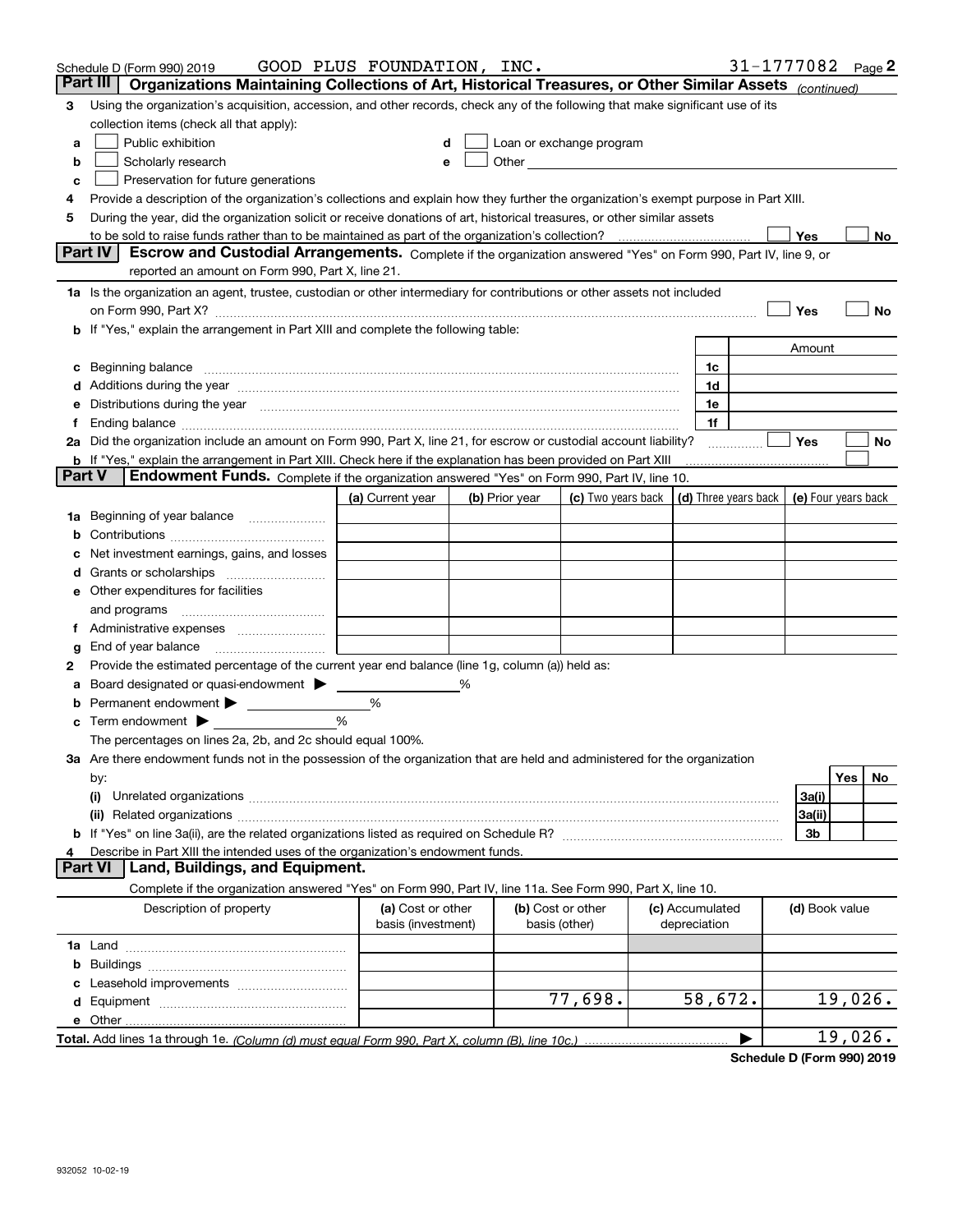| Schedule D (Form 990) 2019 |  | GOOD PLUS FOUNDATION, | INC. | $31 - 1777082$ Page |  |
|----------------------------|--|-----------------------|------|---------------------|--|
|                            |  |                       |      |                     |  |

#### Complete if the organization answered "Yes" on Form 990, Part IV, line 11b. See Form 990, Part X, line 12. **Part VII Investments - Other Securities.**

| OUTINIE IS TO BE TUTTLED ON A THE TALK THE TALK THE TEACH IS ON THE LOST OF THE REAL TEACH IS NOT A THE TALK THE TALK THAT THE TALK THAT THE TALK THAT TALK THE TALK THAT TALK THAT TALK THAT TALK THAT TALK THAT TALK THAT TA |                |                                                           |
|--------------------------------------------------------------------------------------------------------------------------------------------------------------------------------------------------------------------------------|----------------|-----------------------------------------------------------|
| (a) Description of security or category (including name of security)                                                                                                                                                           | (b) Book value | (c) Method of valuation: Cost or end-of-year market value |
| (1) Financial derivatives                                                                                                                                                                                                      |                |                                                           |
| (2) Closely held equity interests                                                                                                                                                                                              |                |                                                           |
| (3) Other                                                                                                                                                                                                                      |                |                                                           |
| (A)                                                                                                                                                                                                                            |                |                                                           |
| (B)                                                                                                                                                                                                                            |                |                                                           |
| (C)                                                                                                                                                                                                                            |                |                                                           |
| (D)                                                                                                                                                                                                                            |                |                                                           |
| (E)                                                                                                                                                                                                                            |                |                                                           |
| (F)                                                                                                                                                                                                                            |                |                                                           |
| (G)                                                                                                                                                                                                                            |                |                                                           |
| (H)                                                                                                                                                                                                                            |                |                                                           |
| Total. (Col. (b) must equal Form 990, Part X, col. (B) line $12$ .)                                                                                                                                                            |                |                                                           |

#### **Part VIII Investments - Program Related.**

Complete if the organization answered "Yes" on Form 990, Part IV, line 11c. See Form 990, Part X, line 13.

| (a) Description of investment                                    | (b) Book value | (c) Method of valuation: Cost or end-of-year market value |
|------------------------------------------------------------------|----------------|-----------------------------------------------------------|
| (1)                                                              |                |                                                           |
| (2)                                                              |                |                                                           |
| $\frac{1}{2}$                                                    |                |                                                           |
| (4)                                                              |                |                                                           |
| (5)                                                              |                |                                                           |
| (6)                                                              |                |                                                           |
| $\sqrt{(7)}$                                                     |                |                                                           |
| (8)                                                              |                |                                                           |
| (9)                                                              |                |                                                           |
| Total. (Col. (b) must equal Form 990, Part X, col. (B) line 13.) |                |                                                           |

#### **Part IX Other Assets.**

Complete if the organization answered "Yes" on Form 990, Part IV, line 11d. See Form 990, Part X, line 15.

| (a) Description                                                                                                          | (b) Book value |
|--------------------------------------------------------------------------------------------------------------------------|----------------|
| (1)                                                                                                                      |                |
| (2)                                                                                                                      |                |
| (3)                                                                                                                      |                |
| (4)                                                                                                                      |                |
| (5)                                                                                                                      |                |
| (6)                                                                                                                      |                |
| (7)                                                                                                                      |                |
| (8)                                                                                                                      |                |
| (9)                                                                                                                      |                |
|                                                                                                                          |                |
| Total. (Column (b) must equal Form 990, Part X, col. (B) line 15.) ……………………………………………………<br>  Part X   Other Liabilities. |                |
| Complete if the organization answered "Yes" on Form 990, Part IV, line 11e or 11f. See Form 990, Part X, line 25.        |                |
| (a) Description of liability<br>1.                                                                                       | (b) Book value |
| Federal income taxes<br>(1)                                                                                              |                |
| (2)                                                                                                                      |                |
| (3)                                                                                                                      |                |

| (5                                                                       |  |
|--------------------------------------------------------------------------|--|
| (6)                                                                      |  |
|                                                                          |  |
| (8)                                                                      |  |
| (9)                                                                      |  |
| <b>Total,</b> (Column (b) must equal Form 990, Part X, col. (B) line 25. |  |

**Total.**  *(Column (b) must equal Form 990, Part X, col. (B) line 25.)* 

**2.** Liability for uncertain tax positions. In Part XIII, provide the text of the footnote to the organization's financial statements that reports the

 $\vert$  X  $\vert$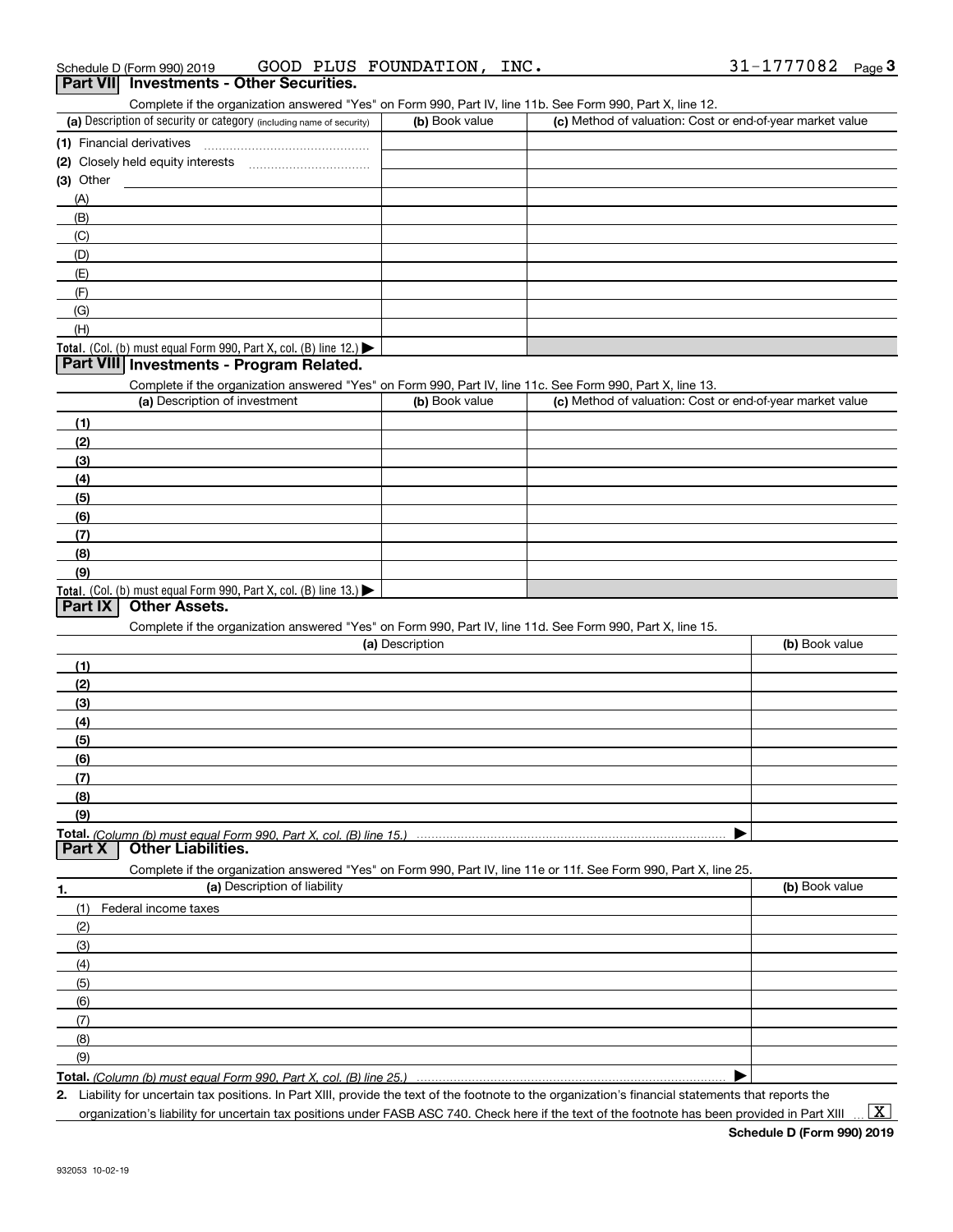|    | GOOD PLUS FOUNDATION, INC.<br>Schedule D (Form 990) 2019                                                                                                                                                                       |                |           |                | 31-1777082<br>Page $4$        |
|----|--------------------------------------------------------------------------------------------------------------------------------------------------------------------------------------------------------------------------------|----------------|-----------|----------------|-------------------------------|
|    | Part XI<br>Reconciliation of Revenue per Audited Financial Statements With Revenue per Return.                                                                                                                                 |                |           |                |                               |
|    | Complete if the organization answered "Yes" on Form 990, Part IV, line 12a.                                                                                                                                                    |                |           |                |                               |
| 1  | Total revenue, gains, and other support per audited financial statements                                                                                                                                                       |                |           | $\blacksquare$ | 10,888,634.                   |
| 2  | Amounts included on line 1 but not on Form 990, Part VIII, line 12:                                                                                                                                                            |                |           |                |                               |
| a  | Net unrealized gains (losses) on investments [11] matter contracts and the unrealized gains (losses) on investments                                                                                                            | 2a             | 191,420.  |                |                               |
| b  |                                                                                                                                                                                                                                | 2 <sub>b</sub> | 390, 974. |                |                               |
| с  |                                                                                                                                                                                                                                | 2c             |           |                |                               |
| d  |                                                                                                                                                                                                                                | 2d             |           |                |                               |
| е  | Add lines 2a through 2d                                                                                                                                                                                                        |                |           | 2e             | 582,394.                      |
| 3  |                                                                                                                                                                                                                                |                |           | 3              | 10, 306, 240.                 |
| 4  | Amounts included on Form 990, Part VIII, line 12, but not on line 1:                                                                                                                                                           |                |           |                |                               |
| a  | Investment expenses not included on Form 990, Part VIII, line 7b [111] [11] Investment expenses not included on Form 990, Part VIII, line 7b                                                                                   | 4a             |           |                |                               |
|    |                                                                                                                                                                                                                                | 4b             |           |                |                               |
| c. | Add lines 4a and 4b                                                                                                                                                                                                            |                |           | 4с             | 0.                            |
|    |                                                                                                                                                                                                                                |                |           | $5^{\circ}$    | 10, 306, 240.                 |
|    |                                                                                                                                                                                                                                |                |           |                |                               |
|    | Part XII   Reconciliation of Expenses per Audited Financial Statements With Expenses per Return.                                                                                                                               |                |           |                |                               |
|    | Complete if the organization answered "Yes" on Form 990, Part IV, line 12a.                                                                                                                                                    |                |           |                |                               |
| 1  | Total expenses and losses per audited financial statements [111] [12] contraction controller and contract the statements [13] [13] [13] contract expenses and losses per audited financial statements [13] [13] [13] [13] [13] |                |           | $\blacksquare$ | 9,357,991.                    |
| 2  | Amounts included on line 1 but not on Form 990, Part IX, line 25:                                                                                                                                                              |                |           |                |                               |
| a  |                                                                                                                                                                                                                                | 2a             | 390,974.  |                |                               |
| b  |                                                                                                                                                                                                                                | 2 <sub>b</sub> |           |                |                               |
| с  | Other losses                                                                                                                                                                                                                   | 2c             |           |                |                               |
| d  | Other (Describe in Part XIII.) (2000) (2000) (2000) (2000) (2000) (2000) (2000) (2000) (2000) (2000) (2000) (2000) (2000) (2000) (2000) (2000) (2000) (2000) (2000) (2000) (2000) (2000) (2000) (2000) (2000) (2000) (2000) (2 | 2d             |           |                |                               |
| е  | Add lines 2a through 2d <b>must be a constructed as the constant of the constant of the constant of the construction</b>                                                                                                       |                |           | 2e             |                               |
| з  |                                                                                                                                                                                                                                |                |           | 3              | $\frac{390,974.}{8,967,017.}$ |
| 4  | Amounts included on Form 990, Part IX, line 25, but not on line 1:                                                                                                                                                             |                |           |                |                               |
| a  |                                                                                                                                                                                                                                | 4a             |           |                |                               |
|    | Other (Describe in Part XIII.)                                                                                                                                                                                                 | 4b             |           |                |                               |
| c  | Add lines 4a and 4b                                                                                                                                                                                                            |                |           | 4c             |                               |
|    | Part XIII Supplemental Information.                                                                                                                                                                                            |                |           | 5              | 8,967,017.                    |

Provide the descriptions required for Part II, lines 3, 5, and 9; Part III, lines 1a and 4; Part IV, lines 1b and 2b; Part V, line 4; Part X, line 2; Part XI, lines 2d and 4b; and Part XII, lines 2d and 4b. Also complete this part to provide any additional information.

### PART X, LINE 2:

THE ORGANIZATION FILES INFORMATIONAL RETURNS IN THE FEDERAL AND NEW YORK

STATE JURISDICTIONS. THE ORGANIZATION IS GENERALLY NO LONGER SUBJECT TO

INCOME TAX EXAMINATIONS BY THE INTERNAL REVENUE SERVICE OR NEW YORK STATE

FOR RETURNS FILED BEFORE 2016.

THE ACCOUNTING STANDARD FOR UNCERTAINTY IN INCOME TAXES PRESCRIBES A

MINIMUM RECOGNITION THRESHOLD AND MEASUREMENT METHODOLOGY THAT A TAX

POSITION TAKEN OR EXPECTED TO BE TAKEN IN A TAX RETURN IS REQUIRED TO MEET

BEFORE BEING RECOGNIZED IN THE FINANCIAL STATEMENTS. IT ALSO PROVIDES

GUIDANCE FOR DERECOGNITION, CLASSIFICATION, INTEREST AND PENALTIES,

DISCLOSURE, AND TRANSITION.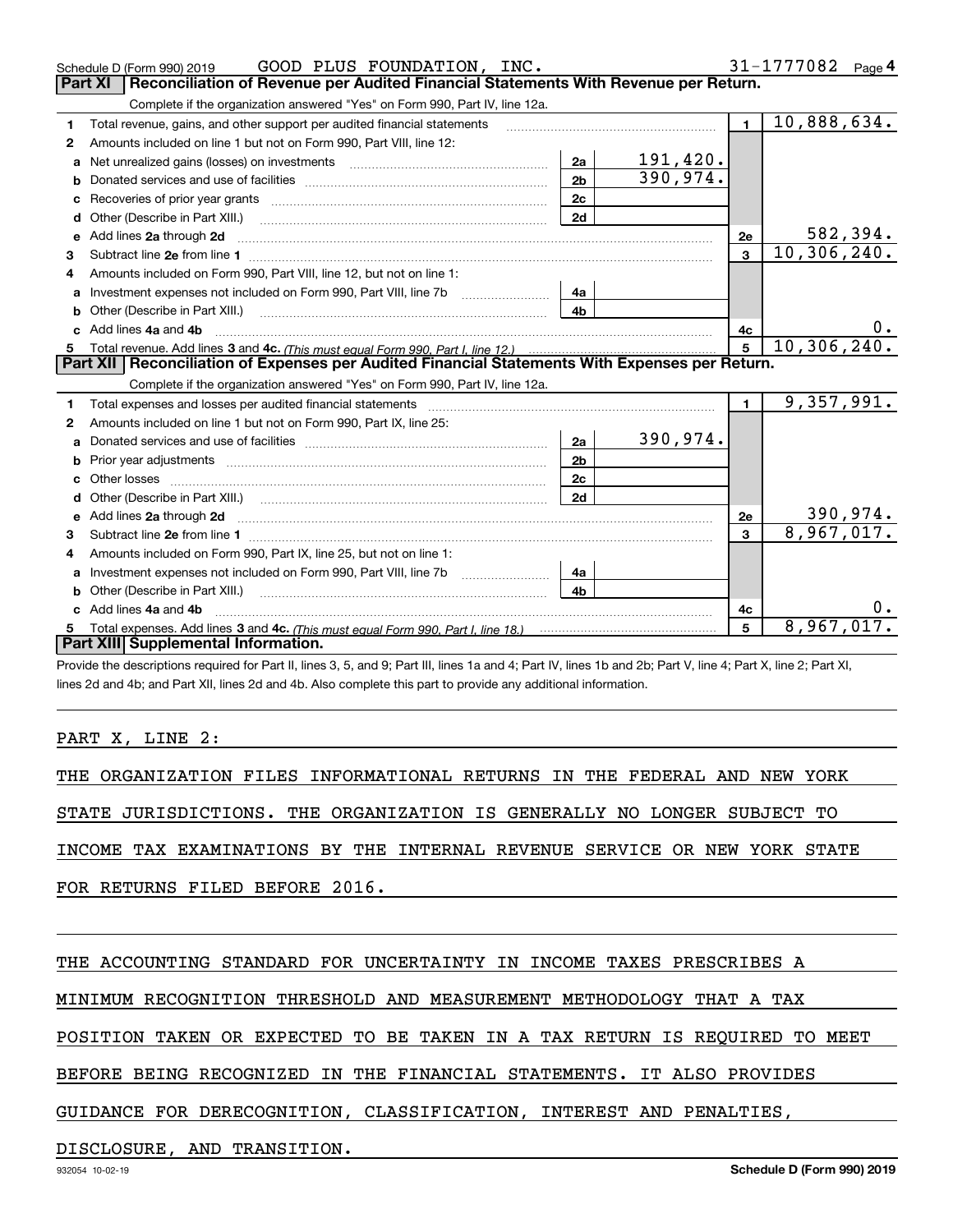THE ORGANIZATION DOES NOT EXPECT A SIGNIFICANT INCREASE OR DECREASE TO THE TOTAL AMOUNTS OF UNRECOGNIZED TAX POSITIONS DURING THE YEAR ENDED DECEMBER 31, 2019. HOWEVER, THE ORGANIZATION MAY BE SUBJECT TO AUDIT BY TAX AUTHORITIES. THE ORGANIZATION BELIEVES THAT IT HAS APPROPRIATE SUPPORT FOR THE POSITIONS TAKEN ON ITS TAX RETURNS. NONETHELESS, THE AMOUNTS ULTIMATELY PAID, IF ANY, UPON RESOLUTION OF THE ISSUES RAISED BY THE TAXING AUTHORITIES MAY DIFFER MATERIALLY FROM THE AMOUNTS ACCRUED FOR EACH YEAR. MANAGEMENT BELIEVES THAT ITS NONPROFIT STATUS WOULD BE SUSTAINED UPON EXAMINATION.

SHOULD THERE BE INTEREST ON UNDERPAYMENTS OF INCOME TAX, THE ORGANIZATION WOULD CLASSIFY IT AS INTEREST EXPENSE. THE ORGANIZATION WOULD CLASSIFY PENALTIES IN CONNECTION WITH UNDERPAYMENTS OF INCOME TAX AS OTHER EXPENSE.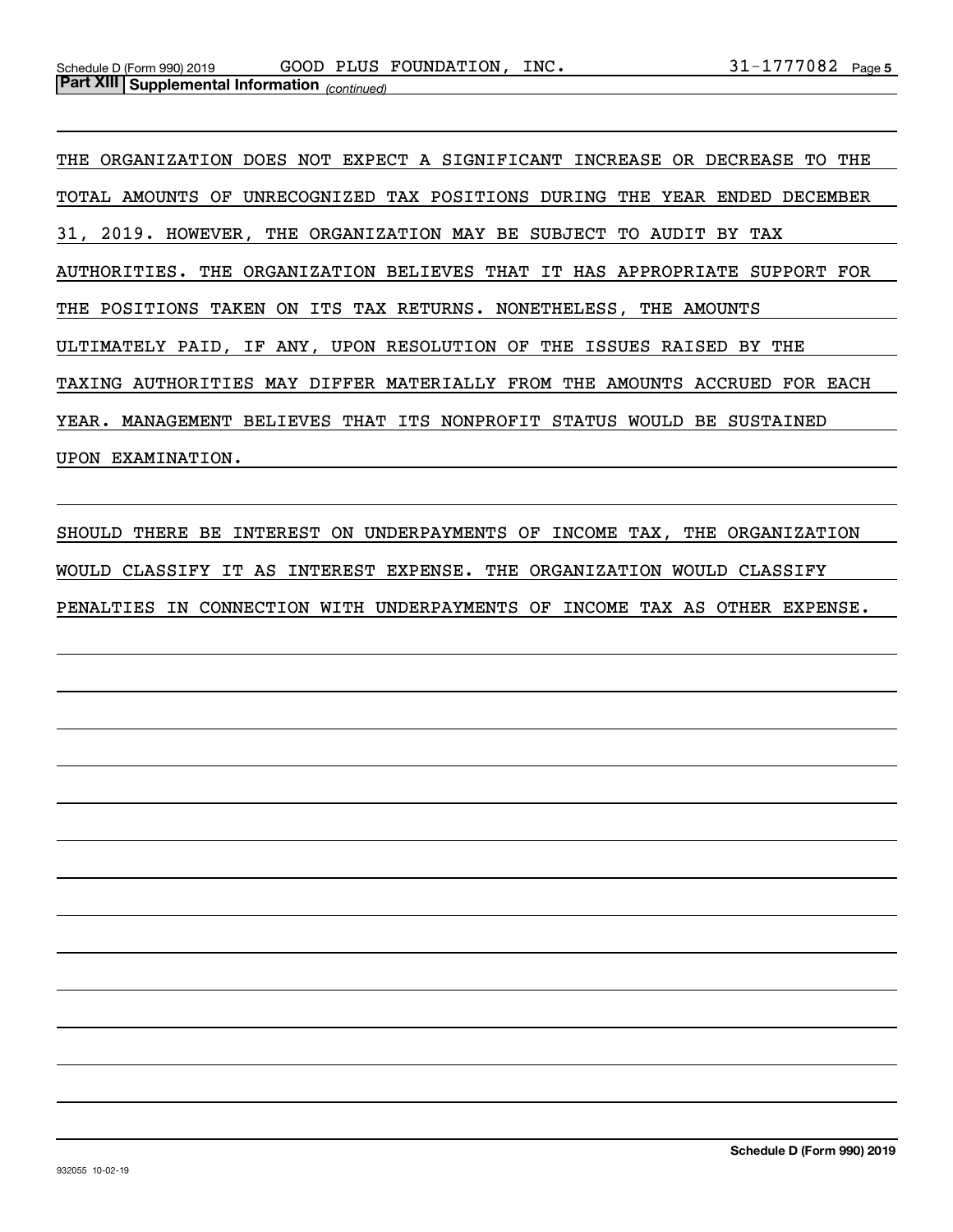| <b>SCHEDULE G</b>                                            |                                                                                                                                                                     | <b>Supplemental Information Regarding Fundraising or Gaming Activities</b>                                                                         |                                     |                                 |           |                                       |  |                                   | OMB No. 1545-0047                     |
|--------------------------------------------------------------|---------------------------------------------------------------------------------------------------------------------------------------------------------------------|----------------------------------------------------------------------------------------------------------------------------------------------------|-------------------------------------|---------------------------------|-----------|---------------------------------------|--|-----------------------------------|---------------------------------------|
| (Form 990 or 990-EZ)                                         | Complete if the organization answered "Yes" on Form 990, Part IV, line 17, 18, or 19, or if the<br>organization entered more than \$15,000 on Form 990-EZ, line 6a. |                                                                                                                                                    | 2019                                |                                 |           |                                       |  |                                   |                                       |
| Department of the Treasury                                   |                                                                                                                                                                     |                                                                                                                                                    | <b>Open to Public</b><br>Inspection |                                 |           |                                       |  |                                   |                                       |
| Internal Revenue Service<br>Name of the organization         |                                                                                                                                                                     | Go to www.irs.gov/Form990 for instructions and the latest information.                                                                             |                                     |                                 |           |                                       |  |                                   | <b>Employer identification number</b> |
|                                                              |                                                                                                                                                                     | GOOD PLUS FOUNDATION, INC.                                                                                                                         |                                     |                                 |           |                                       |  | 31-1777082                        |                                       |
| Part I                                                       |                                                                                                                                                                     | Fundraising Activities. Complete if the organization answered "Yes" on Form 990, Part IV, line 17. Form 990-EZ filers are not                      |                                     |                                 |           |                                       |  |                                   |                                       |
|                                                              | required to complete this part.                                                                                                                                     |                                                                                                                                                    |                                     |                                 |           |                                       |  |                                   |                                       |
|                                                              |                                                                                                                                                                     | 1 Indicate whether the organization raised funds through any of the following activities. Check all that apply.                                    |                                     |                                 |           |                                       |  |                                   |                                       |
| Mail solicitations<br>a                                      |                                                                                                                                                                     | е                                                                                                                                                  |                                     |                                 |           | Solicitation of non-government grants |  |                                   |                                       |
| b                                                            | Internet and email solicitations                                                                                                                                    | f                                                                                                                                                  |                                     |                                 |           | Solicitation of government grants     |  |                                   |                                       |
| Phone solicitations<br>c                                     |                                                                                                                                                                     | g                                                                                                                                                  | Special fundraising events          |                                 |           |                                       |  |                                   |                                       |
| In-person solicitations<br>d                                 |                                                                                                                                                                     |                                                                                                                                                    |                                     |                                 |           |                                       |  |                                   |                                       |
|                                                              |                                                                                                                                                                     | 2 a Did the organization have a written or oral agreement with any individual (including officers, directors, trustees, or                         |                                     |                                 |           |                                       |  |                                   |                                       |
|                                                              |                                                                                                                                                                     | key employees listed in Form 990, Part VII) or entity in connection with professional fundraising services?                                        |                                     |                                 |           |                                       |  | Yes                               | No                                    |
|                                                              |                                                                                                                                                                     | <b>b</b> If "Yes," list the 10 highest paid individuals or entities (fundraisers) pursuant to agreements under which the fundraiser is to be       |                                     |                                 |           |                                       |  |                                   |                                       |
| compensated at least \$5,000 by the organization.            |                                                                                                                                                                     |                                                                                                                                                    |                                     |                                 |           |                                       |  |                                   |                                       |
|                                                              |                                                                                                                                                                     |                                                                                                                                                    |                                     | (iii) Did<br>fundraiser         |           |                                       |  | (v) Amount paid                   | (vi) Amount paid                      |
| (i) Name and address of individual<br>or entity (fundraiser) |                                                                                                                                                                     | (ii) Activity                                                                                                                                      |                                     | have custody                    |           | (iv) Gross receipts<br>from activity  |  | to (or retained by)<br>fundraiser | to (or retained by)                   |
|                                                              |                                                                                                                                                                     |                                                                                                                                                    |                                     | or control of<br>contributions? |           |                                       |  | listed in col. (i)                | organization                          |
|                                                              |                                                                                                                                                                     |                                                                                                                                                    |                                     | Yes                             | <b>No</b> |                                       |  |                                   |                                       |
|                                                              |                                                                                                                                                                     |                                                                                                                                                    |                                     |                                 |           |                                       |  |                                   |                                       |
|                                                              |                                                                                                                                                                     |                                                                                                                                                    |                                     |                                 |           |                                       |  |                                   |                                       |
|                                                              |                                                                                                                                                                     |                                                                                                                                                    |                                     |                                 |           |                                       |  |                                   |                                       |
|                                                              |                                                                                                                                                                     |                                                                                                                                                    |                                     |                                 |           |                                       |  |                                   |                                       |
|                                                              |                                                                                                                                                                     |                                                                                                                                                    |                                     |                                 |           |                                       |  |                                   |                                       |
|                                                              |                                                                                                                                                                     |                                                                                                                                                    |                                     |                                 |           |                                       |  |                                   |                                       |
|                                                              |                                                                                                                                                                     |                                                                                                                                                    |                                     |                                 |           |                                       |  |                                   |                                       |
|                                                              |                                                                                                                                                                     |                                                                                                                                                    |                                     |                                 |           |                                       |  |                                   |                                       |
|                                                              |                                                                                                                                                                     |                                                                                                                                                    |                                     |                                 |           |                                       |  |                                   |                                       |
|                                                              |                                                                                                                                                                     |                                                                                                                                                    |                                     |                                 |           |                                       |  |                                   |                                       |
|                                                              |                                                                                                                                                                     |                                                                                                                                                    |                                     |                                 |           |                                       |  |                                   |                                       |
|                                                              |                                                                                                                                                                     |                                                                                                                                                    |                                     |                                 |           |                                       |  |                                   |                                       |
|                                                              |                                                                                                                                                                     |                                                                                                                                                    |                                     |                                 |           |                                       |  |                                   |                                       |
|                                                              |                                                                                                                                                                     |                                                                                                                                                    |                                     |                                 |           |                                       |  |                                   |                                       |
|                                                              |                                                                                                                                                                     |                                                                                                                                                    |                                     |                                 |           |                                       |  |                                   |                                       |
|                                                              |                                                                                                                                                                     |                                                                                                                                                    |                                     |                                 |           |                                       |  |                                   |                                       |
|                                                              |                                                                                                                                                                     |                                                                                                                                                    |                                     |                                 |           |                                       |  |                                   |                                       |
|                                                              |                                                                                                                                                                     |                                                                                                                                                    |                                     |                                 |           |                                       |  |                                   |                                       |
|                                                              |                                                                                                                                                                     |                                                                                                                                                    |                                     |                                 |           |                                       |  |                                   |                                       |
| Total                                                        |                                                                                                                                                                     |                                                                                                                                                    |                                     |                                 |           |                                       |  |                                   |                                       |
| or licensing.                                                |                                                                                                                                                                     | 3 List all states in which the organization is registered or licensed to solicit contributions or has been notified it is exempt from registration |                                     |                                 |           |                                       |  |                                   |                                       |
|                                                              |                                                                                                                                                                     |                                                                                                                                                    |                                     |                                 |           |                                       |  |                                   |                                       |
|                                                              |                                                                                                                                                                     |                                                                                                                                                    |                                     |                                 |           |                                       |  |                                   |                                       |
|                                                              |                                                                                                                                                                     |                                                                                                                                                    |                                     |                                 |           |                                       |  |                                   |                                       |
|                                                              |                                                                                                                                                                     |                                                                                                                                                    |                                     |                                 |           |                                       |  |                                   |                                       |
|                                                              |                                                                                                                                                                     |                                                                                                                                                    |                                     |                                 |           |                                       |  |                                   |                                       |

LHA For Paperwork Reduction Act Notice, see the Instructions for Form 990 or 990-EZ. Schedule G (Form 990 or 990-EZ) 2019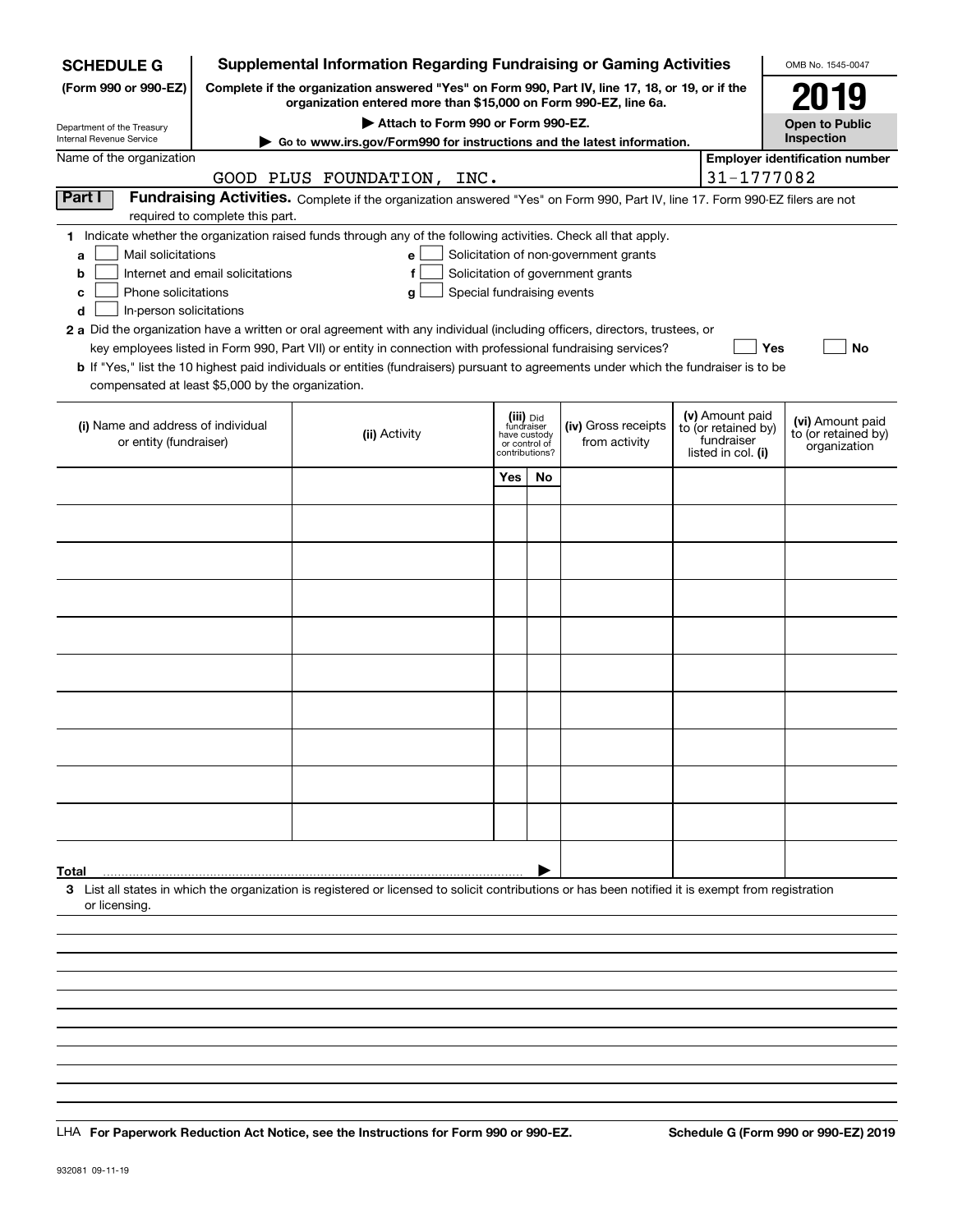**Part II** | Fundraising Events. Complete if the organization answered "Yes" on Form 990, Part IV, line 18, or reported more than \$15,000 of fundraising event contributions and gross income on Form 990-EZ, lines 1 and 6b. List events with gross receipts greater than \$5,000.

|                 |          | of fundraising event contributions and gross income on Form 990-EZ, lines 1 and 6b. List events with gross receipts greater than \$5,000.                                                                                                |                |                          |                  |                            |
|-----------------|----------|------------------------------------------------------------------------------------------------------------------------------------------------------------------------------------------------------------------------------------------|----------------|--------------------------|------------------|----------------------------|
|                 |          |                                                                                                                                                                                                                                          | (a) Event $#1$ | $(b)$ Event #2           | (c) Other events | (d) Total events           |
|                 |          |                                                                                                                                                                                                                                          | LA HALLOWEEN   |                          |                  | (add col. (a) through      |
|                 |          |                                                                                                                                                                                                                                          | BASH           | NY BASH                  | $\overline{a}$   | col. (c)                   |
|                 |          |                                                                                                                                                                                                                                          | (event type)   | (event type)             | (total number)   |                            |
| Revenue         |          |                                                                                                                                                                                                                                          |                |                          |                  |                            |
|                 | 1.       |                                                                                                                                                                                                                                          | 16,300.        | 611,224.                 |                  | <u>627,524.</u>            |
|                 |          |                                                                                                                                                                                                                                          |                |                          |                  |                            |
|                 |          |                                                                                                                                                                                                                                          | 12,433.        | 471,675.                 |                  | 484,108.                   |
|                 |          | 3 Gross income (line 1 minus line 2)                                                                                                                                                                                                     | 3,867.         | 139,549.                 |                  | 143,416.                   |
|                 |          |                                                                                                                                                                                                                                          |                |                          |                  |                            |
|                 |          |                                                                                                                                                                                                                                          |                |                          |                  |                            |
|                 |          |                                                                                                                                                                                                                                          |                |                          |                  |                            |
|                 | 5        |                                                                                                                                                                                                                                          |                |                          |                  |                            |
|                 |          |                                                                                                                                                                                                                                          |                |                          |                  |                            |
|                 |          |                                                                                                                                                                                                                                          |                | 34,812.                  |                  | <u>34,812.</u>             |
| Direct Expenses |          |                                                                                                                                                                                                                                          |                |                          |                  |                            |
|                 |          | 7 Food and beverages                                                                                                                                                                                                                     | 343.           | 56,733.                  |                  | 57,076.                    |
|                 |          |                                                                                                                                                                                                                                          |                |                          |                  |                            |
|                 |          |                                                                                                                                                                                                                                          | 3,524.         | <u>4,645.</u><br>43,359. |                  | $\frac{4,645}{46,883}$ .   |
|                 | 9        |                                                                                                                                                                                                                                          |                |                          |                  | 143, 416.                  |
|                 |          | 10 Direct expense summary. Add lines 4 through 9 in column (d)<br>11 Net income summary. Subtract line 10 from line 3, column (d)                                                                                                        |                |                          |                  | 0.                         |
|                 | Part III | Gaming. Complete if the organization answered "Yes" on Form 990, Part IV, line 19, or reported more than                                                                                                                                 |                |                          |                  |                            |
|                 |          | \$15,000 on Form 990-EZ, line 6a.                                                                                                                                                                                                        |                |                          |                  |                            |
|                 |          |                                                                                                                                                                                                                                          |                | (b) Pull tabs/instant    |                  | (d) Total gaming (add      |
|                 |          |                                                                                                                                                                                                                                          | (a) Bingo      | bingo/progressive bingo  | (c) Other gaming | col. (a) through col. (c)) |
| Revenue         |          |                                                                                                                                                                                                                                          |                |                          |                  |                            |
|                 | 1        |                                                                                                                                                                                                                                          |                |                          |                  |                            |
|                 |          |                                                                                                                                                                                                                                          |                |                          |                  |                            |
|                 |          |                                                                                                                                                                                                                                          |                |                          |                  |                            |
| Direct Expenses |          |                                                                                                                                                                                                                                          |                |                          |                  |                            |
|                 |          |                                                                                                                                                                                                                                          |                |                          |                  |                            |
|                 |          |                                                                                                                                                                                                                                          |                |                          |                  |                            |
|                 |          |                                                                                                                                                                                                                                          |                |                          |                  |                            |
|                 |          | 5 Other direct expenses                                                                                                                                                                                                                  |                |                          |                  |                            |
|                 |          |                                                                                                                                                                                                                                          | %<br>Yes       | Yes<br>%                 | Yes<br>%         |                            |
|                 | 6        | Volunteer labor                                                                                                                                                                                                                          | No             | No                       | No               |                            |
|                 |          |                                                                                                                                                                                                                                          |                |                          |                  |                            |
|                 | 7        | Direct expense summary. Add lines 2 through 5 in column (d)                                                                                                                                                                              |                |                          |                  |                            |
|                 |          |                                                                                                                                                                                                                                          |                |                          |                  |                            |
|                 |          |                                                                                                                                                                                                                                          |                |                          |                  |                            |
|                 |          |                                                                                                                                                                                                                                          |                |                          |                  |                            |
|                 |          | 9 Enter the state(s) in which the organization conducts gaming activities:                                                                                                                                                               |                |                          |                  |                            |
|                 |          |                                                                                                                                                                                                                                          |                |                          |                  | Yes<br><b>No</b>           |
|                 |          | <b>b</b> If "No," explain:                                                                                                                                                                                                               |                |                          |                  |                            |
|                 |          |                                                                                                                                                                                                                                          |                |                          |                  |                            |
|                 |          |                                                                                                                                                                                                                                          |                |                          |                  | Yes                        |
|                 |          | <b>b</b> If "Yes," explain: <b>b</b> if the set of the set of the set of the set of the set of the set of the set of the set of the set of the set of the set of the set of the set of the set of the set of the set of the set of the s |                |                          |                  | No                         |
|                 |          |                                                                                                                                                                                                                                          |                |                          |                  |                            |
|                 |          |                                                                                                                                                                                                                                          |                |                          |                  |                            |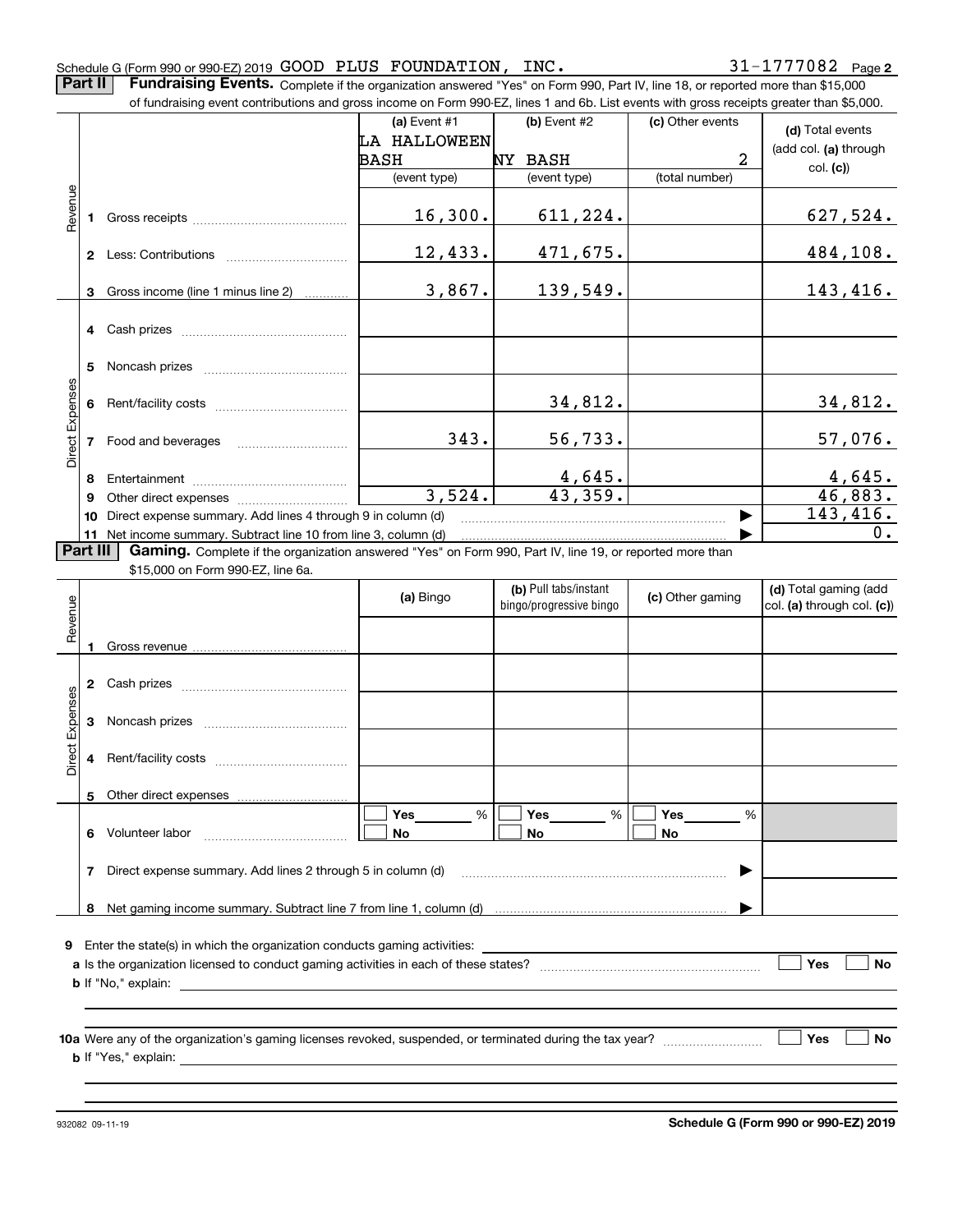|    | Schedule G (Form 990 or 990-EZ) 2019 GOOD PLUS FOUNDATION, $INC.$                                                                                                                                                                                            | 31-1777082      | Page 3    |
|----|--------------------------------------------------------------------------------------------------------------------------------------------------------------------------------------------------------------------------------------------------------------|-----------------|-----------|
| 11 |                                                                                                                                                                                                                                                              | Yes             | No        |
|    | 12 Is the organization a grantor, beneficiary or trustee of a trust, or a member of a partnership or other entity formed                                                                                                                                     |                 |           |
|    |                                                                                                                                                                                                                                                              | Yes             | No        |
|    | 13 Indicate the percentage of gaming activity conducted in:                                                                                                                                                                                                  |                 |           |
|    |                                                                                                                                                                                                                                                              | 13а             | %         |
|    |                                                                                                                                                                                                                                                              | 13 <sub>b</sub> | %         |
|    | 14 Enter the name and address of the person who prepares the organization's gaming/special events books and records:                                                                                                                                         |                 |           |
|    | Name $\blacktriangleright$ $\lrcorner$                                                                                                                                                                                                                       |                 |           |
|    |                                                                                                                                                                                                                                                              |                 |           |
|    |                                                                                                                                                                                                                                                              | Yes             | No        |
|    |                                                                                                                                                                                                                                                              |                 |           |
|    |                                                                                                                                                                                                                                                              |                 |           |
|    | c If "Yes," enter name and address of the third party:                                                                                                                                                                                                       |                 |           |
|    | <u> 1989 - Johann Barbara, marka a shekara ta 1989 - An tsaran a shekara tsa 1989 - An tsara tsara tsa 1989</u><br>Name $\blacktriangleright$                                                                                                                |                 |           |
|    |                                                                                                                                                                                                                                                              |                 |           |
|    | 16 Gaming manager information:                                                                                                                                                                                                                               |                 |           |
|    | Name $\blacktriangleright$                                                                                                                                                                                                                                   |                 |           |
|    | Gaming manager compensation > \$                                                                                                                                                                                                                             |                 |           |
|    |                                                                                                                                                                                                                                                              |                 |           |
|    |                                                                                                                                                                                                                                                              |                 |           |
|    |                                                                                                                                                                                                                                                              |                 |           |
|    |                                                                                                                                                                                                                                                              |                 |           |
|    | Director/officer<br>Employee<br>Independent contractor                                                                                                                                                                                                       |                 |           |
| 17 | Mandatory distributions:                                                                                                                                                                                                                                     |                 |           |
|    | a Is the organization required under state law to make charitable distributions from the gaming proceeds to                                                                                                                                                  |                 |           |
|    | retain the state gaming license?                                                                                                                                                                                                                             | $\Box$ Yes      | $\Box$ No |
|    | <b>b</b> Enter the amount of distributions required under state law to be distributed to other exempt organizations or spent in the                                                                                                                          |                 |           |
|    | organization's own exempt activities during the tax year $\triangleright$ \$                                                                                                                                                                                 |                 |           |
|    | <b>Part IV</b><br>Supplemental Information. Provide the explanations required by Part I, line 2b, columns (iii) and (v); and Part III, lines 9, 9b, 10b,<br>15b, 15c, 16, and 17b, as applicable. Also provide any additional information. See instructions. |                 |           |
|    |                                                                                                                                                                                                                                                              |                 |           |
|    |                                                                                                                                                                                                                                                              |                 |           |
|    |                                                                                                                                                                                                                                                              |                 |           |
|    |                                                                                                                                                                                                                                                              |                 |           |
|    |                                                                                                                                                                                                                                                              |                 |           |
|    |                                                                                                                                                                                                                                                              |                 |           |
|    |                                                                                                                                                                                                                                                              |                 |           |
|    |                                                                                                                                                                                                                                                              |                 |           |
|    |                                                                                                                                                                                                                                                              |                 |           |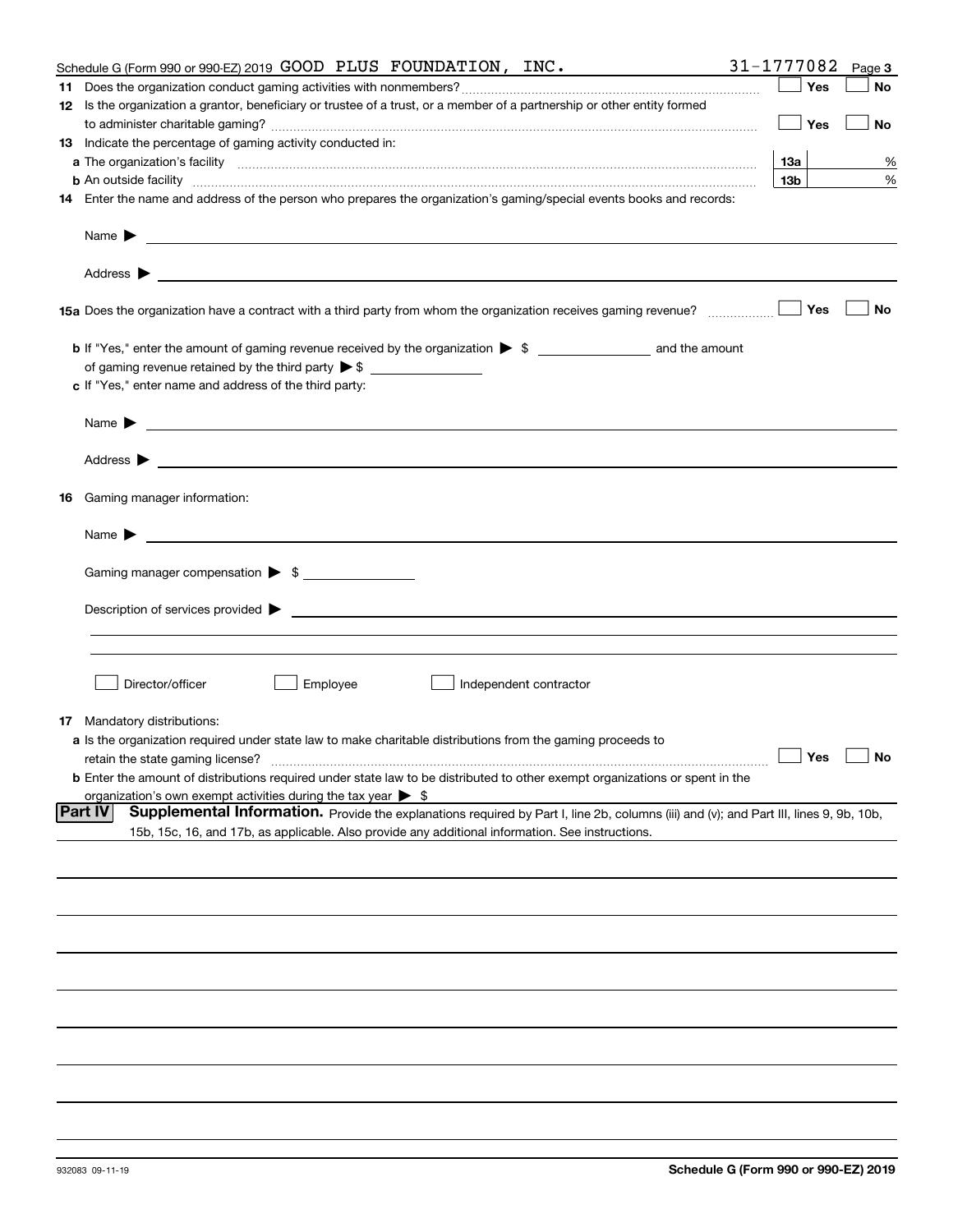| <b>Part IV</b> Supplemental Information $_{(continued)}$                                                              |  |  |
|-----------------------------------------------------------------------------------------------------------------------|--|--|
|                                                                                                                       |  |  |
|                                                                                                                       |  |  |
|                                                                                                                       |  |  |
|                                                                                                                       |  |  |
|                                                                                                                       |  |  |
|                                                                                                                       |  |  |
|                                                                                                                       |  |  |
|                                                                                                                       |  |  |
|                                                                                                                       |  |  |
|                                                                                                                       |  |  |
|                                                                                                                       |  |  |
|                                                                                                                       |  |  |
|                                                                                                                       |  |  |
|                                                                                                                       |  |  |
|                                                                                                                       |  |  |
|                                                                                                                       |  |  |
|                                                                                                                       |  |  |
|                                                                                                                       |  |  |
|                                                                                                                       |  |  |
|                                                                                                                       |  |  |
|                                                                                                                       |  |  |
|                                                                                                                       |  |  |
|                                                                                                                       |  |  |
|                                                                                                                       |  |  |
|                                                                                                                       |  |  |
|                                                                                                                       |  |  |
|                                                                                                                       |  |  |
| <u> 1989 - Johann Stoff, deutscher Stoffen und der Stoffen und der Stoffen und der Stoffen und der Stoffen und de</u> |  |  |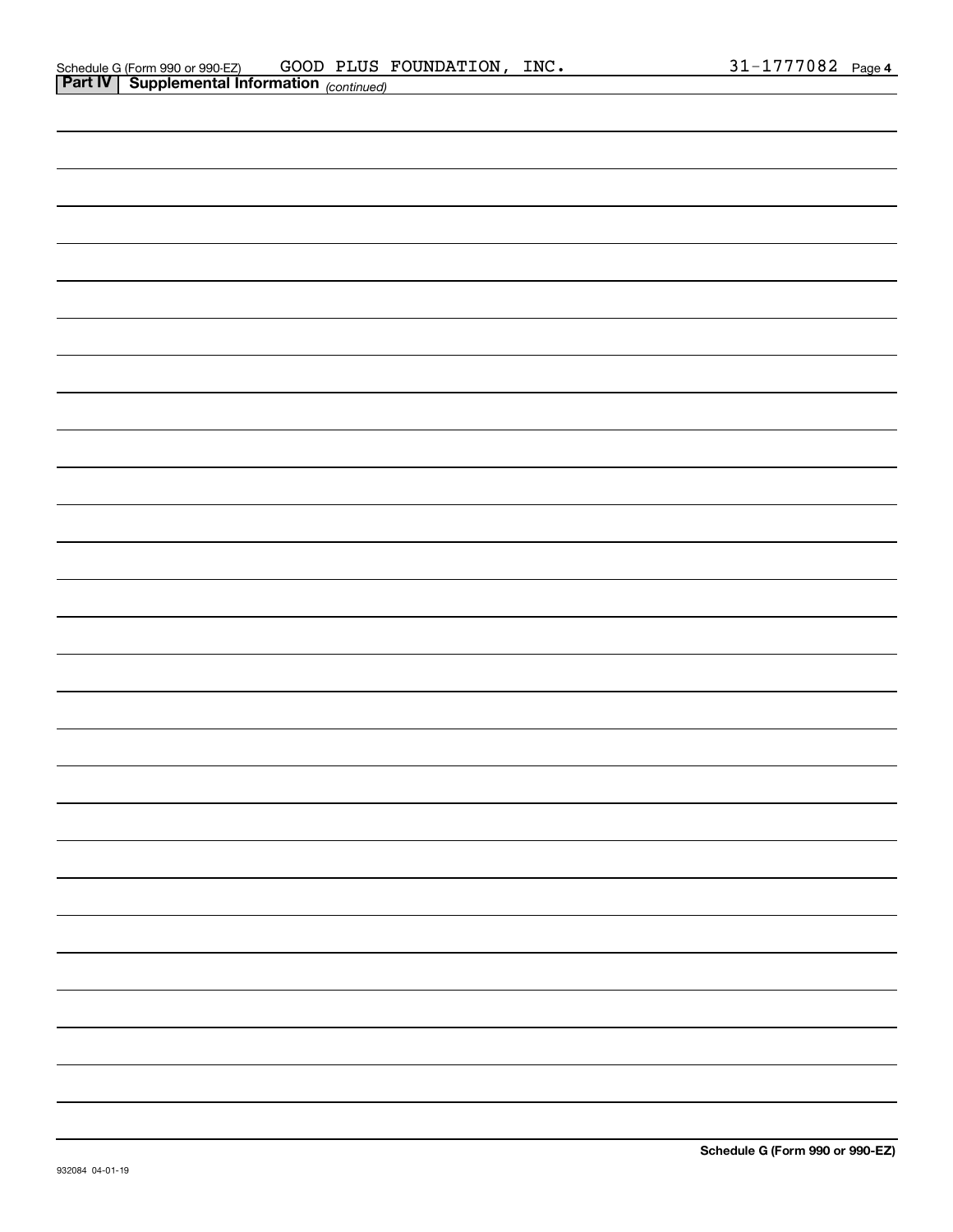| <b>SCHEDULE I</b><br>(Form 990)                                                                                                                                               |                            | <b>Grants and Other Assistance to Organizations,</b>                                                                                  |                                                       |                                         |                                                                |                                          | OMB No. 1545-0047                                   |
|-------------------------------------------------------------------------------------------------------------------------------------------------------------------------------|----------------------------|---------------------------------------------------------------------------------------------------------------------------------------|-------------------------------------------------------|-----------------------------------------|----------------------------------------------------------------|------------------------------------------|-----------------------------------------------------|
|                                                                                                                                                                               |                            | Governments, and Individuals in the United States<br>Complete if the organization answered "Yes" on Form 990, Part IV, line 21 or 22. |                                                       |                                         |                                                                |                                          | 2019                                                |
| Department of the Treasury                                                                                                                                                    |                            |                                                                                                                                       | Attach to Form 990.                                   |                                         |                                                                |                                          | <b>Open to Public</b>                               |
| Internal Revenue Service                                                                                                                                                      |                            |                                                                                                                                       | Go to www.irs.gov/Form990 for the latest information. |                                         |                                                                |                                          | Inspection                                          |
| Name of the organization                                                                                                                                                      | GOOD PLUS FOUNDATION, INC. |                                                                                                                                       |                                                       |                                         |                                                                |                                          | <b>Employer identification number</b><br>31-1777082 |
| Part I<br><b>General Information on Grants and Assistance</b>                                                                                                                 |                            |                                                                                                                                       |                                                       |                                         |                                                                |                                          |                                                     |
| 1 Does the organization maintain records to substantiate the amount of the grants or assistance, the grantees' eligibility for the grants or assistance, and the selection    |                            |                                                                                                                                       |                                                       |                                         |                                                                |                                          |                                                     |
|                                                                                                                                                                               |                            |                                                                                                                                       |                                                       |                                         |                                                                |                                          | $\boxed{\text{X}}$ Yes<br>  No                      |
| Describe in Part IV the organization's procedures for monitoring the use of grant funds in the United States.<br>$\mathbf{2}$                                                 |                            |                                                                                                                                       |                                                       |                                         |                                                                |                                          |                                                     |
| Part II<br>Grants and Other Assistance to Domestic Organizations and Domestic Governments. Complete if the organization answered "Yes" on Form 990, Part IV, line 21, for any |                            |                                                                                                                                       |                                                       |                                         |                                                                |                                          |                                                     |
| recipient that received more than \$5,000. Part II can be duplicated if additional space is needed.                                                                           |                            |                                                                                                                                       |                                                       |                                         |                                                                |                                          |                                                     |
| <b>1 (a)</b> Name and address of organization<br>or government                                                                                                                | $(b)$ EIN                  | (c) IRC section<br>(if applicable)                                                                                                    | (d) Amount of<br>cash grant                           | (e) Amount of<br>non-cash<br>assistance | (f) Method of<br>valuation (book,<br>FMV, appraisal,<br>other) | (g) Description of<br>noncash assistance | (h) Purpose of grant<br>or assistance               |
|                                                                                                                                                                               |                            |                                                                                                                                       |                                                       |                                         |                                                                |                                          | TO PROVIDE ESSENTIAL                                |
| RIVER FUND NEW YORK, INC.                                                                                                                                                     |                            |                                                                                                                                       |                                                       |                                         |                                                                |                                          | CLOTHING, PRODUCTS AND                              |
| 89-11 LEFFERTS BLVD                                                                                                                                                           |                            |                                                                                                                                       |                                                       |                                         |                                                                |                                          | GEAR FOR CHILDREN AND                               |
| RICHMOND HILL, NY 11419                                                                                                                                                       | $11 - 3450363$ 501 (C) 3   |                                                                                                                                       | $\mathbf{0}$                                          | 1,420,841.FMV                           |                                                                | HOUSEHOLD GOOD                           | PARENTS IN NEED.                                    |
|                                                                                                                                                                               |                            |                                                                                                                                       |                                                       |                                         |                                                                |                                          | TO PROVIDE ESSENTIAL                                |
| SHELTER PARTNERSHIP                                                                                                                                                           |                            |                                                                                                                                       |                                                       |                                         |                                                                |                                          | CLOTHING, PRODUCTS AND                              |
| 5600 RICKENBACKER ROAD                                                                                                                                                        |                            |                                                                                                                                       |                                                       |                                         |                                                                |                                          | GEAR FOR CHILDREN AND                               |
| BELL, CA 90201                                                                                                                                                                | $95-3976214$ 501 (C) 3     |                                                                                                                                       | $\mathbf{0}$                                          | 941,849.FMV                             |                                                                | HOUSEHOLD GOOD                           | PARENTS IN NEED.                                    |
|                                                                                                                                                                               |                            |                                                                                                                                       |                                                       |                                         |                                                                |                                          | TO PROVIDE ESSENTIAL                                |
| EISNER PEDIATRIC & FAMILY MEDICAL                                                                                                                                             |                            |                                                                                                                                       |                                                       |                                         |                                                                |                                          | CLOTHING, PRODUCTS AND                              |
| CENTER - 1530 S OLIVE ST - LOS                                                                                                                                                |                            |                                                                                                                                       |                                                       |                                         |                                                                |                                          | GEAR FOR CHILDREN AND                               |
| ANGELES, CA 90015                                                                                                                                                             | $95 - 1690966$ 501 (C) 3   |                                                                                                                                       | $\mathbf{0}$                                          | 369,301.FMV                             |                                                                | HOUSEHOLD GOOD                           | PARENTS IN NEED.                                    |
|                                                                                                                                                                               |                            |                                                                                                                                       |                                                       |                                         |                                                                |                                          | TO PROVIDE ESSENTIAL                                |
| SCO FAMILY OF SERVICES                                                                                                                                                        |                            |                                                                                                                                       |                                                       |                                         |                                                                |                                          | CLOTHING PRODUCTS AND                               |
| 1 ALEXANDER PLACE                                                                                                                                                             |                            |                                                                                                                                       |                                                       |                                         |                                                                |                                          | GEAR FOR CHILDREN AND                               |
| GLEN COVE, NY 11542                                                                                                                                                           | $11 - 2777066$ 501 (C) 3   |                                                                                                                                       | $\mathbf{0}$                                          | 343.246. FMV                            |                                                                | HOUSEHOLD GOOD                           | PARENTS IN NEED.                                    |
|                                                                                                                                                                               |                            |                                                                                                                                       |                                                       |                                         |                                                                |                                          | TO PROVIDE ESSENTIAL                                |
| WORLD HARVEST LA                                                                                                                                                              |                            |                                                                                                                                       |                                                       |                                         |                                                                |                                          | CLOTHING PRODUCTS AND                               |
| 3100 VENICE BLVD                                                                                                                                                              |                            |                                                                                                                                       |                                                       |                                         |                                                                |                                          | GEAR FOR CHILDREN AND                               |
| LOS ANGELES, CA 90019                                                                                                                                                         | $39 - 2064653$ 501 (C) 3   |                                                                                                                                       | $\mathbf{0}$ .                                        | 290.549.FMV                             |                                                                | HOUSEHOLD GOOD                           | PARENTS IN NEED.                                    |
| LOS ANGELES COUNTY DEPARTMENT OF                                                                                                                                              |                            |                                                                                                                                       |                                                       |                                         |                                                                |                                          | TO PROVIDE ESSENTIAL                                |
| PUBLIC HEALTH - 600 S.                                                                                                                                                        |                            |                                                                                                                                       |                                                       |                                         |                                                                |                                          | CLOTHING PRODUCTS AND                               |
| COMMONWEALTH AVE. STE. #800 - LOS                                                                                                                                             |                            |                                                                                                                                       |                                                       |                                         |                                                                |                                          | GEAR FOR CHILDREN AND                               |
| ANGELES CA 90005                                                                                                                                                              |                            | 95-6000927 COUNTY AGENCY                                                                                                              | $\mathbf{0}$                                          | 261.281.FMV                             |                                                                | HOUSEHOLD GOOD                           | PARENTS IN NEED.                                    |
| 2 Enter total number of section $501(c)(3)$ and government organizations listed in the line 1 table                                                                           |                            |                                                                                                                                       |                                                       |                                         |                                                                |                                          | 53.                                                 |
| Enter total number of other organizations listed in the line 1 table<br>3                                                                                                     |                            |                                                                                                                                       |                                                       |                                         |                                                                |                                          | $\overline{3}$ .                                    |

**For Paperwork Reduction Act Notice, see the Instructions for Form 990. Schedule I (Form 990) (2019)** LHA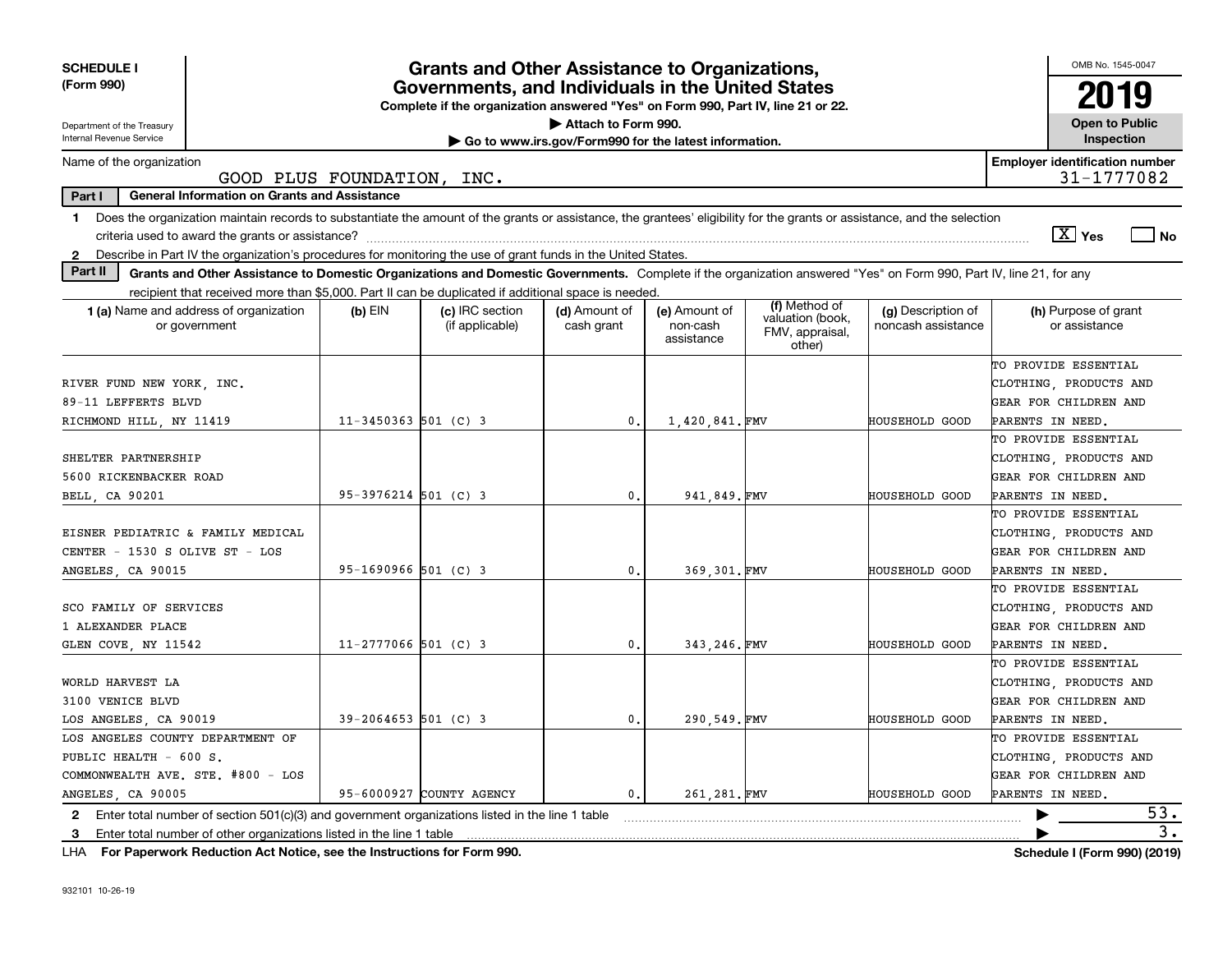| Part II   Continuation of Grants and Other Assistance to Governments and Organizations in the United States (Schedule I (Form 990), Part II.) |                          |                                  |                             |                                         |                                                                |                                           |                                       |
|-----------------------------------------------------------------------------------------------------------------------------------------------|--------------------------|----------------------------------|-----------------------------|-----------------------------------------|----------------------------------------------------------------|-------------------------------------------|---------------------------------------|
| (a) Name and address of<br>organization or government                                                                                         | $(b)$ EIN                | (c) IRC section<br>if applicable | (d) Amount of<br>cash grant | (e) Amount of<br>non-cash<br>assistance | (f) Method of<br>valuation<br>(book, FMV,<br>appraisal, other) | (g) Description of<br>non-cash assistance | (h) Purpose of grant<br>or assistance |
| UNITED STATES CATHOLIC CONFERENCE                                                                                                             |                          |                                  |                             |                                         |                                                                |                                           | TO PROVIDE ESSENTIAL                  |
| LITTLE SISTERS ASSUMPTION FAMILY                                                                                                              |                          |                                  |                             |                                         |                                                                |                                           | CLOTHING, PRODUCTS AND                |
| HEALTH SERVIC - 333 E 115TH STREET                                                                                                            |                          |                                  |                             |                                         |                                                                |                                           | GEAR FOR CHILDREN AND                 |
| - NEW YORK, NY 10029                                                                                                                          | $13 - 2867881$ 501 (C) 3 |                                  | $\mathbf{0}$ .              | 230,948.FMV                             |                                                                | HOUSEHOLD GOOD                            | PARENTS IN NEED.                      |
| WOMEN'S HOUSING AND ECONOMIC                                                                                                                  |                          |                                  |                             |                                         |                                                                |                                           | TO PROVIDE ESSENTIAL                  |
| DEVELOPMENT CORPORATION (WHEDCO) -                                                                                                            |                          |                                  |                             |                                         |                                                                |                                           | CLOTHING, PRODUCTS AND                |
| 50 E 168TH STREET - BRONX, NY                                                                                                                 |                          |                                  |                             |                                         |                                                                |                                           | GEAR FOR CHILDREN AND                 |
| 10452                                                                                                                                         | $11-3099604$ 501 (C) 3   |                                  | $\mathbf{0}$ .              | 178,290.FMV                             |                                                                | HOUSEHOLD GOOD                            | PARENTS IN NEED.                      |
|                                                                                                                                               |                          |                                  |                             |                                         |                                                                |                                           | TO PROVIDE ESSENTIAL                  |
| NY CITY HEALTH AND HOSPITALS                                                                                                                  |                          |                                  |                             |                                         |                                                                |                                           | CLOTHING, PRODUCTS AND                |
| CORPORATION - 160 WATER STREET,                                                                                                               |                          |                                  |                             |                                         |                                                                |                                           | GEAR FOR CHILDREN AND                 |
| 6TH FLOOR - NEW YORK, NY 10038                                                                                                                | $13 - 2655001$ 501 (C) 3 |                                  | 0.                          | 177,928.FMV                             |                                                                | HOUSEHOLD GOOD                            | PARENTS IN NEED.                      |
|                                                                                                                                               |                          |                                  |                             |                                         |                                                                |                                           | TO PROVIDE ESSENTIAL                  |
| VISITING NURSE SERVICE OF NEW YORK                                                                                                            |                          |                                  |                             |                                         |                                                                |                                           | CLOTHING, PRODUCTS AND                |
| 5 PENN PLAZA 12TH FLOOR                                                                                                                       |                          |                                  |                             |                                         |                                                                |                                           | GEAR FOR CHILDREN AND                 |
| NEW YORK, NY 10001                                                                                                                            | 13-3189926 501 (C) 3     |                                  | $\mathbf{0}$ .              | 164, 517. FMV                           |                                                                | HOUSEHOLD GOOD                            | PARENTS IN NEED.                      |
| HIGHLAND PARK COMMUNITY                                                                                                                       |                          |                                  |                             |                                         |                                                                |                                           | TO PROVIDE ESSENTIAL                  |
| DEVELOPMENT CORPORATION - 2730                                                                                                                |                          |                                  |                             |                                         |                                                                |                                           | CLOTHING, PRODUCTS AND                |
| ATLANTIC AVENUE, 1ST FLOOR -                                                                                                                  |                          |                                  |                             |                                         |                                                                |                                           | GEAR FOR CHILDREN AND                 |
| BROOKLYN, NY 11207                                                                                                                            | $11 - 3462888$ 501 (C) 3 |                                  | $\mathbf{0}$ .              | 154, 126. FMV                           |                                                                | HOUSEHOLD GOOD                            | PARENTS IN NEED.                      |
|                                                                                                                                               |                          |                                  |                             |                                         |                                                                |                                           | TO PROVIDE ESSENTIAL                  |
| PUBLIC HEALTH SOLUTIONS                                                                                                                       |                          |                                  |                             |                                         |                                                                |                                           | CLOTHING, PRODUCTS AND                |
| 220 CHURCH STREET                                                                                                                             |                          |                                  |                             |                                         |                                                                |                                           | GEAR FOR CHILDREN AND                 |
| NEW YORK, NY 10013                                                                                                                            | $13 - 5669201$ 501 (C) 3 |                                  | $\mathbf{0}$ .              | 148,743.FMV                             |                                                                | HOUSEHOLD GOOD                            | PARENTS IN NEED.                      |
|                                                                                                                                               |                          |                                  |                             |                                         |                                                                |                                           | TO PROVIDE ESSENTIAL                  |
| STRIVE INTERNATIONAL, INC.                                                                                                                    |                          |                                  |                             |                                         |                                                                |                                           | CLOTHING, PRODUCTS AND                |
| 240 EAST 123RD ST, 3RD FL                                                                                                                     |                          |                                  |                             |                                         |                                                                |                                           | GEAR FOR CHILDREN AND                 |
| NEW YORK, NY 10035                                                                                                                            | $13 - 3255679$ 501 (C) 3 |                                  | $\mathfrak o$ .             | 141,840.FMV                             |                                                                | HOUSEHOLD GOOD                            | PARENTS IN NEED.                      |
|                                                                                                                                               |                          |                                  |                             |                                         |                                                                |                                           | TO PROVIDE ESSENTIAL                  |
| HOMEBOY INDUSTRIES                                                                                                                            |                          |                                  |                             |                                         |                                                                |                                           | CLOTHING, PRODUCTS AND                |
| 130 W. BRUNO STREET                                                                                                                           |                          |                                  |                             |                                         |                                                                |                                           | GEAR FOR CHILDREN AND                 |
| LOS ANGELES, CA 90012                                                                                                                         | 95-4800735 501 (C) 3     |                                  | $\mathbf{0}$ .              | 131,276. FMV                            |                                                                | HOUSEHOLD GOOD                            | PARENTS IN NEED.                      |
|                                                                                                                                               |                          |                                  |                             |                                         |                                                                |                                           | TO PROVIDE ESSENTIAL                  |
| CHILDREN'S INSTITUTE, INC.                                                                                                                    |                          |                                  |                             |                                         |                                                                |                                           | CLOTHING, PRODUCTS AND                |
| 2121 W. TEMPLE STREET                                                                                                                         |                          |                                  |                             |                                         |                                                                |                                           | GEAR FOR CHILDREN AND                 |
| LOS ANGELES, CA 90026                                                                                                                         | $95 - 1641424$ 501 (C) 3 |                                  | $\mathbf{0}$ .              | 119.822.FMV                             |                                                                | <b>HOUSEHOLD GOOD</b>                     | PARENTS IN NEED.                      |
|                                                                                                                                               |                          |                                  |                             |                                         |                                                                |                                           |                                       |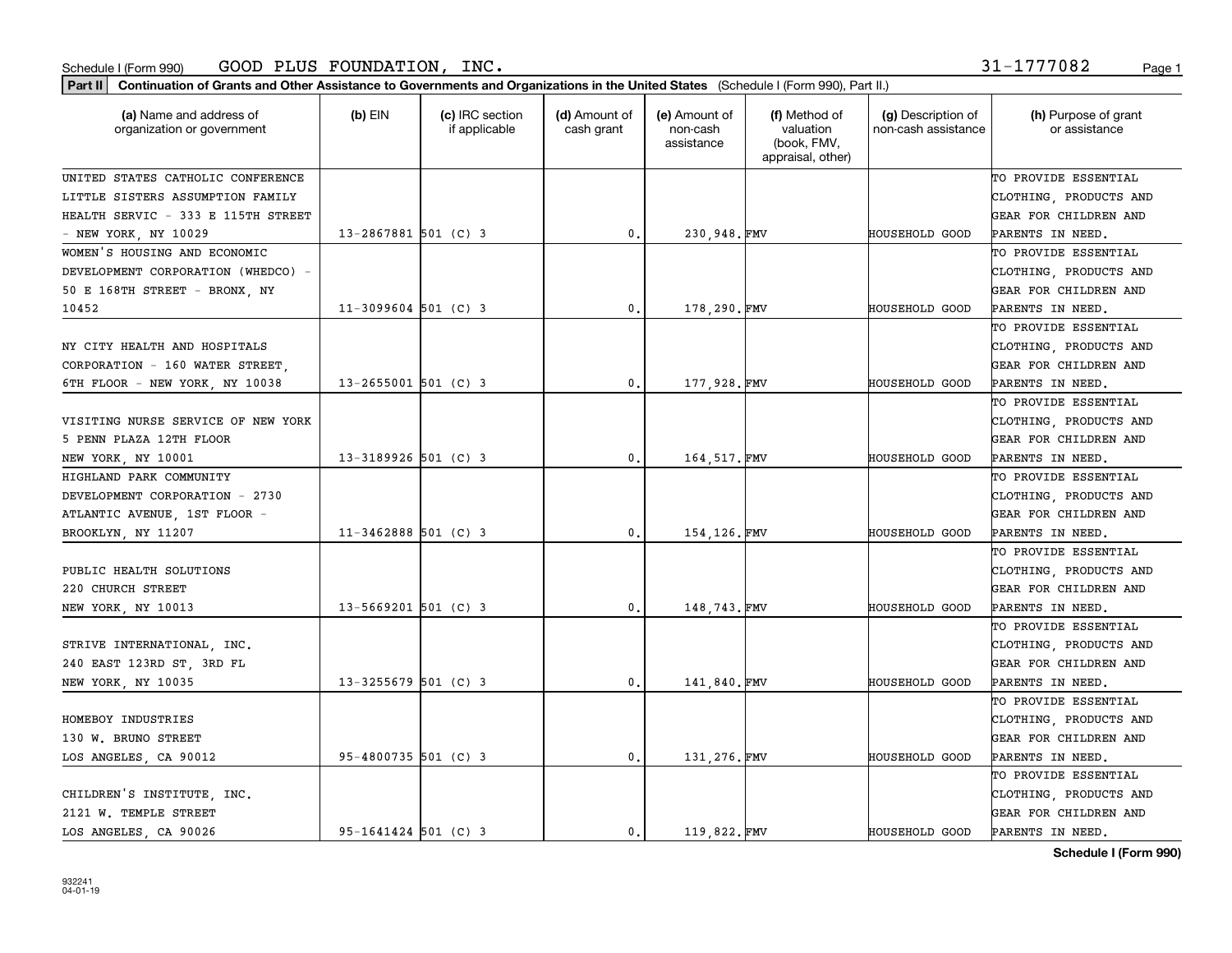#### Schedule I (Form 990) Page 1 GOOD PLUS FOUNDATION, INC. 31-1777082

| Part II   Continuation of Grants and Other Assistance to Governments and Organizations in the United States (Schedule I (Form 990), Part II.) |                          |                                  |                             |                                         |                                                                |                                           |                                       |
|-----------------------------------------------------------------------------------------------------------------------------------------------|--------------------------|----------------------------------|-----------------------------|-----------------------------------------|----------------------------------------------------------------|-------------------------------------------|---------------------------------------|
| (a) Name and address of<br>organization or government                                                                                         | $(b)$ EIN                | (c) IRC section<br>if applicable | (d) Amount of<br>cash grant | (e) Amount of<br>non-cash<br>assistance | (f) Method of<br>valuation<br>(book, FMV,<br>appraisal, other) | (g) Description of<br>non-cash assistance | (h) Purpose of grant<br>or assistance |
| SHELTERING ARMS (FORMERLY                                                                                                                     |                          |                                  |                             |                                         |                                                                |                                           | TO PROVIDE ESSENTIAL                  |
| EPISCOPAL SOCIAL SERVICES OF NEW                                                                                                              |                          |                                  |                             |                                         |                                                                |                                           | CLOTHING, PRODUCTS AND                |
| YORK) - 305 7TH AVENUE - NEW YORK,                                                                                                            |                          |                                  |                             |                                         |                                                                |                                           | GEAR FOR CHILDREN AND                 |
| NY 10001                                                                                                                                      | $13 - 3709095$ 501 (C) 3 |                                  | $\mathbf{0}$ .              | 105,389.FMV                             |                                                                | <b>HOUSEHOLD GOOD</b>                     | PARENTS IN NEED.                      |
|                                                                                                                                               |                          |                                  |                             |                                         |                                                                |                                           | TO PROVIDE ESSENTIAL                  |
| EL NIDO FAMILY CENTERS                                                                                                                        |                          |                                  |                             |                                         |                                                                |                                           | CLOTHING, PRODUCTS AND                |
| 10200 SEPULVEDA BLVD STE 350                                                                                                                  |                          |                                  |                             |                                         |                                                                |                                           | GEAR FOR CHILDREN AND                 |
| MISSION HILLS, CA 91345                                                                                                                       | 95-3186429 501 (C) 3     |                                  | $\mathbf{0}$ .              | 102,206.FMV                             |                                                                | <b>HOUSEHOLD GOOD</b>                     | PARENTS IN NEED.                      |
| SEEDCO - STRUCTURED EMPLOYMENT                                                                                                                |                          |                                  |                             |                                         |                                                                |                                           | TO PROVIDE ESSENTIAL                  |
| ECONOMIC DEV. CORP. - 22 CORTLANDT                                                                                                            |                          |                                  |                             |                                         |                                                                |                                           | CLOTHING, PRODUCTS AND                |
| STREET 33RD FLOOR - NEW YORK, NY                                                                                                              |                          |                                  |                             |                                         |                                                                |                                           | GEAR FOR CHILDREN AND                 |
| 10007                                                                                                                                         | $13 - 2875743$ 501 (C) 3 |                                  | 0.                          | 85,639.FMV                              |                                                                | <b>HOUSEHOLD GOOD</b>                     | PARENTS IN NEED.                      |
|                                                                                                                                               |                          |                                  |                             |                                         |                                                                |                                           | TO PROVIDE ESSENTIAL                  |
| THE LEGACY CENTER                                                                                                                             |                          |                                  |                             |                                         |                                                                |                                           | CLOTHING, PRODUCTS AND                |
| 1633 CENTRE ST                                                                                                                                |                          |                                  |                             |                                         |                                                                |                                           | GEAR FOR CHILDREN AND                 |
| RIDGEWOOD, NY 11385                                                                                                                           | 27-1033434 501 (C) 3     |                                  | 0.                          | 82,305.FMV                              |                                                                | <b>HOUSEHOLD GOOD</b>                     | PARENTS IN NEED.                      |
|                                                                                                                                               |                          |                                  |                             |                                         |                                                                |                                           | TO PROVIDE ESSENTIAL                  |
| CENTER FOR FAMILY REPRESENTATION                                                                                                              |                          |                                  |                             |                                         |                                                                |                                           | CLOTHING, PRODUCTS AND                |
| 116 JOHN STREET, 19TH FLOOR                                                                                                                   |                          |                                  |                             |                                         |                                                                |                                           | GEAR FOR CHILDREN AND                 |
| NEW YORK, NY 10038                                                                                                                            | $51 - 0419496$ 501 (C) 3 |                                  | 0.                          | 66,510.FMV                              |                                                                | <b>HOUSEHOLD GOOD</b>                     | PARENTS IN NEED.                      |
|                                                                                                                                               |                          |                                  |                             |                                         |                                                                |                                           | TO PROVIDE ESSENTIAL                  |
| ALTAMED HEALTH SERVICES CORP.                                                                                                                 |                          |                                  |                             |                                         |                                                                |                                           | CLOTHING, PRODUCTS AND                |
| 2040 CAMFIELD AVENUE                                                                                                                          |                          |                                  |                             |                                         |                                                                |                                           | GEAR FOR CHILDREN AND                 |
| LOS ANGELES, CA 90040                                                                                                                         | $95 - 2810095$ 501 (C) 3 |                                  | $\mathfrak{o}$ .            | 57,903.FMV                              |                                                                | <b>HOUSEHOLD GOOD</b>                     | PARENTS IN NEED.                      |
|                                                                                                                                               |                          |                                  |                             |                                         |                                                                |                                           | TO PROVIDE ESSENTIAL                  |
| NEW YORK FOUNDLING HOSPITAL                                                                                                                   |                          |                                  |                             |                                         |                                                                |                                           | CLOTHING, PRODUCTS AND                |
| 590 AVENUE OF THE AMERICAS                                                                                                                    |                          |                                  |                             |                                         |                                                                |                                           | GEAR FOR CHILDREN AND                 |
| NEW YORK, NY 10011                                                                                                                            | $13 - 1624123$ 501 (C) 3 |                                  | $\mathfrak{o}$ .            | 56,335.FMV                              |                                                                | <b>HOUSEHOLD GOOD</b>                     | PARENTS IN NEED.                      |
|                                                                                                                                               |                          |                                  |                             |                                         |                                                                |                                           | TO PROVIDE ESSENTIAL                  |
| THE CHILD CENTER OF NY, INC.                                                                                                                  |                          |                                  |                             |                                         |                                                                |                                           | CLOTHING, PRODUCTS AND                |
| 6002 QUEENS BLVD.                                                                                                                             |                          |                                  |                             |                                         |                                                                |                                           | GEAR FOR CHILDREN AND                 |
| WOODSIDE, NY 11377                                                                                                                            | $11 - 1733454$ 501 (C) 3 |                                  | 0.                          | 49, 217. FMV                            |                                                                | <b>HOUSEHOLD GOOD</b>                     | PARENTS IN NEED.                      |
|                                                                                                                                               |                          |                                  |                             |                                         |                                                                |                                           | TO PROVIDE ESSENTIAL                  |
| NIDO DE ESPERANZA                                                                                                                             |                          |                                  |                             |                                         |                                                                |                                           | CLOTHING, PRODUCTS AND                |
| 4111 BROADWAY                                                                                                                                 |                          |                                  |                             |                                         |                                                                |                                           | GEAR FOR CHILDREN AND                 |
| NEW YORK, NY 10033                                                                                                                            | $82 - 5510616$ 501 (C) 3 |                                  | $\mathbf{0}$ .              | 49 161. FMV                             |                                                                | <b>HOUSEHOLD GOOD</b>                     | PARENTS IN NEED.                      |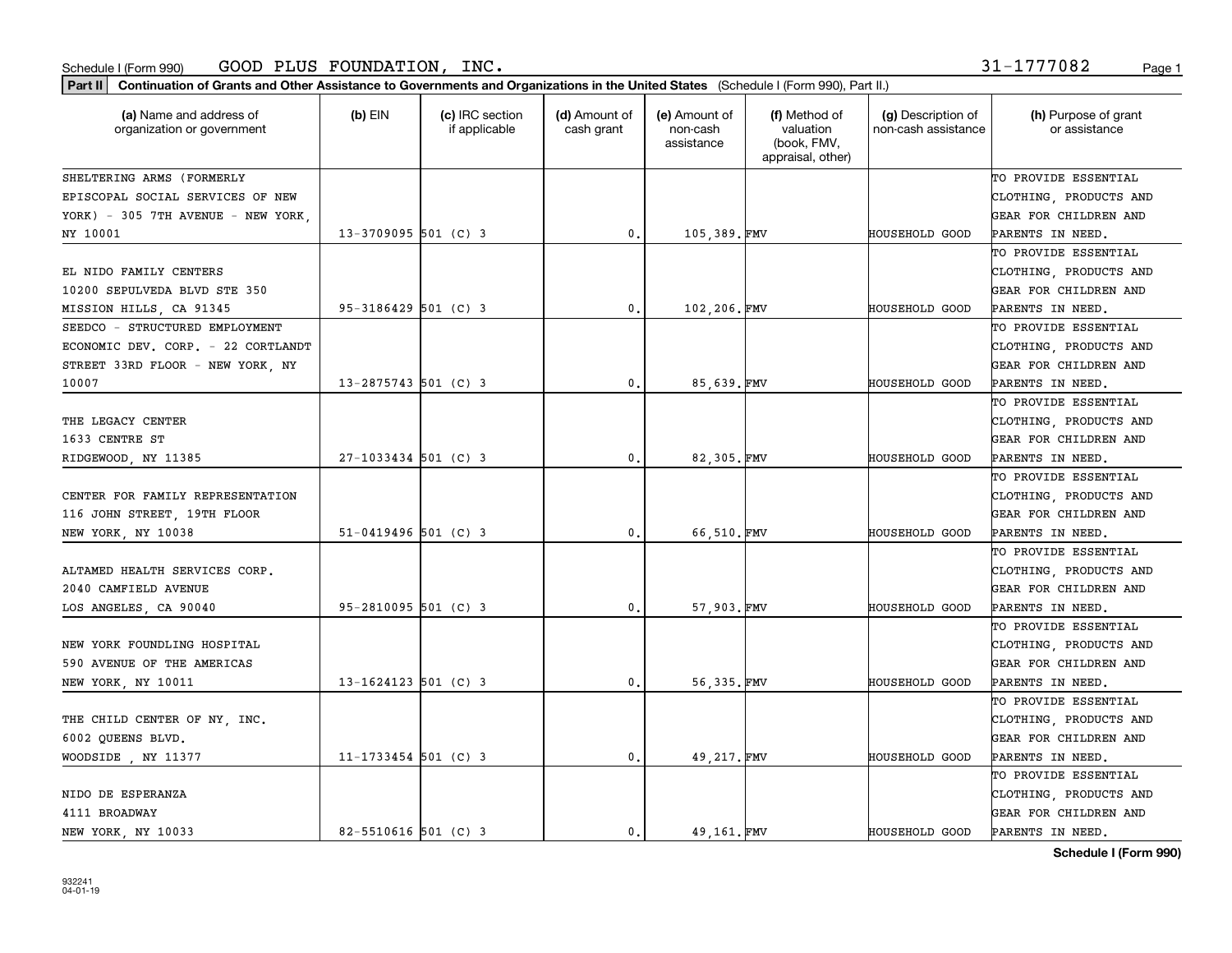**Part II Continuation of Grants and Other Assistance to Governments and Organizations in the United States**  (Schedule I (Form 990), Part II.)

932241 04-01-19

| (a) Name and address of<br>organization or government | $(b)$ EIN                | (c) IRC section<br>if applicable | (d) Amount of<br>cash grant | (e) Amount of<br>non-cash<br>assistance | (f) Method of<br>valuation<br>(book, FMV,<br>appraisal, other) | (g) Description of<br>non-cash assistance | (h) Purpose of grant<br>or assistance |
|-------------------------------------------------------|--------------------------|----------------------------------|-----------------------------|-----------------------------------------|----------------------------------------------------------------|-------------------------------------------|---------------------------------------|
|                                                       |                          |                                  |                             |                                         |                                                                |                                           | TO PROVIDE ESSENTIAL                  |
| FRIENDS OUTSIDE LOS ANGELES COUNTY                    |                          |                                  |                             |                                         |                                                                |                                           | CLOTHING, PRODUCTS AND                |
| 261 E COLORADO BLVD                                   |                          |                                  |                             |                                         |                                                                |                                           | GEAR FOR CHILDREN AND                 |
| PASADENA, CA 91101                                    | $95-3557032$ 501 (C) 3   |                                  | 0.                          | 48,969.FMV                              |                                                                | <b>HOUSEHOLD GOOD</b>                     | PARENTS IN NEED.                      |
|                                                       |                          |                                  |                             |                                         |                                                                |                                           | TO PROVIDE ESSENTIAL                  |
| HOPE SUPPLY COMPANY                                   |                          |                                  |                             |                                         |                                                                |                                           | CLOTHING, PRODUCTS AND                |
| 10480 SHADY TRAIL SUITE 104                           |                          |                                  |                             |                                         |                                                                |                                           | GEAR FOR CHILDREN AND                 |
| DALLAS, TX 75220                                      | 75-2284779 501 (C) 3     |                                  | 0.                          | 46,562.FMV                              |                                                                | HOUSEHOLD GOOD                            | PARENTS IN NEED.                      |
|                                                       |                          |                                  |                             |                                         |                                                                |                                           | TO PROVIDE ESSENTIAL                  |
| SPIRITT FAMILY SERVICES                               |                          |                                  |                             |                                         |                                                                |                                           | CLOTHING, PRODUCTS AND                |
| 8000 PAINTER AVE                                      |                          |                                  |                             |                                         |                                                                |                                           | GEAR FOR CHILDREN AND                 |
| WHITTIER, CA 90602                                    | $95 - 2852683$ 501 (C) 3 |                                  | 0.                          | 41,436.FMV                              |                                                                | HOUSEHOLD GOOD                            | PARENTS IN NEED.                      |
|                                                       |                          |                                  |                             |                                         |                                                                |                                           | TO PROVIDE ESSENTIAL                  |
| MLK JR. LOS ANGELES HEALTHCARE                        |                          |                                  |                             |                                         |                                                                |                                           | CLOTHING, PRODUCTS AND                |
| CORPORATION - 1680 E 120TH ST -                       |                          |                                  |                             |                                         |                                                                |                                           | GEAR FOR CHILDREN AND                 |
| LOS ANGELES, CA 90059                                 | $27 - 4658935$ 501 (C) 3 |                                  | $\mathbf 0$ .               | 40,637.FMV                              |                                                                | HOUSEHOLD GOOD                            | PARENTS IN NEED.                      |
|                                                       |                          |                                  |                             |                                         |                                                                |                                           | TO PROVIDE ESSENTIAL                  |
| ST. ANNE'S MATERNITY HOME                             |                          |                                  |                             |                                         |                                                                |                                           | CLOTHING, PRODUCTS AND                |
| 155 NORTH OCCIDENTAL BLVD                             |                          |                                  |                             |                                         |                                                                |                                           | GEAR FOR CHILDREN AND                 |
| LOS ANGELES, CA 90026                                 | 95-1691306 501 (C) 3     |                                  | 0.                          | 39,621.FMV                              |                                                                | <b>HOUSEHOLD GOOD</b>                     | PARENTS IN NEED.                      |
|                                                       |                          |                                  |                             |                                         |                                                                |                                           | TO PROVIDE ESSENTIAL                  |
| YOUTH POLICY INSTITUTE                                |                          |                                  |                             |                                         |                                                                |                                           | CLOTHING, PRODUCTS AND                |
| 634 S. SPRING STREET, 10TH FL                         |                          |                                  |                             |                                         |                                                                |                                           | GEAR FOR CHILDREN AND                 |
| LOS ANGELES, CA 90014                                 | $52 - 1278339$ 501 (C) 3 |                                  | 0.                          | 39,497. FMV                             |                                                                | HOUSEHOLD GOOD                            | PARENTS IN NEED.                      |
|                                                       |                          |                                  |                             |                                         |                                                                |                                           | TO PROVIDE ESSENTIAL                  |
| SAFE HORIZON, INC.                                    |                          |                                  |                             |                                         |                                                                |                                           | CLOTHING, PRODUCTS AND                |
| 2 LAFAYETTE STREET, 3RD FLOOR                         |                          |                                  |                             |                                         |                                                                |                                           | GEAR FOR CHILDREN AND                 |
| NEW YORK, NY 10007                                    | $13 - 2946970$ 501 (C) 3 |                                  | 0.                          | 38,879.FMV                              |                                                                | HOUSEHOLD GOOD                            | PARENTS IN NEED.                      |
|                                                       |                          |                                  |                             |                                         |                                                                |                                           | TO PROVIDE ESSENTIAL                  |
| PENNY LANE CENTERS                                    |                          |                                  |                             |                                         |                                                                |                                           | CLOTHING, PRODUCTS AND                |
| 15305 RAYEN ST                                        |                          |                                  |                             |                                         |                                                                |                                           | GEAR FOR CHILDREN AND                 |
| NORTH HILLS, CA 91343                                 | $95 - 2633765$ 501 (C) 3 |                                  | 0.                          | 38,876.FMV                              |                                                                | HOUSEHOLD GOOD                            | PARENTS IN NEED.                      |
|                                                       |                          |                                  |                             |                                         |                                                                |                                           | TO PROVIDE ESSENTIAL                  |
| VENICE FAMILY CLINIC                                  |                          |                                  |                             |                                         |                                                                |                                           | CLOTHING, PRODUCTS AND                |
| 604 ROSE AVE                                          |                          |                                  |                             |                                         |                                                                |                                           | GEAR FOR CHILDREN AND                 |
| VENICE, CA 90291                                      | $95 - 2769432$ 501 (C) 3 |                                  | 0.                          | 37,786.FMV                              |                                                                | HOUSEHOLD GOOD                            | PARENTS IN NEED.                      |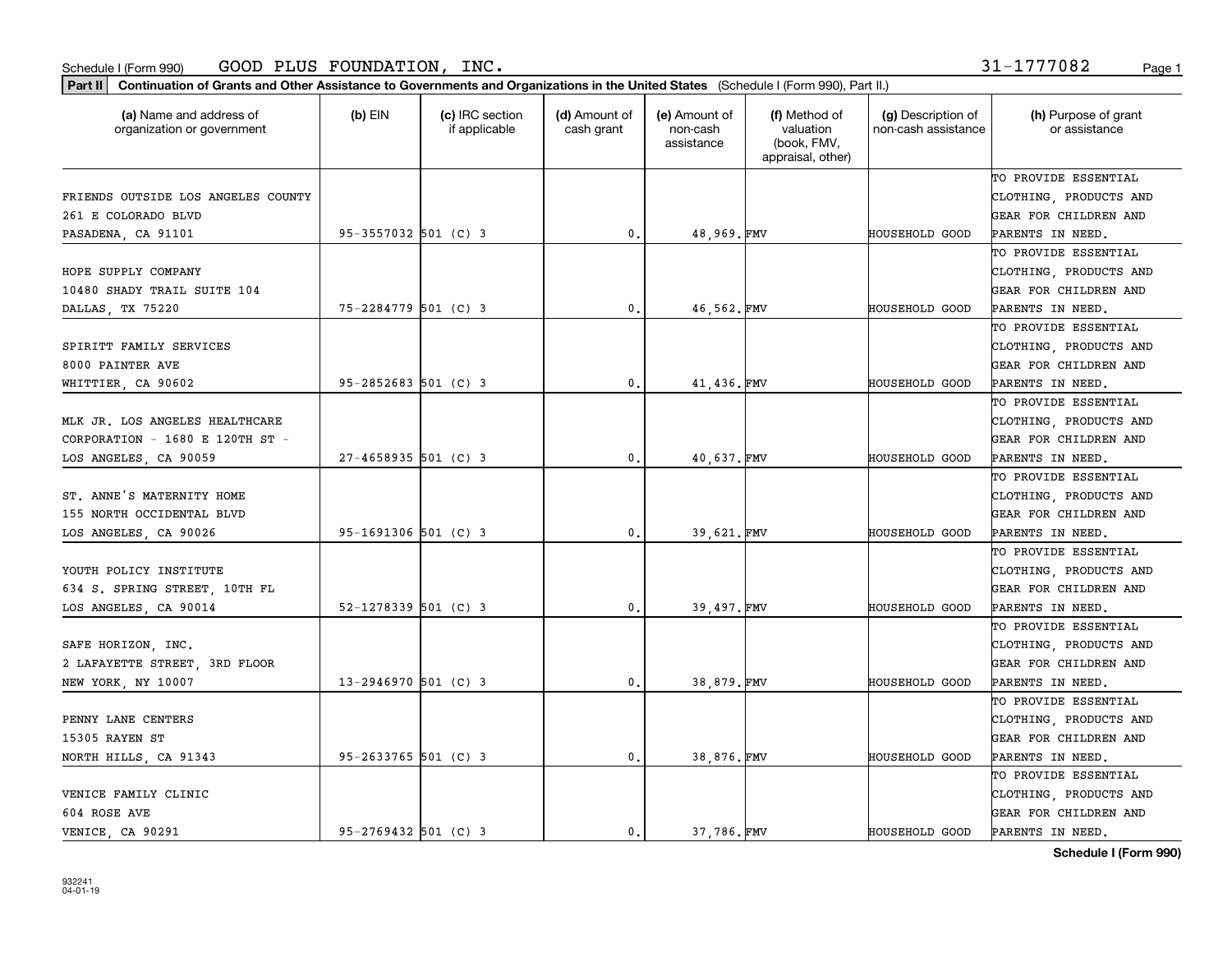**Part II Continuation of Grants and Other Assistance to Governments and Organizations in the United States**  (Schedule I (Form 990), Part II.)

| (a) Name and address of<br>organization or government | (b) EIN                  | (c) IRC section<br>if applicable | (d) Amount of<br>cash grant | (e) Amount of<br>non-cash<br>assistance | (f) Method of<br>valuation<br>(book, FMV,<br>appraisal, other) | (g) Description of<br>non-cash assistance | (h) Purpose of grant<br>or assistance |
|-------------------------------------------------------|--------------------------|----------------------------------|-----------------------------|-----------------------------------------|----------------------------------------------------------------|-------------------------------------------|---------------------------------------|
|                                                       |                          |                                  |                             |                                         |                                                                |                                           | TO PROVIDE ESSENTIAL                  |
| LOS ANGELES VALLEY COLLEGE                            |                          |                                  |                             |                                         |                                                                |                                           | CLOTHING, PRODUCTS AND                |
| 5800 FULTON AVE                                       |                          |                                  |                             |                                         |                                                                |                                           | GEAR FOR CHILDREN AND                 |
| VALLEY GLEN, CA 91401                                 | $23 - 7349231$ 501 (C) 3 |                                  | 0.                          | 33,761.FMV                              |                                                                | <b>HOUSEHOLD GOOD</b>                     | PARENTS IN NEED.                      |
|                                                       |                          |                                  |                             |                                         |                                                                |                                           | TO PROVIDE ESSENTIAL                  |
| LIFT                                                  |                          |                                  |                             |                                         |                                                                |                                           | CLOTHING, PRODUCTS AND                |
| 1620 I STREET NW, SUITE 820                           |                          |                                  |                             |                                         |                                                                |                                           | GEAR FOR CHILDREN AND                 |
| WASHINGTON, DC 20006                                  | $52 - 2168409$ 501 (C) 3 |                                  | 0.                          | 33,521.FMV                              |                                                                | <b>HOUSEHOLD GOOD</b>                     | PARENTS IN NEED.                      |
|                                                       |                          |                                  |                             |                                         |                                                                |                                           | TO PROVIDE ESSENTIAL                  |
| ONEGENERATION                                         |                          |                                  |                             |                                         |                                                                |                                           | CLOTHING, PRODUCTS AND                |
| 17400 VICTORY BLVD. 18255                             |                          |                                  |                             |                                         |                                                                |                                           | GEAR FOR CHILDREN AND                 |
| RESEDA, CA 91335                                      | $95 - 4066979$ 501 (C) 3 |                                  | 0.                          | 25,793.FMV                              |                                                                | <b>HOUSEHOLD GOOD</b>                     | PARENTS IN NEED.                      |
| FUND FOR THE CITY OF NY (CENTER                       |                          |                                  |                             |                                         |                                                                |                                           | TO PROVIDE ESSENTIAL                  |
| FOR COURT INNOVATION) - 121 AVE.                      |                          |                                  |                             |                                         |                                                                |                                           | CLOTHING, PRODUCTS AND                |
| OF THE AMERICAS, 6TH FL - NEW                         |                          |                                  |                             |                                         |                                                                |                                           | GEAR FOR CHILDREN AND                 |
| YORK, NY 10013                                        | $13 - 2612524$ 501 (C) 3 |                                  | $\mathbf{0}$ .              | 23,370.FMV                              |                                                                | <b>HOUSEHOLD GOOD</b>                     | PARENTS IN NEED.                      |
|                                                       |                          |                                  |                             |                                         |                                                                |                                           | TO PROVIDE ESSENTIAL                  |
| LENOX HILL NEIGHBORHOOD HOUSE,                        |                          |                                  |                             |                                         |                                                                |                                           | CLOTHING, PRODUCTS AND                |
| INC. - 331 E. 70TH STREET - NEW                       |                          |                                  |                             |                                         |                                                                |                                           | GEAR FOR CHILDREN AND                 |
| YORK, NY 10021                                        | $13 - 1628180$ 501 (C) 3 |                                  | $\mathfrak{o}$ .            | 23, 278. FMV                            |                                                                | <b>HOUSEHOLD GOOD</b>                     | PARENTS IN NEED.                      |
|                                                       |                          |                                  |                             |                                         |                                                                |                                           | TO PROVIDE ESSENTIAL                  |
| SHIELDS FOR FAMILIES                                  |                          |                                  |                             |                                         |                                                                |                                           | CLOTHING, PRODUCTS AND                |
| PO BOX 59129                                          |                          |                                  |                             |                                         |                                                                |                                           | GEAR FOR CHILDREN AND                 |
| LOS ANGELES, CA 90059                                 | $95 - 4336420$ 501 (C) 3 |                                  | 0.                          | 17,131.FMV                              |                                                                | HOUSEHOLD GOOD                            | PARENTS IN NEED.                      |
|                                                       |                          |                                  |                             |                                         |                                                                |                                           | TO PROVIDE ESSENTIAL                  |
| CHILDREN'S RESCUE FUND                                |                          |                                  |                             |                                         |                                                                |                                           | CLOTHING, PRODUCTS AND                |
| 1520 BROOK AVE                                        |                          |                                  |                             |                                         |                                                                |                                           | GEAR FOR CHILDREN AND                 |
| BRONX, NY 10457                                       | $13 - 3486829$ 501 (C) 3 |                                  | $\mathfrak{o}$ .            | 17,086.FMV                              |                                                                | HOUSEHOLD GOOD                            | PARENTS IN NEED.                      |
|                                                       |                          |                                  |                             |                                         |                                                                |                                           | TO PROVIDE ESSENTIAL                  |
| CATHOLIC CHARITIES OF THE                             |                          |                                  |                             |                                         |                                                                |                                           | CLOTHING, PRODUCTS AND                |
| ARCHDIOCESE OF NEW YORK - 1011                        |                          |                                  |                             |                                         |                                                                |                                           | GEAR FOR CHILDREN AND                 |
| FIRST AVE - NEW YORK, NY 10022                        | $13 - 5562185$ 501 (C) 3 |                                  | 0.                          | 16,370.FMV                              |                                                                | <b>HOUSEHOLD GOOD</b>                     | PARENTS IN NEED.                      |
|                                                       |                          |                                  |                             |                                         |                                                                |                                           | TO PROVIDE ESSENTIAL                  |
| SHARE OUR SPARE                                       |                          |                                  |                             |                                         |                                                                |                                           | CLOTHING, PRODUCTS AND                |
| 935 W CHESNUT, LL13                                   |                          |                                  |                             |                                         |                                                                |                                           | GEAR FOR CHILDREN AND                 |
| CHICAGO LL 60642                                      | $45 - 2773364$ 501 (C) 3 |                                  | $\mathbf{0}$ .              | 15,463. FMV                             |                                                                | <b>HOUSEHOLD GOOD</b>                     | PARENTS IN NEED.                      |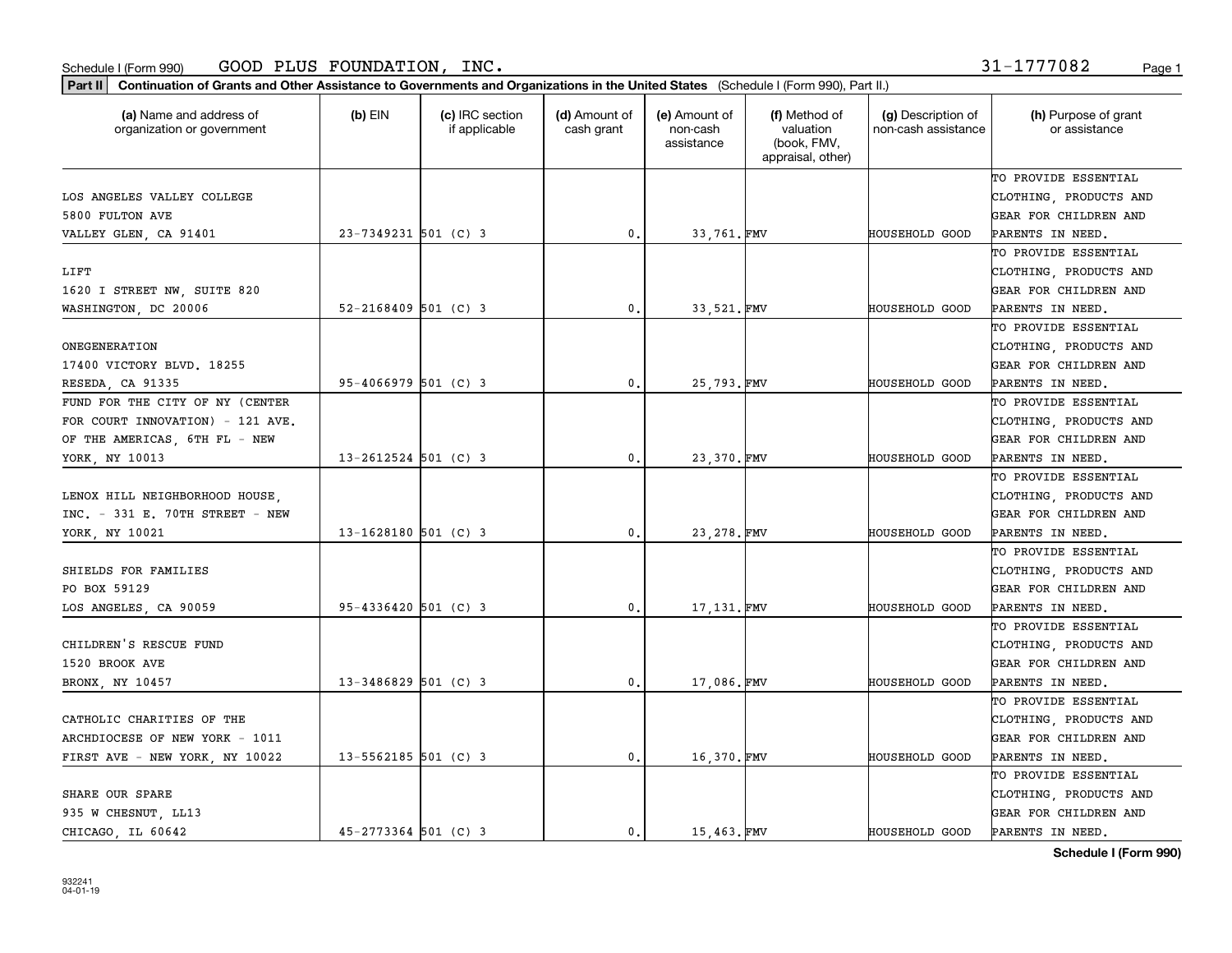**Part II Continuation of Grants and Other Assistance to Governments and Organizations in the United States**  (Schedule I (Form 990), Part II.)

| (a) Name and address of<br>organization or government | $(b)$ EIN                | (c) IRC section<br>if applicable | (d) Amount of<br>cash grant | (e) Amount of<br>non-cash<br>assistance | (f) Method of<br>valuation<br>(book, FMV,<br>appraisal, other) | (g) Description of<br>non-cash assistance | (h) Purpose of grant<br>or assistance |
|-------------------------------------------------------|--------------------------|----------------------------------|-----------------------------|-----------------------------------------|----------------------------------------------------------------|-------------------------------------------|---------------------------------------|
|                                                       |                          |                                  |                             |                                         |                                                                |                                           | TO PROVIDE ESSENTIAL                  |
| THE INTER-FAITH NUTRITION NETWORK                     |                          |                                  |                             |                                         |                                                                |                                           | CLOTHING, PRODUCTS AND                |
| 211 FULTON AVENUE                                     |                          |                                  |                             |                                         |                                                                |                                           | GEAR FOR CHILDREN AND                 |
| HEMPSTEAD, NY 11550                                   | $11 - 2676892$ 501 (C) 3 |                                  | $\mathbf{0}$ .              | 13,782.FMV                              |                                                                | <b>HOUSEHOLD GOOD</b>                     | PARENTS IN NEED.                      |
|                                                       |                          |                                  |                             |                                         |                                                                |                                           | TO PROVIDE ESSENTIAL                  |
| LA FAMILY HOUSING                                     |                          |                                  |                             |                                         |                                                                |                                           | CLOTHING, PRODUCTS AND                |
| 7843 LANKERSHIM BLVD.                                 |                          |                                  |                             |                                         |                                                                |                                           | GEAR FOR CHILDREN AND                 |
| NORTH HOLLYWOOD, CA 91605                             | $95 - 3920560$ 501 (C) 3 |                                  | $\mathbf{0}$ .              | 9,401.FMV                               |                                                                | <b>HOUSEHOLD GOOD</b>                     | PARENTS IN NEED.                      |
|                                                       |                          |                                  |                             |                                         |                                                                |                                           | TO PROVIDE ESSENTIAL                  |
| HOMELESS PRENATAL PROGRAM                             |                          |                                  |                             |                                         |                                                                |                                           | CLOTHING, PRODUCTS AND                |
| 2500 18TH ST                                          |                          |                                  |                             |                                         |                                                                |                                           | GEAR FOR CHILDREN AND                 |
| SAN FRANCISCO, CA 94110                               | $94-3146280$ 501 (C) 3   |                                  | 0.                          | 9,205.FMV                               |                                                                | <b>HOUSEHOLD GOOD</b>                     | PARENTS IN NEED.                      |
|                                                       |                          |                                  |                             |                                         |                                                                |                                           | TO PROVIDE ESSENTIAL                  |
| FORESTDALE, INC.                                      |                          |                                  |                             |                                         |                                                                |                                           | CLOTHING, PRODUCTS AND                |
| 6735 112TH STREET                                     |                          |                                  |                             |                                         |                                                                |                                           | GEAR FOR CHILDREN AND                 |
| FOREST HILLS, NY 11375                                | $11 - 1631747$ 501 (C) 3 |                                  | 0.                          | 9,077.FMV                               |                                                                | HOUSEHOLD GOOD                            | PARENTS IN NEED.                      |
|                                                       |                          |                                  |                             |                                         |                                                                |                                           | TO PROVIDE ESSENTIAL                  |
| CITY YEAR                                             |                          |                                  |                             |                                         |                                                                |                                           | CLOTHING, PRODUCTS AND                |
| 287 COLUMBUS AVE                                      |                          |                                  |                             |                                         |                                                                |                                           | GEAR FOR CHILDREN AND                 |
| BOSTON, MA 02116                                      | 22-2882549 501 (C) 3     |                                  | $\mathbf{0}$ .              | 8.655.FMV                               |                                                                | <b>HOUSEHOLD GOOD</b>                     | PARENTS IN NEED.                      |
|                                                       |                          |                                  |                             |                                         |                                                                |                                           | TO PROVIDE ESSENTIAL                  |
| CHILDREN'S HOSPITAL LOS ANGELES                       |                          |                                  |                             |                                         |                                                                |                                           | CLOTHING, PRODUCTS AND                |
| 4650 SUNSET BLVD.                                     |                          |                                  |                             |                                         |                                                                |                                           | GEAR FOR CHILDREN AND                 |
| LOS ANGELES, CA 90027                                 | 95-1690977 501 (C) 3     |                                  | 0.                          | 7,822.FMV                               |                                                                | HOUSEHOLD GOOD                            | PARENTS IN NEED.                      |
|                                                       |                          |                                  |                             |                                         |                                                                |                                           | TO PROVIDE ESSENTIAL                  |
| INTERBOROUGH DEVELOPMENTAL &                          |                          |                                  |                             |                                         |                                                                |                                           | CLOTHING, PRODUCTS AND                |
| CONSULTATION CENTER - 1623 KINGS                      |                          |                                  |                             |                                         |                                                                |                                           | GEAR FOR CHILDREN AND                 |
| HIGHWAY - BROOKLYN, NY 11229                          | 23-7358415 501 (C) 3     |                                  | 0.                          | 3,852.FMV                               |                                                                | HOUSEHOLD GOOD                            | PARENTS IN NEED.                      |
|                                                       |                          |                                  |                             |                                         |                                                                |                                           | TO PROVIDE ESSENTIAL                  |
| CENTER FOR URBAN FAMILIES                             |                          |                                  |                             |                                         |                                                                |                                           | CLOTHING, PRODUCTS AND                |
| 2201 N MONROE ST                                      |                          |                                  |                             |                                         |                                                                |                                           | GEAR FOR CHILDREN AND                 |
| BALTIMORE, MD 21217                                   | $52 - 2142708$ 501 (C) 3 |                                  | 0.                          | 2,928.FMV                               |                                                                | HOUSEHOLD GOOD                            | PARENTS IN NEED.                      |
|                                                       |                          |                                  |                             |                                         |                                                                |                                           | TO PROVIDE ESSENTIAL                  |
| NYU LUTHERAN/LANGONE - BROOKLYN                       |                          |                                  |                             |                                         |                                                                |                                           | CLOTHING, PRODUCTS AND                |
| 5800 3RD AVENUE                                       |                          |                                  |                             |                                         |                                                                |                                           | GEAR FOR CHILDREN AND                 |
| BROOKLYN, NY 11220                                    | $20 - 2508411$ 501 (C) 3 |                                  | $\mathbf{0}$ .              | 895.FMV                                 |                                                                | <b>HOUSEHOLD GOOD</b>                     | PARENTS IN NEED.                      |

**Schedule I (Form 990)**

932241 04-01-19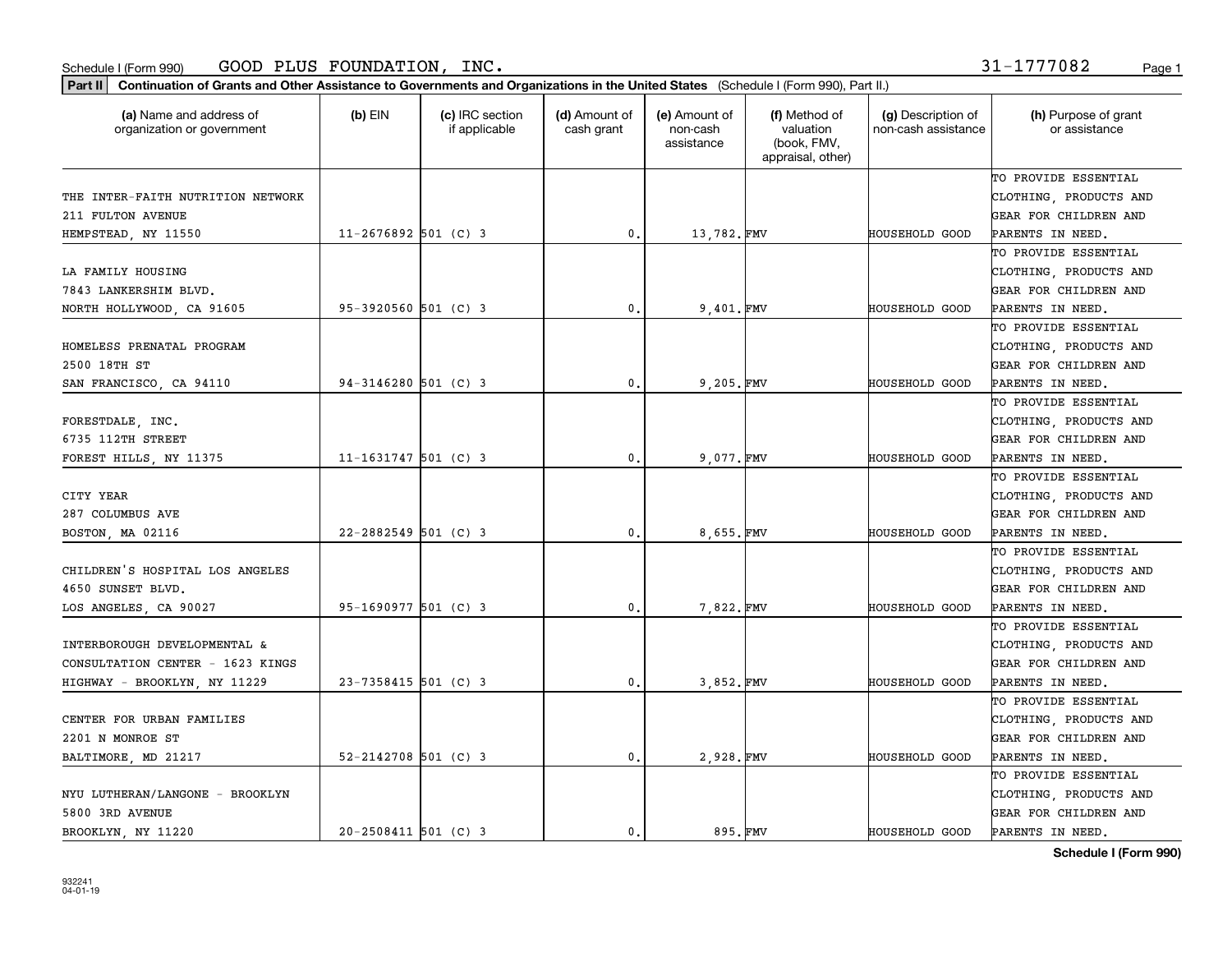#### Schedule I (Form 990) Page 1 GOOD PLUS FOUNDATION, INC.

932241 04-01-19

| Part II   Continuation of Grants and Other Assistance to Governments and Organizations in the United States (Schedule I (Form 990), Part II.) |                          |                                  |                             |                                         |                                                                |                                           |                                                |
|-----------------------------------------------------------------------------------------------------------------------------------------------|--------------------------|----------------------------------|-----------------------------|-----------------------------------------|----------------------------------------------------------------|-------------------------------------------|------------------------------------------------|
| (a) Name and address of<br>organization or government                                                                                         | $(b)$ EIN                | (c) IRC section<br>if applicable | (d) Amount of<br>cash grant | (e) Amount of<br>non-cash<br>assistance | (f) Method of<br>valuation<br>(book, FMV,<br>appraisal, other) | (g) Description of<br>non-cash assistance | (h) Purpose of grant<br>or assistance          |
| RECTOR CHURCH WARDENS & VESTRY<br>MEMBERS OF CHURCH ST. LUKE IN                                                                               |                          |                                  |                             |                                         |                                                                |                                           | TO PROVIDE ESSENTIAL<br>CLOTHING, PRODUCTS AND |
| FIELDS OF NY - 487 HUDSON STREET -                                                                                                            |                          |                                  |                             |                                         |                                                                |                                           | GEAR FOR CHILDREN AND                          |
| NEW YORK, NY 10014                                                                                                                            | $13 - 2861673$ 501 (C) 3 |                                  | 0.                          | 548.FMV                                 |                                                                | HOUSEHOLD GOOD                            | PARENTS IN NEED.                               |
|                                                                                                                                               |                          |                                  |                             |                                         |                                                                |                                           | TO PROVIDE ESSENTIAL                           |
| HEARTS TO HOMES FURNISHINGS INC                                                                                                               |                          |                                  |                             |                                         |                                                                |                                           | CLOTHING, PRODUCTS AND                         |
| 51 LINDBERGH PLACE                                                                                                                            |                          |                                  |                             |                                         |                                                                |                                           | GEAR FOR CHILDREN AND                          |
| YONKERS, NY 10707                                                                                                                             | $32-0542526$ 501 (C) 3   |                                  | 0.                          | 305.FMV                                 |                                                                | HOUSEHOLD GOOD                            | PARENTS IN NEED.                               |
|                                                                                                                                               |                          |                                  |                             |                                         |                                                                |                                           | TO PROVIDE ESSENTIAL                           |
| NY FBI                                                                                                                                        |                          |                                  |                             |                                         |                                                                |                                           | CLOTHING, PRODUCTS AND                         |
| 26 FEDERAL PLAZA                                                                                                                              |                          |                                  |                             |                                         |                                                                |                                           | GEAR FOR CHILDREN AND                          |
| NEW YORK, NY 10278                                                                                                                            |                          | GOVERNMENT AGENC                 | 0.                          | 421. FMV                                |                                                                | HOUSEHOLD GOOD                            | PARENTS IN NEED.                               |
| NYC DEPARTMENT OF YOUTH &                                                                                                                     |                          |                                  |                             |                                         |                                                                |                                           | TO PROVIDE ESSENTIAL                           |
| COMMUNITY DEVELOPMENT - 123                                                                                                                   |                          |                                  |                             |                                         |                                                                |                                           | CLOTHING, PRODUCTS AND                         |
| WILLIAM STREET - NEW YORK, NY                                                                                                                 |                          |                                  |                             |                                         |                                                                |                                           | GEAR FOR CHILDREN AND                          |
| 10038                                                                                                                                         |                          | GOVERNMENT AGENC                 | 0.                          | 2,310.FMV                               |                                                                | HOUSEHOLD GOOD                            | PARENTS IN NEED.                               |
|                                                                                                                                               |                          |                                  |                             |                                         |                                                                |                                           | TO PROVIDE ESSENTIAL                           |
| CITY UNIVERSITY OF NY - LAGUARDIA                                                                                                             |                          |                                  |                             |                                         |                                                                |                                           | CLOTHING, PRODUCTS AND                         |
| COMMUNITY COLLEGE - 3110 THOMSON                                                                                                              |                          |                                  |                             |                                         |                                                                |                                           | GEAR FOR CHILDREN AND                          |
| AVE. - LONG ISLAND CITY, NY 11101                                                                                                             |                          | 11-2644089 COMMUNITY COLLEG      | $\mathbf{0}$ .              | 24,806.FMV                              |                                                                | HOUSEHOLD GOOD                            | PARENTS IN NEED.                               |
|                                                                                                                                               |                          |                                  |                             |                                         |                                                                |                                           |                                                |
|                                                                                                                                               |                          |                                  |                             |                                         |                                                                |                                           |                                                |
|                                                                                                                                               |                          |                                  |                             |                                         |                                                                |                                           |                                                |
|                                                                                                                                               |                          |                                  |                             |                                         |                                                                |                                           |                                                |
|                                                                                                                                               |                          |                                  |                             |                                         |                                                                |                                           |                                                |
|                                                                                                                                               |                          |                                  |                             |                                         |                                                                |                                           |                                                |
|                                                                                                                                               |                          |                                  |                             |                                         |                                                                |                                           |                                                |
|                                                                                                                                               |                          |                                  |                             |                                         |                                                                |                                           |                                                |

31-1777082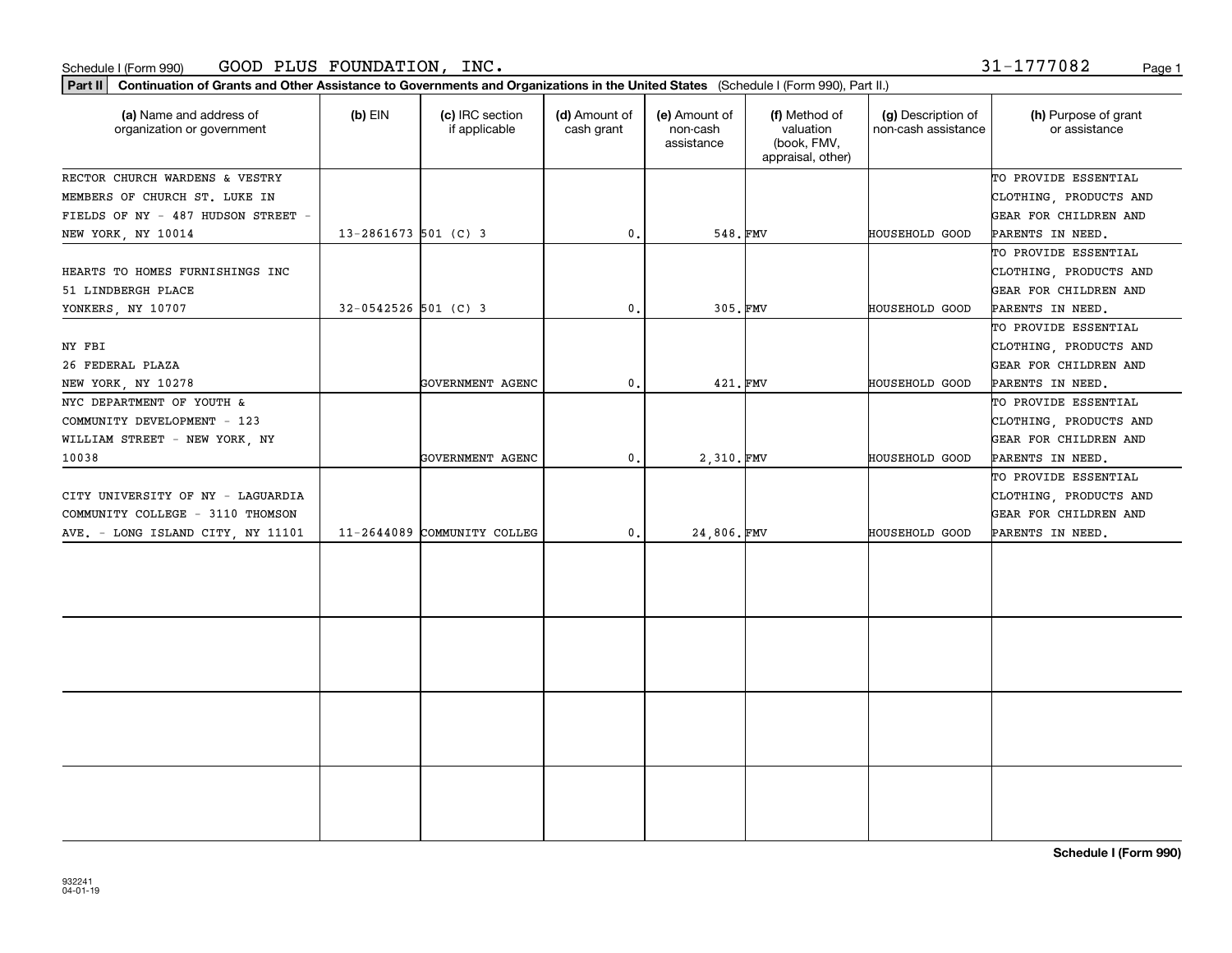Part IV | Supplemental Information. Provide the information required in Part I, line 2; Part III, column (b); and any other additional information.

**Part III | Grants and Other Assistance to Domestic Individuals. Complete if the organization answered "Yes" on Form 990, Part IV, line 22.** 

recipients

(a) Type of grant or assistance **Audity Commet Audio Commet Commet Commet Commet Commet Commet Commet Commet Comme** 

(c) Amount of cash grant

(d) Amount of noncash assistance

PART I, LINE 2:

THE ORGANIZATION REQUIRES EXISTING PARTNERS TO SUBMIT APPLICATIONS FOR

RENEWALS EACH YEAR. THOSE THAT NO LONGER MEET THE ORGANIZATION'S CRITERIA

ARE NOT RENEWED. IN ADDITION, THE ORGANIZATION INVITES APPROXIMATELY 5 NEW

PARTNERS TO APPLY TO BECOME PART OF THE NETWORK EACH YEAR. PART OF THE

APPLICATION PROCESS INVOLVES A SITE VISIT BY ORGANIZATION PROGRAM STAFF.

ONCE AN APPLICATION IS ACCEPTED, THE ORGANIZATION COMPLETES A PARTNER

AGREEMENT AND RECEIVES AND REVIEWS THE ORGANIZATION'S PARTNER HANDBOOK,

### THEN SUBMITS A STANDARD MONTHLY REQUEST FORM FOR DONATIONS. PARTNERS FILL

Part III can be duplicated if additional space is needed.

**(f)** Description of noncash assistance

(e) Method of valuation (book, FMV, appraisal, other) **2**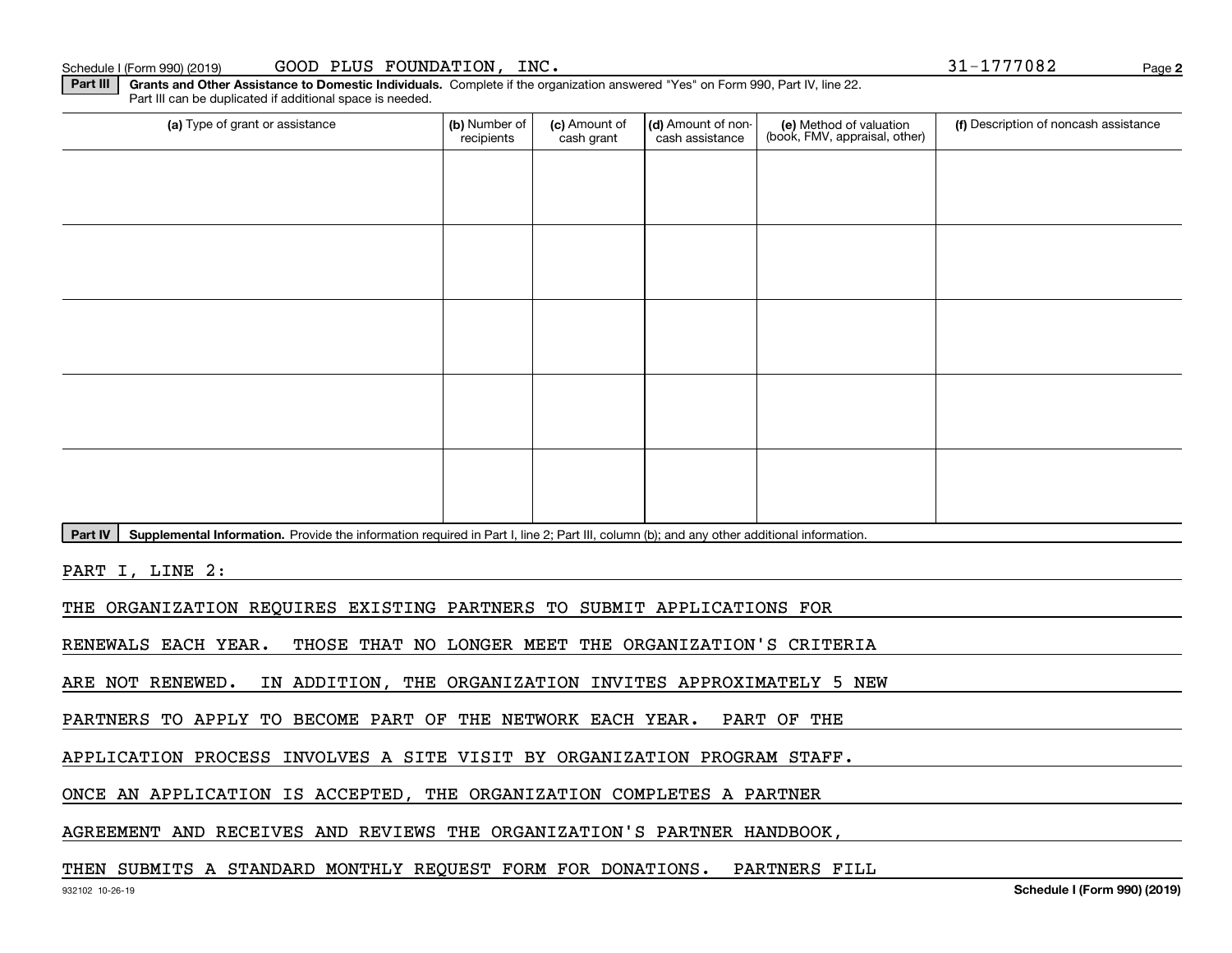| GOOD PLUS FOUNDATION, INC.<br>Schedule I (Form 990)                         | $31 - 1777082$ Page 2 |  |
|-----------------------------------------------------------------------------|-----------------------|--|
| <b>Part IV   Supplemental Information</b>                                   |                       |  |
|                                                                             |                       |  |
| IN THESE FORMS BASED ON THEIR CLIENTS' NEEDS; THE ORGANIZATION FILLS        |                       |  |
|                                                                             |                       |  |
| DONATIONS BASED ON THESE NEEDS. AFTER RECEIVING THE DONATION, THE PARTNER   |                       |  |
|                                                                             |                       |  |
| REVIEWS A DONATION RECEIPT FORM WHICH THEY FILL OUT AND SIGN. ALL DONATION  |                       |  |
|                                                                             |                       |  |
| DATA POPULATES A LIVE INVENTORY DATABASE THAT THE TEAM REVIEWS REGULARLY TO |                       |  |
|                                                                             |                       |  |
| ENSURE THAT THERE ARE NO OUTLIERS AND TO DETERMINE CHANGES/TRENDS IN        |                       |  |
|                                                                             |                       |  |
| PARTNERS'<br>NEEDS.                                                         |                       |  |
|                                                                             |                       |  |
|                                                                             |                       |  |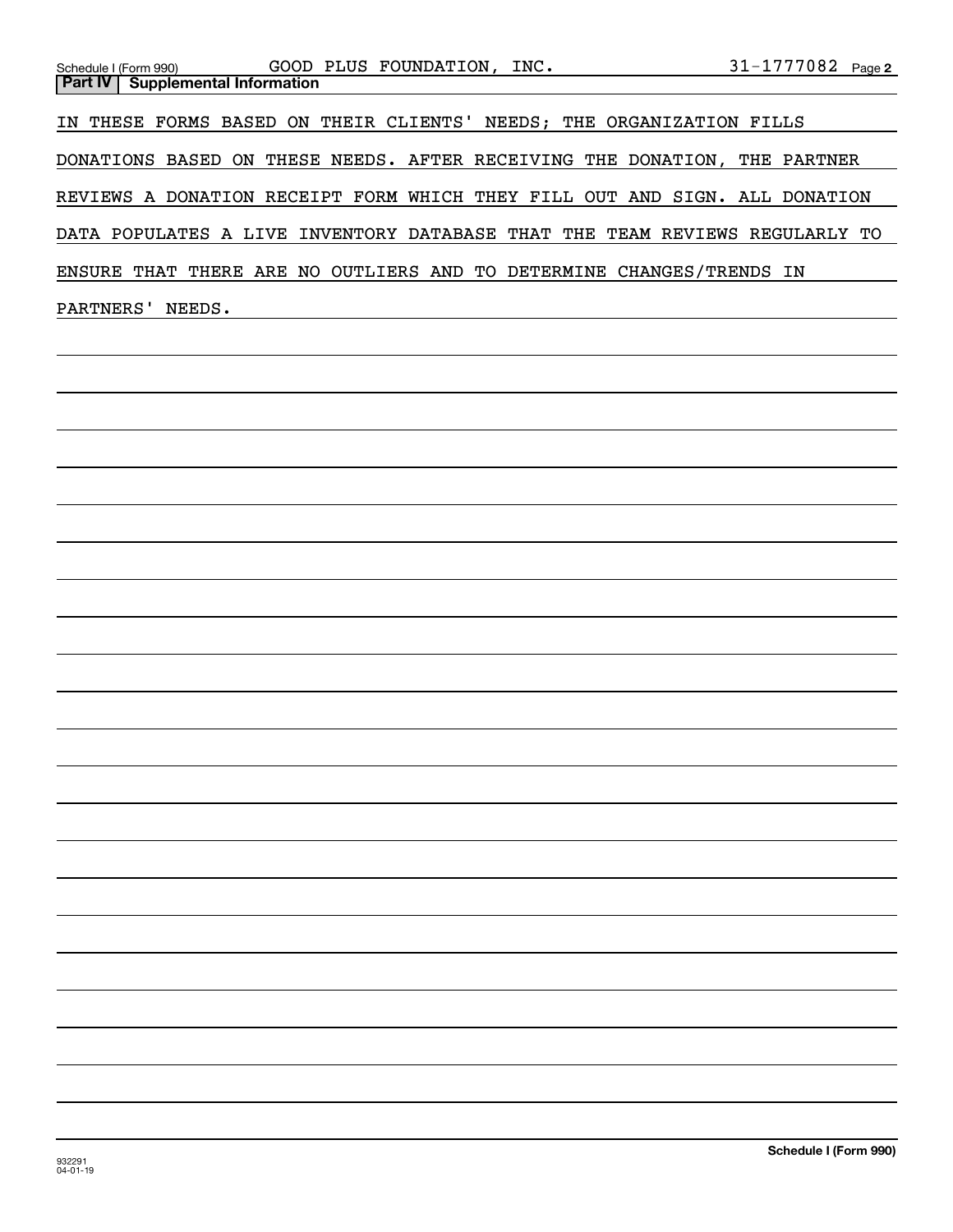|        | <b>Compensation Information</b><br><b>SCHEDULE J</b>                                                                                                    | OMB No. 1545-0047     |     |             |  |  |
|--------|---------------------------------------------------------------------------------------------------------------------------------------------------------|-----------------------|-----|-------------|--|--|
|        | (Form 990)<br>For certain Officers, Directors, Trustees, Key Employees, and Highest                                                                     |                       |     |             |  |  |
|        | <b>Compensated Employees</b>                                                                                                                            | 2019                  |     |             |  |  |
|        | Complete if the organization answered "Yes" on Form 990, Part IV, line 23.                                                                              | <b>Open to Public</b> |     |             |  |  |
|        | Attach to Form 990.<br>Department of the Treasury<br>Go to www.irs.gov/Form990 for instructions and the latest information.<br>Internal Revenue Service | Inspection            |     |             |  |  |
|        | <b>Employer identification number</b><br>Name of the organization                                                                                       |                       |     |             |  |  |
|        | GOOD PLUS FOUNDATION, INC.                                                                                                                              | 31-1777082            |     |             |  |  |
| Part I | <b>Questions Regarding Compensation</b>                                                                                                                 |                       |     |             |  |  |
|        |                                                                                                                                                         |                       | Yes | No          |  |  |
|        | Check the appropriate box(es) if the organization provided any of the following to or for a person listed on Form 990,                                  |                       |     |             |  |  |
|        | Part VII, Section A, line 1a. Complete Part III to provide any relevant information regarding these items.                                              |                       |     |             |  |  |
|        | First-class or charter travel<br>Housing allowance or residence for personal use                                                                        |                       |     |             |  |  |
|        | Travel for companions<br>Payments for business use of personal residence                                                                                |                       |     |             |  |  |
|        | Tax indemnification and gross-up payments<br>Health or social club dues or initiation fees                                                              |                       |     |             |  |  |
|        | Discretionary spending account<br>Personal services (such as maid, chauffeur, chef)                                                                     |                       |     |             |  |  |
|        |                                                                                                                                                         |                       |     |             |  |  |
| b      | If any of the boxes on line 1a are checked, did the organization follow a written policy regarding payment or                                           |                       |     |             |  |  |
|        | reimbursement or provision of all of the expenses described above? If "No," complete Part III to explain                                                | 1b                    |     |             |  |  |
| 2      | Did the organization require substantiation prior to reimbursing or allowing expenses incurred by all directors,                                        |                       |     |             |  |  |
|        |                                                                                                                                                         | $\mathbf{2}$          |     |             |  |  |
|        |                                                                                                                                                         |                       |     |             |  |  |
| з      | Indicate which, if any, of the following the organization used to establish the compensation of the organization's                                      |                       |     |             |  |  |
|        | CEO/Executive Director. Check all that apply. Do not check any boxes for methods used by a related organization to                                      |                       |     |             |  |  |
|        | establish compensation of the CEO/Executive Director, but explain in Part III.                                                                          |                       |     |             |  |  |
|        | $X$ Compensation committee<br>Written employment contract                                                                                               |                       |     |             |  |  |
|        | $X$ Compensation survey or study<br>Independent compensation consultant                                                                                 |                       |     |             |  |  |
|        | $\mathbf{X}$ Approval by the board or compensation committee<br>Form 990 of other organizations                                                         |                       |     |             |  |  |
|        |                                                                                                                                                         |                       |     |             |  |  |
| 4      | During the year, did any person listed on Form 990, Part VII, Section A, line 1a, with respect to the filing                                            |                       |     |             |  |  |
|        | organization or a related organization:                                                                                                                 |                       |     |             |  |  |
| а      | Receive a severance payment or change-of-control payment?                                                                                               | 4a                    |     | х           |  |  |
|        |                                                                                                                                                         | 4b                    |     | X           |  |  |
| с      | Participate in, or receive payment from, an equity-based compensation arrangement?                                                                      | 4c                    |     | X           |  |  |
|        | If "Yes" to any of lines 4a-c, list the persons and provide the applicable amounts for each item in Part III.                                           |                       |     |             |  |  |
|        |                                                                                                                                                         |                       |     |             |  |  |
|        | Only section 501(c)(3), 501(c)(4), and 501(c)(29) organizations must complete lines 5-9.                                                                |                       |     |             |  |  |
|        | For persons listed on Form 990, Part VII, Section A, line 1a, did the organization pay or accrue any compensation                                       |                       |     |             |  |  |
|        | contingent on the revenues of:                                                                                                                          |                       |     |             |  |  |
| a      |                                                                                                                                                         | 5a                    |     | x<br>X      |  |  |
|        |                                                                                                                                                         | 5b                    |     |             |  |  |
|        | If "Yes" on line 5a or 5b, describe in Part III.                                                                                                        |                       |     |             |  |  |
| 6      | For persons listed on Form 990, Part VII, Section A, line 1a, did the organization pay or accrue any compensation                                       |                       |     |             |  |  |
|        | contingent on the net earnings of:                                                                                                                      | 6a                    |     | x           |  |  |
|        | The organization? <b>With the organization? Constitution of the organization</b> of the organization?<br>a                                              |                       |     |             |  |  |
|        | If "Yes" on line 6a or 6b, describe in Part III.                                                                                                        | 6b                    |     | $\mathbf X$ |  |  |
|        | 7 For persons listed on Form 990, Part VII, Section A, line 1a, did the organization provide any nonfixed payments                                      |                       |     |             |  |  |
|        |                                                                                                                                                         | 7                     |     | х           |  |  |
| 8      | Were any amounts reported on Form 990, Part VII, paid or accrued pursuant to a contract that was subject to the                                         |                       |     |             |  |  |
|        | initial contract exception described in Regulations section 53.4958-4(a)(3)? If "Yes," describe in Part III                                             | 8                     |     | х           |  |  |
| 9      | If "Yes" on line 8, did the organization also follow the rebuttable presumption procedure described in                                                  |                       |     |             |  |  |
|        |                                                                                                                                                         | 9                     |     |             |  |  |
|        | duction Act Notice, and the Instructions for Form 000<br>Calcadola Line                                                                                 |                       |     |             |  |  |

LHA For Paperwork Reduction Act Notice, see the Instructions for Form 990. Schedule J (Form 990) 2019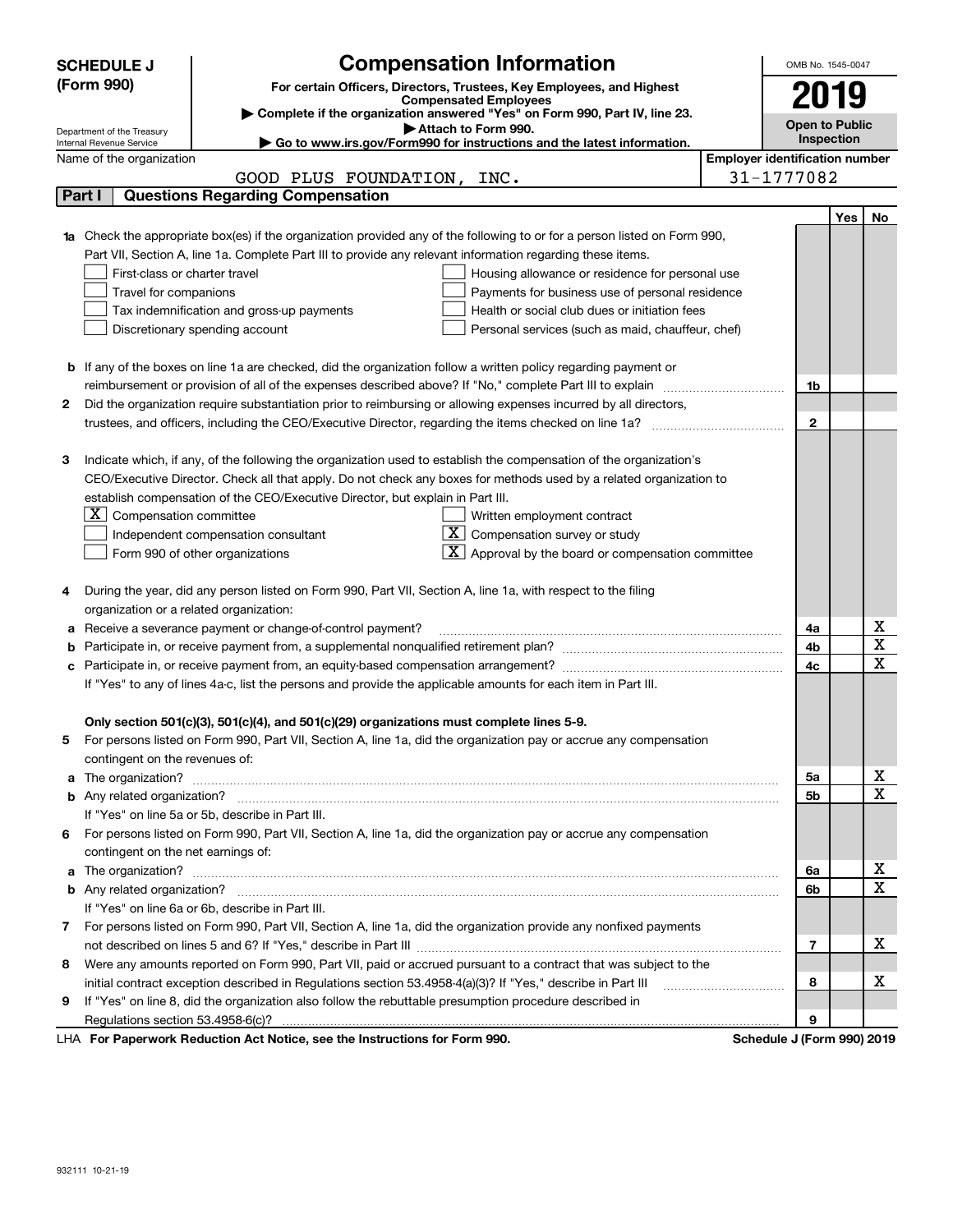31-1777082

**2**

# **Part II Officers, Directors, Trustees, Key Employees, and Highest Compensated Employees.**  Schedule J (Form 990) 2019 Page Use duplicate copies if additional space is needed.

For each individual whose compensation must be reported on Schedule J, report compensation from the organization on row (i) and from related organizations, described in the instructions, on row (ii). Do not list any individuals that aren't listed on Form 990, Part VII.

**Note:**  The sum of columns (B)(i)-(iii) for each listed individual must equal the total amount of Form 990, Part VII, Section A, line 1a, applicable column (D) and (E) amounts for that individual.

|                            |                                      | (B) Breakdown of W-2 and/or 1099-MISC compensation                                                 |                  | (C) Retirement and<br>other deferred | (D) Nontaxable<br>benefits | (E) Total of columns<br>$(B)(i)-(D)$ | (F) Compensation<br>in column (B) |                                           |  |
|----------------------------|--------------------------------------|----------------------------------------------------------------------------------------------------|------------------|--------------------------------------|----------------------------|--------------------------------------|-----------------------------------|-------------------------------------------|--|
| (A) Name and Title         |                                      | (i) Base<br>(ii) Bonus &<br>(iii) Other<br>compensation<br>incentive<br>reportable<br>compensation |                  | compensation                         | compensation               |                                      |                                   | reported as deferred<br>on prior Form 990 |  |
| KATHERINE E. SNIDER<br>(1) | (i)                                  | 202,381.                                                                                           | $\overline{0}$ . | $\overline{0}$ .                     | $\overline{0}$ .           | 17,587.                              | 219,968.                          | 0.                                        |  |
| EXECUTIVE DIRECTOR         | (ii)                                 | $\overline{0}$ .                                                                                   | $\overline{0}$ . | $\overline{0}$ .                     | $\overline{0}$ .           | $\overline{0}$ .                     | $\overline{0}$ .                  | $\overline{0}$ .                          |  |
|                            | (i)                                  |                                                                                                    |                  |                                      |                            |                                      |                                   |                                           |  |
|                            | (ii)                                 |                                                                                                    |                  |                                      |                            |                                      |                                   |                                           |  |
|                            | (i)                                  |                                                                                                    |                  |                                      |                            |                                      |                                   |                                           |  |
|                            | (ii)                                 |                                                                                                    |                  |                                      |                            |                                      |                                   |                                           |  |
|                            | (i)                                  |                                                                                                    |                  |                                      |                            |                                      |                                   |                                           |  |
|                            | (ii)                                 |                                                                                                    |                  |                                      |                            |                                      |                                   |                                           |  |
|                            | $(\sf{i})$                           |                                                                                                    |                  |                                      |                            |                                      |                                   |                                           |  |
|                            | (ii)                                 |                                                                                                    |                  |                                      |                            |                                      |                                   |                                           |  |
|                            | (i)                                  |                                                                                                    |                  |                                      |                            |                                      |                                   |                                           |  |
|                            | (ii)                                 |                                                                                                    |                  |                                      |                            |                                      |                                   |                                           |  |
|                            | (i)                                  |                                                                                                    |                  |                                      |                            |                                      |                                   |                                           |  |
|                            | (ii)                                 |                                                                                                    |                  |                                      |                            |                                      |                                   |                                           |  |
|                            | $\qquad \qquad \textbf{(i)}$         |                                                                                                    |                  |                                      |                            |                                      |                                   |                                           |  |
|                            | (ii)                                 |                                                                                                    |                  |                                      |                            |                                      |                                   |                                           |  |
|                            | $\qquad \qquad \textbf{(i)}$<br>(ii) |                                                                                                    |                  |                                      |                            |                                      |                                   |                                           |  |
|                            | $\qquad \qquad \textbf{(i)}$         |                                                                                                    |                  |                                      |                            |                                      |                                   |                                           |  |
|                            | (ii)                                 |                                                                                                    |                  |                                      |                            |                                      |                                   |                                           |  |
|                            | $(\sf{i})$                           |                                                                                                    |                  |                                      |                            |                                      |                                   |                                           |  |
|                            | (ii)                                 |                                                                                                    |                  |                                      |                            |                                      |                                   |                                           |  |
|                            | $(\sf{i})$                           |                                                                                                    |                  |                                      |                            |                                      |                                   |                                           |  |
|                            | (ii)                                 |                                                                                                    |                  |                                      |                            |                                      |                                   |                                           |  |
|                            | $(\sf{i})$                           |                                                                                                    |                  |                                      |                            |                                      |                                   |                                           |  |
|                            | (ii)                                 |                                                                                                    |                  |                                      |                            |                                      |                                   |                                           |  |
|                            | $(\sf{i})$                           |                                                                                                    |                  |                                      |                            |                                      |                                   |                                           |  |
|                            | (ii)                                 |                                                                                                    |                  |                                      |                            |                                      |                                   |                                           |  |
|                            | $\qquad \qquad \textbf{(i)}$         |                                                                                                    |                  |                                      |                            |                                      |                                   |                                           |  |
|                            | (ii)                                 |                                                                                                    |                  |                                      |                            |                                      |                                   |                                           |  |
|                            | $(\sf{i})$                           |                                                                                                    |                  |                                      |                            |                                      |                                   |                                           |  |
|                            | (ii)                                 |                                                                                                    |                  |                                      |                            |                                      |                                   |                                           |  |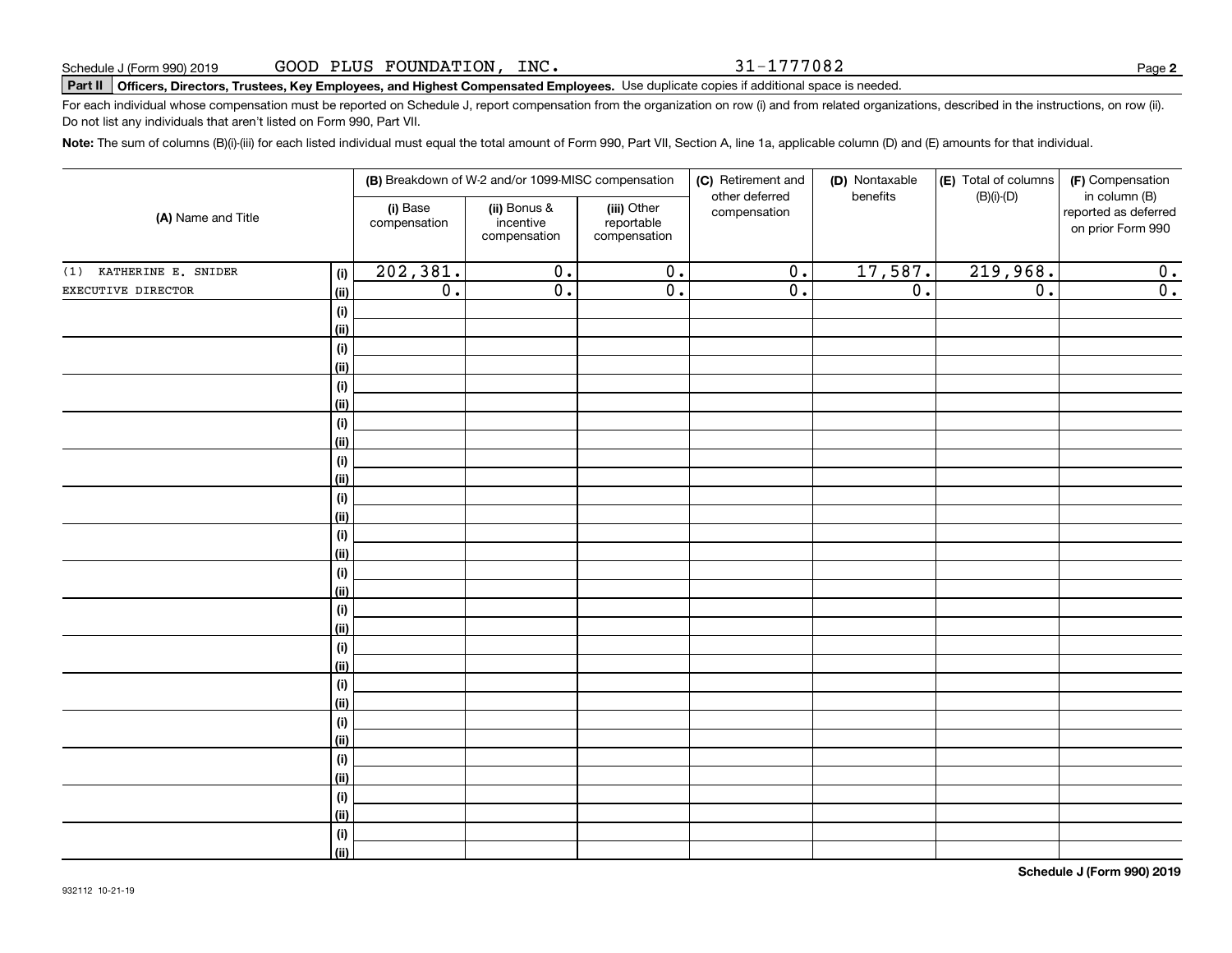#### **Part III Supplemental Information**

Schedule J (Form 990) 2019 GOOD PLUS FOUNDATION, INC.<br>Part III Supplemental Information<br>Provide the information, explanation, or descriptions required for Part I, lines 1a, 1b, 3, 4a, 4b, 4c, 5a, 5b, 6a, 6b, 7, and 8, and

PART I, LINE 3:

THE HR COMMITTEE OF THE BOARD OF DIRECTORS REVIEWS THE SALARY AND

PERFORMANCE OF THE EXECUTIVE DIRECTOR EACH YEAR. THE BOARD VOTES ON THE

SALARY OF THE EXECUTIVE DIRECTOR IN A CLOSED SESSION AS PART OF THE BUDGET

APPROVAL PROCESS EACH YEAR. AT THE SAME TIME, THE BOARD APPROVES THE

SALARY ALLOCATIONS FOR THE REST OF THE STAFF. FOR THE EXECUTIVE DIRECTOR'S

SALARY, THE BOARD COMPARES AGAINST COMPARABLES. THE EXECUTIVE DIRECTOR

DOES THE SAME IN DETERMINING HER STAFF'S SALARIES.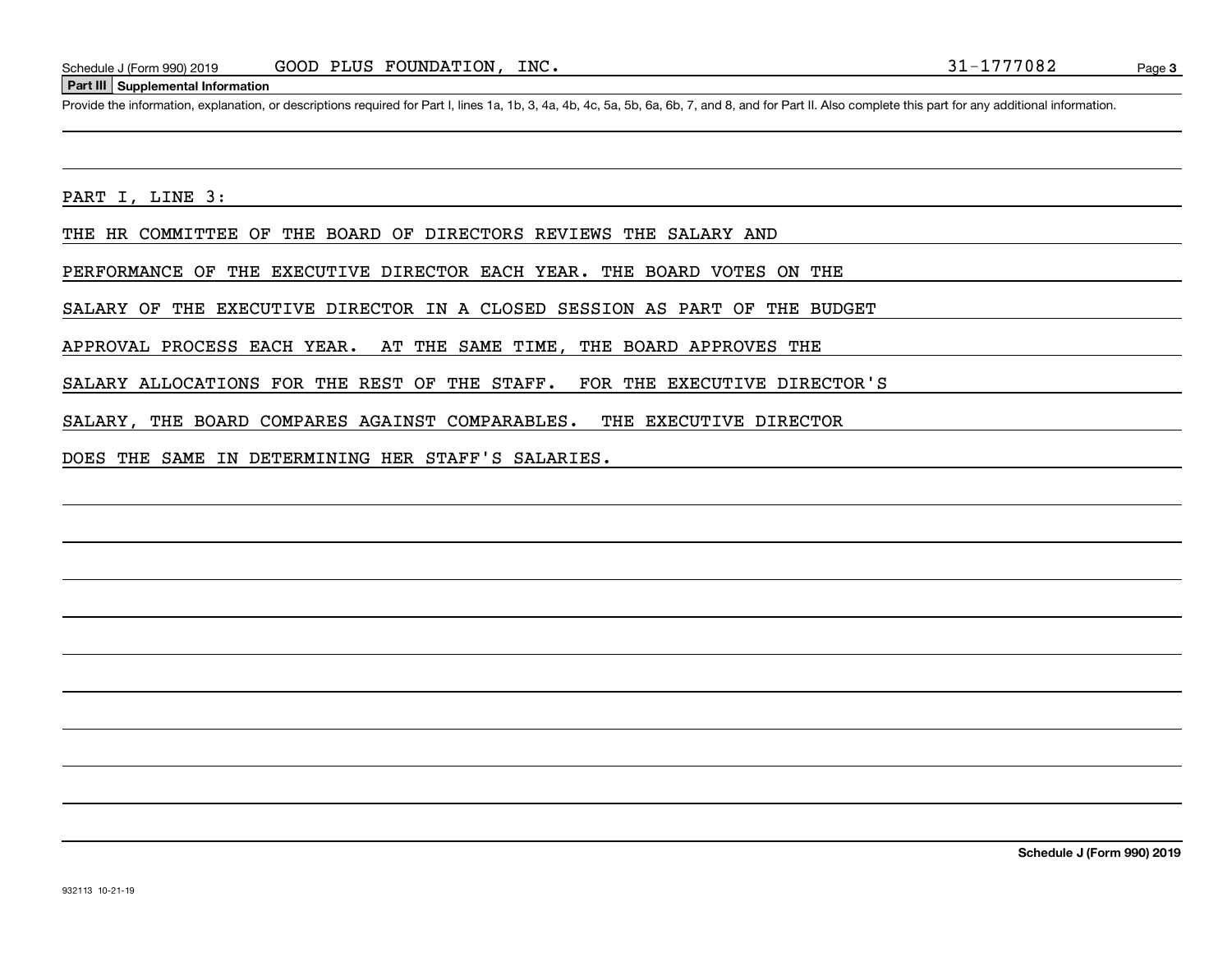#### **SCHEDULE M (Form 990)**

# **Noncash Contributions**

OMB No. 1545-0047

| Department of the Treasury |
|----------------------------|
| Internal Revenue Service   |

Name of the organization

**Part I Types of Property**

**2**

**Complete if the organizations answered "Yes" on Form 990, Part IV, lines 29 or 30.** <sup>J</sup>**2019 Attach to Form 990.** J

GOOD PLUS FOUNDATION,

**1** Art - Works of art ……………………………

Art - Historical treasures ~~~~~~~~~

**3** Art - Fractional interests ..............................

 **Go to www.irs.gov/Form990 for instructions and the latest information.** J

**(a)**

Check if applicable

|                      |                                                 | luis alisweieu tes Ull Fullii 990, Fail IV, Illies 29 01 30.                                          |  |                                                              |  |                                       |  |
|----------------------|-------------------------------------------------|-------------------------------------------------------------------------------------------------------|--|--------------------------------------------------------------|--|---------------------------------------|--|
|                      | 90 for instructions and the latest information. |                                                                                                       |  | <b>Open to Public</b><br><b>Inspection</b>                   |  |                                       |  |
|                      |                                                 |                                                                                                       |  |                                                              |  | <b>Employer identification number</b> |  |
|                      | , MOITA<br>INC.                                 |                                                                                                       |  |                                                              |  | 31-1777082                            |  |
|                      |                                                 |                                                                                                       |  |                                                              |  |                                       |  |
| ı)<br>ck if<br>cable | (b)<br>Number of<br>contributions or            | (c)<br>Noncash contribution<br>amounts reported on<br>litems contributed Form 990, Part VIII, line 1q |  | (d)<br>Method of determining<br>noncash contribution amounts |  |                                       |  |
|                      |                                                 |                                                                                                       |  |                                                              |  |                                       |  |
|                      |                                                 |                                                                                                       |  |                                                              |  |                                       |  |
|                      |                                                 |                                                                                                       |  |                                                              |  |                                       |  |
|                      |                                                 |                                                                                                       |  |                                                              |  |                                       |  |
|                      |                                                 | 7,742,563. COMPARATIVE VALUE ME                                                                       |  |                                                              |  |                                       |  |
|                      |                                                 |                                                                                                       |  |                                                              |  |                                       |  |
|                      |                                                 |                                                                                                       |  |                                                              |  |                                       |  |
|                      |                                                 |                                                                                                       |  |                                                              |  |                                       |  |

| 4  |                                                                                                                                                                                                                                                                                                                                                                                                                                              |   |  |    |                                 |            |           |
|----|----------------------------------------------------------------------------------------------------------------------------------------------------------------------------------------------------------------------------------------------------------------------------------------------------------------------------------------------------------------------------------------------------------------------------------------------|---|--|----|---------------------------------|------------|-----------|
| 5  | Clothing and household goods                                                                                                                                                                                                                                                                                                                                                                                                                 | X |  |    | 7,742,563. COMPARATIVE VALUE ME |            |           |
| 6  |                                                                                                                                                                                                                                                                                                                                                                                                                                              |   |  |    |                                 |            |           |
| 7  |                                                                                                                                                                                                                                                                                                                                                                                                                                              |   |  |    |                                 |            |           |
| 8  |                                                                                                                                                                                                                                                                                                                                                                                                                                              |   |  |    |                                 |            |           |
| 9  | Securities - Publicly traded                                                                                                                                                                                                                                                                                                                                                                                                                 |   |  |    |                                 |            |           |
| 10 | Securities - Closely held stock                                                                                                                                                                                                                                                                                                                                                                                                              |   |  |    |                                 |            |           |
| 11 | Securities - Partnership, LLC, or                                                                                                                                                                                                                                                                                                                                                                                                            |   |  |    |                                 |            |           |
|    |                                                                                                                                                                                                                                                                                                                                                                                                                                              |   |  |    |                                 |            |           |
| 12 |                                                                                                                                                                                                                                                                                                                                                                                                                                              |   |  |    |                                 |            |           |
| 13 | Qualified conservation contribution -                                                                                                                                                                                                                                                                                                                                                                                                        |   |  |    |                                 |            |           |
|    | <b>Historic structures</b>                                                                                                                                                                                                                                                                                                                                                                                                                   |   |  |    |                                 |            |           |
| 14 | Qualified conservation contribution - Other                                                                                                                                                                                                                                                                                                                                                                                                  |   |  |    |                                 |            |           |
| 15 | Real estate - Residential                                                                                                                                                                                                                                                                                                                                                                                                                    |   |  |    |                                 |            |           |
| 16 |                                                                                                                                                                                                                                                                                                                                                                                                                                              |   |  |    |                                 |            |           |
| 17 |                                                                                                                                                                                                                                                                                                                                                                                                                                              |   |  |    |                                 |            |           |
| 18 |                                                                                                                                                                                                                                                                                                                                                                                                                                              |   |  |    |                                 |            |           |
| 19 |                                                                                                                                                                                                                                                                                                                                                                                                                                              |   |  |    |                                 |            |           |
| 20 | Drugs and medical supplies                                                                                                                                                                                                                                                                                                                                                                                                                   |   |  |    |                                 |            |           |
| 21 |                                                                                                                                                                                                                                                                                                                                                                                                                                              |   |  |    |                                 |            |           |
| 22 |                                                                                                                                                                                                                                                                                                                                                                                                                                              |   |  |    |                                 |            |           |
| 23 |                                                                                                                                                                                                                                                                                                                                                                                                                                              |   |  |    |                                 |            |           |
| 24 |                                                                                                                                                                                                                                                                                                                                                                                                                                              |   |  |    |                                 |            |           |
| 25 | Other $\blacktriangleright$<br>$\left(\begin{array}{ccc}\n\frac{1}{2} & \frac{1}{2} & \frac{1}{2} & \frac{1}{2} & \frac{1}{2} & \frac{1}{2} & \frac{1}{2} & \frac{1}{2} & \frac{1}{2} & \frac{1}{2} & \frac{1}{2} & \frac{1}{2} & \frac{1}{2} & \frac{1}{2} & \frac{1}{2} & \frac{1}{2} & \frac{1}{2} & \frac{1}{2} & \frac{1}{2} & \frac{1}{2} & \frac{1}{2} & \frac{1}{2} & \frac{1}{2} & \frac{1}{2} & \frac{1}{2} & \frac{1}{2} & \frac$ |   |  |    |                                 |            |           |
| 26 | Other $\blacktriangleright$                                                                                                                                                                                                                                                                                                                                                                                                                  |   |  |    |                                 |            |           |
| 27 | Other $\blacktriangleright$<br>$\left(\begin{array}{ccc}\n\end{array}\right)$                                                                                                                                                                                                                                                                                                                                                                |   |  |    |                                 |            |           |
| 28 | Other<br>$\blacktriangleright$                                                                                                                                                                                                                                                                                                                                                                                                               |   |  |    |                                 |            |           |
| 29 | Number of Forms 8283 received by the organization during the tax year for contributions                                                                                                                                                                                                                                                                                                                                                      |   |  |    |                                 |            |           |
|    | for which the organization completed Form 8283, Part IV, Donee Acknowledgement                                                                                                                                                                                                                                                                                                                                                               |   |  | 29 |                                 |            |           |
|    |                                                                                                                                                                                                                                                                                                                                                                                                                                              |   |  |    |                                 | <b>Yes</b> | <b>No</b> |
|    | 30a During the year, did the organization receive by contribution any property reported in Part I, lines 1 through 28, that it                                                                                                                                                                                                                                                                                                               |   |  |    |                                 |            |           |

| I HA | <b>Ear Panerwork Reduction Act Notice, see the Instructions for Form 990</b>                                                          | Schedule M (Form 990) 2019 |            |  |
|------|---------------------------------------------------------------------------------------------------------------------------------------|----------------------------|------------|--|
|      | describe in Part II.                                                                                                                  |                            |            |  |
| 33   | If the organization didn't report an amount in column (c) for a type of property for which column (a) is checked,                     |                            |            |  |
|      | <b>b</b> If "Yes," describe in Part II.                                                                                               |                            |            |  |
|      | contributions?                                                                                                                        |                            | 32a        |  |
| 32a  | Does the organization hire or use third parties or related organizations to solicit, process, or sell noncash                         |                            |            |  |
| 31   | Does the organization have a gift acceptance policy that requires the review of any nonstandard contributions?                        |                            | 31         |  |
|      | <b>b</b> If "Yes," describe the arrangement in Part II.                                                                               |                            |            |  |
|      | exempt purposes for the entire holding period?                                                                                        |                            | <b>30a</b> |  |
|      | must hold for at least three years from the date of the initial contribution, and which isn't required to be used for                 |                            |            |  |
|      | <b>30a</b> During the year, did the organization receive by contribution any property reported in Part I, lines 1 through 28, that it |                            |            |  |

**For Paperwork Reduction Act Notice, see the Instructions for Form 990. Schedule M (Form 990) 2019** LHA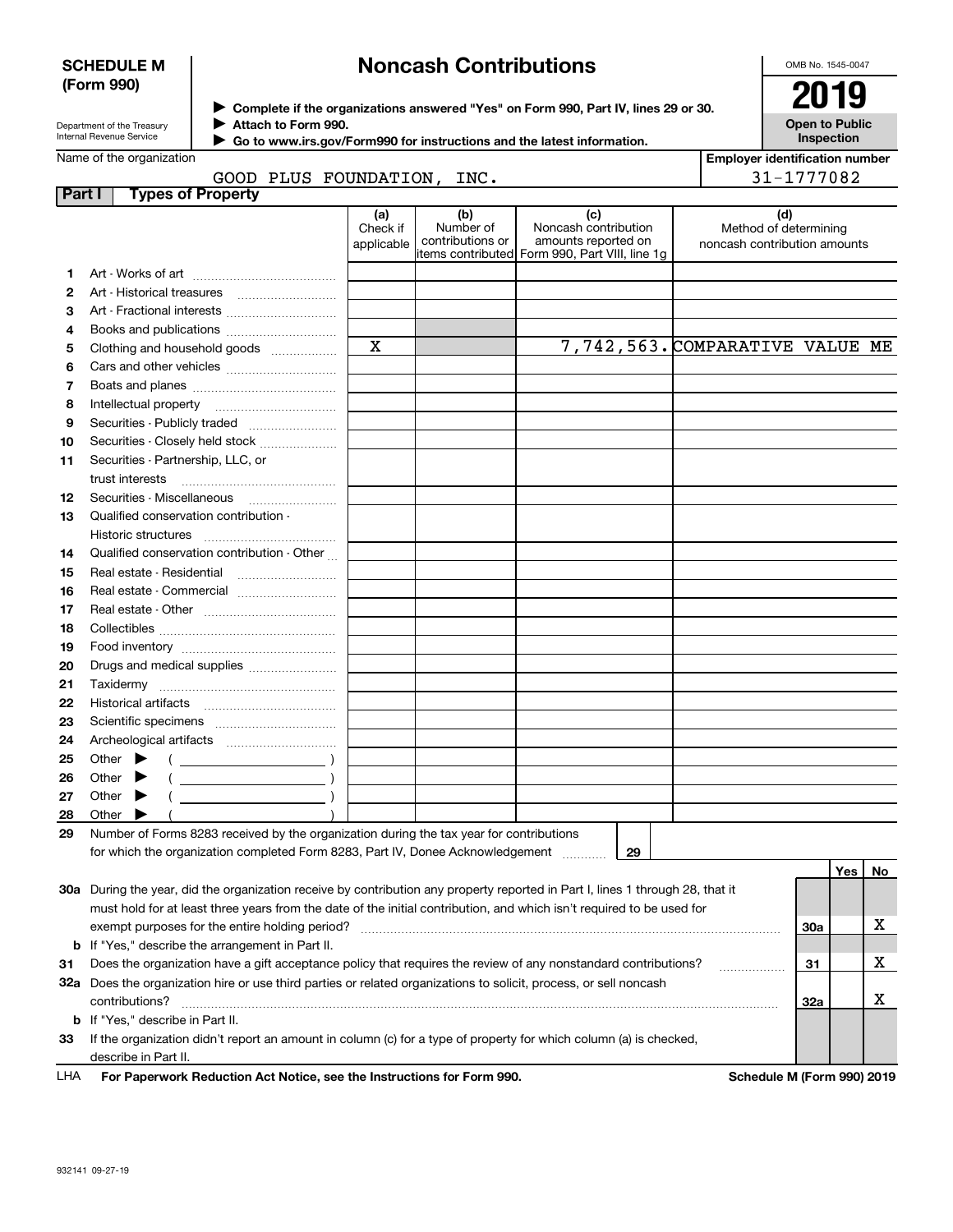Part II | Supplemental Information. Provide the information required by Part I, lines 30b, 32b, and 33, and whether the organization is reporting in Part I, column (b), the number of contributions, the number of items received, or a combination of both. Also complete this part for any additional information.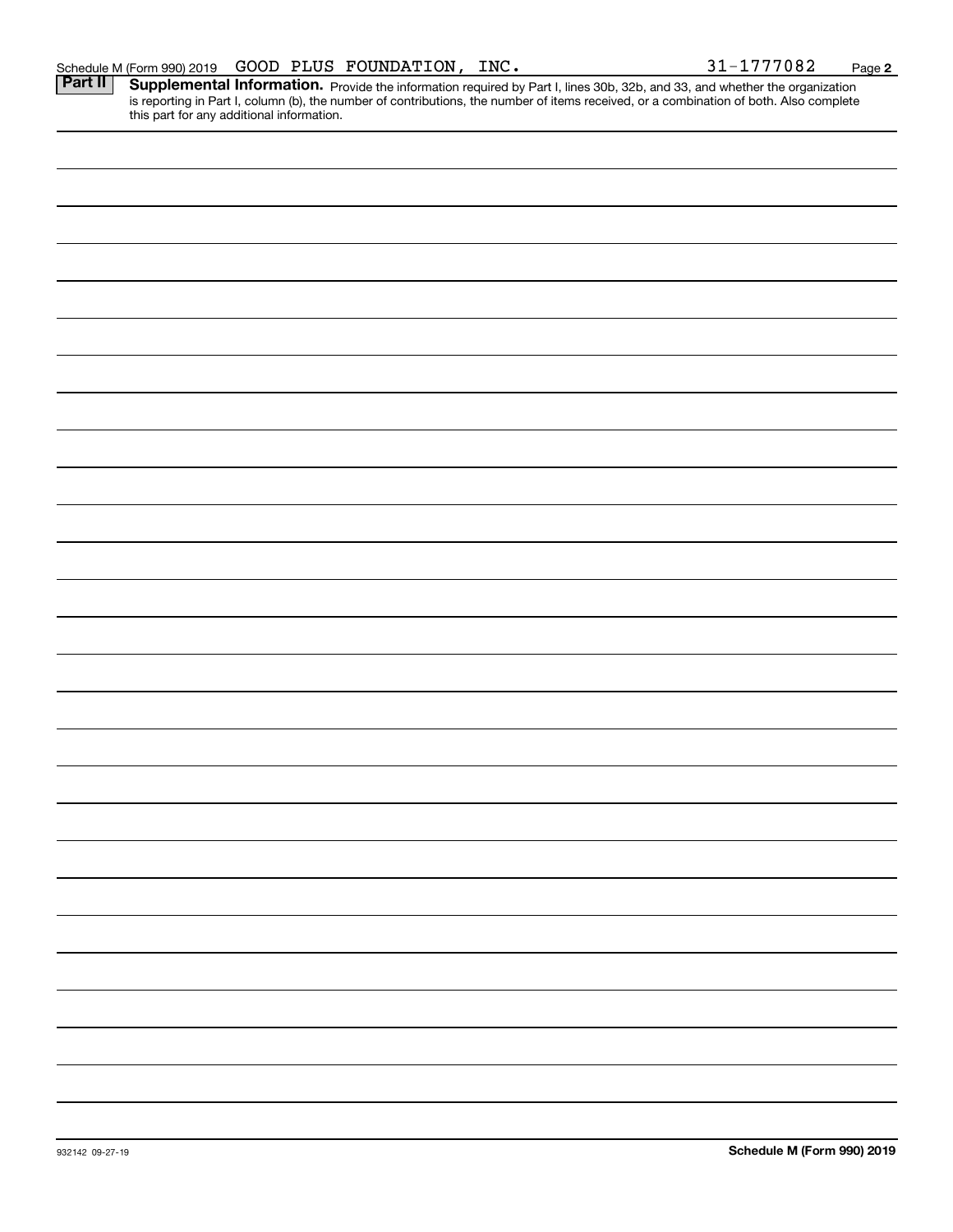**(Form 990 or 990-EZ)**

Name of the organization

**Complete to provide information for responses to specific questions on SCHEDULE O Supplemental Information to Form 990 or 990-EZ**

Department of the Treasury Internal Revenue Service

**Form 990 or 990-EZ or to provide any additional information. | Attach to Form 990 or 990-EZ. | Go to www.irs.gov/Form990 for the latest information.**



GOOD PLUS FOUNDATION, INC.  $\vert$  31-1777082

FORM 990, PART I, LINE 1, DESCRIPTION OF ORGANIZATION MISSION:

FOUNDED IN 2001 BY JESSICA SEINFELD, GOOD+FOUNDATION IS A LEADING

NATIONAL NONPROFIT THAT WORKS TO DISMANTLE MULTI-GENERATIONAL POVERTY

BY PAIRING TANGIBLE GOODS WITH INNOVATIVE SERVICES FOR LOW-INCOME

FATHERS, MOTHERS AND CAREGIVERS, CREATING AN UPWARD TRAJECTORY FOR THE

WHOLE FAMILY. THE ORGANIZATION PARTNERS WITH A NATIONAL NETWORK OF

SOCIAL SERVICE PROGRAMS IN UNDERSERVED COMMUNITIES TO PAIR GOODS SUCH

AS CRIBS, CAR SEATS AND DIAPERS WITH LIFE SKILLS TRAINING, EMPLOYMENT

ASSISTANCE, FINANCIAL LITERACY, CO-PARENTING CLASSES AND MORE.

WITH AN EARLY FOCUS ON MOTHERS AND CHILDREN, GOOD+ EXPANDED PROGRAMMING

IN 2010 TO STRENGTHEN SUPPORT FOR NON-CUSTODIAL AND FORMERLY

INCARCERATED FATHERS TO ADDRESS ONE OF THE ROOT CAUSES OF CYCLICAL

POVERTY: FATHER ABSENCE. SINCE INCREASING ITS INVESTMENT IN FATHERHOOD,

GOOD+ HAS PROVIDED SUPPORT TO MORE THAN 30,000 FATHERS IN CITIES

INCLUDING BALTIMORE, HOUSTON, NEW YORK CITY AND LOS ANGELES. AS A

RESULT, MOTHERS ARE GETTING MORE SUPPORT, CHILDREN ARE GETTING GREATER

ACCESS TO THEIR FATHERS AND MEN ARE LEARNING HOW TO BECOME THE DADS

THEY WANT TO BE.

GOOD+FOUNDATION HAS OFFICES AND WAREHOUSES IN NEW YORK CITY AND LOS ANGELES. IN 2019, 87 PERCENT OF EXPENSES WENT DIRECTLY BACK INTO GOOD+ PROGRAMS. THE ORGANIZATION HAS EARNED SEVEN CONSECUTIVE 4-STAR RATINGS ON CHARITY NAVIGATOR THE HIGHEST RATING POSSIBLE AS WELL AS A GUIDESTAR PLATINUM SEAL OF TRANSPARENCY AND ACCREDITATION BY THE BETTER BUSINESS BUREAU'S WISE GIVING ALLIANCE FOR TRANSPARENCY, EFFICIENCY AND

### OPERATIONS.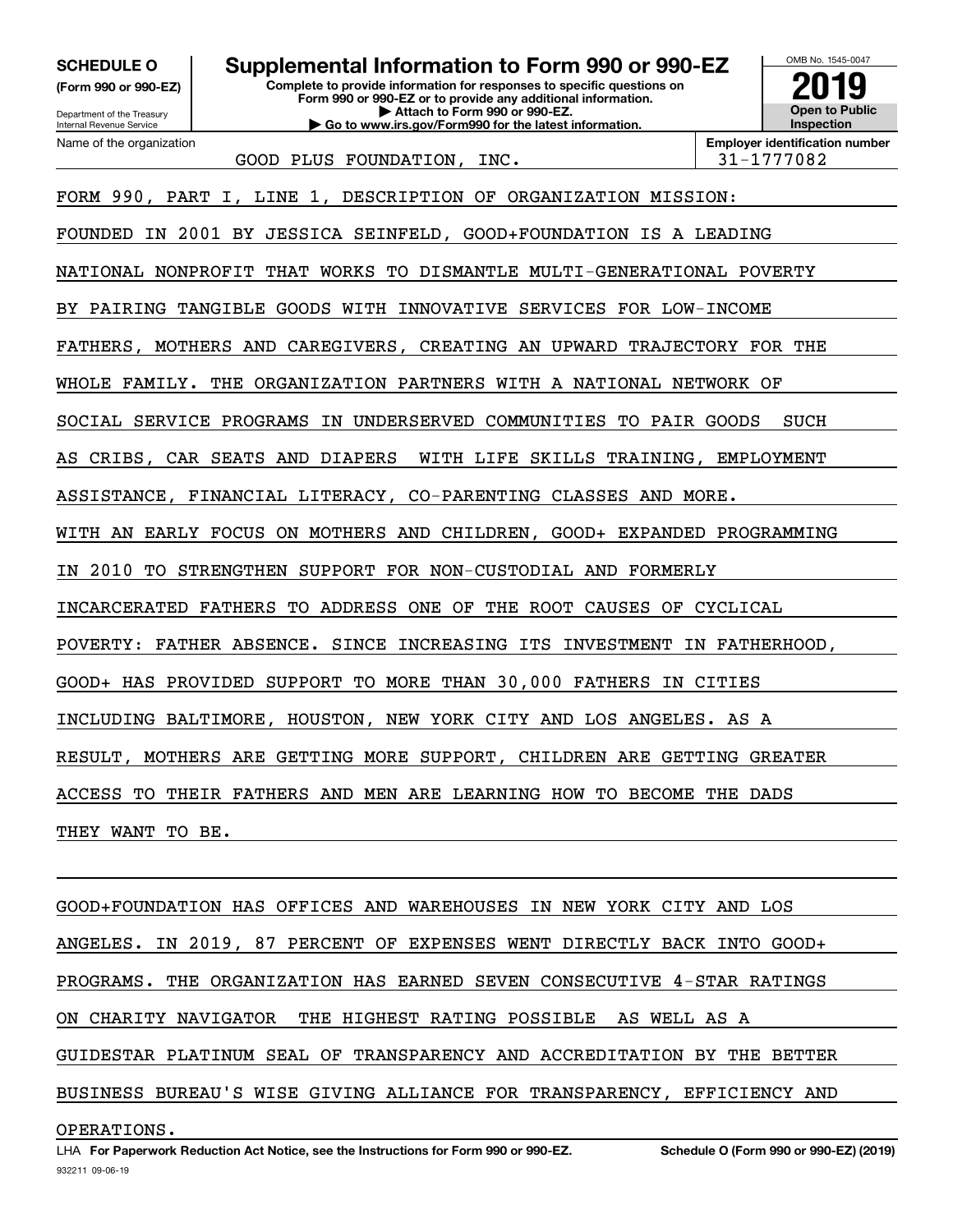FORM 990, PART III, LINE 1, DESCRIPTION OF ORGANIZATION MISSION:

TRAJECTORY FOR THE WHOLE FAMILY.

FORM 990, PART III, LINE 4A, PROGRAM SERVICE ACCOMPLISHMENTS:

FATHERS. AT THE BEGINNING OF 2019, ONLY HALF OF OUR PARTNERS THAT

TRADITIONALLY FOCUSED ON MOTHERS AND CHILDREN HAD EVEN BEEN TRACKING

FATHERS. BY THE END OF THE YEAR, 100% OF PROGRAMS WERE TRACKING FATHER

ENGAGEMENT. ALL GOOD+ PROGRAM PARTNERS ALSO NOW CREATE SPACES THAT

INTENTIONALLY INTEGRATE FATHERS AND THEIR SPECIFIC NEEDS, HELPING MEN

GAIN THE TOOLS THEY NEED TO BE EFFECTIVE AND CAPABLE PARENTS

2. NURSE-FAMILY PARTNERSHIP/HELPING MOMS:

GOOD+FOUNDATION INVESTS IN QUALITY PROGRAMS THAT HELP MOMS LIVING IN POVERTY BY PROVIDING GOODS RANGING FROM DIAPERS TO BREAST PUMPS TO STROLLERS. GOOD+FOUNDATION DONATED 1,664,763 ITEMS WORTH OVER \$6.4 MILLION IN 2019. IN TOTAL, GOOD+FOUNDATION MET 87% OF REQUESTS FOR CRITICAL CHILDREN'S GEAR FOR THE YEAR WHICH INCLUDED 1338 STROLLERS 996 CAR SEATS AND 920 INFANT FRONT CARRIERS. IN ADDITION, GOOD+FOUNDATION DONATED 1,230,605 DIAPERS TO PROGRAM PARTNERS ACROSS THE COUNTRY. THE GOAL IS TO GIVE MOTHERS THE MATERIAL ITEMS THEY NEED TO KEEP THEIR CHILDREN SAFE AND HEALTHY WHILE THEY WORK TO MEET GOALS LIKE GETTING A GED, SECURING A STABLE JOB OR OPENING A SAVINGS ACCOUNT. EVIDENCE BASED NURSE-FAMILY PARTNERSHIP (NFP) PROGRAM, HAS BEEN A KEY PARTNER OF GOOD+FOUNDATION SINCE 2006. IN 2019 GOOD+FOUNDTION DONATED TO 100 GRANTEE PARTNERS IN LA, NY, AND ACROSS THE COUNTRY.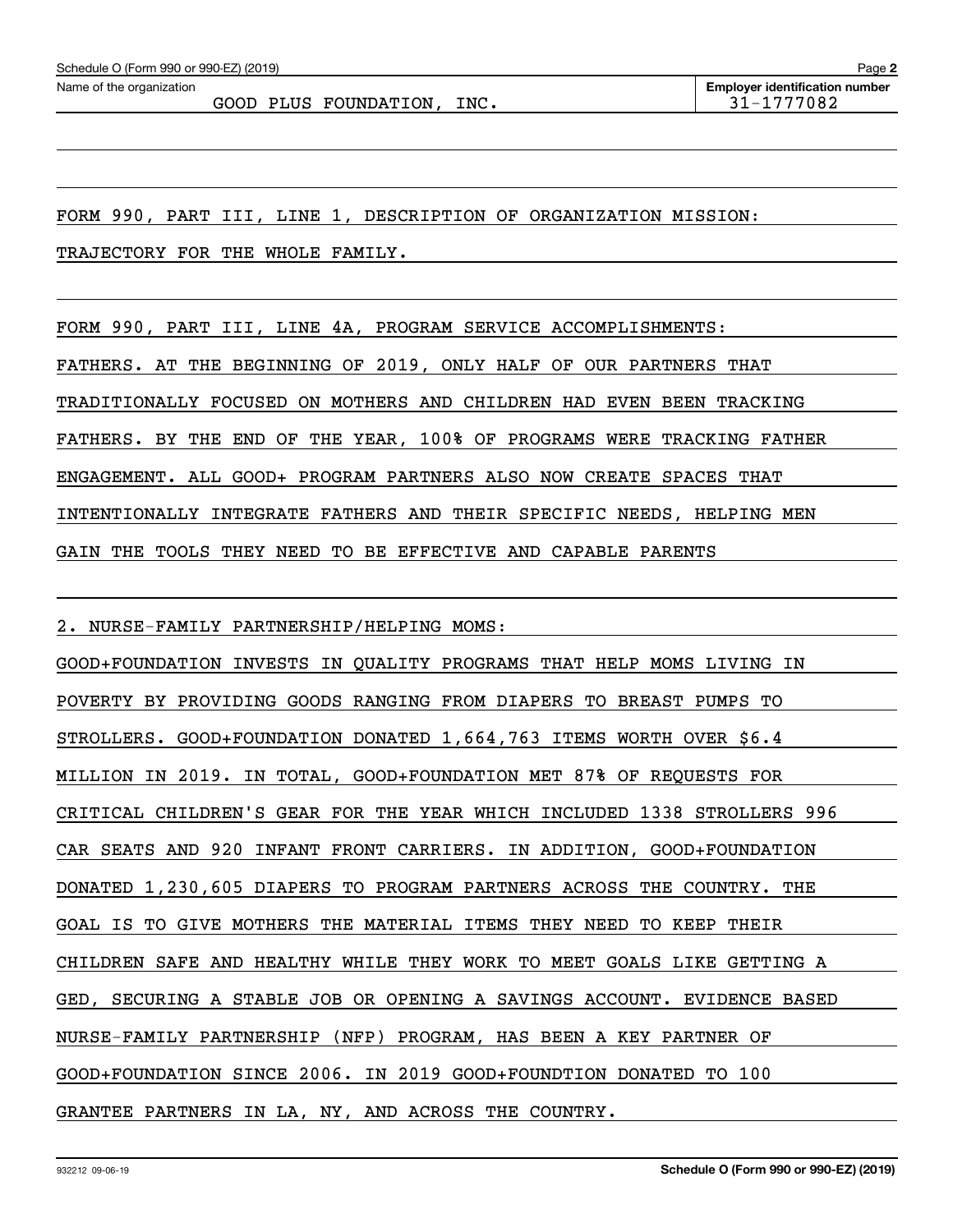| Schedule O (Form 990 or 990-EZ) (2019)                                    | Page 2                                              |
|---------------------------------------------------------------------------|-----------------------------------------------------|
| Name of the organization<br>GOOD PLUS FOUNDATION, INC.                    | <b>Employer identification number</b><br>31-1777082 |
| CRISIS INTERVENTION:                                                      |                                                     |
| GOODS ARE DONATED TO PARENTS WHO ARE AT RISK OF FALLING INTO CRISIS OR    |                                                     |
| CUSTODY OF THEIR CHILDREN DUE TO LOSS OF<br>WORK, HOMELESSNESS,<br>LOSING |                                                     |
| DONATIONS ARE PAIRED WITH CASE MANAGEMENT, COUNSELING, ADVOCACY,<br>ETC.  |                                                     |

JOB, FINANCIAL LITERACY AND PARENTING WORKSHOPS, AS WELL AS CRISIS

INTERVENTION AND LEGAL REPRESENTATION WHEN NECESSARY. SOME OF THE

RECIPIENT SITES IN THIS PROGRAM ARE THE CENTER FOR RIVER FUND AND

LEGACY CENTER IN NY AND SHELTER PARTNERSHIP IN LA.

4. EDUCATION:

GOOD+ FOUNDATION PROVIDES MONTHLY DONATIONS OF GOODS TO FAMILIES LIVING IN POVERTY WHO ARE ENROLLED IN EDUCATION PROGRAMS INCLUDING EARLY HEAD START AND HEAD START SITES IN NEW YORK CITY AND LOS ANGELES. DONATIONS INCLUDE DIAPERS, STROLLERS AND CLOTHING FOR CHILDREN.

FORM 990, PART VI, SECTION A, LINE 2:

MR. ARI SHALAM HAS A FAMILY RELATIONSHIP WITH MS. JESSICA SEINFELD AS HE IS MARRIED TO MS. SEINFELD'S SISTER. MR. SHALAM HAD BEEN A DONOR TO THE ORGANIZATION SINCE 2001 AND WAS ELECTED ONTO THE BOARD TO HELP FILL A GAP IN THE BOARD AS HE HAS SIGNIFICANT EXPERIENCE IN THE REAL ESTATE AREA.

FORM 990, PART VI, SECTION A, LINE 6:

THE ORGANIZATION'S CERTIFICATE AND BY-LAWS PROVIDE FOR A MEMBERSHIP

STRUCTURE WHEREBY ALL OF THE ORGANIZATION'S DIRECTORS ALSO SERVE AS THE

ORGANIZATION'S MEMBERS AND WHEREBY THE ORGANIZATION'S MEMBERS HAVE THE

RIGHT TO ELECT AND REMOVE DIRECTORS AND APPROVE FUNDAMENTAL CORPORATE

CHANGES (E.G., MERGER, DISSOLUTION, AMENDMENTS TO THE ORGANIZATION'S

GOVERNING DOCUMENTS, ETC.).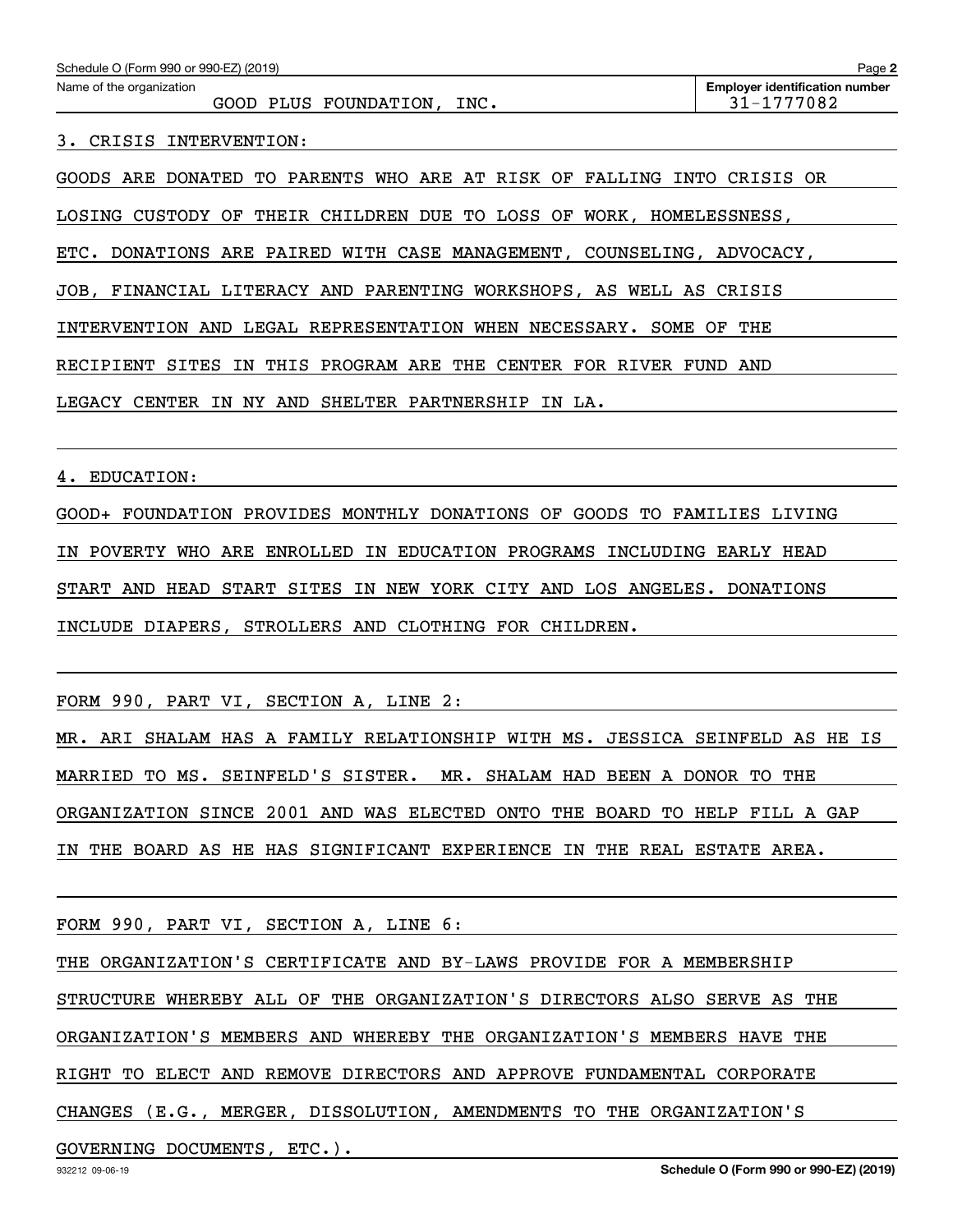GOOD PLUS FOUNDATION, INC.  $\vert$  31-1777082

FORM 990, PART VI, SECTION A, LINE 7A:

THE ORGANIZATION'S CERTIFICATE AND BY-LAWS PROVIDE FOR A MEMBERSHIP STRUCTURE WHEREBY ALL OF THE ORGANIZATION'S DIRECTORS ALSO SERVE AS THE ORGANIZATION'S MEMBERS AND WHEREBY THE ORGANIZATION'S MEMBERS HAVE THE RIGHT TO ELECT AND REMOVE DIRECTORS AND APPROVE FUNDAMENTAL CORPORATE CHANGES (E.G., MERGER, DISSOLUTION, AMENDMENTS TO THE ORGANIZATION'S GOVERNING DOCUMENTS, ETC.).

FORM 990, PART VI, SECTION B, LINE 11B:

THE COMPLETED FORM 990 IS REVIEWED BY THE EXECUTIVE DIRECTOR AND DIRECTOR OF FINANCE & ADMINISTRATION AND THEN SENT TO THE ORGANIZATION'S PRESIDENT, SECRETARY, TREASURER, AND AUDIT AND FINANCE COMMITTEE FOR FINAL REVIEW. THE TREASURER UPDATES THE REST OF THE BOARD ON THE PROCESS AND EACH BOARD MEMBER RECEIVES A COPY OF THE FINAL FORM PRIOR TO FILING.

FORM 990, PART VI, SECTION B, LINE 12C:

THE BOARD OF DIRECTORS RECEIVES THE CONFLICT OF INTEREST POLICY AND ANNUAL CONFLICT OF INTEREST DISCLOSURE STATEMENT PRIOR TO THE ANNUAL (USUALLY JANUARY) BOARD MEETING. THE SECRETARY REVIEWS THIS POLICY WITH THE BOARD AT THAT MEETING. BOARD MEMBERS ARE INVITED TO ASK QUESTIONS AT THE MEETING AND/OR DISCUSS POTENTIAL CONFLICTS WITH THE SECRETARY AND/OR EXECUTIVE DIRECTOR FOLLOWING THE MEETING. ALL DIRECTORS MUST COMPLETE AND SIGN THE DISCLOSURE STATEMENT AND SEND IT TO THE EXECUTIVE DIRECTOR WITHIN A MONTH OF THE MEETING.

FORM 990, PART VI, SECTION B, LINE 15A:

932212 09-06-19 **Schedule O (Form 990 or 990-EZ) (2019)** THE HR COMMITTEE OF THE BOARD REVIEWS THE SALARY AND PERFORMANCE OF THE